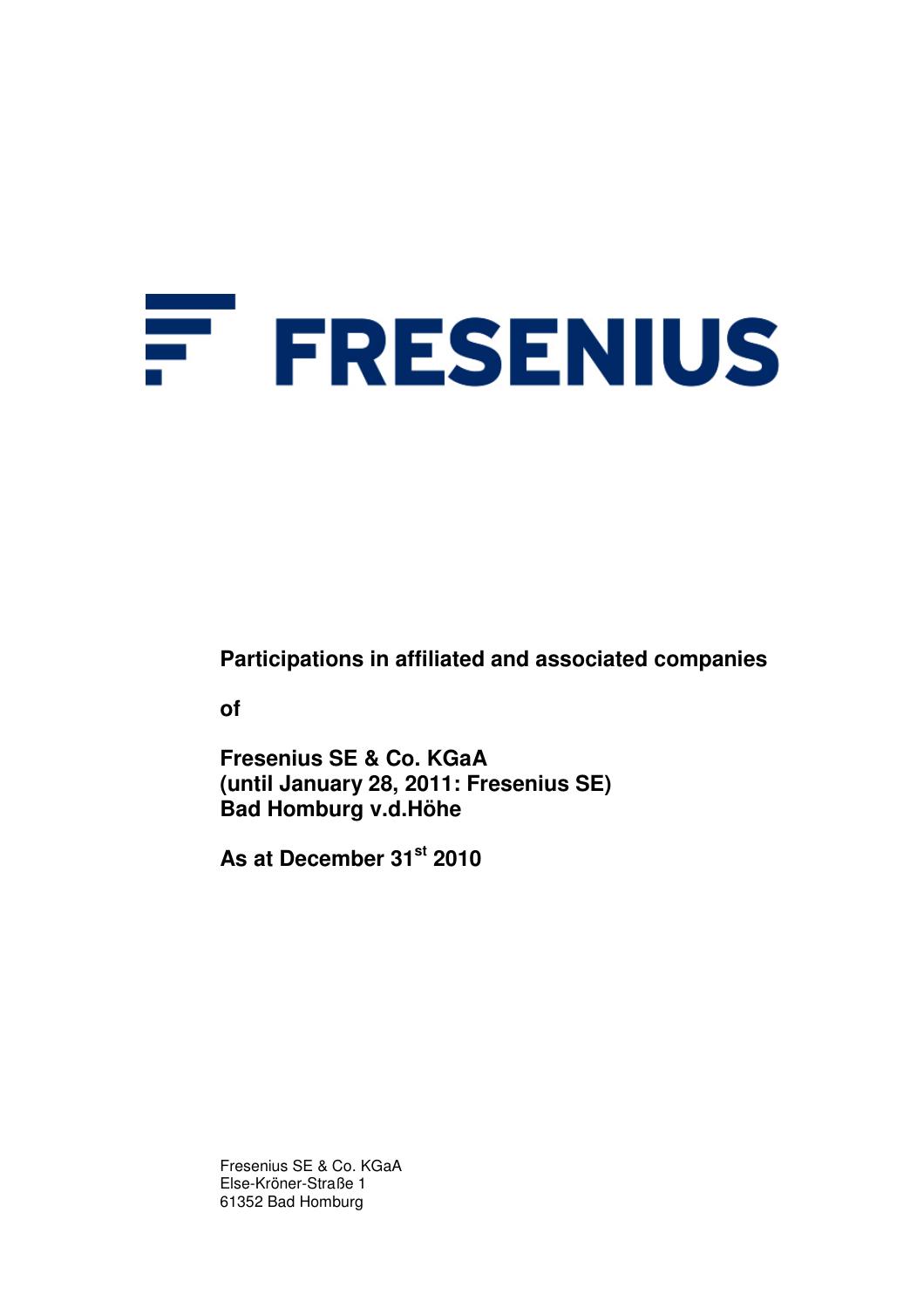## $F$  FRESENIUS

### **Content Page 2018**

| 1. Affiliated domestic companies                 |     |
|--------------------------------------------------|-----|
| 1.1 Fresenius Corporate                          | 1   |
| 1.2 Fresenius Medical Care                       | 3   |
| 1.3 Fresenius Kabi                               | 6   |
| 1.4 Fresenius VAMED                              | 8   |
| 1.5 Fresenius HELIOS                             | 9   |
| 2. Affiliated consolidated foreign companies     |     |
| 2.1 Fresenius Corporate                          | 16  |
| 2.2 Fresenius Medical Care                       | 17  |
| 2.3 Fresenius Kabi                               | 75  |
| 2.4 Fresenius VAMED                              | 82  |
| 2.5 Fresenius HELIOS                             | 84  |
| 3. Affiliated non consolidated foreign companies |     |
| 3.1 Fresenius Corporate                          | 85  |
| 3.2 Fresenius Medical Care                       | 86  |
| 3.3 Fresenius Kabi                               | 88  |
| 3.4 Fresenius VAMED                              | 89  |
| 3.5 Fresenius HELIOS                             |     |
| 4. Associated companies                          |     |
| 4.1 Fresenius Corporate                          | 91  |
| 4.2 Fresenius Medical Care                       | 92  |
| 4.3 Fresenius Kabi                               | 95  |
| 4.4 Fresenius VAMED                              | 96  |
| 4.5 Fresenius HELIOS                             | 100 |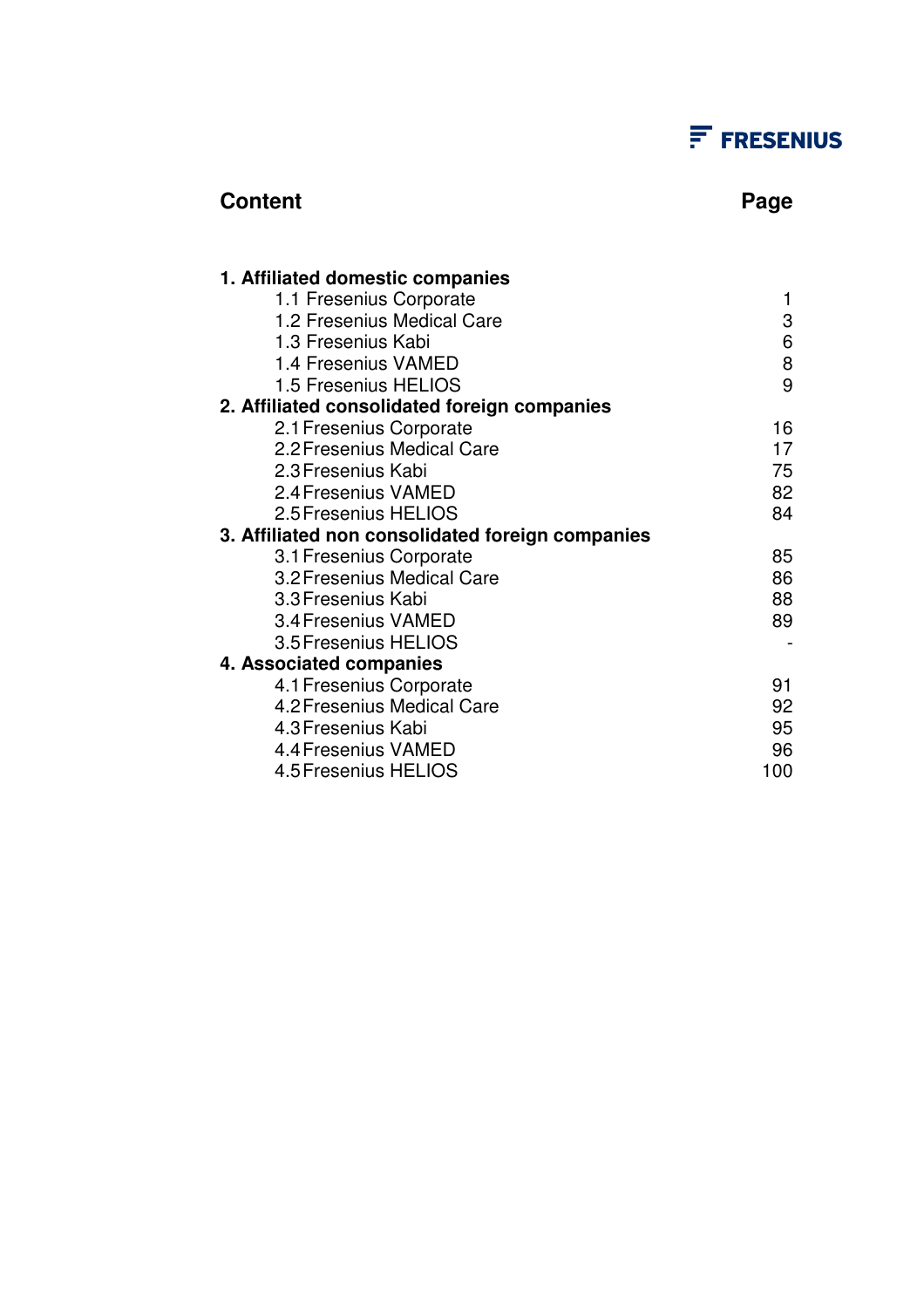### **Agenda**

- $a =$  No annual financial statement available
- $b =$  Value as of March 31 of the reporting period
- $c =$  Value as of June 30 of the reporting period
- $d =$  Value as of September 30 of the reporting period
- $e =$  No actual data of equity or net profit/loss of the reporting period HBI, but IFRS-closing (excluding minority interests) on level of HELIOS Kliniken GmbH
- $f =$  No actual data of equity or net profit/loss of the reporting period HBI, but US-GAAP closing on level of FMC Holdings Inc.
- $g =$  No actual data of the reporting available
- h  $=$  These companies make use of exemption rule § 264 b HGB
- i  $=$  These companies make use of exemption rule § 264 (3) HGB
- $j =$  Value as of December 31 of the preceding reporting period
- k = Consolidated value for subgroup Fresenius Kabi Pharmaceuticals Holding, Inc.
- $\vert$  = No actual data of equity or net profit/loss for the reporting period, but closing on level of Fresenius Kabi Pharmaceuticals Holding, Inc.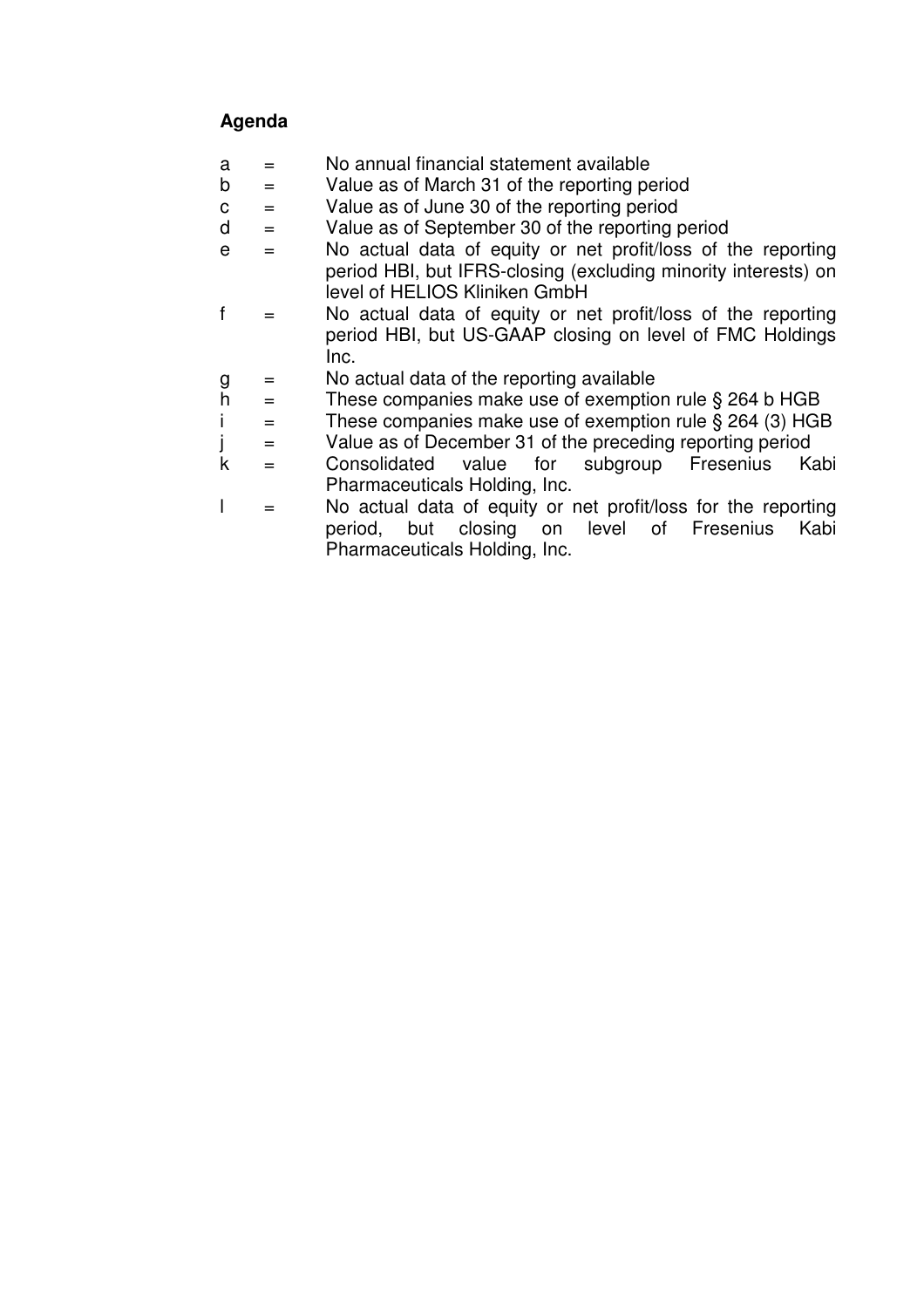#### FRESENIUS SOCIETAS EUROPAEA & CO. KGAA, Bad Homburg v. d. H. (UNTIL JANUARY 28, 2011: FRESENIUS SOCIETAS EUROPAEA)

**List of affiliated and associated companies as of December 31st, 2010 Domestic affiliated companies of business segment Fresenius Corporate**

 $\overline{\phantom{0}}$ 

| Company                                                                                                           |     |     | Direct and<br>indirect<br>interest<br>% | Equity<br>31.12.2010<br>converted at<br>spot rate at<br>bal. sheet date<br><b>KEUR</b> | Net profit/loss<br>2010<br>converted at<br>spot rate at<br>bal. sheet date<br><b>KEUR</b> |
|-------------------------------------------------------------------------------------------------------------------|-----|-----|-----------------------------------------|----------------------------------------------------------------------------------------|-------------------------------------------------------------------------------------------|
| Consolidated financial statements - with profit & loss transfer agreement                                         |     |     |                                         |                                                                                        |                                                                                           |
| 1 Fresenius Biotech Beteiligungs GmbH<br>Bad Homburg v. d. H.<br>Germany                                          | (i) |     | 100                                     | 8.075                                                                                  | 0                                                                                         |
| 2 Fresenius Biotech GmbH<br>Gräfelfing<br>Germany                                                                 | (i) |     | 100                                     | 2.905                                                                                  | 0                                                                                         |
| (indirect interest through no.                                                                                    |     | 1)  |                                         |                                                                                        |                                                                                           |
| 3 Fresenius Kabi AG<br><b>Bad Homburg</b><br>Germany                                                              | (i) |     | 100                                     | 1.488.337                                                                              | 0                                                                                         |
| 4 Fresenius Netcare GmbH<br>Bad Homburg v. d. H.<br>Germany                                                       | (i) |     | 100                                     | 7.221                                                                                  | 0                                                                                         |
| (indirect interest through no.                                                                                    |     | 16) |                                         |                                                                                        |                                                                                           |
| 5 Fresenius ProServe GmbH<br>Bad Homburg v. d. H.<br>Germany                                                      | (i) |     | 100                                     | 1.586.795                                                                              | 0                                                                                         |
| 6 HELIOS Kliniken GmbH<br>Berlin<br>Germany                                                                       | (i) |     | 99                                      | 1.273.621 (e)                                                                          | 33.809 (e)                                                                                |
| (indirect interest through no.                                                                                    |     | 5)  |                                         |                                                                                        |                                                                                           |
| Consolidated financial statements - without profit & loss transfer agreement                                      |     |     |                                         |                                                                                        |                                                                                           |
| 7 FPS Immobilien Verwaltungs GmbH<br>Bad Homburg v. d. H.<br>Germany                                              |     |     | 100                                     | 33                                                                                     | 0                                                                                         |
| (indirect interest through no.                                                                                    |     | 5)  |                                         |                                                                                        |                                                                                           |
| 8 FPS Immobilien Verwaltungs GmbH & Co. Reichenbach KG<br>Bad Homburg v. d. H.<br>Germany                         | (h) |     | 100                                     | 100                                                                                    | 221                                                                                       |
| (indirect interest through no.                                                                                    |     | 5)  |                                         |                                                                                        |                                                                                           |
| 9 Fresenius Immobilien-Verwaltungs-GmbH<br>Bad Homburg v. d. H.<br>Germany                                        |     |     | 100                                     | 59                                                                                     | 3                                                                                         |
| 10 Fresenius Immobilien-Verwaltungs-GmbH & Co. Objekt<br>Friedberg KG<br>Bad Homburg v. d. H.<br>Germany          | (h) |     | 100                                     | 5.766                                                                                  | $-51$                                                                                     |
| 11 Fresenius Immobilien-Verwaltungs-GmbH & Co. Objekt<br><b>Schweinfurt KG</b><br>Bad Homburg v. d. H.<br>Germany | (h) |     | 100                                     | 6.941                                                                                  | 3.761                                                                                     |
| 12 Fresenius Immobilien-Verwaltungs-GmbH & Co. Objekt St.<br>Wendel KG<br>Bad Homburg v. d. H.<br>Germany         | (h) |     | 100                                     | 11.248                                                                                 | 5.133                                                                                     |
| 13 Fresenius Medical Care AG & Co. KGaA<br>Hof/Saale<br>Germany                                                   |     |     | 35                                      | 2.818.889                                                                              | 211.942                                                                                   |
| 14 Fresenius Medical Care Management AG<br>Hof an der Saale<br>Germany                                            |     |     | 100                                     | 1.643                                                                                  | $-254$                                                                                    |
| 15 ProServe Krankenhaus Beteiligungsgesellschaft mbH & Co.<br>ΚG<br><b>Munich</b>                                 | (h) |     | 100                                     | 12.225                                                                                 | 45                                                                                        |
| Germany<br>(indirect interest through no.                                                                         |     | 5)  |                                         |                                                                                        |                                                                                           |
|                                                                                                                   |     |     |                                         |                                                                                        |                                                                                           |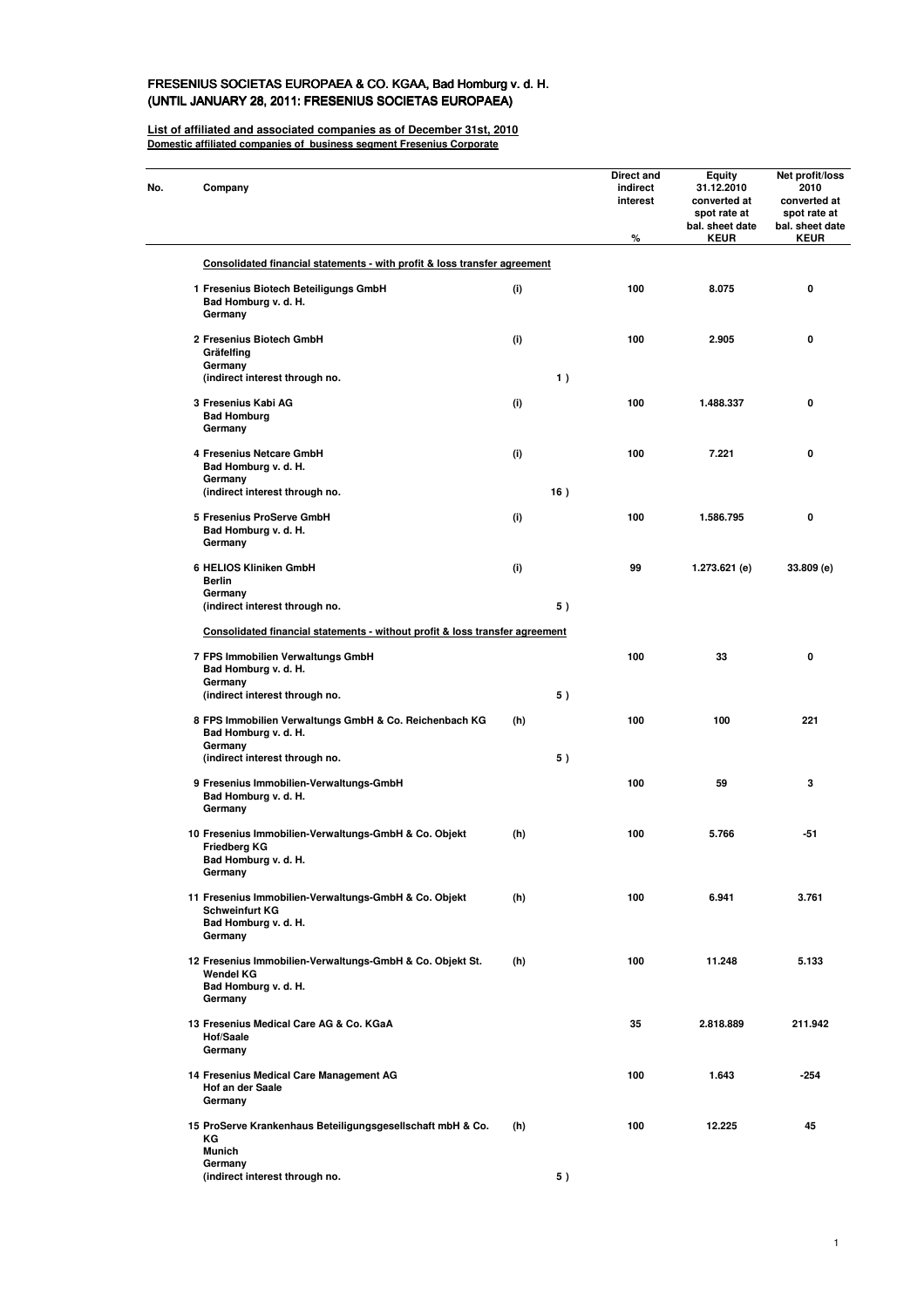#### **Domestic affiliated companies of business segment Fresenius Corporate**

| No. | Company                                                                          | Direct and<br>indirect<br>interest | Equity<br>31.12.2010<br>converted at<br>spot rate at<br>bal. sheet date | Net profit/loss<br>2010<br>converted at<br>spot rate at<br>bal. sheet date |
|-----|----------------------------------------------------------------------------------|------------------------------------|-------------------------------------------------------------------------|----------------------------------------------------------------------------|
|     |                                                                                  | %                                  | <b>KEUR</b>                                                             | <b>KEUR</b>                                                                |
|     | Not consolidated financial statements - with profit & loss transfer agreement    |                                    |                                                                         |                                                                            |
|     | 16 Fresenius Versicherungsvermittlungs GmbH<br>Bad Homburg v. d. H.              | 100                                | 7.585                                                                   | 0                                                                          |
|     | Germany                                                                          |                                    |                                                                         |                                                                            |
|     | 17 Hygieneplan GmbH                                                              | 100                                | 26                                                                      | 0                                                                          |
|     | Bad Homburg v. d. H.<br>Germany                                                  |                                    |                                                                         |                                                                            |
|     | Not consolidated financial statements - without profit & loss transfer agreement |                                    |                                                                         |                                                                            |
|     | 18 Fresenius Hochschulstiftung für Gesundheitsmanagement                         | 100                                | 80                                                                      | 54                                                                         |
|     | gemeinnützige GmbH<br>Bad Homburg v. d. H.<br>Germany                            |                                    |                                                                         |                                                                            |
|     | 19 hospitalia activHealth gmbh<br><b>Oberursel</b>                               | 100                                | $-6.544$                                                                | 287                                                                        |
|     | Germany                                                                          |                                    |                                                                         |                                                                            |
|     | 5)<br>(indirect interest through no.                                             |                                    |                                                                         |                                                                            |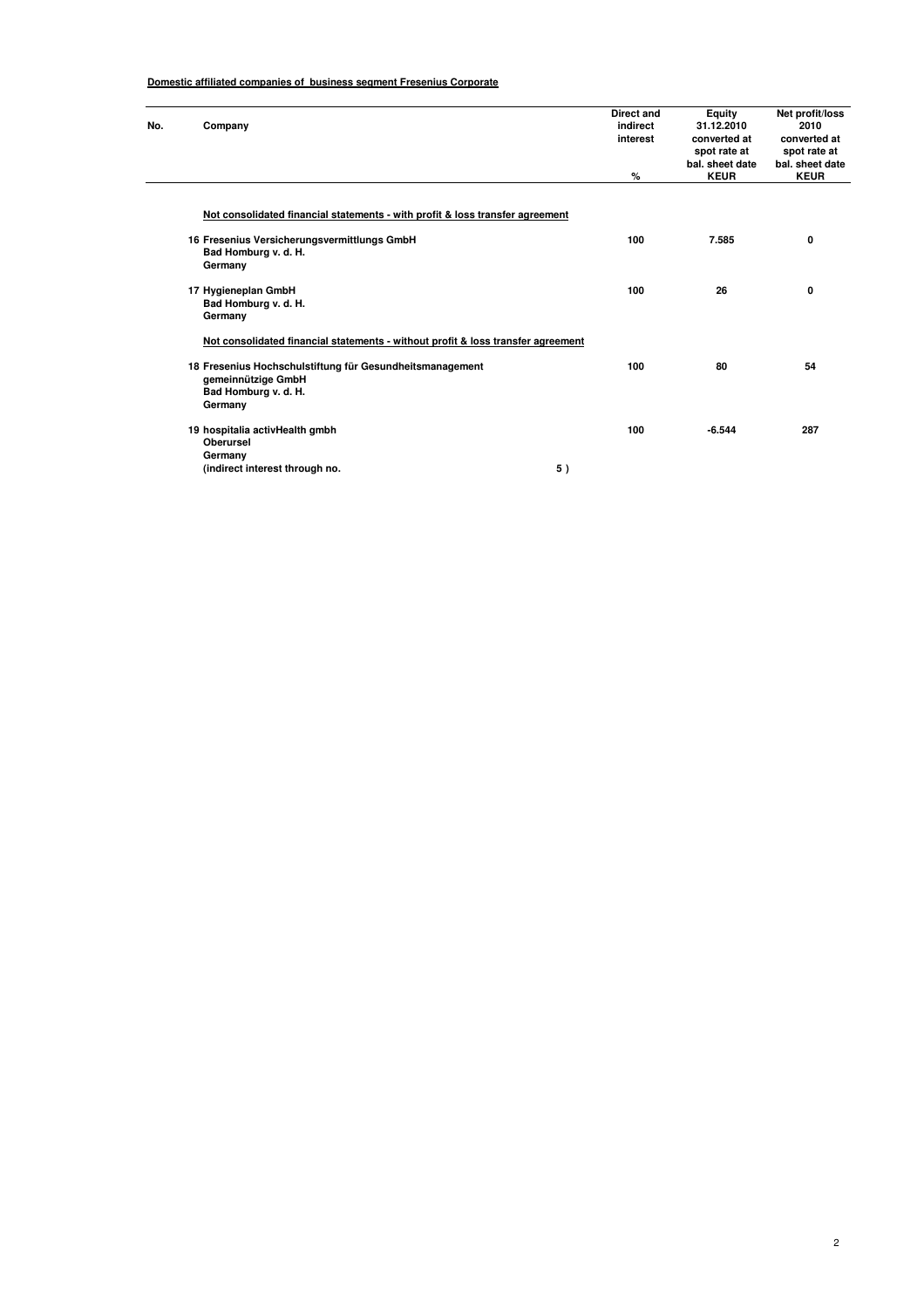#### **Domestic affiliated companies of business segment Fresenius Medical Care**

| No. | Company                                                                                  |     |     | Direct and<br>indirect<br>interest<br>% | Equity<br>31.12.2010<br>converted at<br>spot rate at<br>bal. sheet date<br><b>KEUR</b> | Net profit/loss<br>2010<br>converted at<br>spot rate at<br>bal. sheet date<br><b>KEUR</b> |
|-----|------------------------------------------------------------------------------------------|-----|-----|-----------------------------------------|----------------------------------------------------------------------------------------|-------------------------------------------------------------------------------------------|
|     | Consolidated financial statements - with profit & loss transfer agreement                |     |     |                                         |                                                                                        |                                                                                           |
|     | 20 Dialysezentrum Grevenbroich GmbH<br>Bad Homburg v.d.H.                                | (i) |     | 100                                     | 25                                                                                     | 0                                                                                         |
|     | Germany<br>(indirect interest through no.                                                |     | 34) |                                         |                                                                                        |                                                                                           |
|     | 21 DiZ München Nephrocare GmbH<br><b>Munich</b>                                          | (i) |     | 72                                      | 38                                                                                     | $\overline{7}$                                                                            |
|     | Germany<br>(indirect interest through no.                                                |     | 34) |                                         |                                                                                        |                                                                                           |
|     | 22 Fresenius Medical Care Beteiligungsgesellschaft mbH<br>Bad Homburg v.d.H.<br>Germany  | (i) |     | 100                                     | 2.228.799                                                                              | 0                                                                                         |
|     | (indirect interest through no.                                                           |     | 13) |                                         |                                                                                        |                                                                                           |
|     | 23 Fresenius Medical Care Deutschland GmbH<br>Bad Homburg v.d.H.<br>Germany              | (i) |     | 100                                     | 603.847                                                                                | 0                                                                                         |
|     | (indirect interest through no.                                                           |     | 22) |                                         |                                                                                        |                                                                                           |
|     | 24 Fresenius Medical Care GmbH<br>Bad Homburg v.d.H.<br>Germany                          | (i) |     | 100                                     | 45.253                                                                                 | 0                                                                                         |
|     | (indirect interest through no.                                                           |     | 22) |                                         |                                                                                        |                                                                                           |
|     | 25 Fresenius Medical Care International Management GmbH<br>Bad Homburg v.d.H.<br>Germany | (i) |     | 100                                     | 200                                                                                    | 0                                                                                         |
|     | (indirect interest through no.                                                           |     | 22) |                                         |                                                                                        |                                                                                           |
|     | 26 Fresenius Medical Care Nephrologica Deutschland GmbH<br>Bad Homburg v.d.H.<br>Germany | (i) |     | 100                                     | 7.265                                                                                  | 0                                                                                         |
|     | (indirect interest through no.                                                           |     | 22) |                                         |                                                                                        |                                                                                           |
|     | 27 Fresenius Medical Care Thalheim GmbH<br>Stollberg                                     |     |     | 100                                     | 2.244                                                                                  | 0                                                                                         |
|     | Germany<br>(indirect interest through no.                                                |     | 48) |                                         |                                                                                        |                                                                                           |
|     | 28 Fresenius Medical Care US Beteiligungsgesellschaft mbH<br>Bad Homburg v.d.H.          | (i) |     | 100                                     | 499.771                                                                                | 0                                                                                         |
|     | Germany<br>(indirect interest through no.                                                |     | 23) |                                         |                                                                                        |                                                                                           |
|     | 29 Fresenius Medical Care US Drei Beteiligungsgesellschaft mbH (i)<br>Bad Homburg v.d.H. |     |     | 100                                     | 25                                                                                     | 0                                                                                         |
|     | Germany<br>(indirect interest through no.                                                |     | 23) |                                         |                                                                                        |                                                                                           |
|     | 30 Fresenius Medical Care US Zwei Beteiligungsgesellschaft mbH (i)<br>Bad Homburg v.d.H. |     |     | 100                                     | 24                                                                                     | 0                                                                                         |
|     | Germany<br>(indirect interest through no.                                                |     | 23) |                                         |                                                                                        |                                                                                           |
|     | 31 Medizinisches Versorgungszentrum Berchtesgaden GmbH<br>Berchtesgaden<br>Germany       | (i) |     | 100                                     | 23                                                                                     | 0                                                                                         |
|     | (indirect interest through no.                                                           |     | 34) |                                         |                                                                                        |                                                                                           |
|     | 32 MVZ Gelsenkirchen-Buer GmbH<br>Gelsenkirchen                                          | (i) |     | 89                                      | 28                                                                                     | $\mathbf 2$                                                                               |
|     | Germany<br>(indirect interest through no.                                                |     | 34) |                                         |                                                                                        |                                                                                           |
|     | 33 Nephrocare Berlin-Weißensee GmbH<br><b>Berlin</b>                                     | (i) |     | 100                                     | 25                                                                                     | 1                                                                                         |
|     | Germany<br>(indirect interest through no.                                                |     | 34) |                                         |                                                                                        |                                                                                           |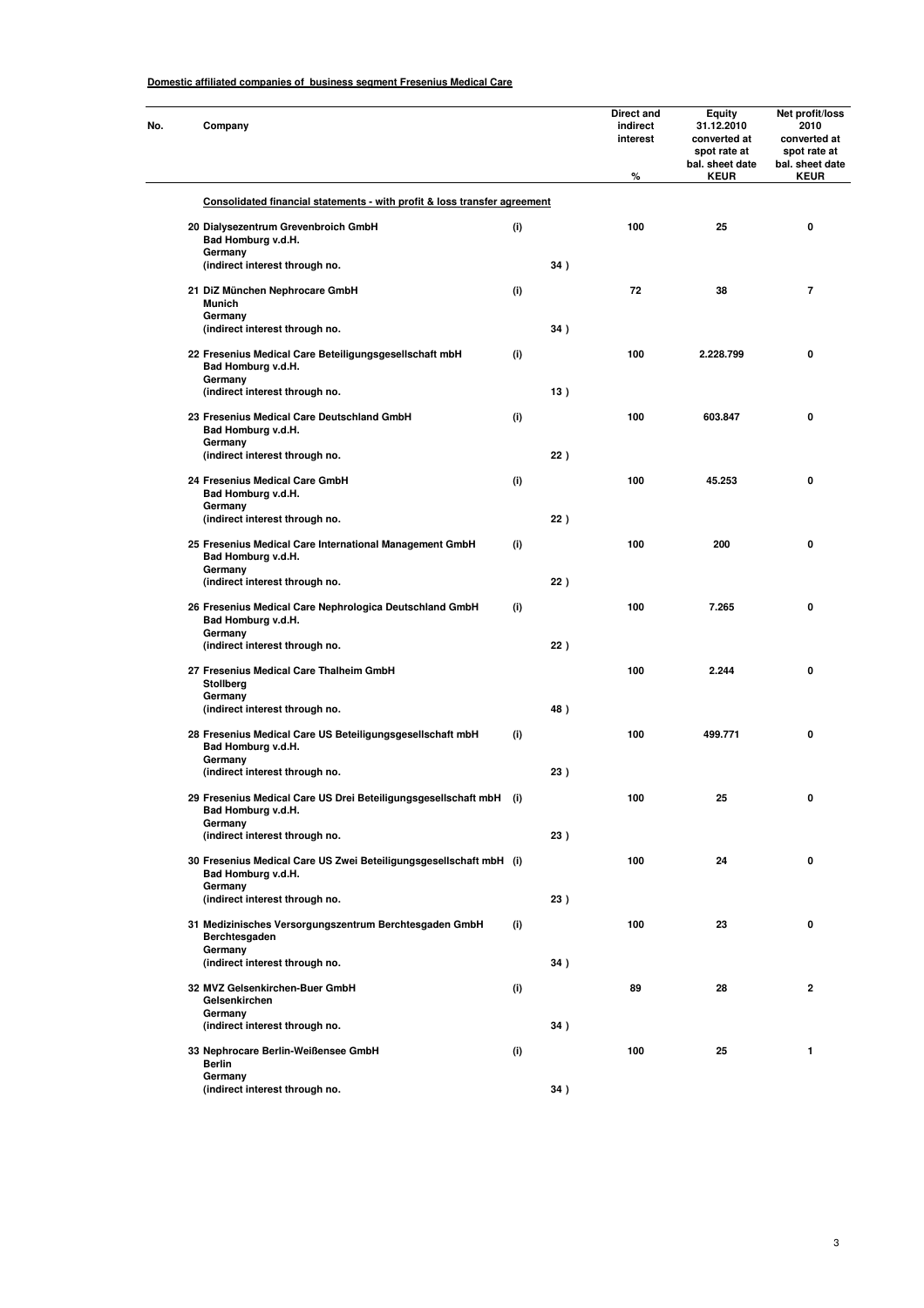#### **Domestic affiliated companies of business segment Fresenius Medical Care**

| Company                                                                                                                |     |     | Direct and<br>indirect<br>interest<br>$\%$ | Equity<br>31.12.2010<br>converted at<br>spot rate at<br>bal. sheet date<br><b>KEUR</b> | Net profit/loss<br>2010<br>converted at<br>spot rate at<br>bal. sheet date<br><b>KEUR</b> |
|------------------------------------------------------------------------------------------------------------------------|-----|-----|--------------------------------------------|----------------------------------------------------------------------------------------|-------------------------------------------------------------------------------------------|
| 34 Nephrocare Deutschland GmbH<br>Bad Homburg v.d.H.                                                                   | (i) |     | 100                                        | 9.668                                                                                  | 0                                                                                         |
| Germany<br>(indirect interest through no.                                                                              |     | 22) |                                            |                                                                                        |                                                                                           |
| 35 Nephrocare e-services GmbH<br>Bad Homburg v.d.H.<br>Germany                                                         | (i) |     | 100                                        | 49                                                                                     | 0                                                                                         |
| (indirect interest through no.                                                                                         |     | 23) |                                            |                                                                                        |                                                                                           |
| 36 Nephrocare Lahr GmbH<br>Lahr<br>Germany                                                                             | (i) |     | 100                                        | 25                                                                                     | 0                                                                                         |
| (indirect interest through no.                                                                                         |     | 34) |                                            |                                                                                        |                                                                                           |
| 37 Nephrocare Pirmasens GmbH<br><b>Pirmasens</b><br>Germany                                                            | (i) |     | 80                                         | 31                                                                                     | 0                                                                                         |
| (indirect interest through no.                                                                                         |     | 34) |                                            |                                                                                        |                                                                                           |
| 38 Nephrologisch-Internistische Versorgung Ingolstadt GmbH<br>Ingolstadt<br>Germany                                    | (i) |     | 100                                        | 25                                                                                     | 0                                                                                         |
| (indirect interest through no.                                                                                         |     | 34) |                                            |                                                                                        |                                                                                           |
| 39 Nova Med GmbH Vertriebsgesellschaft für<br>medizinischtechnische Geräte und Verbrauchsartikel<br>Bad Homburg v.d.H. | (i) |     | 100                                        | 2.498                                                                                  | 0                                                                                         |
| Germany<br>(indirect interest through no.                                                                              |     | 22) |                                            |                                                                                        |                                                                                           |
| 40 Zentrum für Nieren- und Hochdruckkrankheiten Bensheim<br>GmbH<br><b>Bensheim</b>                                    | (i) |     | 70                                         | 4                                                                                      | 0                                                                                         |
| Germany<br>(indirect interest through no.                                                                              |     | 34) |                                            |                                                                                        |                                                                                           |
| Consolidated financial statements - without profit & loss transfer agreement                                           |     |     |                                            |                                                                                        |                                                                                           |
| 41 ASG Apherese Service GmbH i.L.<br>Bad Homburg v.d.H.                                                                |     |     | 100                                        | 0                                                                                      | 0                                                                                         |
| Germany<br>(indirect interest through no.                                                                              |     | 23) |                                            |                                                                                        |                                                                                           |
| 42 ASZ Applikation und Servicezentrum GmbH i.L.<br>Göttingen                                                           |     |     | 75                                         | 232                                                                                    | $-24$                                                                                     |
| Germany<br>(indirect interest through no.                                                                              |     | 23) |                                            |                                                                                        |                                                                                           |
| 43 Fresenius Medical Care US Vermögensverwaltungs GmbH &<br>Co. KG                                                     | (h) |     | 100                                        | 11.077                                                                                 | 0                                                                                         |
| Bad Homburg v.d.H.<br>Germany<br>(indirect interest through no.                                                        |     | 22) |                                            |                                                                                        |                                                                                           |
| 44 Fresenius Medical Care US Zwei Vermögensverwaltungs GmbH (h)<br>& Co. KG<br>Bad Homburg v.d.H.                      |     |     | 100                                        | 1.133                                                                                  | 0                                                                                         |
| Germany<br>(indirect interest through no.                                                                              |     | 22) |                                            |                                                                                        |                                                                                           |
| 45 Fresenius Medical Care Vermögensverwaltungs GmbH<br>Bad Homburg v.d.H.                                              |     |     | 100                                        | 213                                                                                    | 16                                                                                        |
| Germany<br>(indirect interest through no.                                                                              |     | 13) |                                            |                                                                                        |                                                                                           |
| 46 GFI - Deltronix Gesellschaft für Informations-Systeme mbH<br>Fürth                                                  |     |     | 80                                         | 1.026                                                                                  | 212                                                                                       |
| Germany<br>(indirect interest through no.                                                                              |     | 23) |                                            |                                                                                        |                                                                                           |
| 47 Haas Medizintechnik GmbH<br><b>Beelitz</b>                                                                          |     |     | 100                                        | 540                                                                                    | 237                                                                                       |
| Germany<br>(indirect interest through no.                                                                              |     | 22) |                                            |                                                                                        |                                                                                           |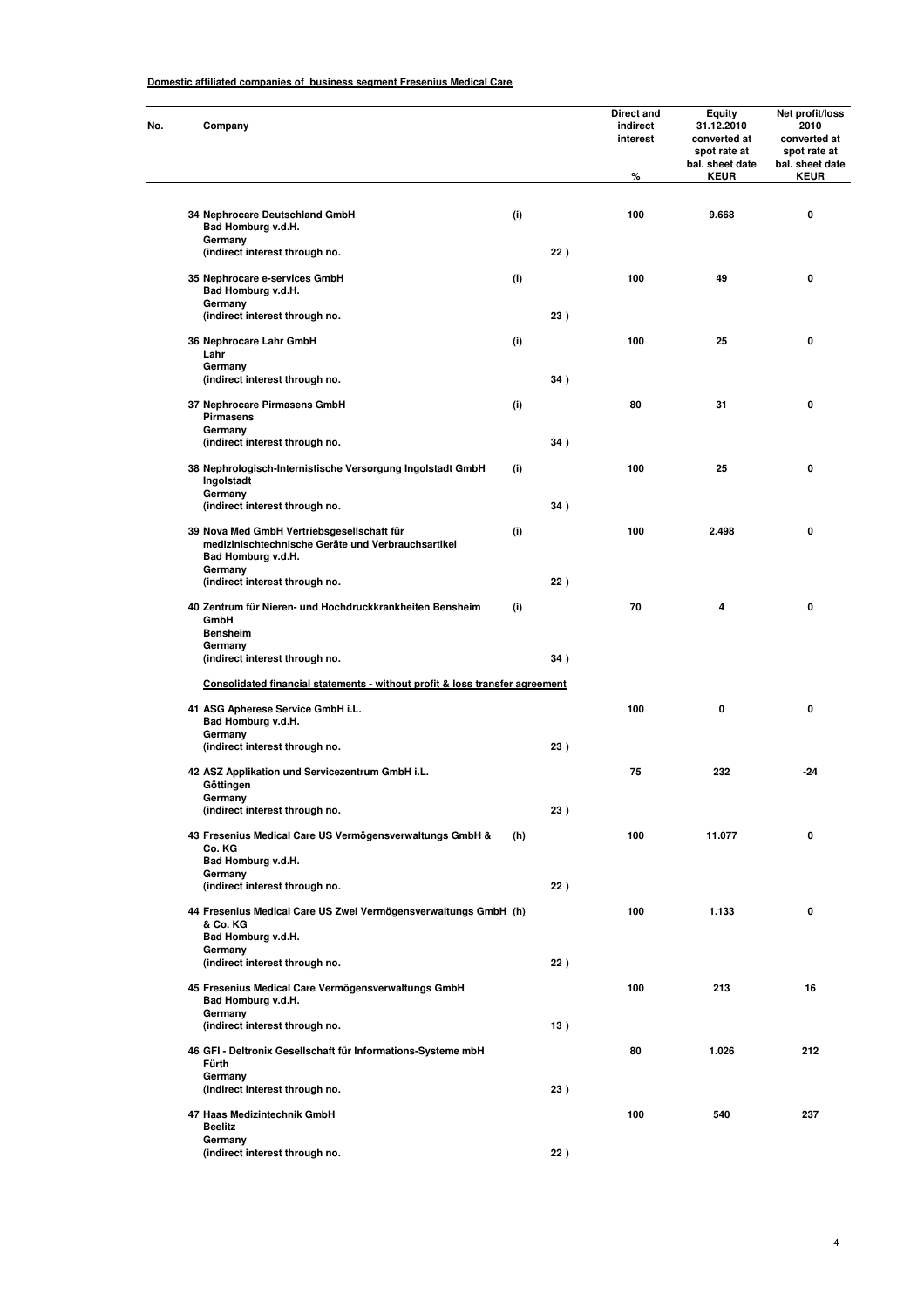#### **Domestic affiliated companies of business segment Fresenius Medical Care**

| No. | Company                                                                      |      | <b>Direct and</b><br>indirect<br>interest<br>% | Equity<br>31.12.2010<br>converted at<br>spot rate at<br>bal. sheet date<br><b>KEUR</b> | Net profit/loss<br>2010<br>converted at<br>spot rate at<br>bal. sheet date<br><b>KEUR</b> |
|-----|------------------------------------------------------------------------------|------|------------------------------------------------|----------------------------------------------------------------------------------------|-------------------------------------------------------------------------------------------|
|     |                                                                              |      |                                                |                                                                                        |                                                                                           |
|     | 48 National Medical Care (Deutschland) GmbH<br>Bad Homburg v.d.H.<br>Germany |      | 100                                            | 27.552                                                                                 | 496                                                                                       |
|     | (indirect interest through no.                                               | 13)  |                                                |                                                                                        |                                                                                           |
|     | 49 NMC Holding GmbH<br>Bad Homburg v.d.H.<br>Germany                         |      | 100                                            | 63                                                                                     | -1                                                                                        |
|     | (indirect interest through no.                                               | 22)  |                                                |                                                                                        |                                                                                           |
|     | 50 PONTORMO GmbH<br>Bad Homburg v.d.H.<br>Germany                            |      | 100                                            | $-102.487$                                                                             | 808                                                                                       |
|     | (indirect interest through no.                                               | 601) |                                                |                                                                                        |                                                                                           |
|     | 51 STERISAFE Gesellschaft für sterile Entsorgung mbH<br><b>Beelitz</b>       |      | 100                                            | 73                                                                                     | 64                                                                                        |
|     | Germany<br>(indirect interest through no.                                    | 22)  |                                                |                                                                                        |                                                                                           |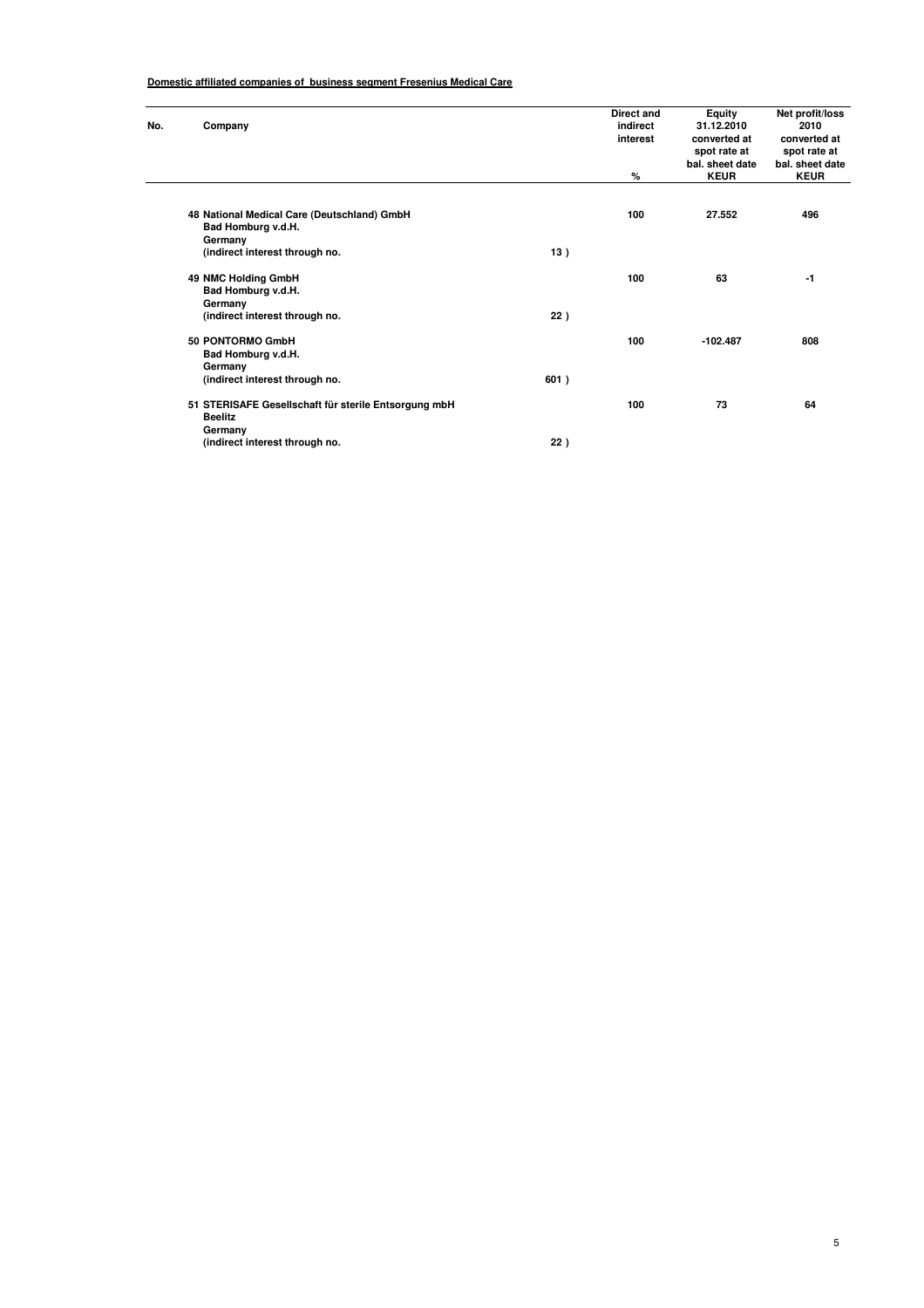| No. | Company                                                                          |     |     | Direct and<br>indirect<br>interest<br>% | Equity<br>31.12.2010<br>converted at<br>spot rate at<br>bal. sheet date<br><b>KEUR</b> | Net profit/loss<br>2010<br>converted at<br>spot rate at<br>bal. sheet date<br><b>KEUR</b> |
|-----|----------------------------------------------------------------------------------|-----|-----|-----------------------------------------|----------------------------------------------------------------------------------------|-------------------------------------------------------------------------------------------|
|     | Consolidated financial statements - with profit & loss transfer agreement        |     |     |                                         |                                                                                        |                                                                                           |
|     | 52 Fresenius HemoCare Beteiligungs GmbH<br><b>Bad Homburg</b>                    | (i) |     | 100                                     | 64.224                                                                                 | 0                                                                                         |
|     | Germany<br>(indirect interest through no.                                        |     | 3)  |                                         |                                                                                        |                                                                                           |
|     | 53 Fresenius HemoCare GmbH<br>Bad Homburg v. d. H.                               | (i) |     | 100                                     | 9.219                                                                                  | 0                                                                                         |
|     | Germany<br>(indirect interest through no.                                        |     | 52) |                                         |                                                                                        |                                                                                           |
|     | 54 Fresenius Kabi Deutschland GmbH                                               | (i) |     | 100                                     | 351.887                                                                                | 0                                                                                         |
|     | Bad Homburg v. d. H.<br>Germany<br>(indirect interest through no.                |     | 3)  |                                         |                                                                                        |                                                                                           |
|     | 55 HOSPED GmbH - Lieferservice für Klinik, Handel und Patienten (i)<br>Friedberg |     |     | 100                                     | 303                                                                                    | 0                                                                                         |
|     | Germany<br>(indirect interest through no.                                        |     | 3)  |                                         |                                                                                        |                                                                                           |
|     | 56 MC Medizintechnik GmbH<br>Alzenau                                             | (i) |     | 100                                     | 4.491                                                                                  | 0                                                                                         |
|     | Germany<br>(indirect interest through no.                                        |     | 52) |                                         |                                                                                        |                                                                                           |
|     | 57 V. Krütten Medizinische Einmalgeräte GmbH<br>Idstein                          | (i) |     | 100                                     | 3.125                                                                                  | 0                                                                                         |
|     | Germany<br>(indirect interest through no.                                        |     | 3)  |                                         |                                                                                        |                                                                                           |
|     | Consolidated financial statements - without profit & loss transfer agreement     |     |     |                                         |                                                                                        |                                                                                           |
|     | 58 cas central compounding baden-württemberg GmbH<br>Magstadt                    |     |     | 51                                      | 1.300                                                                                  | 6                                                                                         |
|     | Germany<br>(indirect interest through no.                                        |     | 54) |                                         |                                                                                        |                                                                                           |
|     | 59 Clinico Betriebsverpachtungs-GmbH<br><b>Bad Hersfeld</b><br>Germany           |     |     | 100                                     | 7.386                                                                                  | 703                                                                                       |
|     | (indirect interest through no.                                                   |     | 3)  |                                         |                                                                                        |                                                                                           |
|     | 60 Clinico GmbH<br><b>Bad Hersfeld</b>                                           |     |     | 100                                     | 3.470                                                                                  | -5                                                                                        |
|     | Germany<br>(indirect interest through no.                                        |     | 3)  |                                         |                                                                                        |                                                                                           |
|     | 61 Clinico Ophthalmic GmbH<br>Mihla                                              |     |     | 100                                     | $-513$                                                                                 | 1                                                                                         |
|     | Germany<br>(indirect interest through no.                                        |     | 3)  |                                         |                                                                                        |                                                                                           |
|     | 62 Fortuna Herstellung GmbH<br>Mannheim                                          |     |     | 51                                      | 2.290                                                                                  | 2.240                                                                                     |
|     | Germany<br>(indirect interest through no.                                        |     | 54) |                                         |                                                                                        |                                                                                           |
|     | 63 Fresenius Kabi Asiaco GmbH<br>Bad Homburg v. d. H.                            |     |     | 100                                     | 5.271                                                                                  | 17                                                                                        |
|     | Germany<br>(indirect interest through no.                                        |     | 3)  |                                         |                                                                                        |                                                                                           |
|     | 64 Fresenius Kabi R&D Clayton GmbH<br>Bad Homburg v. d. H.                       |     |     | 100                                     | 5                                                                                      | 0                                                                                         |
|     | Germany<br>(indirect interest through no.                                        |     | 3)  |                                         |                                                                                        |                                                                                           |
|     | 65 Henke Pharma GmbH<br>Aschaffenburg                                            |     |     | 75                                      | 377                                                                                    | 147                                                                                       |
|     | Germany<br>(indirect interest through no.                                        |     | 54) |                                         |                                                                                        |                                                                                           |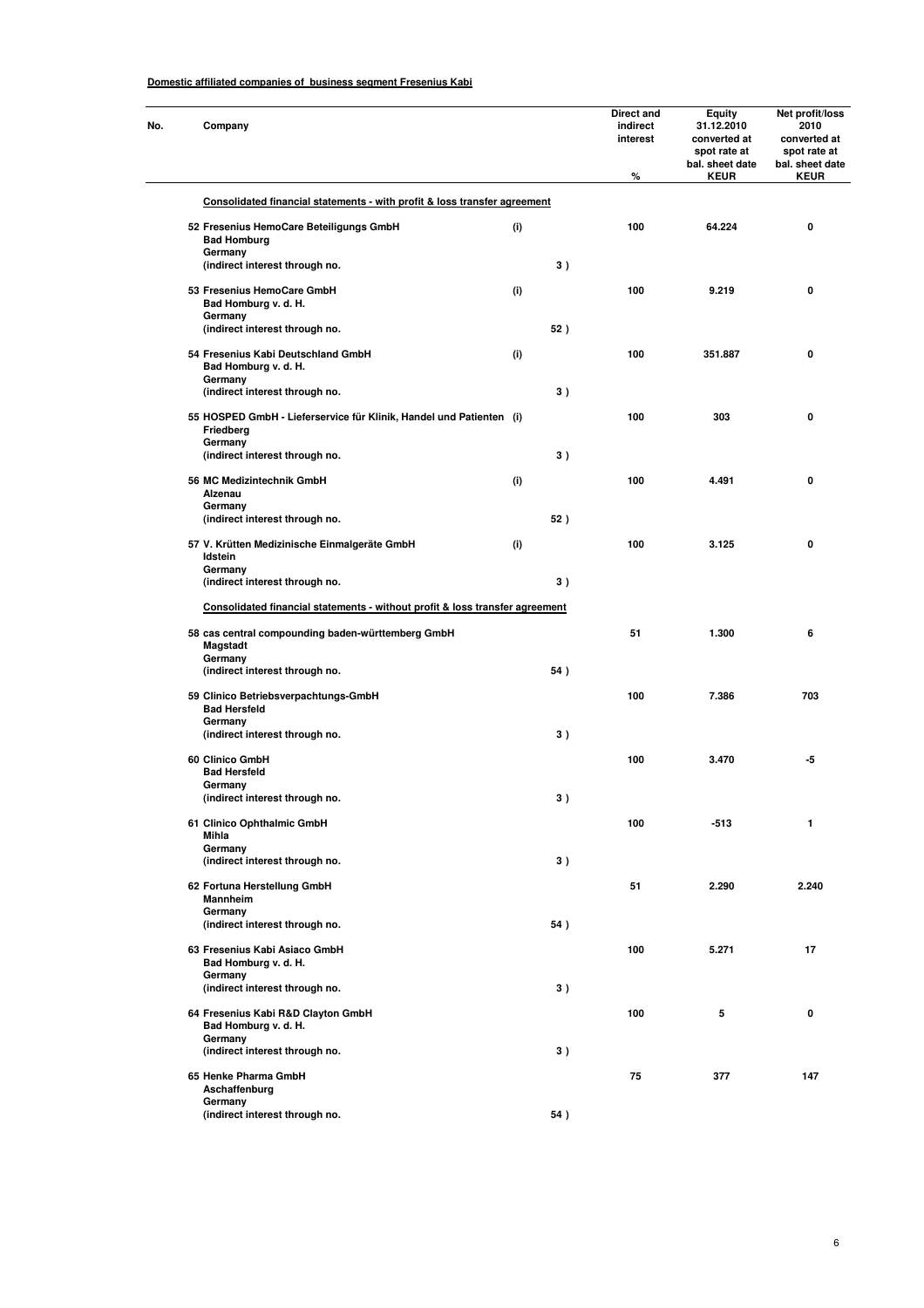| No. | Company                                                                          |     | <b>Direct and</b><br>indirect<br>interest | Equity<br>31.12.2010<br>converted at<br>spot rate at | Net profit/loss<br>2010<br>converted at<br>spot rate at |
|-----|----------------------------------------------------------------------------------|-----|-------------------------------------------|------------------------------------------------------|---------------------------------------------------------|
|     |                                                                                  |     | %                                         | bal. sheet date<br><b>KEUR</b>                       | bal. sheet date<br><b>KEUR</b>                          |
|     |                                                                                  |     |                                           |                                                      |                                                         |
|     | 66 SUPRAMOL - Parenteral Colloids GmbH                                           |     | 49                                        | $-113$                                               | 1                                                       |
|     | Rosbach v.d.H.                                                                   |     |                                           |                                                      |                                                         |
|     | Germany                                                                          |     |                                           |                                                      |                                                         |
|     | (indirect interest through no.                                                   | 54) |                                           |                                                      |                                                         |
|     | Not consolidated financial statements - with profit & loss transfer agreement    |     |                                           |                                                      |                                                         |
|     | 67 SAN Logistics GmbH                                                            |     | 100                                       | 2.747                                                | 0                                                       |
|     | Alzenau-Hörstein                                                                 |     |                                           |                                                      |                                                         |
|     | Germany                                                                          |     |                                           |                                                      |                                                         |
|     | (indirect interest through no.                                                   | 56) |                                           |                                                      |                                                         |
|     | Not consolidated financial statements - without profit & loss transfer agreement |     |                                           |                                                      |                                                         |
|     | 68 Mediclean HomeCareService GmbH                                                |     | 15                                        | (a)                                                  | (a)                                                     |
|     | Rötha                                                                            |     |                                           |                                                      |                                                         |
|     | Germany                                                                          |     |                                           |                                                      |                                                         |
|     | (indirect interest through no.                                                   | 67) |                                           |                                                      |                                                         |
|     | 69 Unizell Medicare GmbH                                                         |     | 15                                        | (a)                                                  | (a)                                                     |
|     | Ratekau                                                                          |     |                                           |                                                      |                                                         |
|     | Germany                                                                          |     |                                           |                                                      |                                                         |
|     | (indirect interest through no.                                                   | 67) |                                           |                                                      |                                                         |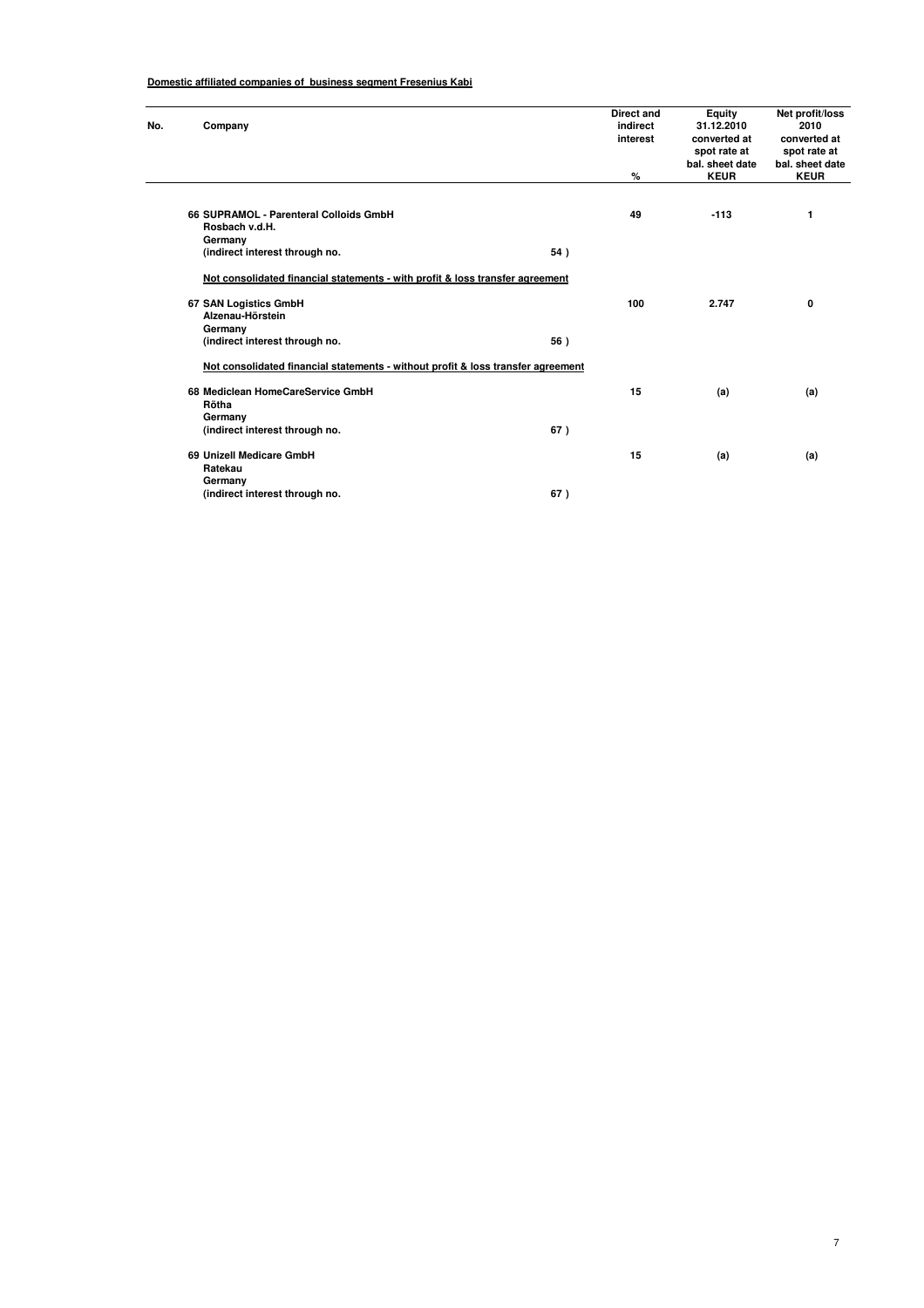| No. | Company                                                                          |       | Direct and<br>indirect<br>interest<br>% | Equity<br>31.12.2010<br>converted at<br>spot rate at<br>bal. sheet date<br><b>KEUR</b> | Net profit/loss<br>2010<br>converted at<br>spot rate at<br>bal. sheet date<br><b>KEUR</b> |
|-----|----------------------------------------------------------------------------------|-------|-----------------------------------------|----------------------------------------------------------------------------------------|-------------------------------------------------------------------------------------------|
|     | Consolidated financial statements - without profit & loss transfer agreement     |       |                                         |                                                                                        |                                                                                           |
|     | 70 HERMED Technische Beratungs GmbH<br>Neumuenster<br>Germany                    |       | 100                                     | 2.251                                                                                  | 2.089                                                                                     |
|     | (indirect interest through no.                                                   | 74)   |                                         |                                                                                        |                                                                                           |
|     | 71 hospitalia international gmbh<br><b>Oberursel</b><br>Germany                  |       | 100                                     | 5.092                                                                                  | 1.512                                                                                     |
|     | (indirect interest through no.                                                   | 1078) |                                         |                                                                                        |                                                                                           |
|     | 72 TEMAMED Medizinische Dienstleistungs GmbH<br>Kirchheimbolanden<br>Germany     |       | 100                                     | 1.027                                                                                  | 580                                                                                       |
|     | (indirect interest through no.                                                   | 70)   |                                         |                                                                                        |                                                                                           |
|     | 73 VAMED Health Project GmbH<br><b>Berlin</b>                                    |       | 100                                     | $-1.686$ (j)                                                                           | $-2.290(j)$                                                                               |
|     | Germany<br>(indirect interest through no.                                        | 1083) |                                         |                                                                                        |                                                                                           |
|     | 74 VAMED Management und Service GmbH Deutschland<br><b>Berlin</b><br>Germany     |       | 100                                     | 9.097                                                                                  | 3.505                                                                                     |
|     | (indirect interest through no.                                                   | 1080) |                                         |                                                                                        |                                                                                           |
|     | Not consolidated financial statements - without profit & loss transfer agreement |       |                                         |                                                                                        |                                                                                           |
|     | 75 VAMED Deutschland PPP GmbH<br><b>Berlin</b>                                   |       | 100                                     | 69(j)                                                                                  | $-2(j)$                                                                                   |
|     | Germany<br>(indirect interest through no.                                        | 74)   |                                         |                                                                                        |                                                                                           |
|     |                                                                                  |       |                                         |                                                                                        |                                                                                           |
|     | 76 VAMED UKK Projektgesellschaft m.b.H.<br><b>Berlin</b><br>Germany              |       | 21                                      | 23                                                                                     | $-2$                                                                                      |
|     | (indirect interest through no.                                                   | 74)   |                                         |                                                                                        |                                                                                           |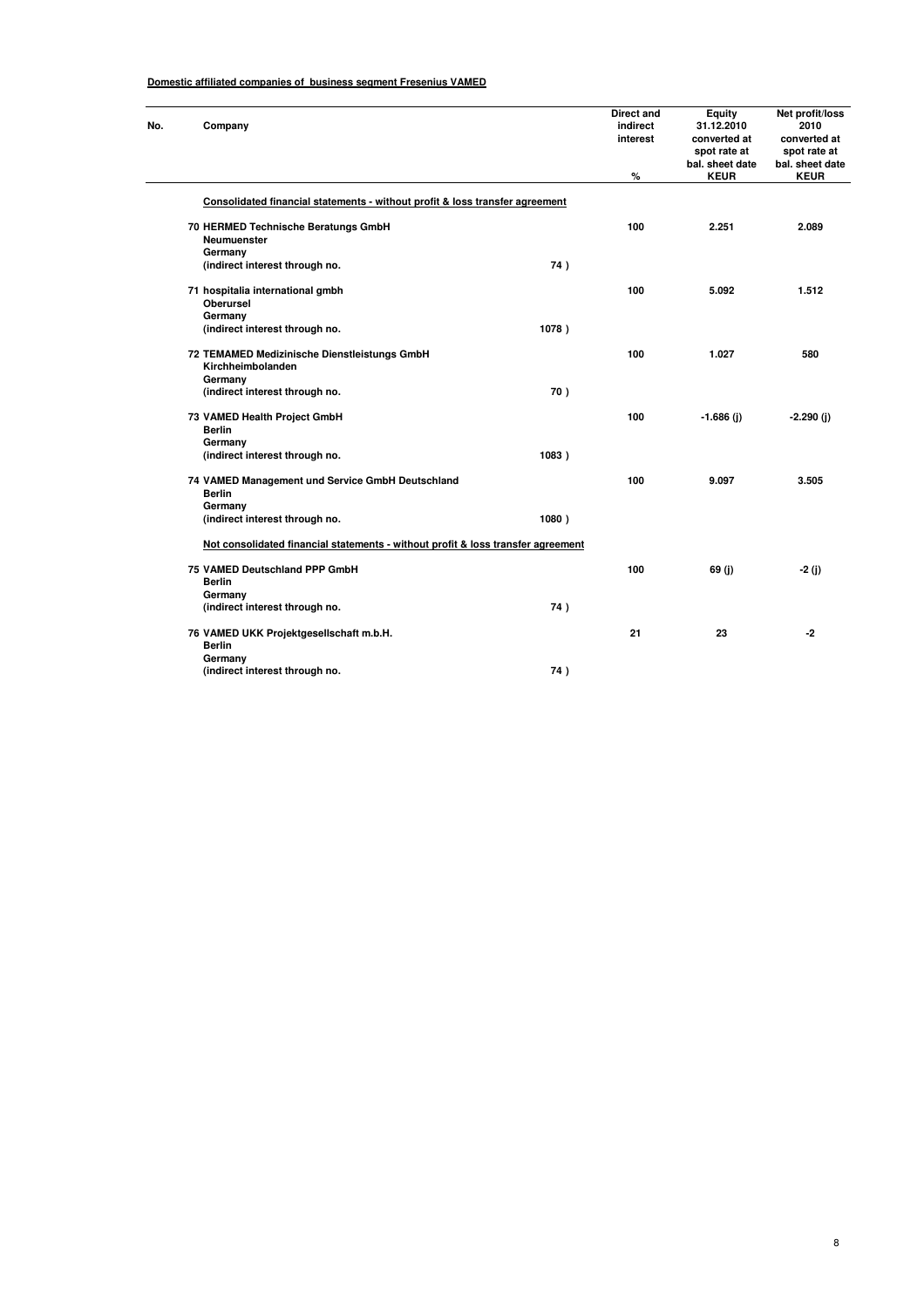| No. | Company                                                                   |                              |     | Direct and<br>indirect<br>interest<br>$\%$ | <b>Equity</b><br>31.12.2010<br>converted at<br>spot rate at<br>bal. sheet date<br><b>KEUR</b> | Net profit/loss<br>2010<br>converted at<br>spot rate at<br>bal. sheet date<br><b>KEUR</b> |
|-----|---------------------------------------------------------------------------|------------------------------|-----|--------------------------------------------|-----------------------------------------------------------------------------------------------|-------------------------------------------------------------------------------------------|
|     | Consolidated financial statements - with profit & loss transfer agreement |                              |     |                                            |                                                                                               |                                                                                           |
|     |                                                                           |                              |     |                                            |                                                                                               |                                                                                           |
|     | <b>77 HELIOS-SERVICE GMBH</b><br><b>Berlin</b>                            | (i)                          |     | 100                                        | (e)                                                                                           | (e)                                                                                       |
|     | Germany<br>(indirect interest through no.                                 |                              | 6)  |                                            |                                                                                               |                                                                                           |
|     | 78 HELIOS Agnes-Karll-Krankenhaus GmbH<br><b>Bochum</b>                   | (i)                          |     | 100                                        | (e)                                                                                           | (e)                                                                                       |
|     | Germany<br>(indirect interest through no.                                 |                              | 6)  |                                            |                                                                                               |                                                                                           |
|     | 79 HELIOS Care GmbH                                                       | (i)                          |     | 100                                        | (e)                                                                                           | (e)                                                                                       |
|     | <b>Berlin</b><br>Germany                                                  |                              |     |                                            |                                                                                               |                                                                                           |
|     | (indirect interest through no.                                            |                              | 6)  |                                            |                                                                                               |                                                                                           |
|     | 80 HELIOS Catering GmbH<br><b>Berlin</b>                                  | (i)                          |     | 100                                        | (e)                                                                                           | (e)                                                                                       |
|     | Germany                                                                   |                              |     |                                            |                                                                                               |                                                                                           |
|     | (indirect interest through no.                                            |                              | 77) |                                            |                                                                                               |                                                                                           |
|     | 81 HELIOS Kids in Pflege GmbH<br>Geesthacht                               | (i)                          |     | 100                                        | (e)                                                                                           | (e)                                                                                       |
|     | Germany<br>(indirect interest through no.                                 |                              | 83) |                                            |                                                                                               |                                                                                           |
|     |                                                                           |                              |     |                                            |                                                                                               |                                                                                           |
|     | 82 HELIOS Klinik Dresden-Wachwitz GmbH<br><b>Dresden</b>                  | (i)                          |     | 100                                        | (e)                                                                                           | (e)                                                                                       |
|     | Germany<br>(indirect interest through no.                                 |                              | 95) |                                            |                                                                                               |                                                                                           |
|     | 83 HELIOS Klinik Geesthacht GmbH<br>Geesthacht                            | (i)                          |     | 100                                        | (e)                                                                                           | (e)                                                                                       |
|     | Germany<br>(indirect interest through no.                                 |                              | 95) |                                            |                                                                                               |                                                                                           |
|     | 84 HELIOS Klinik Lengerich GmbH                                           | (i)                          |     | 100                                        | (e)                                                                                           | (e)                                                                                       |
|     | Lengerich                                                                 |                              |     |                                            |                                                                                               |                                                                                           |
|     | Germany<br>(indirect interest through no.                                 |                              | 6)  |                                            |                                                                                               |                                                                                           |
|     | 85 HELIOS Kliniken Breisgau-Hochschwarzwald GmbH<br>Müllheim              | (i)                          |     | 74                                         | (e)                                                                                           | (e)                                                                                       |
|     | Germany<br>(indirect interest through no.                                 |                              | 6)  |                                            |                                                                                               |                                                                                           |
|     | 86 HELIOS Kliniken Leipziger Land GmbH                                    | $\qquad \qquad \textbf{(i)}$ |     | 100                                        | (e)                                                                                           | (e)                                                                                       |
|     | Borna<br>Germany                                                          |                              |     |                                            |                                                                                               |                                                                                           |
|     | (indirect interest through no.                                            |                              | 6)  |                                            |                                                                                               |                                                                                           |
|     | 87 HELIOS Klinikum Bad Saarow GmbH<br><b>Bad Saarow</b>                   | (i)                          |     | 100                                        | (e)                                                                                           | (e)                                                                                       |
|     | Germany                                                                   |                              |     |                                            |                                                                                               |                                                                                           |
|     | (indirect interest through no.                                            |                              | 95) |                                            |                                                                                               |                                                                                           |
|     | 88 HELIOS Klinikum Erfurt GmbH<br>Erfurt<br>Germany                       | (i)                          |     | 100                                        | (e)                                                                                           | (e)                                                                                       |
|     | (indirect interest through no.                                            |                              | 6)  |                                            |                                                                                               |                                                                                           |
|     | 89 HELIOS Klinikum Wuppertal GmbH<br>Wuppertal<br>Germany                 | (i)                          |     | 95                                         | (e)                                                                                           | (e)                                                                                       |
|     | (indirect interest through no.                                            |                              | 6)  |                                            |                                                                                               |                                                                                           |
|     | 90 HELIOS Privatkliniken GmbH<br>Bad Homburg v. d. H.                     | (i)                          |     | 100                                        | (e)                                                                                           | (e)                                                                                       |
|     | Germany<br>(indirect interest through no.                                 |                              | 6)  |                                            |                                                                                               |                                                                                           |
|     | 91 HELIOS Schloßbergklinik Oberstaufen GmbH<br>Oberstaufen                | (i)                          |     | 100                                        | (e)                                                                                           | (e)                                                                                       |
|     | Germany<br>(indirect interest through no.                                 |                              | 95) |                                            |                                                                                               |                                                                                           |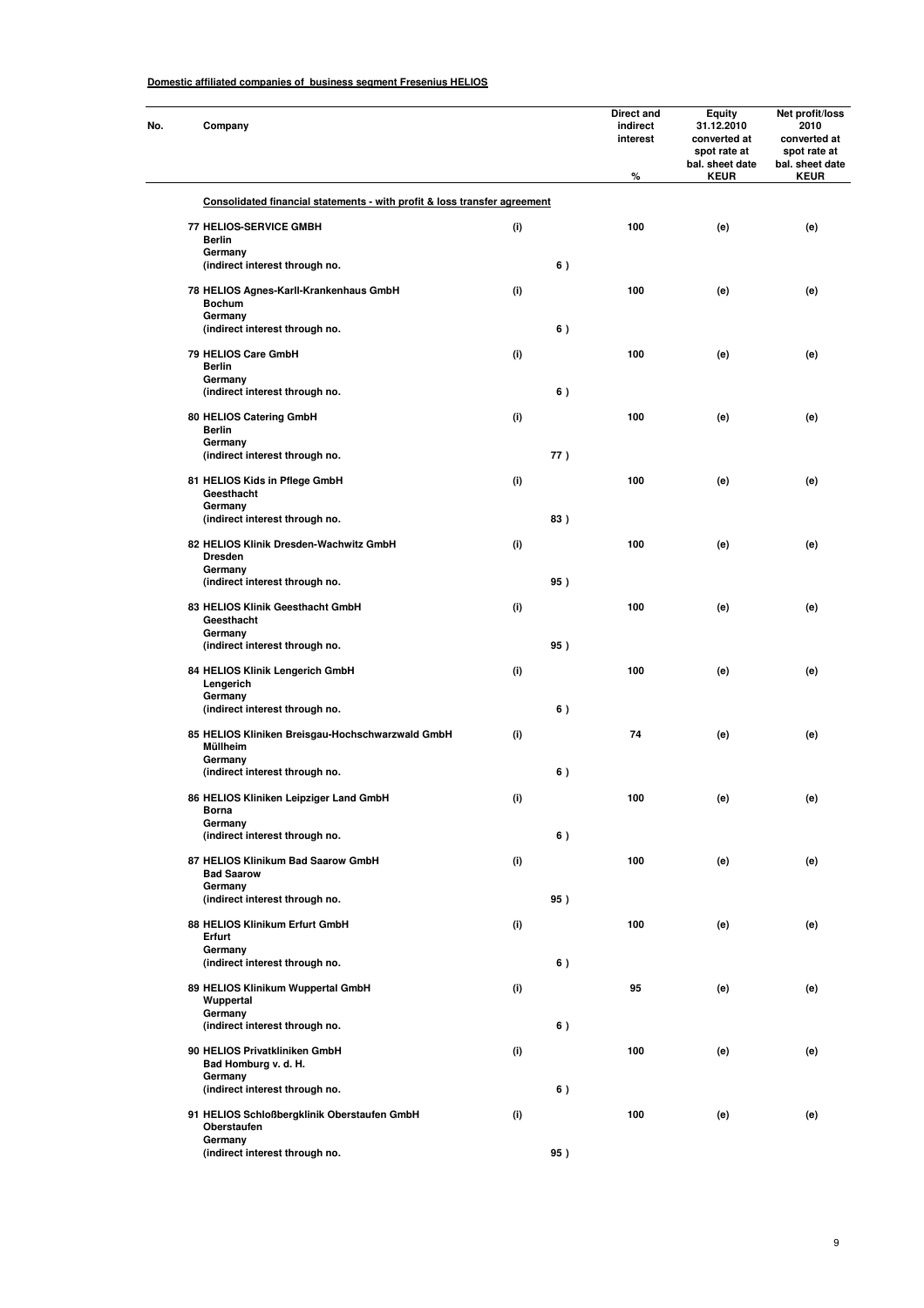| No. | Company                             |                                                                                                             |     |      | Direct and<br>indirect<br>interest<br>% | <b>Equity</b><br>31.12.2010<br>converted at<br>spot rate at<br>bal. sheet date<br><b>KEUR</b> | Net profit/loss<br>2010<br>converted at<br>spot rate at<br>bal. sheet date<br><b>KEUR</b> |
|-----|-------------------------------------|-------------------------------------------------------------------------------------------------------------|-----|------|-----------------------------------------|-----------------------------------------------------------------------------------------------|-------------------------------------------------------------------------------------------|
|     |                                     | 92 HELIOS Versorgungszentren GmbH                                                                           | (i) |      | 100                                     | (e)                                                                                           | (e)                                                                                       |
|     | <b>Berlin</b><br>Germany            |                                                                                                             |     |      |                                         |                                                                                               |                                                                                           |
|     |                                     | (indirect interest through no.                                                                              |     | 6)   |                                         |                                                                                               |                                                                                           |
|     | <b>Bad Saarow</b><br>Germany        | 93 HELIOS Versorgungszentrum Bad Saarow GmbH                                                                | (i) |      | 100                                     | (e)                                                                                           | (e)                                                                                       |
|     |                                     | (indirect interest through no.                                                                              |     | 87)  |                                         |                                                                                               |                                                                                           |
|     | Plauen<br>Germany                   | 94 HELIOS Vogtland-Klinikum Plauen GmbH                                                                     | (i) |      | 100                                     | (e)                                                                                           | (e)                                                                                       |
|     |                                     | (indirect interest through no.                                                                              |     | 95)  |                                         |                                                                                               |                                                                                           |
|     | <b>Berlin</b>                       | 95 HUMAINE Kliniken GmbH                                                                                    | (i) |      | 100                                     | (e)                                                                                           | (e)                                                                                       |
|     | Germany                             | (indirect interest through no.                                                                              |     | 6)   |                                         |                                                                                               |                                                                                           |
|     | <b>Berlin</b>                       | 96 Poliklinik am HELIOS Klinikum Buch GmbH                                                                  | (i) |      | 100                                     | (e)                                                                                           | (e)                                                                                       |
|     | Germany                             | (indirect interest through no.                                                                              |     | 6)   |                                         |                                                                                               |                                                                                           |
|     | <b>Bad Berleburg</b>                | 97 RTK Betriebsgesellschaft der Krankenhäuser und des<br>Kreisaltenzentrums des Rheingau-Taunus-Kreises mbH |     |      | 100                                     | (e)                                                                                           | (e)                                                                                       |
|     | Germany                             | (indirect interest through no.                                                                              |     | 152) |                                         |                                                                                               |                                                                                           |
|     | Erfurt                              | 98 Senioren- und Pflegeheim Erfurt GmbH                                                                     | (i) |      | 100                                     | (e)                                                                                           | (e)                                                                                       |
|     | Germany                             | (indirect interest through no.                                                                              |     | 79)  |                                         |                                                                                               |                                                                                           |
|     | <b>Bochum</b>                       | 99 St. Josefs-Hospital GmbH                                                                                 | (i) |      | 100                                     | (e)                                                                                           | (e)                                                                                       |
|     | Germany                             | (indirect interest through no.                                                                              |     | 6)   |                                         |                                                                                               |                                                                                           |
|     | <b>Bad Berleburg</b>                | 100 WAK Wittgensteiner Akutkliniken "Bad Berleburg" GmbH                                                    |     |      | 100                                     | (e)                                                                                           | (e)                                                                                       |
|     | Germany                             | (indirect interest through no.                                                                              |     | 152) |                                         |                                                                                               |                                                                                           |
|     | Borna                               | 101 Wittgensteiner Immobilien GmbH                                                                          |     |      | 100                                     | (e)                                                                                           | (e)                                                                                       |
|     | Germany                             | (indirect interest through no.                                                                              |     | 152) |                                         |                                                                                               |                                                                                           |
|     |                                     | Consolidated financial statements - without profit & loss transfer agreement                                |     |      |                                         |                                                                                               |                                                                                           |
|     | 102 ASK Service GmbH<br>Northeim    |                                                                                                             |     |      | 100                                     | (e)                                                                                           | (e)                                                                                       |
|     | Germany                             | (indirect interest through no.                                                                              |     | 111) |                                         |                                                                                               |                                                                                           |
|     | 103 benissimo gmbh<br><b>Berlin</b> |                                                                                                             |     |      | 100                                     | (e)                                                                                           | (e)                                                                                       |
|     | Germany                             | (indirect interest through no.                                                                              |     | 6)   |                                         |                                                                                               |                                                                                           |
|     | 104 D.i.a.-Solution GmbH<br>Erfurt  |                                                                                                             |     |      | 100                                     | (e)                                                                                           | (e)                                                                                       |
|     | Germany                             | (indirect interest through no.                                                                              |     | 6)   |                                         |                                                                                               |                                                                                           |
|     | Wuppertal                           | 105 DLK Dienstleistungen für Krankenhäuser GmbH                                                             |     |      | 100                                     | (e)                                                                                           | (e)                                                                                       |
|     | Germany                             | (indirect interest through no.                                                                              |     | 89)  |                                         |                                                                                               |                                                                                           |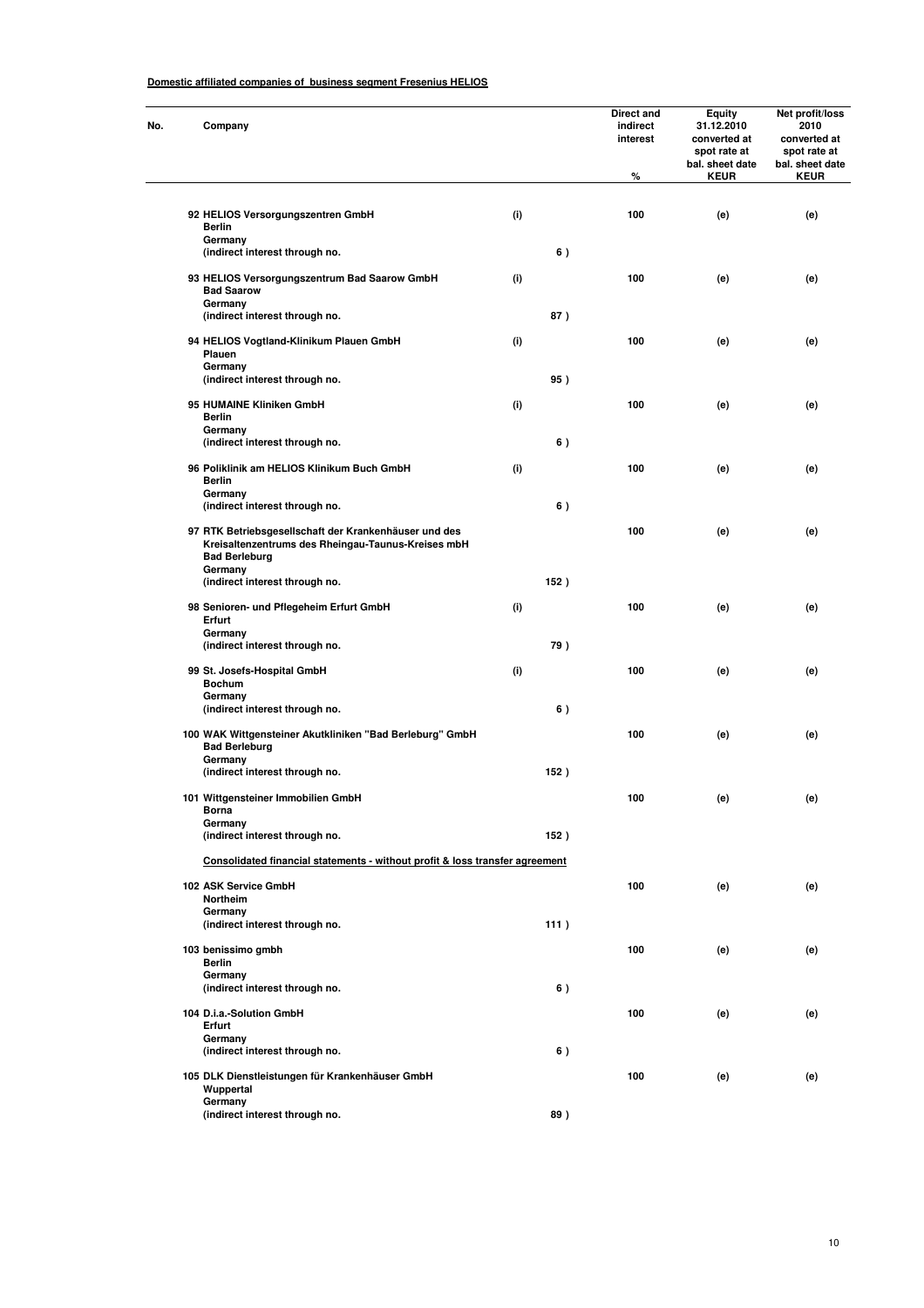| No. | Company                                                                     |      | Direct and<br>indirect<br>interest<br>$\%$ | Equity<br>31.12.2010<br>converted at<br>spot rate at<br>bal. sheet date<br><b>KEUR</b> | Net profit/loss<br>2010<br>converted at<br>spot rate at<br>bal. sheet date<br><b>KEUR</b> |
|-----|-----------------------------------------------------------------------------|------|--------------------------------------------|----------------------------------------------------------------------------------------|-------------------------------------------------------------------------------------------|
|     | 106 DLS Dienst-Leistungen Siegburg GmbH<br>Siegburg                         |      | 100                                        | (e)                                                                                    | (e)                                                                                       |
|     | Germany<br>(indirect interest through no.                                   | 122) |                                            |                                                                                        |                                                                                           |
|     | 107 EvB Catering GmbH<br><b>Berlin</b><br>Germany                           |      | 51                                         | (e)                                                                                    | (e)                                                                                       |
|     | (indirect interest through no.                                              | 119) |                                            |                                                                                        |                                                                                           |
|     | 108 HEDO Service GmbH<br>Borna<br>Germany                                   |      | 51                                         | (e)                                                                                    | (e)                                                                                       |
|     | (indirect interest through no.                                              | 6)   |                                            |                                                                                        |                                                                                           |
|     | 109 HEDUS Service GmbH<br><b>Bad Berleburg</b><br>Germany                   |      | 51                                         | (e)                                                                                    | (e)                                                                                       |
|     | (indirect interest through no.                                              | 152) |                                            |                                                                                        |                                                                                           |
|     | 110 HEGES - HELIOS Service GmbH<br>Schwerin<br>Germany                      |      | 51                                         | (e)                                                                                    | (e)                                                                                       |
|     | (indirect interest through no.                                              | 77)  |                                            |                                                                                        |                                                                                           |
|     | 111 HELIOS Albert-Schweitzer-Klinik Northeim GmbH<br>Northeim<br>Germany    |      | 95                                         | (e)                                                                                    | (e)                                                                                       |
|     | (indirect interest through no.                                              | 6)   |                                            |                                                                                        |                                                                                           |
|     | 112 HELIOS Geriatriezentren GmbH<br><b>Berlin</b><br>Germany                |      | 100                                        | (e)                                                                                    | (e)                                                                                       |
|     | (indirect interest through no.                                              | 6)   |                                            |                                                                                        |                                                                                           |
|     | 113 HELIOS IT Service GmbH<br><b>Berlin</b><br>Germany                      |      | 100                                        | (e)                                                                                    | (e)                                                                                       |
|     | (indirect interest through no.                                              | 6)   |                                            |                                                                                        |                                                                                           |
|     | 114 HELIOS Klinik Bad Gandersheim GmbH<br><b>Bad Gandersheim</b><br>Germany |      | 94                                         | (e)                                                                                    | (e)                                                                                       |
|     | (indirect interest through no.                                              | 6)   |                                            |                                                                                        |                                                                                           |
|     | 115 HELIOS Klinik Oberwald GmbH<br>Grebenhain<br>Germany                    |      | 67                                         | (e)                                                                                    | (e)                                                                                       |
|     | (indirect interest through no.                                              | 6)   |                                            |                                                                                        |                                                                                           |
|     | 116 HELIOS Kliniken Mansfeld-Südharz GmbH<br>Sangerhausen<br>Germany        |      | 95                                         | (e)                                                                                    | (e)                                                                                       |
|     | (indirect interest through no.                                              | 168) |                                            |                                                                                        |                                                                                           |
|     | 117 HELIOS Kliniken Schwerin GmbH<br>Schwerin<br>Germany                    |      | 95                                         | (e)                                                                                    | (e)                                                                                       |
|     | (indirect interest through no.                                              | 6)   |                                            |                                                                                        |                                                                                           |
|     | 118 HELIOS Klinikum Aue GmbH<br>Aue                                         |      | 74                                         | (e)                                                                                    | (e)                                                                                       |
|     | Germany<br>(indirect interest through no.                                   | 6)   |                                            |                                                                                        |                                                                                           |
|     | 119 HELIOS Klinikum Emil von Behring GmbH<br><b>Berlin</b>                  |      | 75                                         | (e)                                                                                    | (e)                                                                                       |
|     | Germany<br>(indirect interest through no.                                   | 6)   |                                            |                                                                                        |                                                                                           |
|     | 120 HELIOS Klinikum Krefeld GmbH<br>Krefeld                                 |      | 75                                         | (e)                                                                                    | (e)                                                                                       |
|     | Germany<br>(indirect interest through no.                                   | 6)   |                                            |                                                                                        |                                                                                           |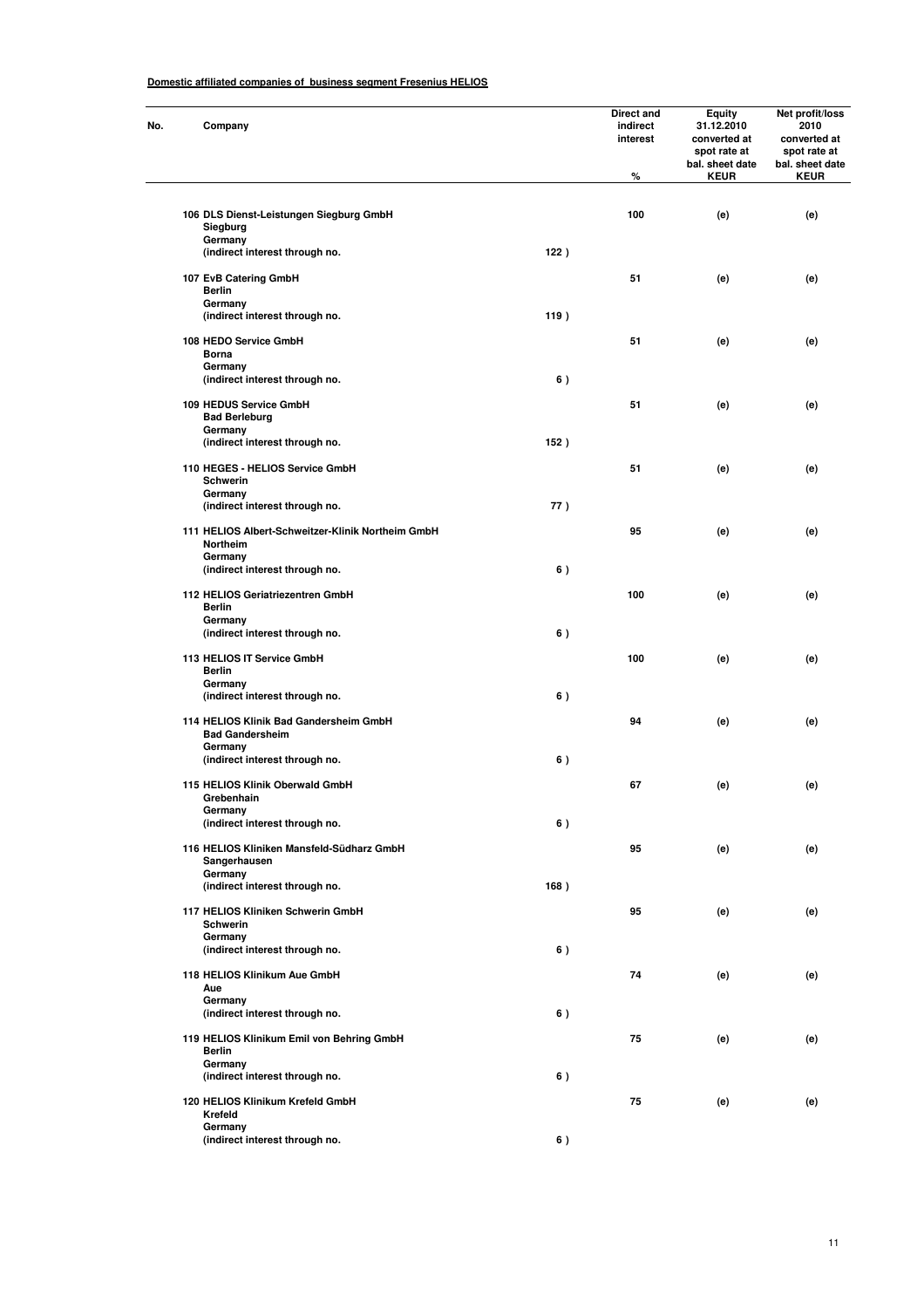| No. | Company                                                            |      | Direct and<br>indirect<br>interest<br>$\%$ | Equity<br>31.12.2010<br>converted at<br>spot rate at<br>bal. sheet date<br><b>KEUR</b> | Net profit/loss<br>2010<br>converted at<br>spot rate at<br>bal. sheet date<br><b>KEUR</b> |
|-----|--------------------------------------------------------------------|------|--------------------------------------------|----------------------------------------------------------------------------------------|-------------------------------------------------------------------------------------------|
|     | 121 HELIOS Klinikum Schwelm GmbH<br>Schwelm                        |      | 100                                        | (e)                                                                                    | (e)                                                                                       |
|     | Germany<br>(indirect interest through no.                          | 6)   |                                            |                                                                                        |                                                                                           |
|     | 122 HELIOS Klinikum Siegburg GmbH<br>Siegburg<br>Germany           |      | 100                                        | (e)                                                                                    | (e)                                                                                       |
|     | (indirect interest through no.                                     | 152) |                                            |                                                                                        |                                                                                           |
|     | 123 HELIOS Kreiskrankenhaus Gotha/Ohrdruf GmbH<br>Gotha<br>Germany |      | 51                                         | (e)                                                                                    | (e)                                                                                       |
|     | (indirect interest through no.                                     | 6)   |                                            |                                                                                        |                                                                                           |
|     | 124 HELIOS Management GmbH<br><b>Berlin</b><br>Germany             |      | 100                                        | (e)                                                                                    | (e)                                                                                       |
|     | (indirect interest through no.                                     | 6)   |                                            |                                                                                        |                                                                                           |
|     | 125 HELIOS Mariahilf Klinik Hamburg GmbH<br>Hamburg<br>Germany     |      | 100                                        | (e)                                                                                    | (e)                                                                                       |
|     | (indirect interest through no.                                     | 6)   |                                            |                                                                                        |                                                                                           |
|     | 126 HELIOS MVZ Mariahilf GmbH<br>Hamburg<br>Germany                |      | 100                                        | (e)                                                                                    | (e)                                                                                       |
|     | (indirect interest through no.                                     | 125) |                                            |                                                                                        |                                                                                           |
|     | 127 HELIOS Real Estate GmbH<br><b>Berlin</b><br>Germany            |      | 100                                        | (e)                                                                                    | (e)                                                                                       |
|     | (indirect interest through no.                                     | 6)   |                                            |                                                                                        |                                                                                           |
|     | 128 HELIOS Research Center GmbH i.L.<br><b>Berlin</b>              |      | 76                                         | (e)                                                                                    | (e)                                                                                       |
|     | Germany<br>(indirect interest through no.                          | 6)   |                                            |                                                                                        |                                                                                           |
|     | 129 HELIOS Seehospital Sahlenburg GmbH<br><b>Bad Berleburg</b>     |      | 100                                        | (e)                                                                                    | (e)                                                                                       |
|     | Germany<br>(indirect interest through no.                          | 152) |                                            |                                                                                        |                                                                                           |
|     | 130 HELIOS Service Berlin/Brandenburg GmbH<br><b>Bad Saarow</b>    |      | 100                                        | (e)                                                                                    | (e)                                                                                       |
|     | Germany<br>(indirect interest through no.                          | 87)  |                                            |                                                                                        |                                                                                           |
|     | 131 HELIOS Servicegesellschaft Süd GmbH<br>Müllheim                |      | 51                                         | (e)                                                                                    | (e)                                                                                       |
|     | Germany<br>(indirect interest through no.                          | 85)  |                                            |                                                                                        |                                                                                           |
|     | 132 HELIOS Spital Überlingen GmbH<br>Ueberlingen                   |      | 95                                         | (e)                                                                                    | (e)                                                                                       |
|     | Germany<br>(indirect interest through no.                          | 6)   |                                            |                                                                                        |                                                                                           |
|     | 133 HELIOS Spital Überlingen Service GmbH<br>Ueberlingen           |      | 100                                        | (e)                                                                                    | (e)                                                                                       |
|     | Germany<br>(indirect interest through no.                          | 132) |                                            |                                                                                        |                                                                                           |
|     | 134 HELIOS St. Elisabeth Klinik Hünfeld GmbH<br>Hünfeld            |      | 74                                         | (e)                                                                                    | (e)                                                                                       |
|     | Germany<br>(indirect interest through no.                          | 6)   |                                            |                                                                                        |                                                                                           |
|     | 135 HELIOS St. Elisabeth Klinik Oberhausen GmbH<br>Oberhausen      |      | 100                                        | (e)                                                                                    | (e)                                                                                       |
|     | Germany<br>(indirect interest through no.                          | 6)   |                                            |                                                                                        |                                                                                           |
|     |                                                                    |      |                                            |                                                                                        |                                                                                           |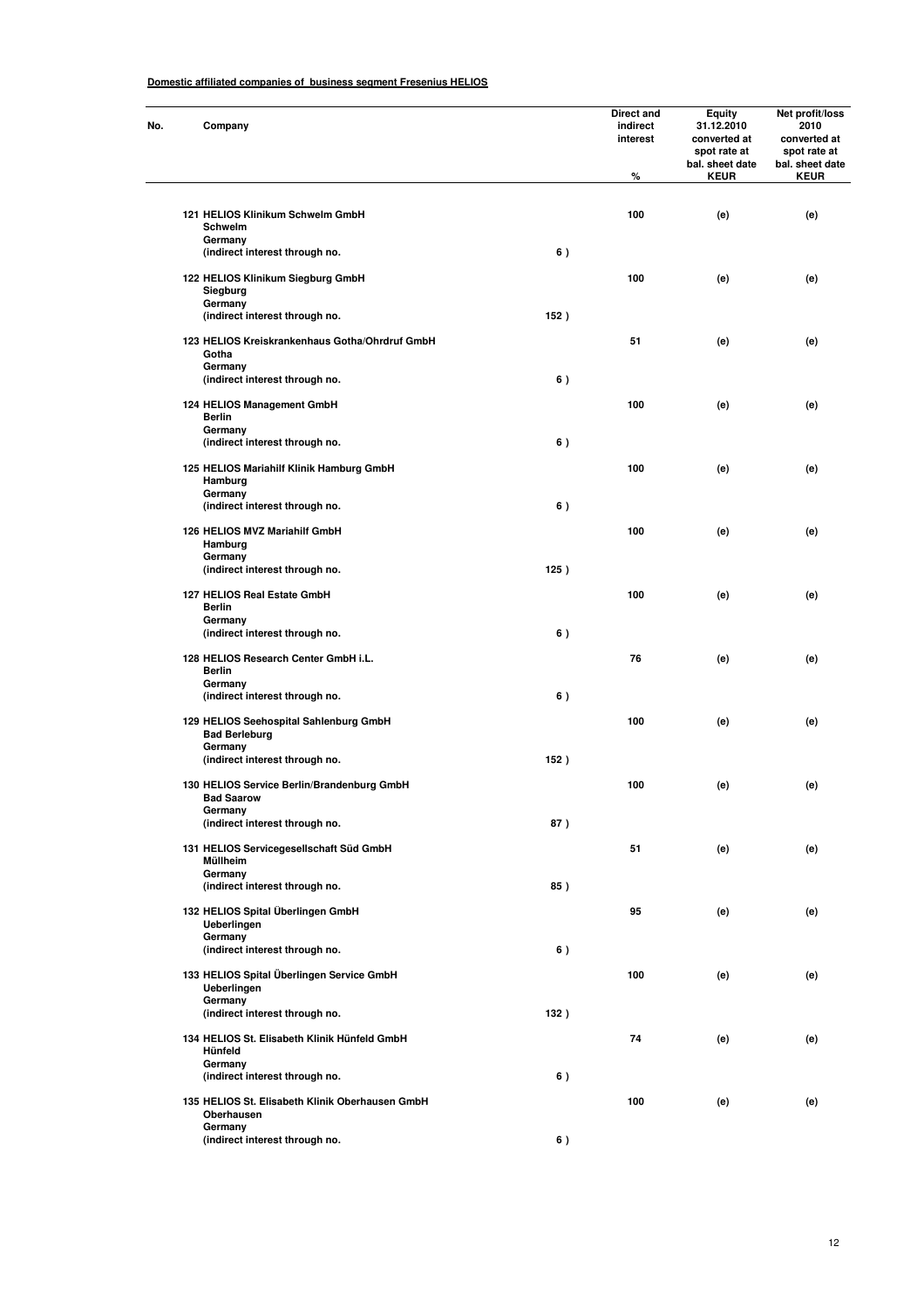| No. | Company                                                                                           |      | Direct and<br>indirect<br>interest<br>% | <b>Equity</b><br>31.12.2010<br>converted at<br>spot rate at<br>bal. sheet date<br><b>KEUR</b> | Net profit/loss<br>2010<br>converted at<br>spot rate at<br>bal. sheet date<br><b>KEUR</b> |
|-----|---------------------------------------------------------------------------------------------------|------|-----------------------------------------|-----------------------------------------------------------------------------------------------|-------------------------------------------------------------------------------------------|
|     | 136 HELIOS Süd Catering GmbH                                                                      |      | 100                                     | (e)                                                                                           | (e)                                                                                       |
|     | Müllheim<br>Germany                                                                               |      |                                         |                                                                                               |                                                                                           |
|     | (indirect interest through no.                                                                    | 85)  |                                         |                                                                                               |                                                                                           |
|     | 137 HELIOSterilog GmbH<br>Müllheim<br>Germany                                                     |      | 51                                      | (e)                                                                                           | (e)                                                                                       |
|     | (indirect interest through no.                                                                    | 85)  |                                         |                                                                                               |                                                                                           |
|     | 138 HEMEDI Catering GmbH<br>Berlin                                                                |      | 51                                      | (e)                                                                                           | (e)                                                                                       |
|     | Germany<br>(indirect interest through no.                                                         | 77)  |                                         |                                                                                               |                                                                                           |
|     | 139 Hotel Allgäuer Tor GmbH<br><b>Bad Grönenbach</b>                                              |      | 100                                     | (e)                                                                                           | (e)                                                                                       |
|     | Germany<br>(indirect interest through no.                                                         | 152) |                                         |                                                                                               |                                                                                           |
|     | 140 KGD Klinik-Gebäude-Dienste GmbH<br>Krefeld                                                    |      | 51                                      | (e)                                                                                           | (e)                                                                                       |
|     | Germany<br>(indirect interest through no.                                                         | 120) |                                         |                                                                                               |                                                                                           |
|     | 141 KKD Klinik-Küchen-Dienste GmbH<br>Krefeld                                                     |      | 51                                      | (e)                                                                                           | (e)                                                                                       |
|     | Germany<br>(indirect interest through no.                                                         | 120) |                                         |                                                                                               |                                                                                           |
|     | 142 Klinik Siegburg Service GmbH<br>Siegburg<br>Germany                                           |      | 51                                      | (e)                                                                                           | (e)                                                                                       |
|     | (indirect interest through no.                                                                    | 122) |                                         |                                                                                               |                                                                                           |
|     | 143 Klinikum Erfurt Bewachungs Service GmbH<br>Erfurt                                             |      | 100                                     | (e)                                                                                           | (e)                                                                                       |
|     | Germany<br>(indirect interest through no.                                                         | 77)  |                                         |                                                                                               |                                                                                           |
|     | 144 Klinikum Erfurt Catering GmbH<br>Erfurt                                                       |      | 100                                     | (e)                                                                                           | (e)                                                                                       |
|     | Germany<br>(indirect interest through no.                                                         | 80)  |                                         |                                                                                               |                                                                                           |
|     | 145 KTT Krankenhaus-Technik Thüringen GmbH<br>Erfurt                                              |      | 100                                     | (e)                                                                                           | (e)                                                                                       |
|     | Germany<br>(indirect interest through no.                                                         | 77)  |                                         |                                                                                               |                                                                                           |
|     | 146 Medizinisches Versorgungszentrum am HELIOS Klinikum Emil<br>von Behring GmbH<br><b>Berlin</b> |      | 100                                     | (e)                                                                                           | (e)                                                                                       |
|     | Germany<br>(indirect interest through no.                                                         | 119) |                                         |                                                                                               |                                                                                           |
|     | 147 OWS Orthopädische Werkstatt GmbH<br><b>Berlin</b>                                             |      | 100                                     | (e)                                                                                           | (e)                                                                                       |
|     | Germany<br>(indirect interest through no.                                                         | 119) |                                         |                                                                                               |                                                                                           |
|     | 148 Sozialpädiatrisches Zentrum am HELIOS Klinikum Aue gGmbH<br>Aue                               |      | 74                                      | (e)                                                                                           | (e)                                                                                       |
|     | Germany<br>(indirect interest through no.                                                         | 118) |                                         |                                                                                               |                                                                                           |
|     | 149 TMK Berlin-Buch GmbH i.L.                                                                     |      | 51                                      | (e)                                                                                           | (e)                                                                                       |
|     | <b>Berlin</b><br>Germany                                                                          |      |                                         |                                                                                               |                                                                                           |
|     | (indirect interest through no.                                                                    | 6)   |                                         |                                                                                               |                                                                                           |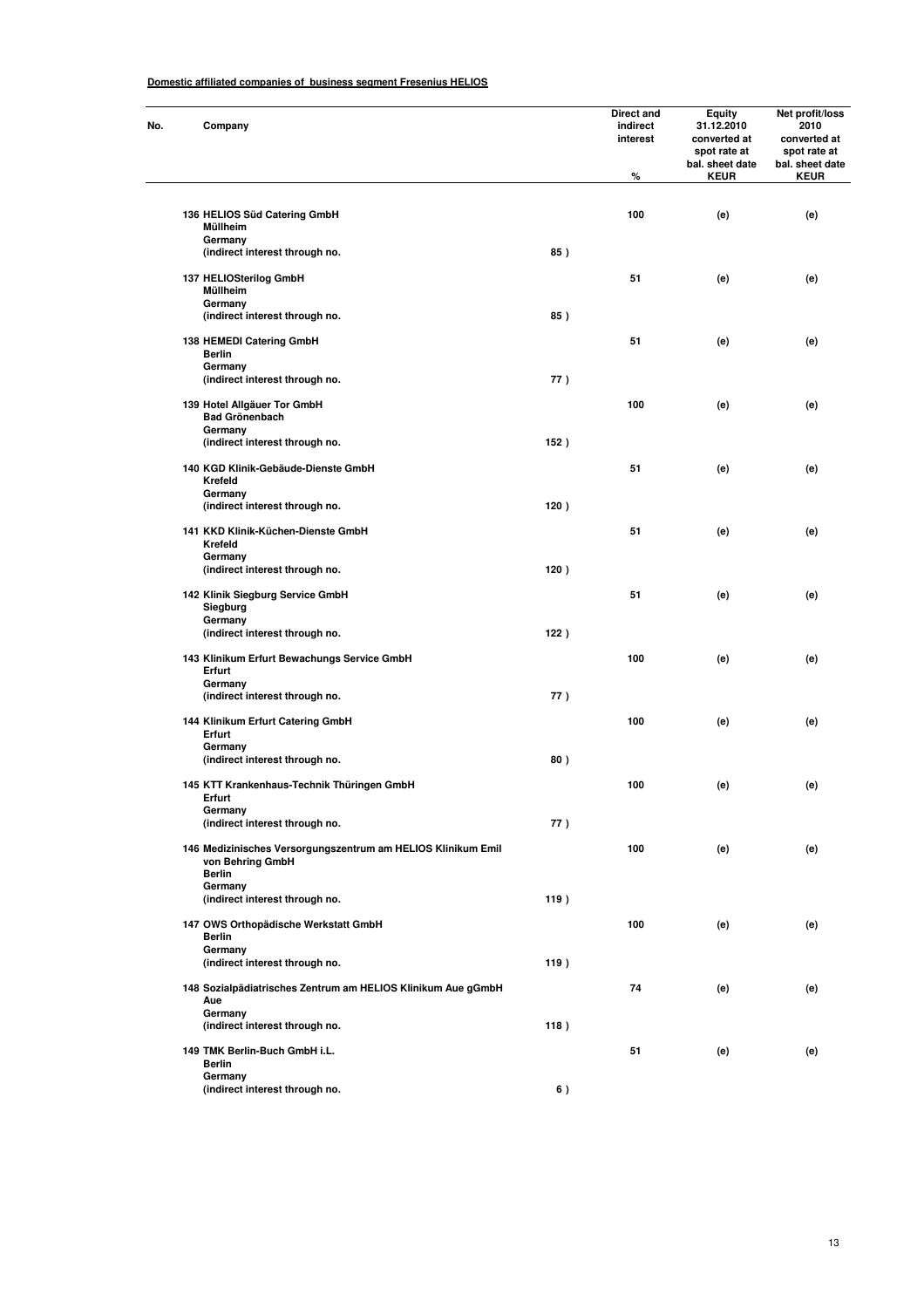| No. | Company                                                                                                                     |      | <b>Direct and</b><br>indirect<br>interest<br>% | Equity<br>31.12.2010<br>converted at<br>spot rate at<br>bal. sheet date<br><b>KEUR</b> | Net profit/loss<br>2010<br>converted at<br>spot rate at<br>bal. sheet date<br><b>KEUR</b> |
|-----|-----------------------------------------------------------------------------------------------------------------------------|------|------------------------------------------------|----------------------------------------------------------------------------------------|-------------------------------------------------------------------------------------------|
|     | 150 WCS - Wittgensteiner Catering Service GmbH                                                                              |      | 100                                            | (e)                                                                                    | (e)                                                                                       |
|     | <b>Bad Berleburg</b><br>Germany                                                                                             |      |                                                |                                                                                        |                                                                                           |
|     | (indirect interest through no.                                                                                              | 152) |                                                |                                                                                        |                                                                                           |
|     | 151 Wittgensteiner Dienstleistungs GmbH<br><b>Bad Berleburg</b><br>Germany                                                  |      | 100                                            | (e)                                                                                    | (e)                                                                                       |
|     | (indirect interest through no.                                                                                              | 152) |                                                |                                                                                        |                                                                                           |
|     | 152 Wittgensteiner Kliniken GmbH<br><b>Berlin</b><br>Germany                                                                |      | 100                                            | (e)                                                                                    | (e)                                                                                       |
|     | (indirect interest through no.                                                                                              | 5)   |                                                |                                                                                        |                                                                                           |
|     | Not consolidated financial statements - with profit & loss transfer agreement                                               |      |                                                |                                                                                        |                                                                                           |
|     | 153 HELIOS Pflege Dresden GmbH<br><b>Dresden</b>                                                                            |      | 100                                            | 25                                                                                     | 5                                                                                         |
|     | Germany<br>(indirect interest through no.                                                                                   | 82)  |                                                |                                                                                        |                                                                                           |
|     | Not consolidated financial statements - without profit & loss transfer agreement                                            |      |                                                |                                                                                        |                                                                                           |
|     | 154 Capisko GmbH<br><b>Berlin</b>                                                                                           |      | 100                                            | 21                                                                                     | -1                                                                                        |
|     | Germany<br>(indirect interest through no.                                                                                   | 6)   |                                                |                                                                                        |                                                                                           |
|     | 155 Clean Serv GmbH i.L.<br>Wuppertal                                                                                       |      | 51                                             | 39                                                                                     | -4                                                                                        |
|     | Germany<br>(indirect interest through no.                                                                                   | 89)  |                                                |                                                                                        |                                                                                           |
|     | 156 CT-Zentrum für kardiologisch-radiologische Diagnostik Bonn /<br>Rhein-Sieg / Euskirchen GmbH & Co. KG i. L.<br>Siegburg |      | 100                                            | (a)                                                                                    | (a)                                                                                       |
|     | Germany<br>(indirect interest through no.                                                                                   | 122) |                                                |                                                                                        |                                                                                           |
|     | 157 FP Anlagenverwaltungs- und Vermietungsgesellschaft mbH<br><b>Bad Berleburg</b>                                          |      | 100                                            | 23                                                                                     | -1                                                                                        |
|     | Germany<br>(indirect interest through no.                                                                                   | 152) |                                                |                                                                                        |                                                                                           |
|     | 158 HCSV HELIOS Care Speisen Versorgung GmbH<br>Berlin                                                                      |      | 100                                            | 12                                                                                     | -1                                                                                        |
|     | Germany<br>(indirect interest through no.                                                                                   | 77)  |                                                |                                                                                        |                                                                                           |
|     | 159 HEDUS Service Süd GmbH<br>Oberstaufen                                                                                   |      | 100                                            | 25                                                                                     | 0                                                                                         |
|     | Germany<br>(indirect interest through no.                                                                                   | 91)  |                                                |                                                                                        |                                                                                           |
|     | 160 HELIOS Juno GmbH i. G.<br><b>Berlin</b>                                                                                 |      | 100                                            | (a)                                                                                    | (a)                                                                                       |
|     | Germany<br>(indirect interest through no.                                                                                   | 6)   |                                                |                                                                                        |                                                                                           |
|     | 161 HELIOS Jupiter GmbH i. G.<br><b>Berlin</b>                                                                              |      | 100                                            | (a)                                                                                    | (a)                                                                                       |
|     | Germany<br>(indirect interest through no.                                                                                   | 6)   |                                                |                                                                                        |                                                                                           |
|     | 162 HELIOS Medizinisches Versorgungszentrum in Bad Berleburg<br>GmbH<br><b>Bad Berleburg</b>                                |      | 100                                            | 20                                                                                     | 0                                                                                         |
|     | Germany<br>(indirect interest through no.                                                                                   | 100) |                                                |                                                                                        |                                                                                           |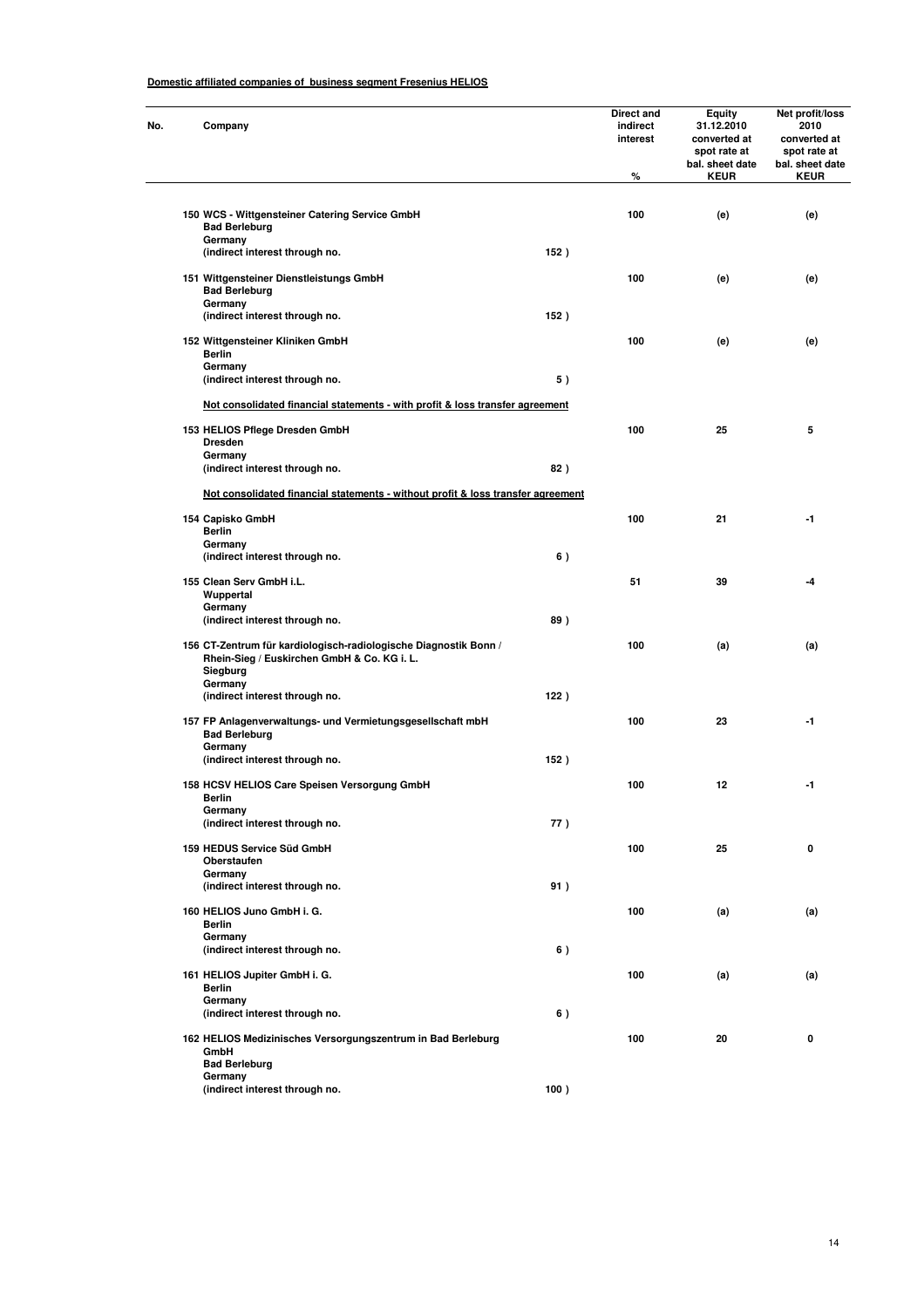| Company                                                                                                                      |               | Direct and<br>indirect<br>interest<br>% | Equity<br>31.12.2010<br>converted at<br>spot rate at<br>bal. sheet date<br><b>KEUR</b> | Net profit/loss<br>2010<br>converted at<br>spot rate at<br>bal. sheet date<br><b>KEUR</b> |
|------------------------------------------------------------------------------------------------------------------------------|---------------|-----------------------------------------|----------------------------------------------------------------------------------------|-------------------------------------------------------------------------------------------|
|                                                                                                                              |               |                                         |                                                                                        |                                                                                           |
| 163 HELIOS Omega GmbH<br>Grebenhain                                                                                          |               | 100                                     | 23                                                                                     | 0                                                                                         |
| Germany<br>(indirect interest through no.                                                                                    | 115)          |                                         |                                                                                        |                                                                                           |
| 164 HELIOS Service Nord GmbH<br>Schwerin                                                                                     |               | 100                                     | 25                                                                                     | 0                                                                                         |
| Germany<br>(indirect interest through no.                                                                                    | 117)          |                                         |                                                                                        |                                                                                           |
| 165 HELIOS Ypsilon GmbH<br>Helmstedt                                                                                         |               | 100                                     | -13                                                                                    | -38                                                                                       |
| Germany<br>(indirect interest through no.                                                                                    | 6)            |                                         |                                                                                        |                                                                                           |
| 166 hospitalia consult gmbh i.L.<br>Oberursel                                                                                |               | 100                                     | 30 (j)                                                                                 | -8 (j)                                                                                    |
| Germany<br>(indirect interest through no.                                                                                    | 152)          |                                         |                                                                                        |                                                                                           |
| 167 Institut für neurologisch-neurochirurgische<br>Rehabilitationsforschung gGmbH i.L.<br>Magdeburg                          |               | 100                                     | 24                                                                                     | 0                                                                                         |
| Germany<br>(indirect interest through no.                                                                                    | 152)          |                                         |                                                                                        |                                                                                           |
| 168 Krankenhaus-Holding GmbH Mansfeld-Südharz<br>Sangerhausen<br>Germany                                                     |               | 100                                     | 15                                                                                     | -7                                                                                        |
| (indirect interest through no.                                                                                               | 6)            |                                         |                                                                                        |                                                                                           |
| 169 L + P Berlin-Buch GmbH i.L.<br>Berlin                                                                                    |               | 100                                     | 14                                                                                     | -3                                                                                        |
| Germany<br>(indirect interest through no.                                                                                    | 6)            |                                         |                                                                                        |                                                                                           |
| 170 Medizinisches Versorgungszentrum in Bad Berleburg GbR<br><b>Bad Berleburg</b>                                            |               | 100                                     | -434                                                                                   | -8                                                                                        |
| Germany<br>(indirect interest through no.                                                                                    | $152 + 100$ ) |                                         |                                                                                        |                                                                                           |
| 171 MRT-Zentrum für kardiologisch-radiologische Diagnostik Bonn<br>/ Rhein-Sieg / Euskirchen GmbH & Co. KG i. L.<br>Siegburg |               | 100                                     | (a)                                                                                    | (a)                                                                                       |
| Germany<br>(indirect interest through no.                                                                                    | 122)          |                                         |                                                                                        |                                                                                           |
| 172 Reinigungsgesellschaft Oberwald mbH i.L.<br>Grebenhain                                                                   |               | 100                                     | 73 (j)                                                                                 | -38 (j)                                                                                   |
| Germany<br>(indirect interest through no.                                                                                    | 115)          |                                         |                                                                                        |                                                                                           |
| 173 Service- und Gebäudemanagement Vogtland-Klinikum Plauen<br>GmbH<br>Plauen                                                |               | 51                                      | 17                                                                                     | -1                                                                                        |
| Germany<br>(indirect interest through no.                                                                                    | 94)           |                                         |                                                                                        |                                                                                           |
| 174 Stiftung IQM Initiative Qualitätsmedizin gGmbH<br>Berlin                                                                 |               | 100                                     | 2                                                                                      | 1                                                                                         |
| Germany                                                                                                                      |               |                                         |                                                                                        |                                                                                           |
| (indirect interest through no.<br>175 Zentrum für Gefäßerkrankungen GmbH i.L.                                                | 6)            | 100                                     | 326                                                                                    | 6                                                                                         |
| Grebenhain<br>Germany                                                                                                        |               |                                         |                                                                                        |                                                                                           |
| (indirect interest through no.                                                                                               | 115)          |                                         |                                                                                        |                                                                                           |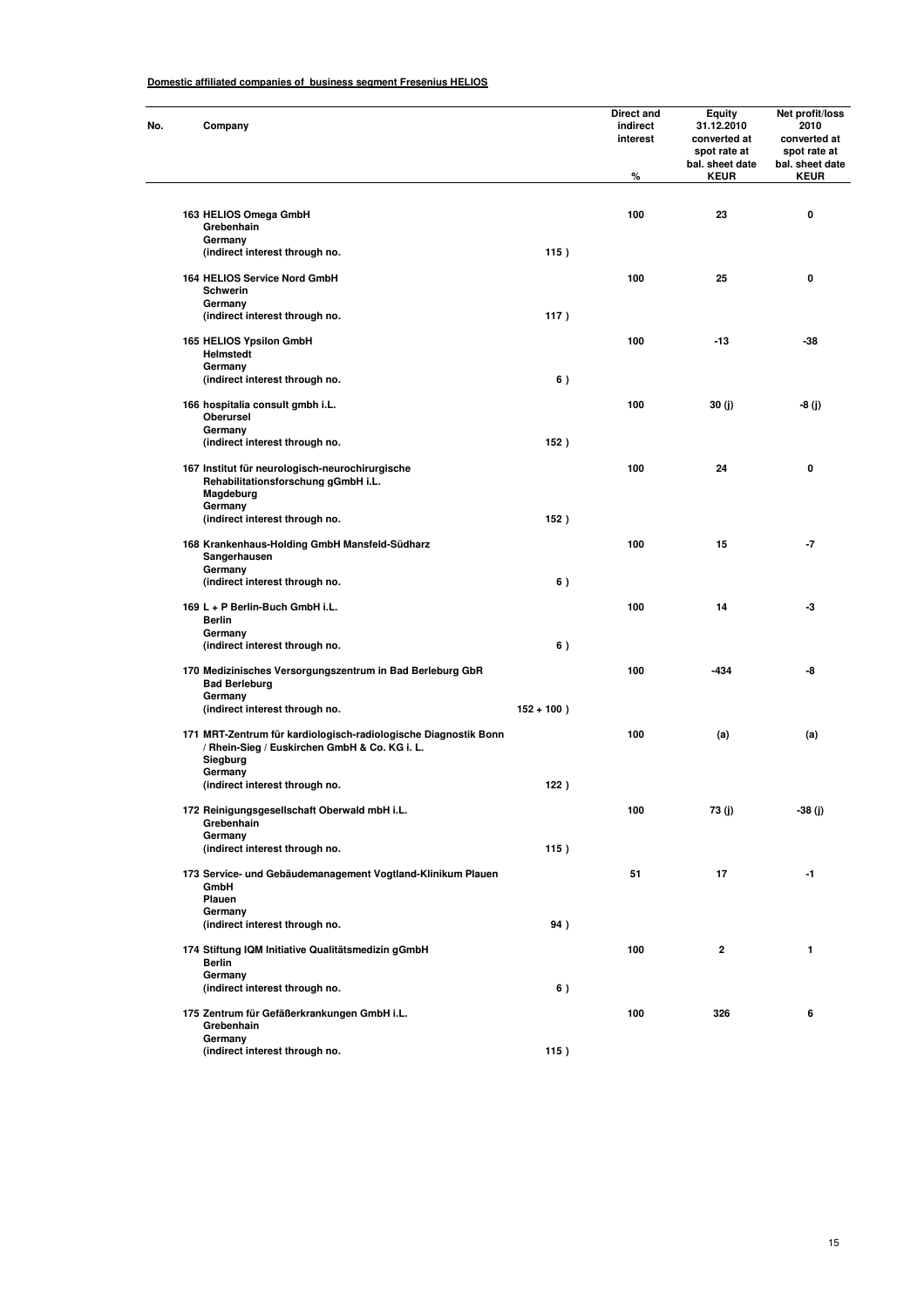| No. | Company                                                                      |      | <b>Direct and</b><br>indirect<br>interest | <b>Equity</b><br>31.12.2010<br>converted at<br>spot rate at<br>bal. sheet date | Net profit/loss<br>2010<br>converted at<br>spot rate at<br>bal. sheet date |
|-----|------------------------------------------------------------------------------|------|-------------------------------------------|--------------------------------------------------------------------------------|----------------------------------------------------------------------------|
|     |                                                                              |      | $\%$                                      | <b>KEUR</b>                                                                    | <b>KEUR</b>                                                                |
|     | Consolidated financial statements - without profit & loss transfer agreement |      |                                           |                                                                                |                                                                            |
|     | 176 VAMED AG<br>Vienna<br><b>Austria</b>                                     |      | 77                                        | 48.026                                                                         | 9.892                                                                      |
|     | (indirect interest through no.                                               | 5)   |                                           |                                                                                |                                                                            |
|     | 177 Fresenius Finance (Jersey) Limited<br><b>Saint Helier</b><br>Jersey      |      | 100                                       | 0                                                                              | 0                                                                          |
|     | (indirect interest through no.                                               | 179) |                                           |                                                                                |                                                                            |
|     | 178 Fresenius Finance I, SA<br>Luxembourg<br>Luxembourg                      |      | 100                                       | 50                                                                             | 0                                                                          |
|     | 179 Fresenius Finance B.V.<br>'s - Hertogenbosch<br><b>Netherlands</b>       |      | 100                                       | $-8.093$                                                                       | 1.847                                                                      |
|     | 180 Fresenius Biotech North America Inc.<br>Lexington<br><b>USA</b>          |      | 100                                       | 256                                                                            | 36                                                                         |
|     | (indirect interest through no.                                               | 2)   |                                           |                                                                                |                                                                            |
|     | 181 Fresenius US Finance I, Inc.<br><b>Delaware</b><br><b>USA</b>            |      | 100                                       | 518                                                                            | 173                                                                        |
|     | 182 Fresenius US Finance II, Inc.<br><b>Delaware</b><br><b>USA</b>           |      | 100                                       | 351                                                                            | 111                                                                        |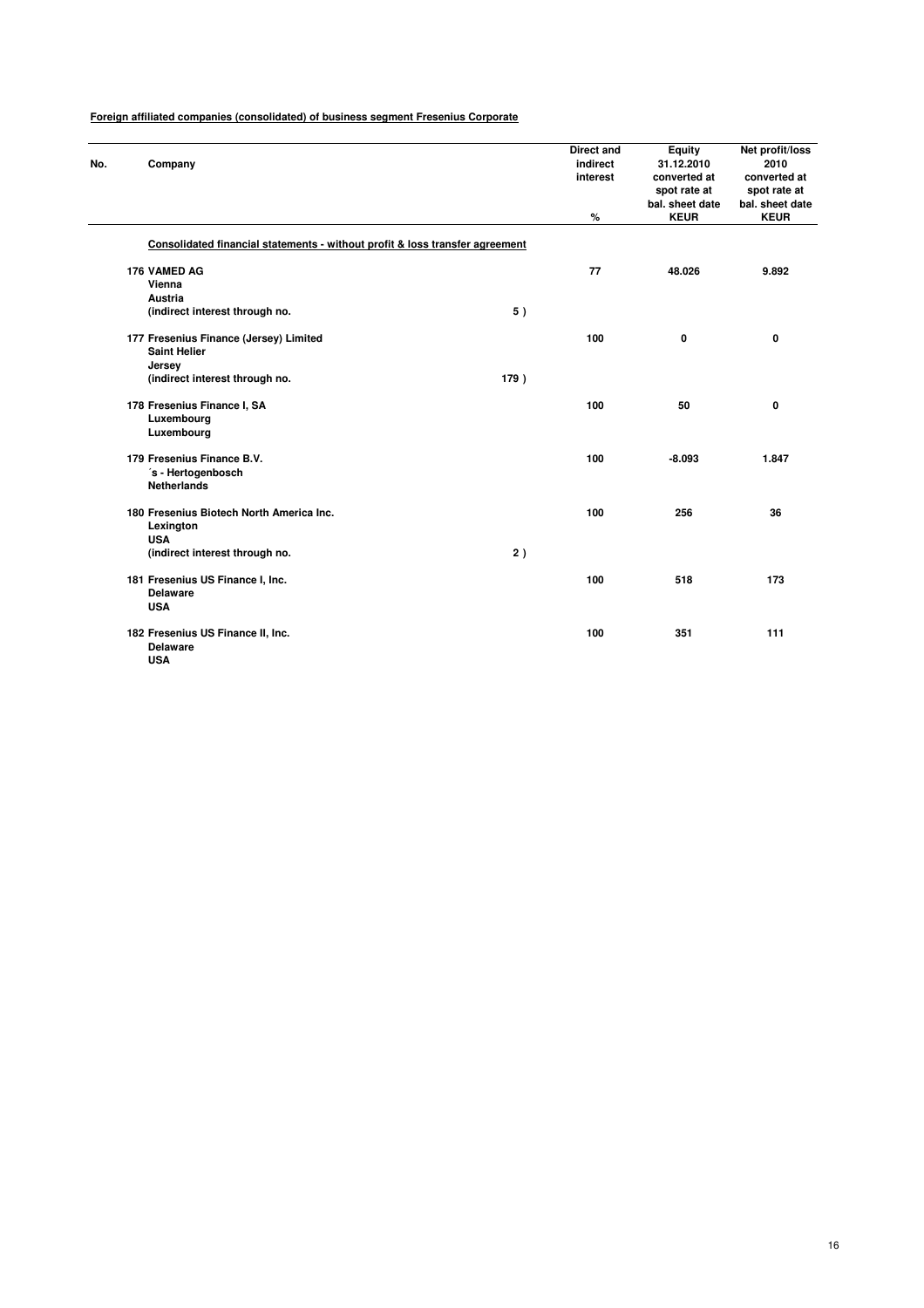| No. | Company                                                                                                                      |      | Direct and<br>indirect<br>interest<br>% | <b>Equity</b><br>31.12.2010<br>converted at<br>spot rate at<br>bal. sheet date<br><b>KEUR</b> | Net profit/loss<br>2010<br>converted at<br>spot rate at<br>bal. sheet date<br><b>KEUR</b> |
|-----|------------------------------------------------------------------------------------------------------------------------------|------|-----------------------------------------|-----------------------------------------------------------------------------------------------|-------------------------------------------------------------------------------------------|
|     | Consolidated financial statements - without profit & loss transfer agreement                                                 |      |                                         |                                                                                               |                                                                                           |
|     | 183 Fresenius Medical Care Angola, S.A.                                                                                      |      | 100                                     | 242                                                                                           | 167                                                                                       |
|     | Luanda                                                                                                                       |      |                                         |                                                                                               |                                                                                           |
|     | Angola                                                                                                                       |      |                                         |                                                                                               |                                                                                           |
|     | (indirect interest through no.                                                                                               | 22)  |                                         |                                                                                               |                                                                                           |
|     | 184 Fresenius Medical Care Argentina S.A.<br><b>Buenos Aires</b><br>Argentina                                                |      | 100                                     | 53.378                                                                                        | 10.187                                                                                    |
|     | (indirect interest through no.                                                                                               | 22)  |                                         |                                                                                               |                                                                                           |
|     | 185 Artistic Manufacturing Pty. Ltd.<br>Sydney                                                                               |      | 100                                     | -963                                                                                          | -94                                                                                       |
|     | Australia                                                                                                                    |      |                                         |                                                                                               |                                                                                           |
|     | (indirect interest through no.                                                                                               | 188) |                                         |                                                                                               |                                                                                           |
|     | 186 Fresenius Medical Care Australia PTY Ltd.<br>Sydney                                                                      |      | 100                                     | 36.560                                                                                        | $-1.132$                                                                                  |
|     | Australia                                                                                                                    |      |                                         |                                                                                               |                                                                                           |
|     | (indirect interest through no.                                                                                               | 13)  |                                         |                                                                                               |                                                                                           |
|     | 187 Fresenius Medical Care Packs (Australia) Pty. Ltd.<br>Sydney                                                             |      | 100                                     | 1.801                                                                                         | 838                                                                                       |
|     | Australia<br>(indirect interest through no.                                                                                  | 186) |                                         |                                                                                               |                                                                                           |
|     |                                                                                                                              |      |                                         |                                                                                               |                                                                                           |
|     | 188 Fresenius Medical Care Seating (Australia) Pty. Ltd.<br>Sydney<br>Australia                                              |      | 100                                     | 1.184                                                                                         | $-430$                                                                                    |
|     | (indirect interest through no.                                                                                               | 189) |                                         |                                                                                               |                                                                                           |
|     | 189 Fresenius Medical Care South Asia Pacific Pty Ltd<br>Sydney                                                              |      | 100                                     | 2.455                                                                                         | $-104$                                                                                    |
|     | Australia<br>(indirect interest through no.                                                                                  | 22)  |                                         |                                                                                               |                                                                                           |
|     | 190 Fresenius Medical Care Adsorber Tec GmbH<br>Krems an der Donau                                                           |      | 100                                     | 753                                                                                           | -661                                                                                      |
|     | Austria                                                                                                                      |      |                                         |                                                                                               |                                                                                           |
|     | (indirect interest through no.                                                                                               | 23)  |                                         |                                                                                               |                                                                                           |
|     | 191 Fresenius Medical Care Austria GmbH<br>Vienna                                                                            |      | 100                                     | 2.821                                                                                         | 1.179                                                                                     |
|     | Austria                                                                                                                      |      |                                         |                                                                                               |                                                                                           |
|     | (indirect interest through no.                                                                                               | 22)  |                                         |                                                                                               |                                                                                           |
|     | 192 Fresenius Medical Care Nephrologica GmbH<br>Vienna                                                                       |      | 100                                     | -1                                                                                            | -3                                                                                        |
|     | <b>Austria</b><br>(indirect interest through no.                                                                             | 22)  |                                         |                                                                                               |                                                                                           |
|     |                                                                                                                              |      |                                         |                                                                                               |                                                                                           |
|     | 193 Fresenius Medical Care Belgium N.V.<br>Antwerp                                                                           |      | 100                                     | 8.699                                                                                         | 1.781                                                                                     |
|     | Belgium                                                                                                                      |      |                                         |                                                                                               |                                                                                           |
|     | (indirect interest through no.                                                                                               | 22)  |                                         |                                                                                               |                                                                                           |
|     | 194 "Fresenius Medical Care Centar za dijalizu" specijalna bolnica<br>za pružanje usluge dijalize za pacijente sa dijagnozom |      | 100                                     | -679                                                                                          | $-734$                                                                                    |
|     | Samac<br><b>Bosnia and Herzegovina</b>                                                                                       |      |                                         |                                                                                               |                                                                                           |
|     | (indirect interest through no.                                                                                               | 195) |                                         |                                                                                               |                                                                                           |
|     | 195 Fresenius Medical Care dijalizna njega d.o.o. Banja Luka<br>Banja Luka                                                   |      | 100                                     | 947                                                                                           | 56                                                                                        |
|     | Bosnia and Herzegovina                                                                                                       |      |                                         |                                                                                               |                                                                                           |
|     | (indirect interest through no.                                                                                               | 196) |                                         |                                                                                               |                                                                                           |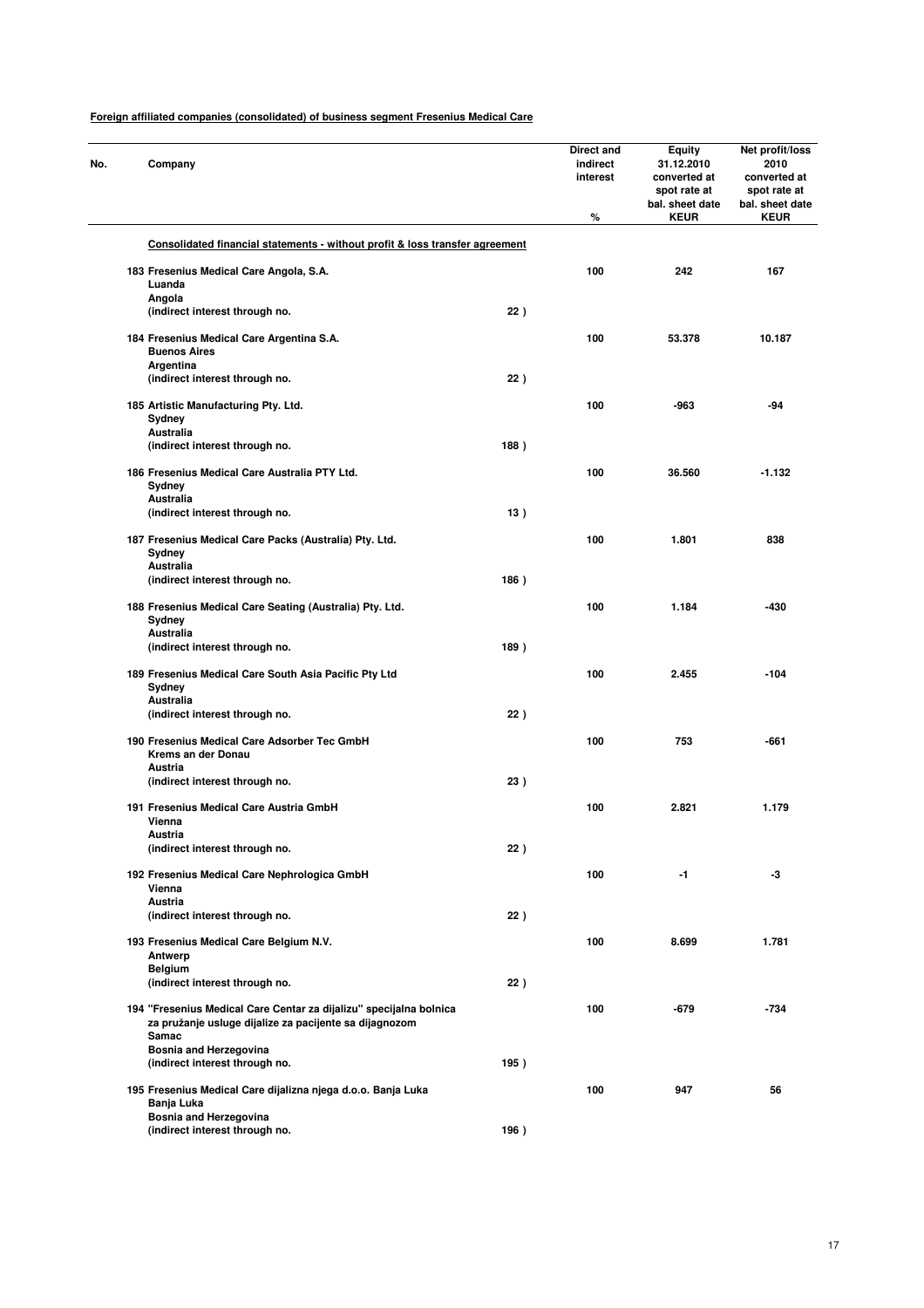| No. | Company                                                                                             |      | <b>Direct and</b><br>indirect<br>interest<br>% | <b>Equity</b><br>31.12.2010<br>converted at<br>spot rate at<br>bal. sheet date<br><b>KEUR</b> | Net profit/loss<br>2010<br>converted at<br>spot rate at<br>bal. sheet date<br><b>KEUR</b> |
|-----|-----------------------------------------------------------------------------------------------------|------|------------------------------------------------|-----------------------------------------------------------------------------------------------|-------------------------------------------------------------------------------------------|
|     |                                                                                                     |      |                                                |                                                                                               |                                                                                           |
|     | 196 "Fresenius Medical Care BH" d.o.o. Sarajevo, društvo za<br>promet i usluge Sarajevo<br>Sarajevo |      | 100                                            | 3.706                                                                                         | 825                                                                                       |
|     | <b>Bosnia and Herzegovina</b>                                                                       |      |                                                |                                                                                               |                                                                                           |
|     | (indirect interest through no.                                                                      | 23)  |                                                |                                                                                               |                                                                                           |
|     | 197 Dialinvest Servicos e Participacoes Ltda.<br>Sao Paulo<br><b>Brazil</b>                         |      | 100                                            | 18.243                                                                                        | -190                                                                                      |
|     | (indirect interest through no.                                                                      | 303) |                                                |                                                                                               |                                                                                           |
|     | 198 Fresenius Medical Care Ltda.<br>Sao Paulo                                                       |      | 100                                            | 74.087                                                                                        | 12.139                                                                                    |
|     | Brazil                                                                                              |      |                                                |                                                                                               |                                                                                           |
|     | (indirect interest through no.                                                                      | 22)  |                                                |                                                                                               |                                                                                           |
|     | 199 Asia Renal Care Asia Pacific Holdings Ltd.<br><b>British Virgin Islands</b>                     |      | 100                                            | $-2.181$                                                                                      | $-157$                                                                                    |
|     | <b>British Virgin Islands</b><br>(indirect interest through no.                                     | 205) |                                                |                                                                                               |                                                                                           |
|     | 200 Asia Renal Care Philippines Holdings Ltd.<br><b>British Virgin Islands</b>                      |      | 100                                            | $-143$                                                                                        | 0                                                                                         |
|     | <b>British Virgin Islands</b><br>(indirect interest through no.                                     | 205) |                                                |                                                                                               |                                                                                           |
|     | 201 Cardinal Medical Services Ltd.                                                                  |      | 100                                            | $-3.030$                                                                                      | $-149$                                                                                    |
|     | <b>British Virgin Islands</b><br><b>British Virgin Islands</b>                                      |      |                                                |                                                                                               |                                                                                           |
|     | (indirect interest through no.                                                                      | 205) |                                                |                                                                                               |                                                                                           |
|     | 202 Redwood Medical Services Ltd.<br><b>British Virgin Islands</b>                                  |      | 70                                             | 312                                                                                           | 0                                                                                         |
|     | <b>British Virgin Islands</b>                                                                       |      |                                                |                                                                                               |                                                                                           |
|     | (indirect interest through no.                                                                      | 205) |                                                |                                                                                               |                                                                                           |
|     | 203 Distributeur D'Equipements Medicaux Haemotec, Inc.<br>Toronto/Ontario<br>Canada                 |      | 100                                            | (f)                                                                                           | (f)                                                                                       |
|     | (indirect interest through no.                                                                      | 204) |                                                |                                                                                               |                                                                                           |
|     | 204 Fresenius Medical Care Canada, Inc.<br>Toronto/Ontario                                          |      | 100                                            | (f)                                                                                           | (f)                                                                                       |
|     | Canada                                                                                              |      |                                                |                                                                                               |                                                                                           |
|     | (indirect interest through no.                                                                      | 713) |                                                |                                                                                               |                                                                                           |
|     | 205 Asia Renal Care Ltd.<br>Cayman Islands                                                          |      | 100                                            | 24.257                                                                                        | 44                                                                                        |
|     | <b>Cayman Islands</b><br>(indirect interest through no.                                             | 22)  |                                                |                                                                                               |                                                                                           |
|     | 206 Centro de Diálisis Alfa-Dial Limitada<br>Santiago                                               |      | 80                                             | 246                                                                                           | 107                                                                                       |
|     | Chile                                                                                               |      |                                                |                                                                                               |                                                                                           |
|     | (indirect interest through no.                                                                      | 229) |                                                |                                                                                               |                                                                                           |
|     | 207 Centro de Diálisis Buin Limitada                                                                |      | 80                                             | 164                                                                                           | 22                                                                                        |
|     | Buin<br>Chile                                                                                       |      |                                                |                                                                                               |                                                                                           |
|     | (indirect interest through no.                                                                      | 229) |                                                |                                                                                               |                                                                                           |
|     | 208 Centro de Diálisis Dr. Hernan Aguirre Limitada<br>Santiago                                      |      | 100                                            | 338                                                                                           | -8                                                                                        |
|     | Chile<br>(indirect interest through no.                                                             | 229) |                                                |                                                                                               |                                                                                           |
|     |                                                                                                     |      |                                                |                                                                                               |                                                                                           |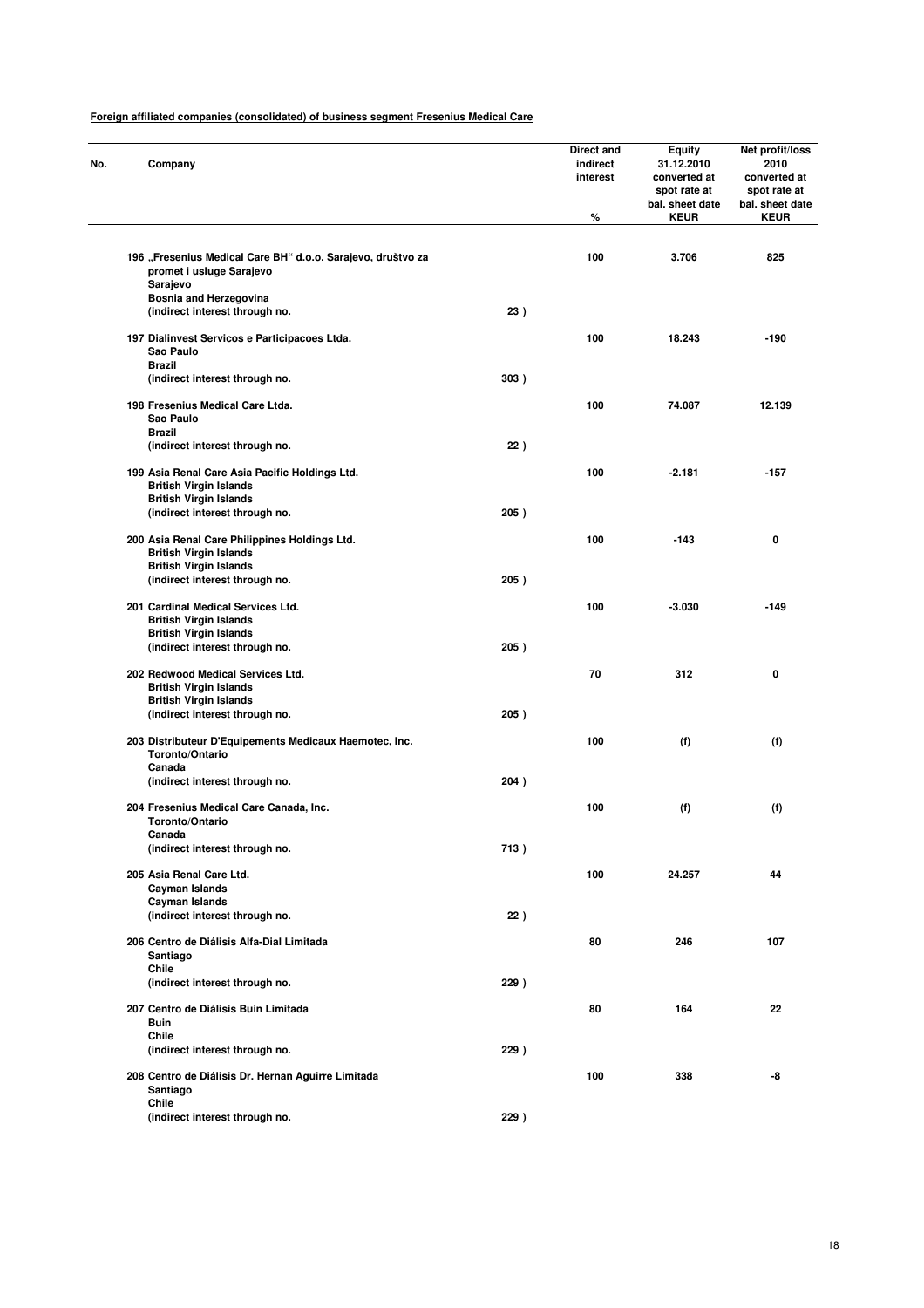| No. | Company                                                                         |      | Direct and<br>indirect<br>interest<br>% | <b>Equity</b><br>31.12.2010<br>converted at<br>spot rate at<br>bal. sheet date<br><b>KEUR</b> | Net profit/loss<br>2010<br>converted at<br>spot rate at<br>bal. sheet date<br><b>KEUR</b> |
|-----|---------------------------------------------------------------------------------|------|-----------------------------------------|-----------------------------------------------------------------------------------------------|-------------------------------------------------------------------------------------------|
|     | 209 Centro de Diálisis Instituto Integral de Especialidades Médicas<br>Limitada |      | 80                                      | 894                                                                                           | 311                                                                                       |
|     | San Bernardo<br>Chile                                                           |      |                                         |                                                                                               |                                                                                           |
|     | (indirect interest through no.                                                  | 229) |                                         |                                                                                               |                                                                                           |
|     | 210 Centro de Diálisis Limitada<br>Santiago                                     |      | 100                                     | $-31$                                                                                         | $-12$                                                                                     |
|     | Chile<br>(indirect interest through no.                                         | 229) |                                         |                                                                                               |                                                                                           |
|     | 211 Centro de Diálisis Renca Limitada<br>Santiago                               |      | 80                                      | 345                                                                                           | 50                                                                                        |
|     | Chile                                                                           |      |                                         |                                                                                               |                                                                                           |
|     | (indirect interest through no.                                                  | 229) |                                         |                                                                                               |                                                                                           |
|     | 212 Centro de Diálisis Saint Joseph Limitada<br>Santiago                        |      | 80                                      | 476                                                                                           | 53                                                                                        |
|     | Chile<br>(indirect interest through no.                                         | 229) |                                         |                                                                                               |                                                                                           |
|     | 213 Centro de Diálisis Salvador Limitada<br>Santiago                            |      | 100                                     | 89                                                                                            | 22                                                                                        |
|     | Chile                                                                           |      |                                         |                                                                                               |                                                                                           |
|     | (indirect interest through no.<br>214 Centro de Diálisis Tecnodial Limitada     | 229) | 80                                      | 652                                                                                           | 220                                                                                       |
|     | Santiago<br>Chile                                                               |      |                                         |                                                                                               |                                                                                           |
|     | (indirect interest through no.                                                  | 229) |                                         |                                                                                               |                                                                                           |
|     | 215 Centro de Salud Nueva Bilbao Limitada<br>Santiago<br>Chile                  |      | 80                                      | 78                                                                                            | $-16$                                                                                     |
|     | (indirect interest through no.                                                  | 229) |                                         |                                                                                               |                                                                                           |
|     | 216 Centro de Tratamiento de Diálisis Biodial Limitada<br>Santiago              |      | 80                                      | 109                                                                                           | -54                                                                                       |
|     | Chile<br>(indirect interest through no.                                         | 229) |                                         |                                                                                               |                                                                                           |
|     | 217 Centro Médico y de Diálisis Cordial Limitada<br><b>Puente Alto</b>          |      | 80                                      | 13                                                                                            | -59                                                                                       |
|     | Chile                                                                           |      |                                         |                                                                                               |                                                                                           |
|     | (indirect interest through no.                                                  | 229) |                                         |                                                                                               |                                                                                           |
|     | 218 Centro Médico y de Diálisis El Bosque Limitada<br>Santiago<br>Chile         |      | 80                                      | 227                                                                                           | 72                                                                                        |
|     | (indirect interest through no.                                                  | 229) |                                         |                                                                                               |                                                                                           |
|     | 219 Centro Médico y de Diálisis Los Tres Nefrólogos Limitada<br>Santiago        |      | 80                                      | 222                                                                                           | 88                                                                                        |
|     | Chile<br>(indirect interest through no.                                         | 229) |                                         |                                                                                               |                                                                                           |
|     | 220 Centro Médico y de Diálisis O'Higgins Limitada<br>San Bernardo<br>Chile     |      | 80                                      | 372                                                                                           | 110                                                                                       |
|     | (indirect interest through no.                                                  | 229) |                                         |                                                                                               |                                                                                           |
|     | 221 Centro Médico y de Diálisis San Andrés Limitada<br>Santiago                 |      | 80                                      | 326                                                                                           | 87                                                                                        |
|     | Chile<br>(indirect interest through no.                                         | 229) |                                         |                                                                                               |                                                                                           |
|     | 222 Centro Médico y de Diálisis San Gabriel Limitada<br>San Miguel              |      | 80                                      | 542                                                                                           | 128                                                                                       |
|     | Chile<br>(indirect interest through no.                                         | 229) |                                         |                                                                                               |                                                                                           |
|     |                                                                                 |      |                                         |                                                                                               |                                                                                           |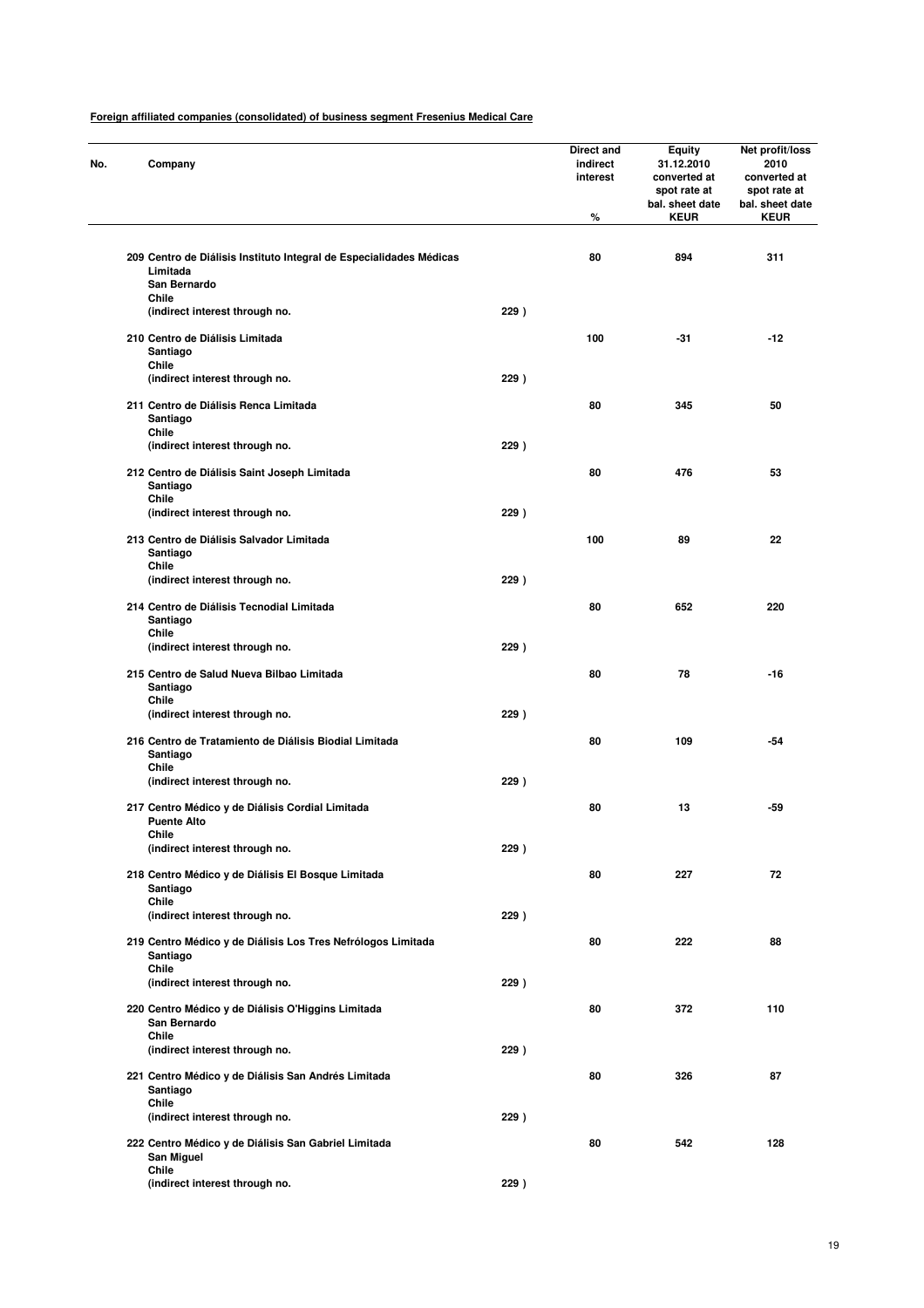| Company                                                                                 |      | Direct and<br>indirect<br>interest<br>% | <b>Equity</b><br>31.12.2010<br>converted at<br>spot rate at<br>bal. sheet date<br><b>KEUR</b> | Net profit/loss<br>2010<br>converted at<br>spot rate at<br>bal. sheet date<br><b>KEUR</b> |
|-----------------------------------------------------------------------------------------|------|-----------------------------------------|-----------------------------------------------------------------------------------------------|-------------------------------------------------------------------------------------------|
|                                                                                         |      |                                         |                                                                                               |                                                                                           |
| 223 Centro Médico y de Diálisis Sur Limitada<br>San Bernardo                            |      | 80                                      | 301                                                                                           | 91                                                                                        |
| Chile<br>(indirect interest through no.                                                 | 229) |                                         |                                                                                               |                                                                                           |
| 224 Centro Médico y de Diálisis Veinticinco Limitada<br>Santiago<br>Chile               |      | 80                                      | 179                                                                                           | 35                                                                                        |
| (indirect interest through no.                                                          | 229) |                                         |                                                                                               |                                                                                           |
| 225 Diálisis-300 Limitada<br>Santiago                                                   |      | 80                                      | 140                                                                                           | 45                                                                                        |
| Chile<br>(indirect interest through no.                                                 | 229) |                                         |                                                                                               |                                                                                           |
| 226 Fresenius Medical Care Chile S.A.<br>Santiago                                       |      | 100                                     | 16.765                                                                                        | 121                                                                                       |
| Chile<br>(indirect interest through no.                                                 | 22)  |                                         |                                                                                               |                                                                                           |
| 227 Fresenius Medical Care Service Chile Limitada<br>Santiago                           |      | 80                                      | -88                                                                                           | -38                                                                                       |
| Chile<br>(indirect interest through no.                                                 | 229) |                                         |                                                                                               |                                                                                           |
| 228 Instituto Nacional de Diálisis y Diagnóstico S.A.<br>Santiago<br>Chile              |      | 100                                     | -376                                                                                          | $-104$                                                                                    |
| (indirect interest through no.                                                          | 229) |                                         |                                                                                               |                                                                                           |
| 229 Nephrocare Chile S.A.<br>Santiago                                                   |      | 100                                     | 18.498                                                                                        | $-159$                                                                                    |
| Chile<br>(indirect interest through no.                                                 | 226) |                                         |                                                                                               |                                                                                           |
| 230 Pentafarma S.A.<br>Santiago                                                         |      | 100                                     | 5.476                                                                                         | 1.223                                                                                     |
| Chile<br>(indirect interest through no.                                                 | 22)  |                                         |                                                                                               |                                                                                           |
| 231 Sociedad De Servicios Profesionales De Hemodiálisis Limitada<br>Santiago            |      | 100                                     | 1.367                                                                                         | 237                                                                                       |
| Chile<br>(indirect interest through no.                                                 | 229) |                                         |                                                                                               |                                                                                           |
| 232 Unidad de Diálisis Valdivia Limitada<br>Santiago                                    |      | 80                                      | 1.458                                                                                         | 578                                                                                       |
| Chile<br>(indirect interest through no.                                                 | 229) |                                         |                                                                                               |                                                                                           |
| 233 Fresenius Medical Care (Jiangsu) Co. Ltd.<br>Changshu                               |      | 100                                     | 12.586                                                                                        | $-1.264$                                                                                  |
| China<br>(indirect interest through no.                                                 | 259) |                                         |                                                                                               |                                                                                           |
| 234 Fresenius Medical Care (Shanghai) Co., Ltd.<br>Shanghai                             |      | 100                                     | 36.746                                                                                        | 11.091                                                                                    |
| China<br>(indirect interest through no.                                                 | 13)  |                                         |                                                                                               |                                                                                           |
| 235 Guangdong Baiyun Pharmaceutical & Medical Device Logistics<br>Co. Ltd.<br>Guangzhou |      | 100                                     | 1.445                                                                                         | -5                                                                                        |
| China<br>(indirect interest through no.                                                 | 234) |                                         |                                                                                               |                                                                                           |
|                                                                                         |      |                                         |                                                                                               |                                                                                           |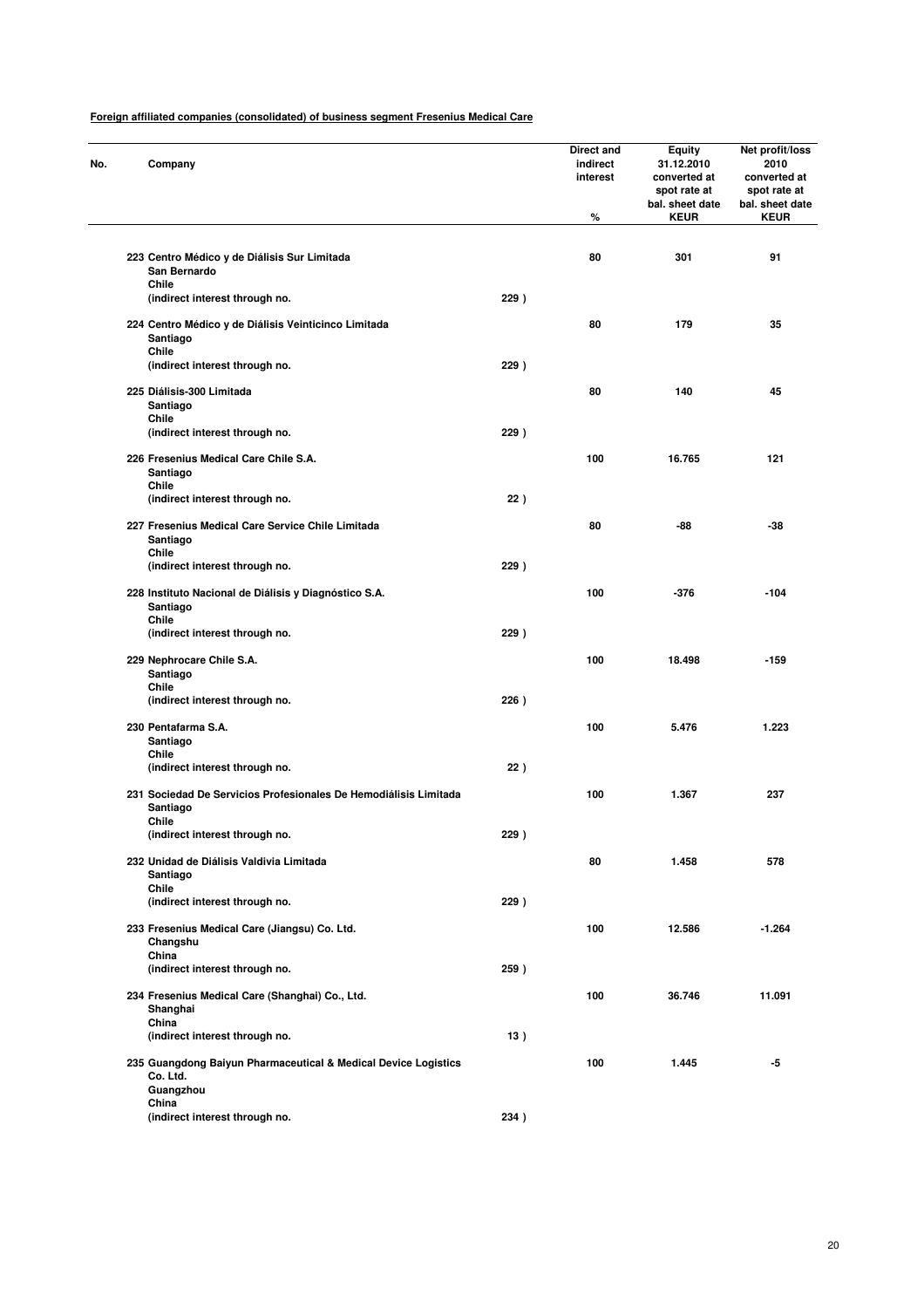| No. | Company                                                           |      | Direct and<br>indirect<br>interest<br>% | <b>Equity</b><br>31.12.2010<br>converted at<br>spot rate at<br>bal. sheet date<br><b>KEUR</b> | Net profit/loss<br>2010<br>converted at<br>spot rate at<br>bal. sheet date<br><b>KEUR</b> |
|-----|-------------------------------------------------------------------|------|-----------------------------------------|-----------------------------------------------------------------------------------------------|-------------------------------------------------------------------------------------------|
|     | 236 Shanghai Ren Ji NMC Hemodialysis Center Co., Ltd.<br>Shanghai |      | 64                                      | 426                                                                                           | 0                                                                                         |
|     | China<br>(indirect interest through no.                           | 772) |                                         |                                                                                               |                                                                                           |
|     | 237 Fresenius Foundation                                          |      | 100                                     | 0                                                                                             | 0                                                                                         |
|     | Bogotá<br>Colombia                                                |      |                                         |                                                                                               |                                                                                           |
|     | (indirect interest through no.                                    | 239) |                                         |                                                                                               |                                                                                           |
|     | 238 Fresenius Medical Care Andina S.A.S.<br>Bogotá<br>Colombia    |      | 100                                     | 945                                                                                           | 906                                                                                       |
|     | (indirect interest through no.                                    | 239) |                                         |                                                                                               |                                                                                           |
|     | 239 Fresenius Medical Care Colombia S.A.<br>Bogotá<br>Colombia    |      | 100                                     | 82.416                                                                                        | 8.220                                                                                     |
|     | (indirect interest through no.                                    | 22)  |                                         |                                                                                               |                                                                                           |
|     | 240 Fresenius Medical Care Servicio Renal S.A.S.<br>Cúcuta        |      | 100                                     | 181                                                                                           | -3                                                                                        |
|     | Colombia<br>(indirect interest through no.                        | 239) |                                         |                                                                                               |                                                                                           |
|     | 241 Godofredo Limited<br>Larnaca                                  |      | 100                                     | 2.659                                                                                         | $-16$                                                                                     |
|     | Cyprus<br>(indirect interest through no.                          | 22)  |                                         |                                                                                               |                                                                                           |
|     | 242 Fresenius Medical Care - DS, s.r.o.<br>Prague                 |      | 100                                     | 13.292                                                                                        | 4.425                                                                                     |
|     | <b>Czech Republic</b><br>(indirect interest through no.           | 22)  |                                         |                                                                                               |                                                                                           |
|     | 243 Fresenius Medical Care Ceska republika spol. s r.o.<br>Prague |      | 100                                     | 17.082                                                                                        | 3.257                                                                                     |
|     | <b>Czech Republic</b><br>(indirect interest through no.           | 22)  |                                         |                                                                                               |                                                                                           |
|     | 244 Fresenius Medical Care Danmark A/S<br>Albertslund             |      | 100                                     | 2.207                                                                                         | 489                                                                                       |
|     | Denmark<br>(indirect interest through no.                         | 22)  |                                         |                                                                                               |                                                                                           |
|     | 245 OÜ Fresenius Medical Care Estonia<br>Tartu                    |      | 100                                     | 593                                                                                           | $-309$                                                                                    |
|     | Estonia<br>(indirect interest through no.                         | 22)  |                                         |                                                                                               |                                                                                           |
|     | 246 Fresenius Medical Care Suomi Ov<br>Helsinki                   |      | 100                                     | 3.720                                                                                         | 424                                                                                       |
|     | Finland<br>(indirect interest through no.                         | 22)  |                                         |                                                                                               |                                                                                           |
|     | 247 Centre de Rein Artificiel de Tassin S.A.S.<br>Lyon            |      | 100                                     | 1.912                                                                                         | $-115$                                                                                    |
|     | France<br>(indirect interest through no.                          | 252) |                                         |                                                                                               |                                                                                           |
|     | 248 Centre Nephrologique D'Occitanie S.A.S.<br>Muret              |      | 100                                     | 3.392                                                                                         | 405                                                                                       |
|     | France<br>(indirect interest through no.                          | 252) |                                         |                                                                                               |                                                                                           |
|     | 249 CHLM S.A.S.<br><b>Montpellier</b>                             |      | 100                                     | 7.701                                                                                         | 2.388                                                                                     |
|     | France<br>(indirect interest through no.                          | 252) |                                         |                                                                                               |                                                                                           |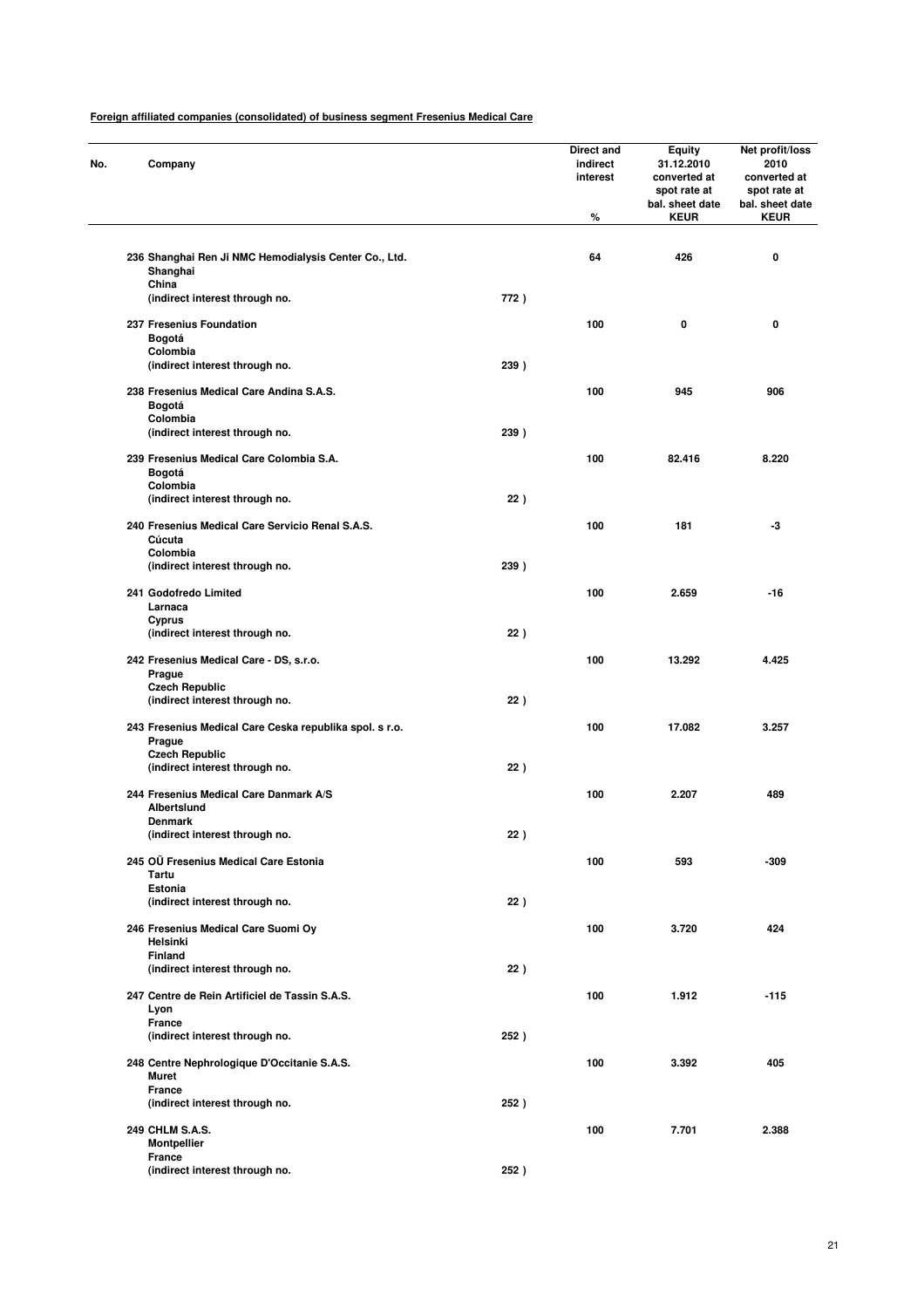| No. | Company                                                                                             |      | Direct and<br>indirect<br>interest<br>% | <b>Equity</b><br>31.12.2010<br>converted at<br>spot rate at<br>bal. sheet date<br><b>KEUR</b> | Net profit/loss<br>2010<br>converted at<br>spot rate at<br>bal. sheet date<br><b>KEUR</b> |
|-----|-----------------------------------------------------------------------------------------------------|------|-----------------------------------------|-----------------------------------------------------------------------------------------------|-------------------------------------------------------------------------------------------|
|     | 250 Dialsambre SAS                                                                                  |      | 100                                     | 765                                                                                           | 777                                                                                       |
|     | Maubeuge<br>France                                                                                  |      |                                         |                                                                                               |                                                                                           |
|     | (indirect interest through no.                                                                      | 252) |                                         |                                                                                               |                                                                                           |
|     | 251 Fresenius Medical Care France S.A.S.<br>Creteil                                                 |      | 100                                     | 15.400                                                                                        | 2.403                                                                                     |
|     | <b>France</b><br>(indirect interest through no.                                                     | 252) |                                         |                                                                                               |                                                                                           |
|     | 252 Fresenius Medical Care Groupe France S.A.S.<br><b>Fresnes</b>                                   |      | 100                                     | 84.231                                                                                        | 14.477                                                                                    |
|     | <b>France</b><br>(indirect interest through no.                                                     | 22)  |                                         |                                                                                               |                                                                                           |
|     |                                                                                                     |      |                                         |                                                                                               |                                                                                           |
|     | 253 Fresenius Medical Care SMAD S.A.S.<br>Savigny<br><b>France</b>                                  |      | 100                                     | 33.281                                                                                        | 8.204                                                                                     |
|     | (indirect interest through no.                                                                      | 252) |                                         |                                                                                               |                                                                                           |
|     | 254 Immodial SCI<br>Maubeuge                                                                        |      | 100                                     | 2.054                                                                                         | 129                                                                                       |
|     | France<br>(indirect interest through no.                                                            | 252) |                                         |                                                                                               |                                                                                           |
|     | 255 Nephrocare Ile de France SAS<br><b>Fresnes</b>                                                  |      | 100                                     | 23.060                                                                                        | 2.024                                                                                     |
|     | France                                                                                              |      |                                         |                                                                                               |                                                                                           |
|     | (indirect interest through no.                                                                      | 252) |                                         |                                                                                               |                                                                                           |
|     | 256 Polyclinique de Lagny S.A.S.<br><b>Lagny Sur Marne</b><br>France                                |      | 100                                     | 2.147                                                                                         | $-28$                                                                                     |
|     | (indirect interest through no.                                                                      | 252) |                                         |                                                                                               |                                                                                           |
|     | 257 Sapromed S.A.S.                                                                                 |      | 100                                     | 1.900                                                                                         | 672                                                                                       |
|     | <b>Boulogne sur Mer</b><br>France                                                                   |      |                                         |                                                                                               |                                                                                           |
|     | (indirect interest through no.                                                                      | 252) |                                         |                                                                                               |                                                                                           |
|     | 258 Asia Renal Care (HK) Ltd.                                                                       |      | 100                                     | 131                                                                                           | -1                                                                                        |
|     | <b>Hong Kong</b>                                                                                    |      |                                         |                                                                                               |                                                                                           |
|     | <b>Hong Kong</b><br>(indirect interest through no.                                                  | 205) |                                         |                                                                                               |                                                                                           |
|     | 259 Biocare Technology Company Limited                                                              |      | 100                                     | 13.287                                                                                        | -539                                                                                      |
|     | <b>Hong Kong</b>                                                                                    |      |                                         |                                                                                               |                                                                                           |
|     | <b>Hong Kong</b><br>(indirect interest through no.                                                  | 22)  |                                         |                                                                                               |                                                                                           |
|     |                                                                                                     |      |                                         |                                                                                               |                                                                                           |
|     | 260 Excelsior Renal Service Co., Limited<br><b>Hong Kong</b>                                        |      | 51                                      | 4.265                                                                                         | 2.009                                                                                     |
|     | <b>Hong Kong</b>                                                                                    |      |                                         |                                                                                               |                                                                                           |
|     | (indirect interest through no.                                                                      | 263) |                                         |                                                                                               |                                                                                           |
|     | 261 Fresenius Institute of Dialysis Nursing Company Limited<br><b>Hong Kong</b><br><b>Hong Kong</b> |      | 100                                     | 342                                                                                           | 315                                                                                       |
|     | (indirect interest through no.                                                                      | 22)  |                                         |                                                                                               |                                                                                           |
|     | 262 Fresenius Medical Care Asia-Pacific Limited<br><b>Hong Kong</b>                                 |      | 100                                     | 8.242                                                                                         | $-232$                                                                                    |
|     | <b>Hong Kong</b><br>(indirect interest through no.                                                  | 13)  |                                         |                                                                                               |                                                                                           |
|     | 263 Fresenius Medical Care Hong Kong Limited<br><b>Hong Kong</b>                                    |      | 100                                     | 33.464                                                                                        | -62                                                                                       |
|     | <b>Hong Kong</b><br>(indirect interest through no.                                                  | 13)  |                                         |                                                                                               |                                                                                           |
|     |                                                                                                     |      |                                         |                                                                                               |                                                                                           |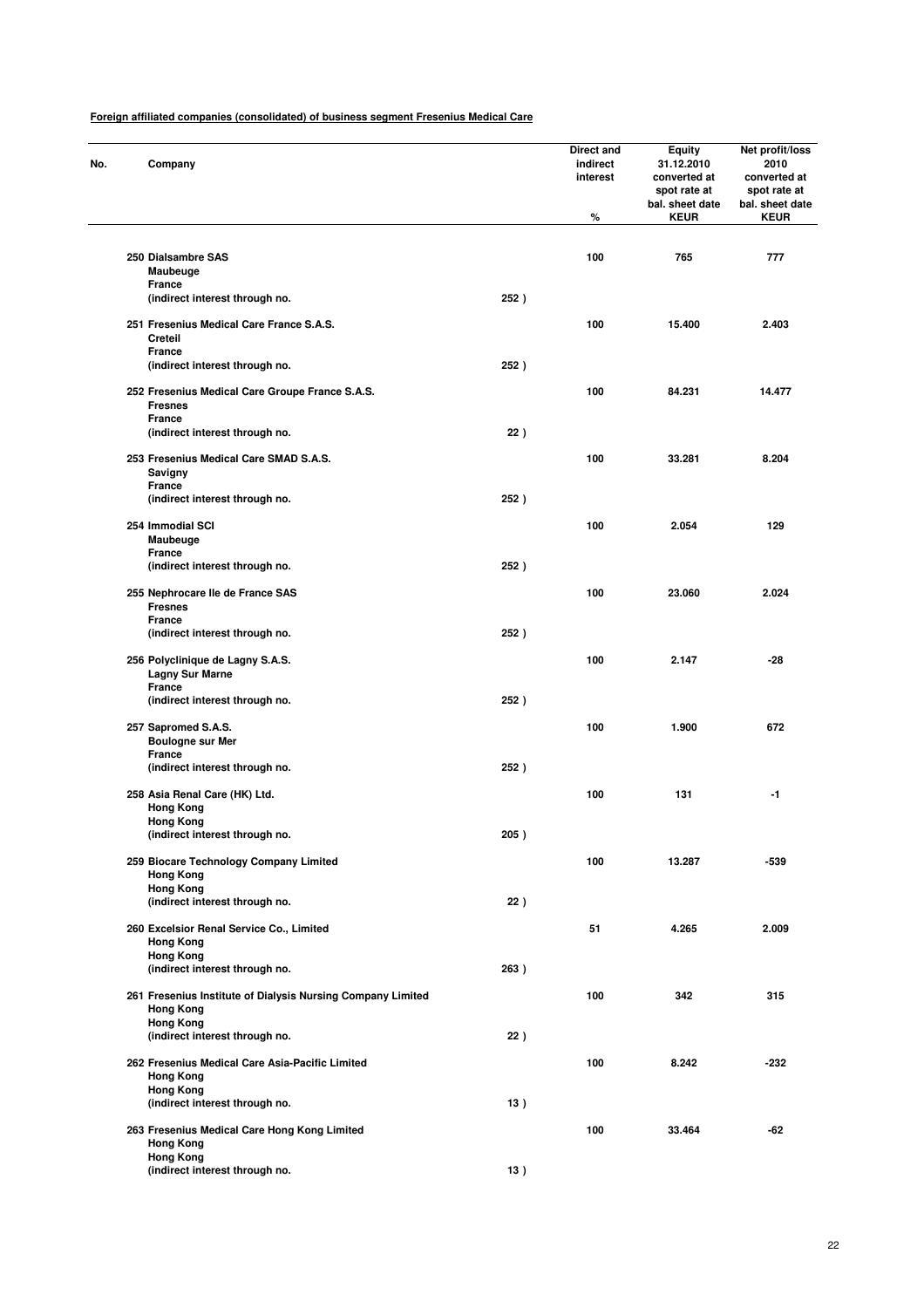| No. | Company                                                                                   |      | <b>Direct and</b><br>indirect<br>interest<br>% | <b>Equity</b><br>31.12.2010<br>converted at<br>spot rate at<br>bal. sheet date<br><b>KEUR</b> | Net profit/loss<br>2010<br>converted at<br>spot rate at<br>bal. sheet date<br><b>KEUR</b> |
|-----|-------------------------------------------------------------------------------------------|------|------------------------------------------------|-----------------------------------------------------------------------------------------------|-------------------------------------------------------------------------------------------|
|     |                                                                                           |      |                                                |                                                                                               |                                                                                           |
|     | 264 NephroCare Limited<br><b>Hong Kong</b>                                                |      | 100                                            | 11.993                                                                                        | $-731$                                                                                    |
|     | <b>Hong Kong</b><br>(indirect interest through no.                                        | 263) |                                                |                                                                                               |                                                                                           |
|     |                                                                                           |      |                                                |                                                                                               |                                                                                           |
|     | 265 FMC Dializis Center Egészségügyi Korlátolt Felelösségü<br>Társaság<br><b>Budapest</b> |      | 100                                            | 806                                                                                           | 228                                                                                       |
|     | <b>Hungary</b><br>(indirect interest through no.                                          | 22)  |                                                |                                                                                               |                                                                                           |
|     | 266 FRESENIUS MEDICAL CARE Magyarország Egészségügyi<br>Korlátolt Felelösségü Társaság    |      | 100                                            | 19.580                                                                                        | 727                                                                                       |
|     | <b>Budapest</b><br><b>Hungary</b>                                                         |      |                                                |                                                                                               |                                                                                           |
|     | (indirect interest through no.                                                            | 13)  |                                                |                                                                                               |                                                                                           |
|     | 267 Fresenius Medical Care India Private Limited<br><b>New Delhi</b>                      |      | 100                                            | 1.684(b)                                                                                      | 1.342(b)                                                                                  |
|     | India<br>(indirect interest through no.                                                   | 22)  |                                                |                                                                                               |                                                                                           |
|     | 268 PT Fresenius Medical Care Indonesia<br>Jakarta                                        |      | 100                                            | 6.019                                                                                         | 1.456                                                                                     |
|     | Indonesia<br>(indirect interest through no.                                               | 13)  |                                                |                                                                                               |                                                                                           |
|     | 269 Fresenius Medical Care (Ireland) Limited<br><b>Dublin</b>                             |      | 100                                            | 3.711                                                                                         | 1.718                                                                                     |
|     | Ireland<br>(indirect interest through no.                                                 | 22)  |                                                |                                                                                               |                                                                                           |
|     | 270 Ambulatorio di Nefrologia ed Emodialisi Il Nefrologico S.r.I.<br>Palermo              |      | 100                                            | 377                                                                                           | 184                                                                                       |
|     | Italy                                                                                     | 272) |                                                |                                                                                               |                                                                                           |
|     | (indirect interest through no.                                                            |      |                                                |                                                                                               |                                                                                           |
|     | 271 Centro Analisi e Diagnostica Clinica SRL<br>Palermo<br>Italy                          |      | 100                                            | 379                                                                                           | 67                                                                                        |
|     | (indirect interest through no.                                                            | 272) |                                                |                                                                                               |                                                                                           |
|     | 272 Centro Diagnostico e Terapeutico Delle Malattie Renali S.p.A.<br>Palermo              |      | 100                                            | 10.380                                                                                        | 490                                                                                       |
|     | Italy<br>(indirect interest through no.                                                   | 275) |                                                |                                                                                               |                                                                                           |
|     | 273 Dialifluids S.r.l.<br>Canosa Sannita (Chieti)                                         |      | 100                                            | 3.007                                                                                         | -3                                                                                        |
|     | Italy<br>(indirect interest through no.                                                   | 22)  |                                                |                                                                                               |                                                                                           |
|     | 274 Dialy Center S.r.I.                                                                   |      | 100                                            | 352                                                                                           | -50                                                                                       |
|     | <b>Naples</b>                                                                             |      |                                                |                                                                                               |                                                                                           |
|     | Italy<br>(indirect interest through no.                                                   | 276) |                                                |                                                                                               |                                                                                           |
|     | 275 Fresenius Medical Care Italia S.p.A.<br>Cremona                                       |      | 100                                            | 47.809                                                                                        | 7.585                                                                                     |
|     | Italy                                                                                     |      |                                                |                                                                                               |                                                                                           |
|     | (indirect interest through no.                                                            | 22)  |                                                |                                                                                               |                                                                                           |
|     | 276 NephroCare S.p.A.<br><b>Naples</b><br>Italy                                           |      | 100                                            | -957                                                                                          | $-1.821$                                                                                  |
|     | (indirect interest through no.                                                            | 275) |                                                |                                                                                               |                                                                                           |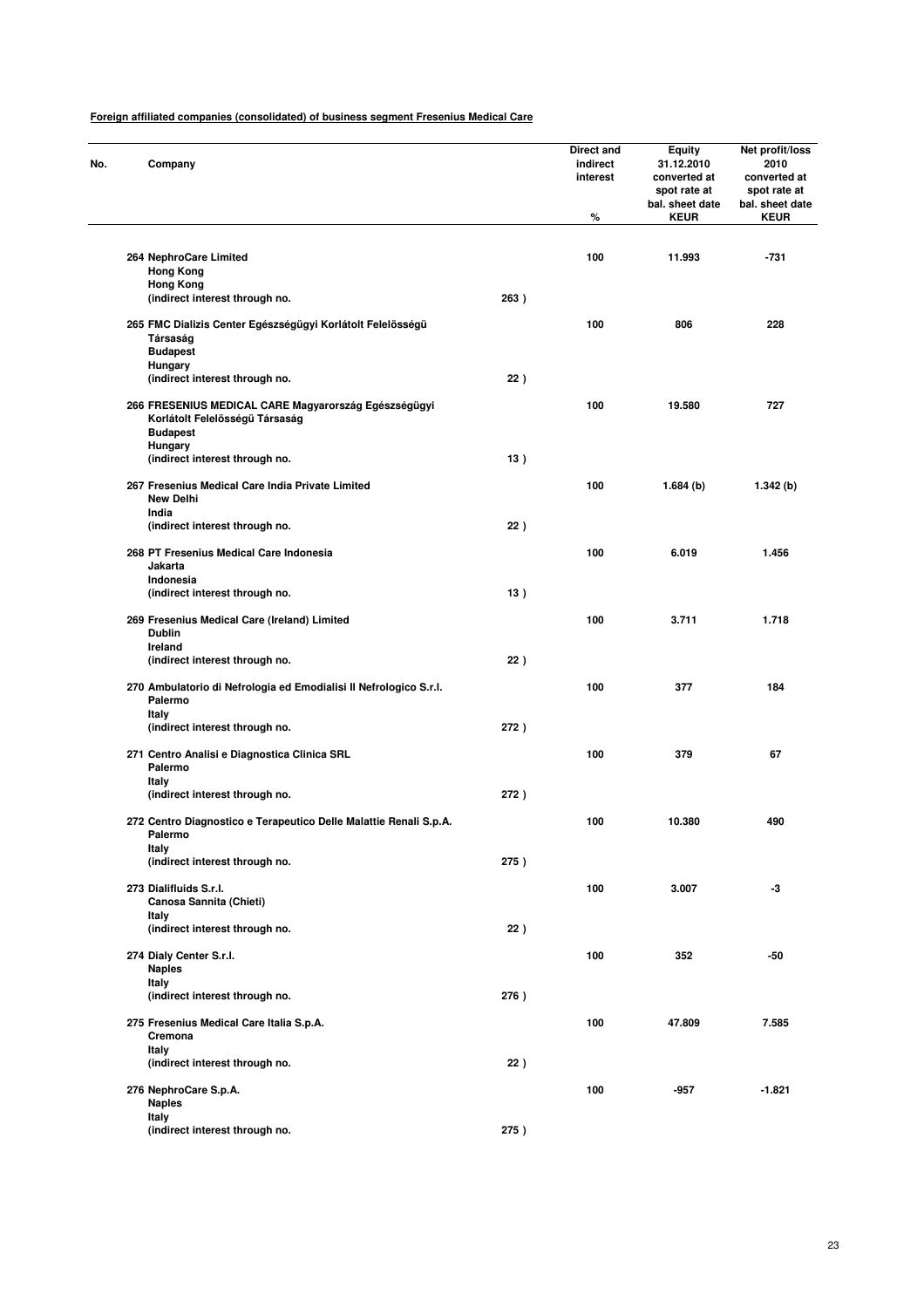| No. |                | Company                                      |      | Direct and<br>indirect<br>interest<br>% | Equity<br>31.12.2010<br>converted at<br>spot rate at<br>bal. sheet date<br><b>KEUR</b> | Net profit/loss<br>2010<br>converted at<br>spot rate at<br>bal. sheet date<br><b>KEUR</b> |
|-----|----------------|----------------------------------------------|------|-----------------------------------------|----------------------------------------------------------------------------------------|-------------------------------------------------------------------------------------------|
|     |                | 277 NEPHRONET POMEZIA SRL                    |      | 61                                      | 300                                                                                    | 271                                                                                       |
|     | Italy          | <b>Naples</b>                                |      |                                         |                                                                                        |                                                                                           |
|     |                | (indirect interest through no.               | 276) |                                         |                                                                                        |                                                                                           |
|     | Italy          | 278 SIS-TER S.p.A.<br>Cremona                |      | 100                                     | 16.493                                                                                 | 3.374                                                                                     |
|     |                | (indirect interest through no.               | 275) |                                         |                                                                                        |                                                                                           |
|     | Tokyo<br>Japan | 279 Ace Medical Co., Ltd.                    |      | 100                                     | 5.702                                                                                  | $-467$                                                                                    |
|     |                | (indirect interest through no.               | 283) |                                         |                                                                                        |                                                                                           |
|     |                | 280 Ace Medical Sapporo Co., Ltd.<br>Sapporo |      | 100                                     | 718                                                                                    | -7                                                                                        |
|     | Japan          | (indirect interest through no.               | 279) |                                         |                                                                                        |                                                                                           |
|     | Tokyo          | 281 Aozora Medical                           |      | 100                                     | $-408$                                                                                 | 36                                                                                        |
|     | Japan          | (indirect interest through no.               | 354) |                                         |                                                                                        |                                                                                           |
|     | Tokyo          | 282 Fresenius-Kawasumi Co., Ltd.             |      | 70                                      | 18.073                                                                                 | 550                                                                                       |
|     | Japan          | (indirect interest through no.               | 22)  |                                         |                                                                                        |                                                                                           |
|     | Tokyo<br>Japan | 283 Fresenius Medical Care Japan K.K.        |      | 100                                     | $-17.450$                                                                              | -5.332                                                                                    |
|     |                | (indirect interest through no.               | 22)  |                                         |                                                                                        |                                                                                           |
|     | Mito<br>Japan  | 284 Hospico Japonica Co., Ltd.               |      | 100                                     | 387                                                                                    | 71                                                                                        |
|     |                | (indirect interest through no.               | 279) |                                         |                                                                                        |                                                                                           |
|     |                | 285 Meisui Sangyo Co., Ltd.<br>Sapporo       |      | 100                                     | 39                                                                                     | -28                                                                                       |
|     | Japan          | (indirect interest through no.               | 279) |                                         |                                                                                        |                                                                                           |
|     | Tokyo          | 286 NephroCare Services Japan K.K.           |      | 100                                     | 1.412                                                                                  | $-1.607$                                                                                  |
|     | Japan          | (indirect interest through no.               | 13)  |                                         |                                                                                        |                                                                                           |
|     |                | 287 TM Supply Co., Ltd.<br>Shizuoka          |      | 100                                     | $-287$                                                                                 | 1                                                                                         |
|     | Japan          | (indirect interest through no.               | 279) |                                         |                                                                                        |                                                                                           |
|     |                | 288 ARC Dialysis Services Ltd.               |      | 100                                     | $-1.803$                                                                               | $-361$                                                                                    |
|     | Seoul<br>Korea | (indirect interest through no.               | 354) |                                         |                                                                                        |                                                                                           |
|     |                | 289 Asia Medical Foundation<br>Suncheon-si   |      | 100                                     | $-289$                                                                                 | $-372$                                                                                    |
|     | Korea          | (indirect interest through no.               | 288) |                                         |                                                                                        |                                                                                           |
|     |                | 290 Asia Renal Care Korea Ltd.               |      | 60                                      | 1.622                                                                                  | $-24$                                                                                     |
|     | Seoul<br>Korea |                                              |      |                                         |                                                                                        |                                                                                           |
|     |                | (indirect interest through no.               | 354) |                                         |                                                                                        |                                                                                           |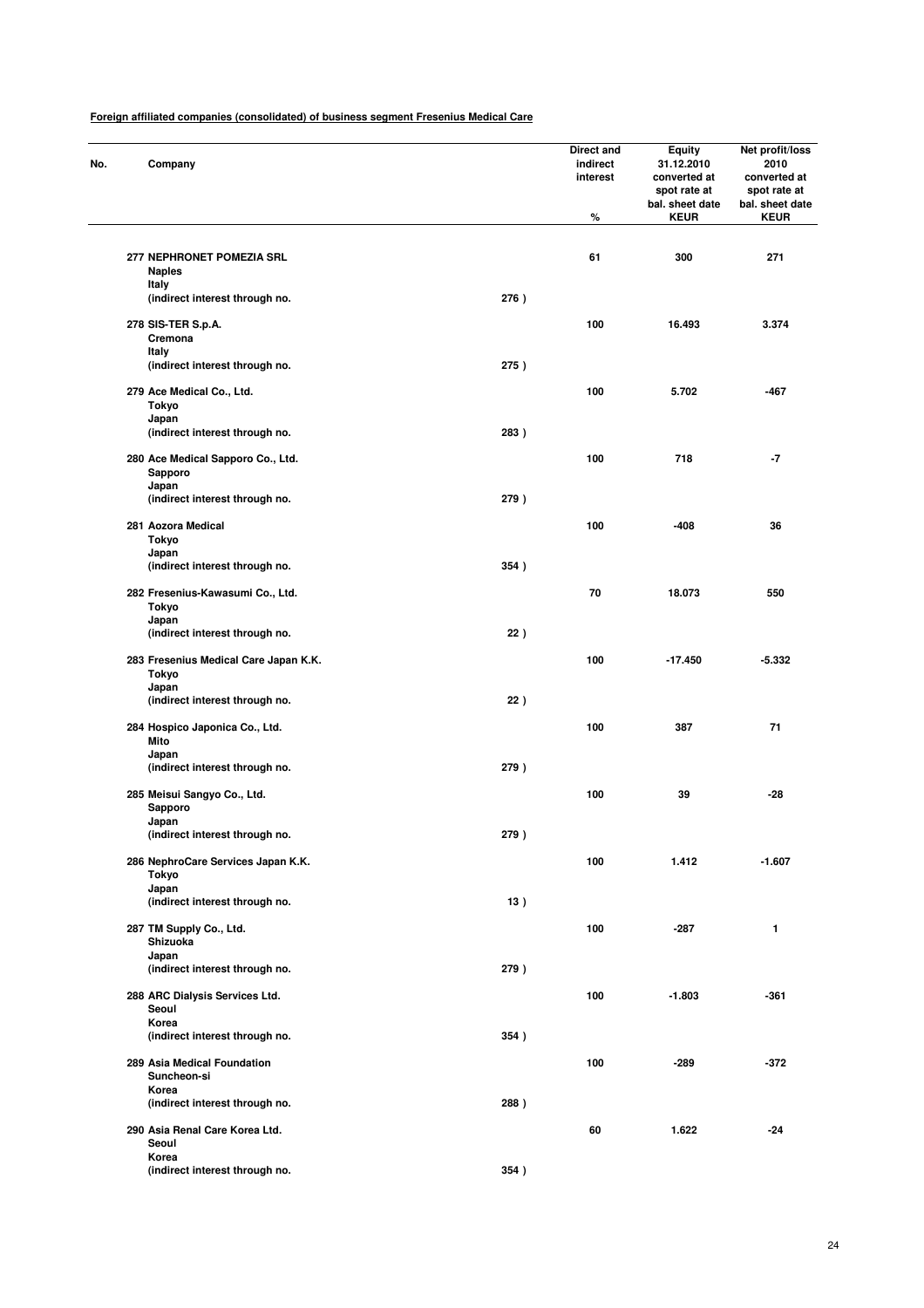| No. | Company                                                      |      | Direct and<br>indirect<br>interest<br>% | <b>Equity</b><br>31.12.2010<br>converted at<br>spot rate at<br>bal. sheet date<br><b>KEUR</b> | Net profit/loss<br>2010<br>converted at<br>spot rate at<br>bal. sheet date<br><b>KEUR</b> |
|-----|--------------------------------------------------------------|------|-----------------------------------------|-----------------------------------------------------------------------------------------------|-------------------------------------------------------------------------------------------|
|     | 291 Asia Renal Fund Oh Ltd.                                  |      | 60                                      | 541                                                                                           | -3                                                                                        |
|     | Seoul<br>Korea                                               |      |                                         |                                                                                               |                                                                                           |
|     | (indirect interest through no.                               | 354) |                                         |                                                                                               |                                                                                           |
|     | 292 Fresenius Medical Care Korea Ltd.<br>Seoul<br>Korea      |      | 100                                     | 38.577                                                                                        | 1.811                                                                                     |
|     | (indirect interest through no.                               | 13)  |                                         |                                                                                               |                                                                                           |
|     | 293 Fresenius Medical Korea Ltd.<br>Seoul<br>Korea           |      | 100                                     | 3.928                                                                                         | -326                                                                                      |
|     | (indirect interest through no.                               | 292) |                                         |                                                                                               |                                                                                           |
|     | 294 National Medical Care Korea Inc.<br>Seoul<br>Korea       |      | 100                                     | $-112$                                                                                        | 6                                                                                         |
|     | (indirect interest through no.                               | 13)  |                                         |                                                                                               |                                                                                           |
|     | 295 NephroCare Korea Inc.<br>Seoul                           |      | 100                                     | 1.422                                                                                         | 508                                                                                       |
|     | Korea<br>(indirect interest through no.                      | 22)  |                                         |                                                                                               |                                                                                           |
|     | 296 Fresenius Medical Care Lebanon s.a.r.L.<br><b>Beirut</b> |      | 99                                      | 683                                                                                           | 99                                                                                        |
|     | Lebanon<br>(indirect interest through no.                    | 22)  |                                         |                                                                                               |                                                                                           |
|     | 297 FMC FINANCE II S.à r.I.<br><b>Bereldange</b>             |      | 100                                     | 16.711                                                                                        | 1.092                                                                                     |
|     | Luxembourg<br>(indirect interest through no.                 | 22)  |                                         |                                                                                               |                                                                                           |
|     | 298 FMC Finance III S.A.<br>Luxembourg                       |      | 100                                     | 410                                                                                           | 369                                                                                       |
|     | Luxembourg<br>(indirect interest through no.                 | 13)  |                                         |                                                                                               |                                                                                           |
|     | 299 FMC FINANCE VI S.A.<br>Luxembourg                        |      | 100                                     | 283                                                                                           | 274                                                                                       |
|     | Luxembourg<br>(indirect interest through no.                 | 13)  |                                         |                                                                                               |                                                                                           |
|     | 300 FMC FINANCE VII S.A.<br>Luxembourg                       |      | 100                                     | 25                                                                                            | -6                                                                                        |
|     | Luxembourg<br>(indirect interest through no.                 | 13)  |                                         |                                                                                               |                                                                                           |
|     | 301 FMC Trust Finance S.à r.l. Luxembourg III<br>Luxembourg  |      | 100                                     | $-1.297$                                                                                      | $-106$                                                                                    |
|     | Luxembourg<br>(indirect interest through no.                 | 13)  |                                         |                                                                                               |                                                                                           |
|     | 302 Fresenius Medical Care MDF S.A. i.L.<br>Bereldange       |      | 100                                     | 724                                                                                           | $-400$                                                                                    |
|     | Luxembourg<br>(indirect interest through no.                 | 13)  |                                         |                                                                                               |                                                                                           |
|     | 303 PREAFIN III S.à r.I.<br>Luxembourg                       |      | 100                                     | 15.276                                                                                        | $-20$                                                                                     |
|     | Luxembourg<br>(indirect interest through no.                 | 22)  |                                         |                                                                                               |                                                                                           |
|     | 304 Asia Renal Care (KL) Sdn. Bhd.                           |      | 54                                      | 792                                                                                           | 211                                                                                       |
|     | Kuala Lumpur<br>Malaysia                                     |      |                                         |                                                                                               |                                                                                           |
|     | (indirect interest through no.                               | 199) |                                         |                                                                                               |                                                                                           |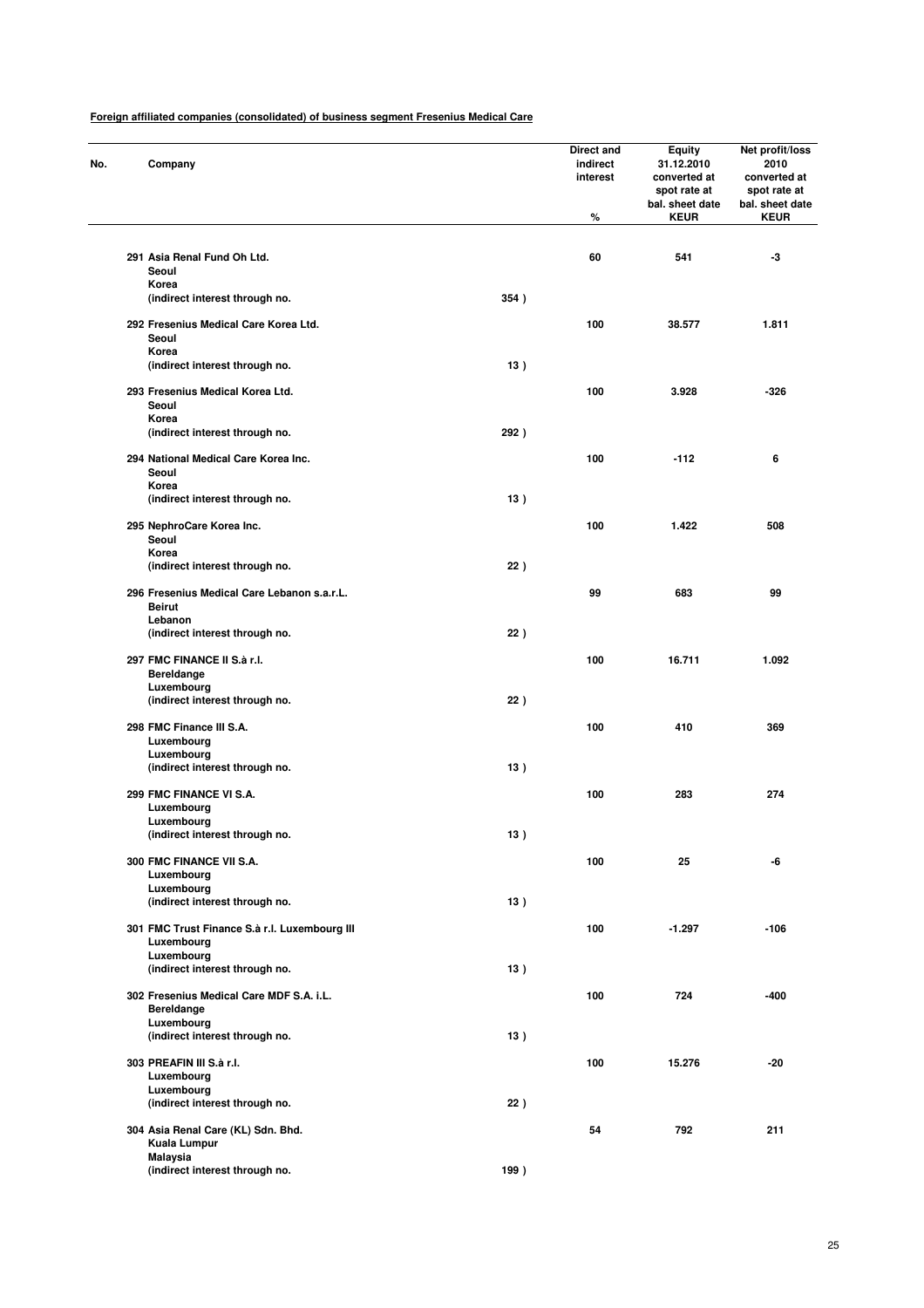| No. | Company                                                                                                 |      | <b>Direct and</b><br>indirect<br>interest<br>% | <b>Equity</b><br>31.12.2010<br>converted at<br>spot rate at<br>bal. sheet date<br><b>KEUR</b> | Net profit/loss<br>2010<br>converted at<br>spot rate at<br>bal. sheet date<br><b>KEUR</b> |
|-----|---------------------------------------------------------------------------------------------------------|------|------------------------------------------------|-----------------------------------------------------------------------------------------------|-------------------------------------------------------------------------------------------|
|     | 305 Asia Renal Care (Malaysia) Sdn. Bhd.                                                                |      | 100                                            | $-152$                                                                                        | -62                                                                                       |
|     | Kuala Lumpur<br>Malaysia                                                                                |      |                                                |                                                                                               |                                                                                           |
|     | (indirect interest through no.                                                                          | 354) |                                                |                                                                                               |                                                                                           |
|     | 306 Asia Renal Care (Penang) Sdn. Bhd.<br>Penang<br>Malaysia                                            |      | 70                                             | 415                                                                                           | 94                                                                                        |
|     | (indirect interest through no.                                                                          | 354) |                                                |                                                                                               |                                                                                           |
|     | 307 Fresenius Medical Care Malaysia Sdn. Bhd.<br>Kuala Lumpur                                           |      | 100                                            | 10.577                                                                                        | 2.317                                                                                     |
|     | <b>Malaysia</b><br>(indirect interest through no.                                                       | 13)  |                                                |                                                                                               |                                                                                           |
|     | 308 Fresenius Medical Care Technologies (Malaysia) Sdn Bhd.<br>Petaling Jaya                            |      | 100                                            | 1.134                                                                                         | -33                                                                                       |
|     | Malaysia<br>(indirect interest through no.                                                              | 307) |                                                |                                                                                               |                                                                                           |
|     | 309 Renal Care Dialysis Services Sdn. Bhd.<br>Kuala Lumpur                                              |      | 60                                             | 19                                                                                            | $-34$                                                                                     |
|     | Malaysia                                                                                                |      |                                                |                                                                                               |                                                                                           |
|     | (indirect interest through no.                                                                          | 354) |                                                |                                                                                               |                                                                                           |
|     | 310 The Kidney Dialysis Center Sdn. Bhd.<br>Kuala Lumpur                                                |      | 100                                            | 188                                                                                           | -54                                                                                       |
|     | Malaysia<br>(indirect interest through no.                                                              | 307) |                                                |                                                                                               |                                                                                           |
|     | 311 Erika de Reynosa, S.A. de C.V.<br><b>Mexico City</b><br>Mexico                                      |      | 100                                            | (f)                                                                                           | (f)                                                                                       |
|     | (indirect interest through no.                                                                          | 574) |                                                |                                                                                               |                                                                                           |
|     | 312 Fresenius Medical Care Compania de Servicios, S.A. de C.V.<br>Guadalajara, Jalisco<br><b>Mexico</b> |      | 100                                            | 726                                                                                           | 203                                                                                       |
|     | (indirect interest through no.                                                                          | 22)  |                                                |                                                                                               |                                                                                           |
|     | 313 Fresenius Medical Care de Mexico, S.A. de C.V.<br>Guadalajara, Jalisco                              |      | 100                                            | 19.997                                                                                        | $-4.559$                                                                                  |
|     | <b>Mexico</b><br>(indirect interest througn no.                                                         | 13)  |                                                |                                                                                               |                                                                                           |
|     | 314 Fresenius Medical Care Maroc S.A.<br>Casablanca                                                     |      | 100                                            | 6.761                                                                                         | 2.325                                                                                     |
|     | <b>Morocco</b><br>(indirect interest through no.                                                        | 22)  |                                                |                                                                                               |                                                                                           |
|     | 315 Sophadial S.A.                                                                                      |      | 100                                            | 740                                                                                           | $-331$                                                                                    |
|     | Casablanca<br><b>Morocco</b>                                                                            |      |                                                |                                                                                               |                                                                                           |
|     | (indirect interest through no.                                                                          | 22)  |                                                |                                                                                               |                                                                                           |
|     | 316 Fresenius Medical Care Nederland B.V.<br>Nieuwkuijk                                                 |      | 100                                            | 5.071                                                                                         | 880                                                                                       |
|     | <b>Netherlands</b><br>(indirect interest through no.                                                    | 297) |                                                |                                                                                               |                                                                                           |
|     | 317 GDS Global Dialysis Services B.V.<br>Amsterdam                                                      |      | 35                                             | $-1.144$                                                                                      | $-113$                                                                                    |
|     | <b>Netherlands</b><br>(indirect interest through no.                                                    | 22)  |                                                |                                                                                               |                                                                                           |
|     | 318 Holiday Dialysis International Holdings B.V.<br>Nieuwkuijk                                          |      | 100                                            | -543                                                                                          | $-1.575$                                                                                  |
|     | <b>Netherlands</b><br>(indirect interest through no.                                                    | 22)  |                                                |                                                                                               |                                                                                           |
|     |                                                                                                         |      |                                                |                                                                                               |                                                                                           |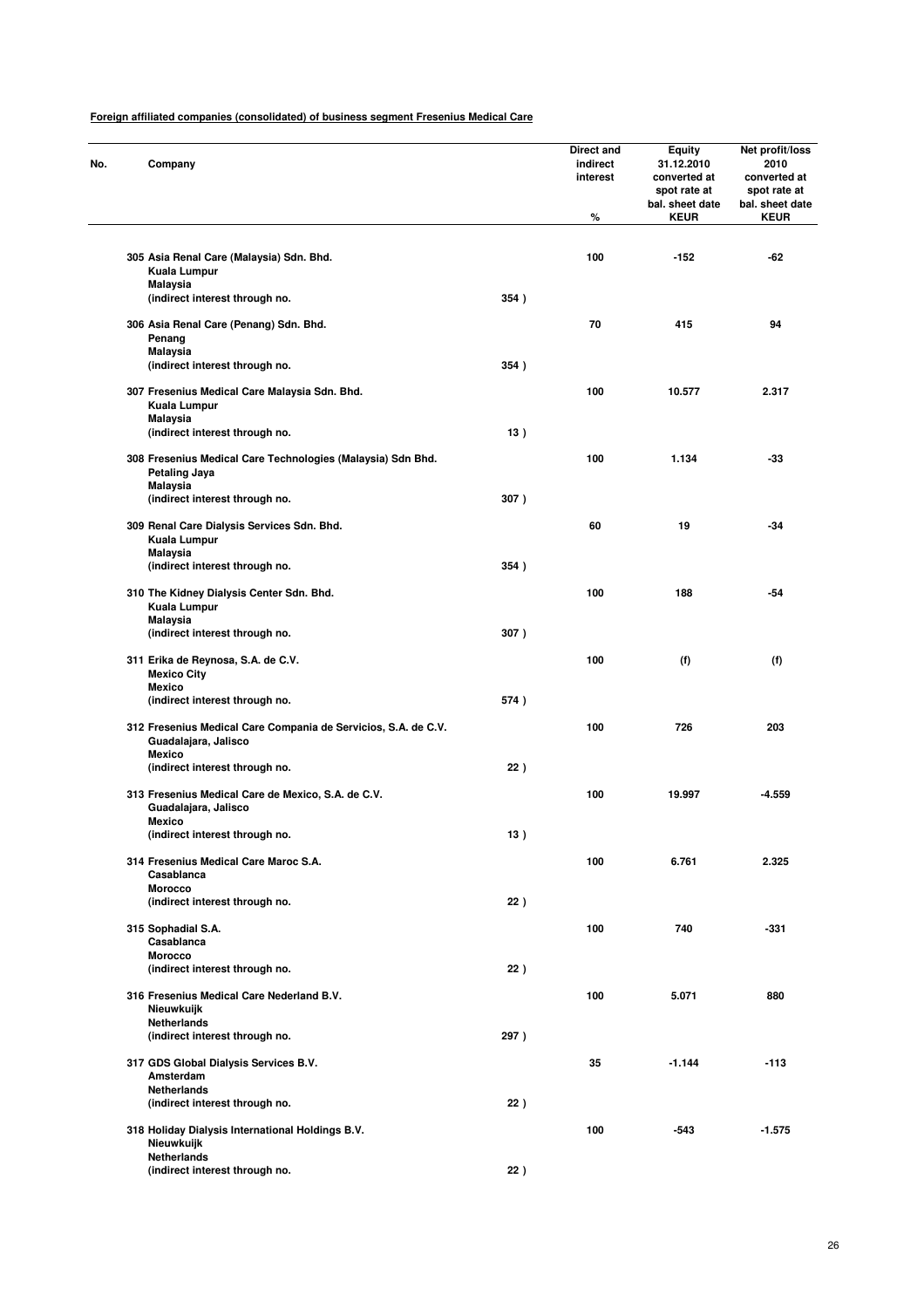| No. | Company                                                                                      |      | Direct and<br>indirect<br>interest<br>% | <b>Equity</b><br>31.12.2010<br>converted at<br>spot rate at<br>bal. sheet date<br><b>KEUR</b> | Net profit/loss<br>2010<br>converted at<br>spot rate at<br>bal. sheet date<br><b>KEUR</b> |
|-----|----------------------------------------------------------------------------------------------|------|-----------------------------------------|-----------------------------------------------------------------------------------------------|-------------------------------------------------------------------------------------------|
|     | 319 Fresenius Medical Care Pakistan (Private) Ltd.<br>Lahore                                 |      | 100                                     | 1.261                                                                                         | 552                                                                                       |
|     | Pakistan<br>(indirect interest through no.                                                   | 22)  |                                         |                                                                                               |                                                                                           |
|     | 320 Fresenius Medical Care del Perú S.A.<br>Lima                                             |      | 100                                     | 142                                                                                           | 548                                                                                       |
|     | Peru<br>(indirect interest through no.                                                       | 13)  |                                         |                                                                                               |                                                                                           |
|     | 321 Asia Renal Care (Philippines) Inc.<br>Quezon City<br><b>Philippines</b>                  |      | 80                                      | (a)                                                                                           | (a)                                                                                       |
|     | (indirect interest through no.                                                               | 200) |                                         |                                                                                               |                                                                                           |
|     | 322 FMC Renalcare Corp.<br><b>Makati City</b><br><b>Philippines</b>                          |      | 100                                     | 241                                                                                           | -64                                                                                       |
|     | (indirect interest through no.                                                               | 22)  |                                         |                                                                                               |                                                                                           |
|     | 323 Fresenius Medical Care Philippines, Inc.<br><b>Makati City</b>                           |      | 100                                     | 7.245                                                                                         | 2.380                                                                                     |
|     | <b>Philippines</b><br>(indirect interest through no.                                         | 13)  |                                         |                                                                                               |                                                                                           |
|     | 324 RSI Dialysis Center. Inc.<br><b>Metro Manila</b>                                         |      | 65                                      | 578                                                                                           | 17                                                                                        |
|     | <b>Philippines</b><br>(indirect interest through no.                                         | 322) |                                         |                                                                                               |                                                                                           |
|     | 325 Fresenius Medical Care Polska S.A.<br>Poznan                                             |      | 100                                     | 12.369                                                                                        | 3.176                                                                                     |
|     | Poland<br>(indirect interest through no.                                                     | 22)  |                                         |                                                                                               |                                                                                           |
|     | 326 Fresenius Nephrocare Polska Sp.z.o.o.<br>Poznan<br>Poland                                |      | 100                                     | 14.934                                                                                        | 350                                                                                       |
|     | (indirect interest through no.                                                               | 22)  |                                         |                                                                                               |                                                                                           |
|     | 327 Ambulancias 111 - Servico de Transporte de Doentes e<br>Sinistrados, Limitada<br>Cascais |      | 100                                     | 2.041                                                                                         | 743                                                                                       |
|     | Portugal                                                                                     |      |                                         |                                                                                               |                                                                                           |
|     | (indirect interest through no.                                                               | 333) |                                         |                                                                                               |                                                                                           |
|     | 328 C.D.B.I. - Centro de Diálise da Beira Interior, S.A.<br>Covilha<br>Portugal              |      | 51                                      | -26                                                                                           | 72                                                                                        |
|     | (indirect interest through no.                                                               | 333) |                                         |                                                                                               |                                                                                           |
|     | 329 DIALVERCA - Sociedade Médica S.A.<br>Vila Franca de Xira<br>Portugal                     |      | 51                                      | -4                                                                                            | -6                                                                                        |
|     | (indirect interest through no.                                                               | 333) |                                         |                                                                                               |                                                                                           |
|     | 330 Fresenius Medical Care Portugal, S.A.<br>Maia                                            |      | 100                                     | 9.304                                                                                         | 2.348                                                                                     |
|     | Portugal<br>(indirect interest through no.                                                   | 331) |                                         |                                                                                               |                                                                                           |
|     | 331 Fresenius Medical Care, SGPS, SA<br>Maia                                                 |      | 100                                     | 26.816                                                                                        | 9.178                                                                                     |
|     | Portugal<br>(indirect interest through no.                                                   | 22)  |                                         |                                                                                               |                                                                                           |
|     | 332 FRESENIUS PORTUGAL REAL ESTATE, S.A.<br>Lisbon                                           |      | 100                                     | 5.428                                                                                         | 3.448                                                                                     |
|     | Portugal<br>(indirect interest through no.                                                   | 331) |                                         |                                                                                               |                                                                                           |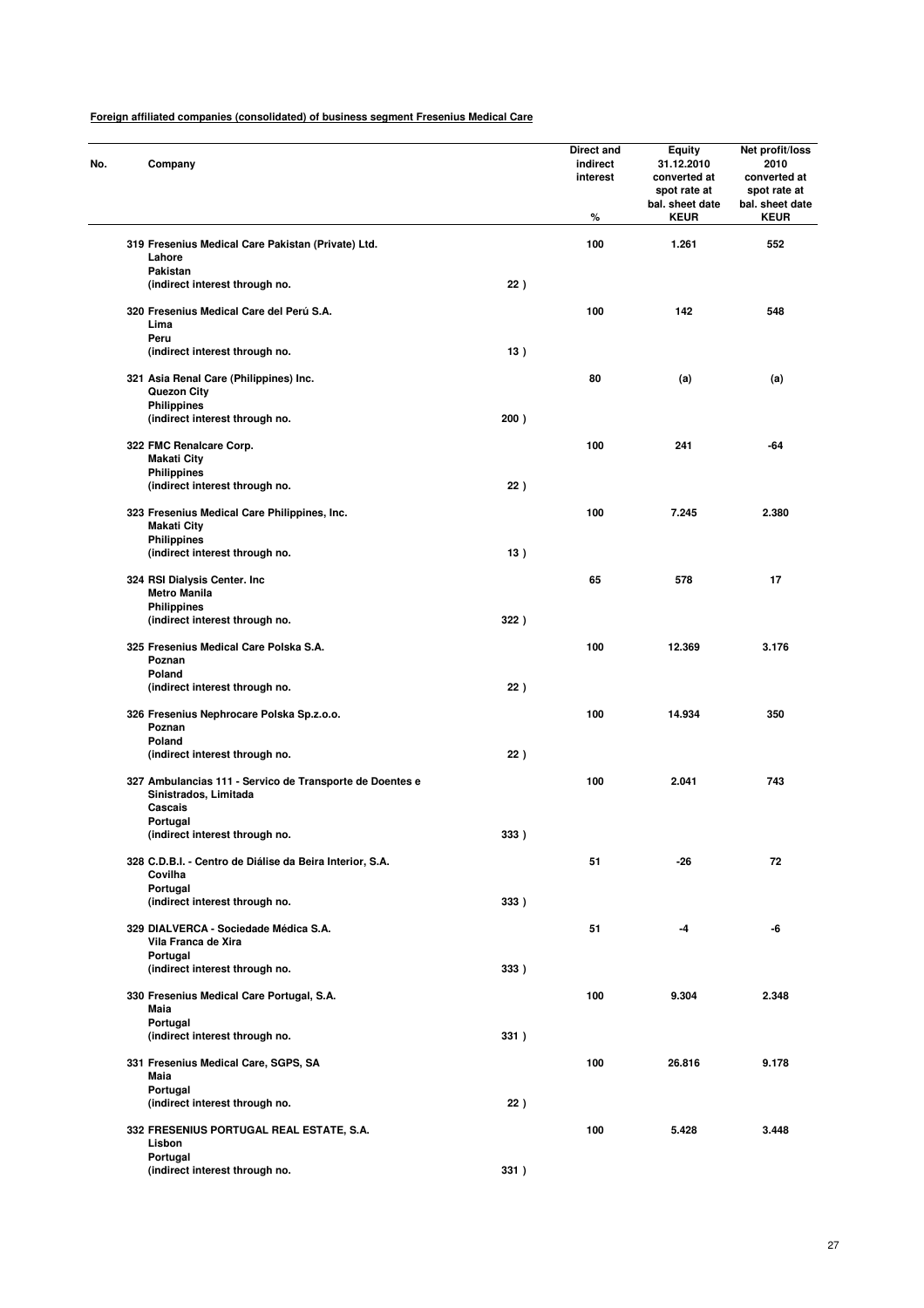| No. | Company                                                     |      | Direct and<br>indirect<br>interest<br>% | <b>Equity</b><br>31.12.2010<br>converted at<br>spot rate at<br>bal. sheet date<br><b>KEUR</b> | Net profit/loss<br>2010<br>converted at<br>spot rate at<br>bal. sheet date<br><b>KEUR</b> |
|-----|-------------------------------------------------------------|------|-----------------------------------------|-----------------------------------------------------------------------------------------------|-------------------------------------------------------------------------------------------|
|     | 333 NephroCare Portugal, S.A.                               |      | 100                                     | 41.136                                                                                        | 17.625                                                                                    |
|     | Lisbon<br>Portugal                                          |      |                                         |                                                                                               |                                                                                           |
|     | (indirect interest through no.                              | 331) |                                         |                                                                                               |                                                                                           |
|     | 334 Fresenius Medical Care Romania Srl                      |      | 100                                     | 9.544                                                                                         | 623                                                                                       |
|     | <b>Bucharest</b>                                            |      |                                         |                                                                                               |                                                                                           |
|     | Romania<br>(indirect interest through no.                   | 22)  |                                         |                                                                                               |                                                                                           |
|     |                                                             |      |                                         |                                                                                               |                                                                                           |
|     | 335 Fresenius Nephrocare Romania Srl<br><b>Bucharest</b>    |      | 100                                     | 15.817                                                                                        | 1.546                                                                                     |
|     | Romania<br>(indirect interest through no.                   | 22)  |                                         |                                                                                               |                                                                                           |
|     |                                                             |      |                                         |                                                                                               |                                                                                           |
|     | 336 Nefro Clinic S.R.L.<br>Ploiesti, Prahova County         |      | 100                                     | 361                                                                                           | 215                                                                                       |
|     | Romania                                                     |      |                                         |                                                                                               |                                                                                           |
|     | (indirect interest through no.                              | 335) |                                         |                                                                                               |                                                                                           |
|     | 337 NEFROMED HD S.R.L.                                      |      | 100                                     | -97                                                                                           | -53                                                                                       |
|     | Cluj - Napoca, Cluj County                                  |      |                                         |                                                                                               |                                                                                           |
|     | Romania<br>(indirect interest through no.                   | 22)  |                                         |                                                                                               |                                                                                           |
|     |                                                             |      |                                         |                                                                                               |                                                                                           |
|     | 338 NEFROMED SM S.R.L.<br>Cluj - Napoca, Cluj County        |      | 100                                     | -77                                                                                           | 48                                                                                        |
|     | Romania                                                     |      |                                         |                                                                                               |                                                                                           |
|     | (indirect interest through no.                              | 22)  |                                         |                                                                                               |                                                                                           |
|     | 339 Renal Care Group S.R.L.                                 |      | 100                                     | -794                                                                                          | $-587$                                                                                    |
|     | <b>Bucharest</b>                                            |      |                                         |                                                                                               |                                                                                           |
|     | Romania                                                     |      |                                         |                                                                                               |                                                                                           |
|     | (indirect interest through no.                              | 335) |                                         |                                                                                               |                                                                                           |
|     | 340 Renal Med S.R.L.                                        |      | 100                                     | 213                                                                                           | 134                                                                                       |
|     | Bacau, Bacau County<br>Romania                              |      |                                         |                                                                                               |                                                                                           |
|     | (indirect interest through no.                              | 335) |                                         |                                                                                               |                                                                                           |
|     |                                                             |      |                                         |                                                                                               |                                                                                           |
|     | 341 OOO Fresenius Medical Care Holding<br><b>Moscow</b>     |      | 100                                     | 8.169                                                                                         | 301                                                                                       |
|     | <b>Russian Federation</b>                                   |      |                                         |                                                                                               |                                                                                           |
|     | (indirect interest through no.                              | 22)  |                                         |                                                                                               |                                                                                           |
|     | 342 OOO Fresenius Nephrocare                                |      | 100                                     | 7.362                                                                                         | 495                                                                                       |
|     | <b>Moscow</b>                                               |      |                                         |                                                                                               |                                                                                           |
|     | <b>Russian Federation</b><br>(indirect interest through no. | 39)  |                                         |                                                                                               |                                                                                           |
|     |                                                             |      |                                         |                                                                                               |                                                                                           |
|     | <b>343 OOO KRAEVOI NEFROLOGICHESKIY CENTR</b><br>Krasnodar  |      | 100                                     | 1.664                                                                                         | $-709$                                                                                    |
|     | <b>Russian Federation</b>                                   |      |                                         |                                                                                               |                                                                                           |
|     | (indirect interest through no.                              | 241) |                                         |                                                                                               |                                                                                           |
|     | 344 ZAO Fresenius SP                                        |      | 100                                     | 12.549                                                                                        | 3.897                                                                                     |
|     | <b>Moscow</b>                                               |      |                                         |                                                                                               |                                                                                           |
|     | <b>Russian Federation</b>                                   |      |                                         |                                                                                               |                                                                                           |
|     | (indirect interest through no.                              | 13)  |                                         |                                                                                               |                                                                                           |
|     | 345 Fresenius Medical Care Saudi Arabia Ltd.                |      | 100                                     | $-1.688$                                                                                      | $-1.888$                                                                                  |
|     | Jeddah                                                      |      |                                         |                                                                                               |                                                                                           |
|     | Saudi Arabia<br>(indirect interest through no.              | 13)  |                                         |                                                                                               |                                                                                           |
|     |                                                             |      |                                         |                                                                                               |                                                                                           |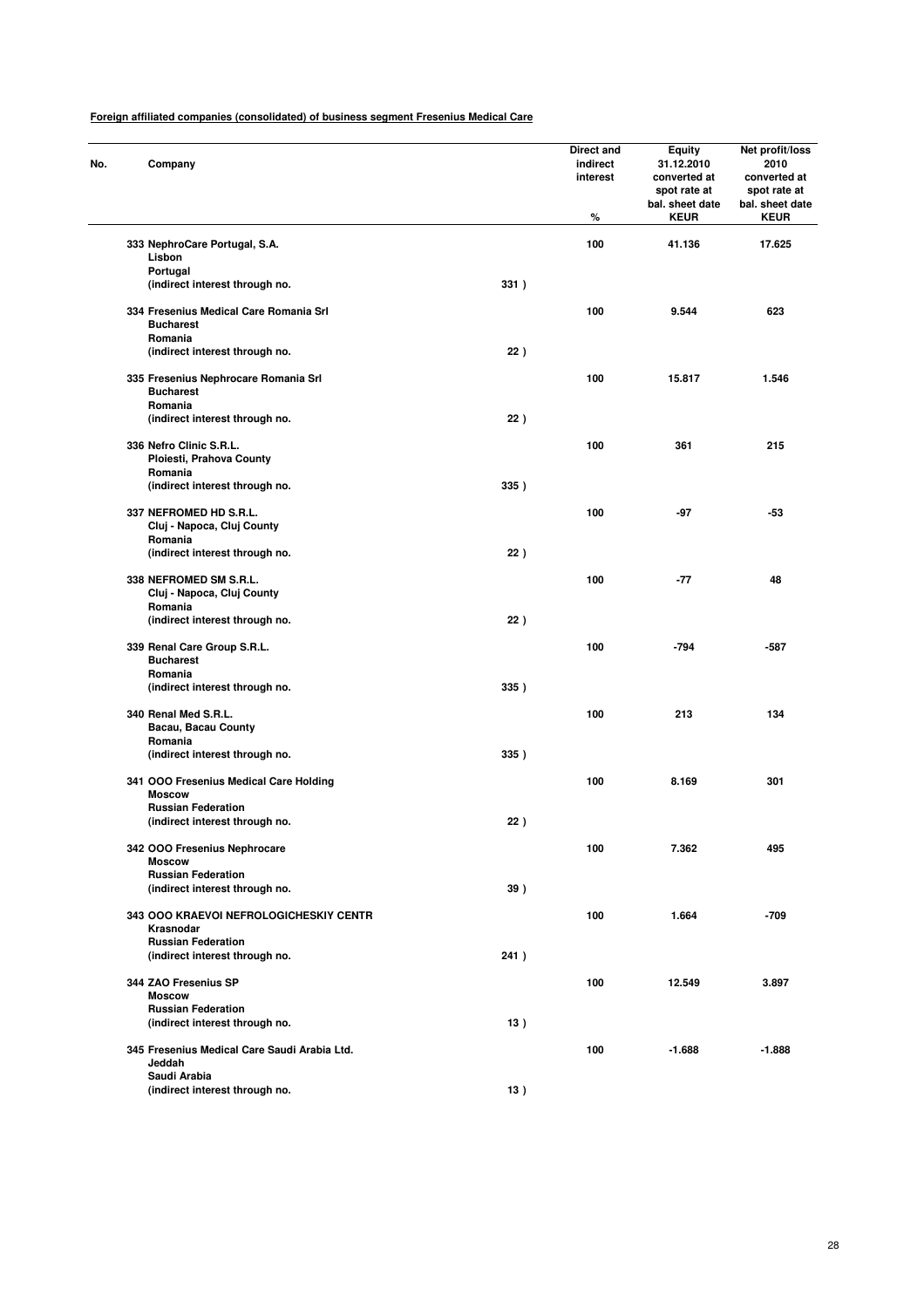| No. | Company                                                                                                                                                                                                          |      | Direct and<br>indirect<br>interest<br>% | <b>Equity</b><br>31.12.2010<br>converted at<br>spot rate at<br>bal. sheet date<br><b>KEUR</b> | Net profit/loss<br>2010<br>converted at<br>spot rate at<br>bal. sheet date<br><b>KEUR</b> |
|-----|------------------------------------------------------------------------------------------------------------------------------------------------------------------------------------------------------------------|------|-----------------------------------------|-----------------------------------------------------------------------------------------------|-------------------------------------------------------------------------------------------|
|     | 346 Fresenius Medical Care Srbija drustvo sa ogranicenom<br>odgovornoscu Vrsac, Beogradski put bb                                                                                                                |      | 100                                     | 26.219                                                                                        | 5.009                                                                                     |
|     | <b>Vrsac</b>                                                                                                                                                                                                     |      |                                         |                                                                                               |                                                                                           |
|     | Serbia                                                                                                                                                                                                           |      |                                         |                                                                                               |                                                                                           |
|     | (indirect interest through no.                                                                                                                                                                                   | 22)  |                                         |                                                                                               |                                                                                           |
|     | 347 Medinova d.o.o.                                                                                                                                                                                              |      | 100                                     | 0                                                                                             | 3                                                                                         |
|     | <b>Belgrade</b>                                                                                                                                                                                                  |      |                                         |                                                                                               |                                                                                           |
|     | Serbia<br>(indirect interest through no.                                                                                                                                                                         | 346) |                                         |                                                                                               |                                                                                           |
|     |                                                                                                                                                                                                                  |      |                                         |                                                                                               |                                                                                           |
|     | 348 Specijalna bolnica za hemodijalizu "Fresenius Medical Care"<br>Beograd, Ustanicka br. 63<br>(Special Hospital for hemodialysis "Fresenius Medical Care"<br>Belgrade, 63 Ustanička Street)<br><b>Belgrade</b> |      | 100                                     | 0                                                                                             | $-1.488$                                                                                  |
|     | Serbia                                                                                                                                                                                                           |      |                                         |                                                                                               |                                                                                           |
|     | (indirect interest through no.                                                                                                                                                                                   | 347) |                                         |                                                                                               |                                                                                           |
|     | 349 ARC Kidney Dialysis Pte. Ltd.<br>Singapore                                                                                                                                                                   |      | 80                                      | 87                                                                                            | 32                                                                                        |
|     | Singapore<br>(indirect interest through no.                                                                                                                                                                      | 354) |                                         |                                                                                               |                                                                                           |
|     | 350 Asia Renal Care (Jurong) Pte. Ltd.<br>Singapore                                                                                                                                                              |      | 48                                      | 246                                                                                           | 76                                                                                        |
|     | Singapore<br>(indirect interest through no.                                                                                                                                                                      | 362) |                                         |                                                                                               |                                                                                           |
|     | 351 Asia Renal Care (Katong) Pte. Ltd.<br>Singapore<br>Singapore                                                                                                                                                 |      | 67                                      | 450                                                                                           | 174                                                                                       |
|     | (indirect interest through no.                                                                                                                                                                                   | 353) |                                         |                                                                                               |                                                                                           |
|     | 352 Asia Renal Care (RTS) Pte. Ltd.<br>Singapore                                                                                                                                                                 |      | 73                                      | 18                                                                                            | 289                                                                                       |
|     | Singapore<br>(indirect interest through no.                                                                                                                                                                      | 354) |                                         |                                                                                               |                                                                                           |
|     | 353 Asia Renal Care (S) Pte. Ltd.<br>Singapore                                                                                                                                                                   |      | 95                                      | 1.393                                                                                         | 155                                                                                       |
|     | Singapore<br>(indirect interest through no.                                                                                                                                                                      | 354) |                                         |                                                                                               |                                                                                           |
|     | 354 Asia Renal Care (SEA) Pte. Ltd.<br>Singapore                                                                                                                                                                 |      | 100                                     | 253                                                                                           | $-29$                                                                                     |
|     | Singapore<br>(indirect interest through no.                                                                                                                                                                      | 205) |                                         |                                                                                               |                                                                                           |
|     | 355 Asia Renal Care (YB) Pte. Ltd.<br>Singapore                                                                                                                                                                  |      | 100                                     | 678                                                                                           | 184                                                                                       |
|     | Singapore<br>(indirect interest through no.                                                                                                                                                                      | 354) |                                         |                                                                                               |                                                                                           |
|     | 356 Asia Renal Care Management Pte. Ltd.                                                                                                                                                                         |      | 95                                      | 133                                                                                           | 90                                                                                        |
|     | Singapore<br>Singapore                                                                                                                                                                                           |      |                                         |                                                                                               |                                                                                           |
|     | (indirect interest through no.                                                                                                                                                                                   | 353) |                                         |                                                                                               |                                                                                           |
|     | 357 Asia Renal Care Mt Elizabeth Pte. Ltd.<br>Singapore<br>Singapore                                                                                                                                             |      | 57                                      | 503                                                                                           | 285                                                                                       |
|     | (indirect interest through no.                                                                                                                                                                                   | 353) |                                         |                                                                                               |                                                                                           |
|     | 358 Dialysis Centre - Youngberg Pte. Ltd.<br>Singapore<br>Singapore                                                                                                                                              |      | 55                                      | 561                                                                                           | 741                                                                                       |
|     | (indirect interest through no.                                                                                                                                                                                   | 355) |                                         |                                                                                               |                                                                                           |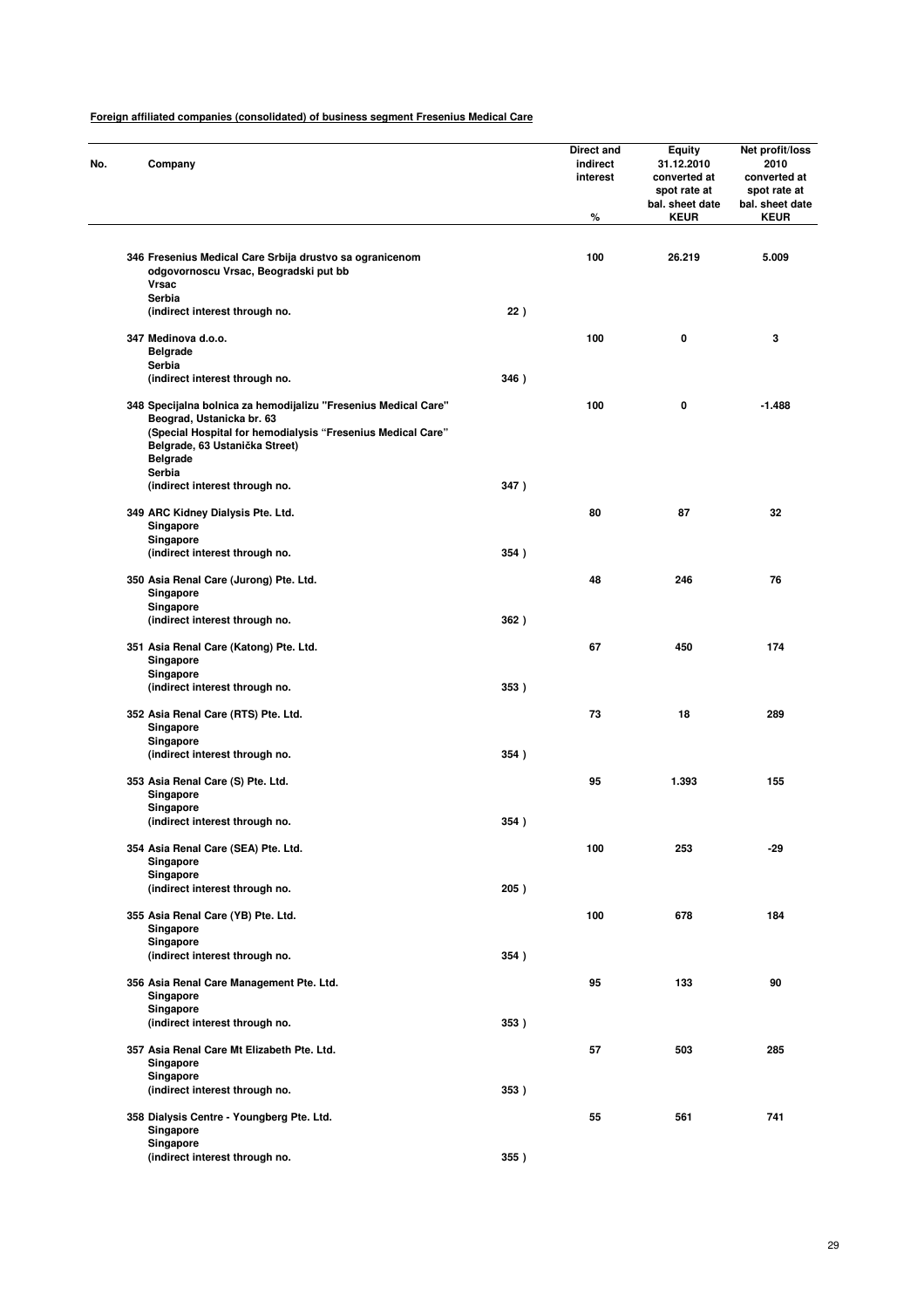| No. | Company                                                                                           |      | Direct and<br>indirect<br>interest<br>% | <b>Equity</b><br>31.12.2010<br>converted at<br>spot rate at<br>bal. sheet date<br><b>KEUR</b> | Net profit/loss<br>2010<br>converted at<br>spot rate at<br>bal. sheet date<br><b>KEUR</b> |
|-----|---------------------------------------------------------------------------------------------------|------|-----------------------------------------|-----------------------------------------------------------------------------------------------|-------------------------------------------------------------------------------------------|
|     | 359 Fresenius Medical Care Singapore Pte. Ltd.<br>Singapore                                       |      | 100                                     | 3.549                                                                                         | 241                                                                                       |
|     | Singapore<br>(indirect interest through no.                                                       | 13)  |                                         |                                                                                               |                                                                                           |
|     | 360 Gleneagles Dialysis Centre Pte. Ltd.                                                          |      | 80                                      | 1                                                                                             | 0                                                                                         |
|     | Singapore<br>Singapore                                                                            |      |                                         |                                                                                               |                                                                                           |
|     | (indirect interest through no.                                                                    | 361) |                                         |                                                                                               |                                                                                           |
|     | 361 Nephrocare GDI Pte. Ltd.<br>Singapore<br>Singapore                                            |      | 100                                     | 513                                                                                           | 101                                                                                       |
|     | (indirect interest through no.                                                                    | 359) |                                         |                                                                                               |                                                                                           |
|     | 362 Renal Therapy Centre Pte. Ltd.<br>Singapore                                                   |      | 48                                      | 1.376                                                                                         | 1.182                                                                                     |
|     | Singapore<br>(indirect interest through no.                                                       | 353) |                                         |                                                                                               |                                                                                           |
|     | 363 Renal Therapy Services Pte Ltd.<br>Singapore                                                  |      | 37                                      | 1.517                                                                                         | 770                                                                                       |
|     | Singapore<br>(indirect interest through no.                                                       | 352) |                                         |                                                                                               |                                                                                           |
|     | 364 FMC - dialyzacne sluzby, s.r.o.<br>Piestany                                                   |      | 100                                     | 8.202                                                                                         | 1.483                                                                                     |
|     | Slovakia<br>(indirect interest through no.                                                        | 22)  |                                         |                                                                                               |                                                                                           |
|     | 365 Fresenius Medical Care Slovensko, spol. s.r.o.<br>Piestany                                    |      | 100                                     | 8.542                                                                                         | 692                                                                                       |
|     | Slovakia<br>(indirect interest through no.                                                        | 22)  |                                         |                                                                                               |                                                                                           |
|     | 366 Meddial s.r.o.<br>Piestany                                                                    |      | 100                                     | -1                                                                                            | 6                                                                                         |
|     | Slovakia<br>(indirect interest through no.                                                        | 22)  |                                         |                                                                                               |                                                                                           |
|     | 367 Fresenius Medical Care Slovenija, trgovsko in proizvodno<br>podjetje medicinske opreme d.o.o. |      | 100                                     | 2.631                                                                                         | 396                                                                                       |
|     | <b>Zrece</b><br>slovenia                                                                          |      |                                         |                                                                                               |                                                                                           |
|     | (indirect interest through no.                                                                    | 22)  |                                         |                                                                                               |                                                                                           |
|     | 368 NEFRODIAL, nefrološka in dializna dejavnost d.o.o.<br><b>Zrece</b><br>Slovenia                |      | 100                                     | 3.148                                                                                         | 401                                                                                       |
|     | (indirect interest through no.                                                                    | 367) |                                         |                                                                                               |                                                                                           |
|     | 369 Clinix Renal Care (Pty) Limited<br>Gauteng                                                    |      | 50                                      | 943                                                                                           | 556                                                                                       |
|     | South Africa<br>(indirect interest through no.                                                    | 370) |                                         |                                                                                               |                                                                                           |
|     | 370 Fresenius Medical Care South Africa (PTY) Ltd.<br>Gauteng                                     |      | 100                                     | 11.379                                                                                        | 968                                                                                       |
|     | <b>South Africa</b><br>(indirect interest through no.                                             | 22)  |                                         |                                                                                               |                                                                                           |
|     | 371 ACJ Dialisis Tenerife SL<br>Santa Cruz de Tenerife                                            |      | 100                                     | 784                                                                                           | 241                                                                                       |
|     | Spain<br>(indirect interest through no.                                                           | 383) |                                         |                                                                                               |                                                                                           |
|     | 372 Amex SA<br><b>Madrid</b>                                                                      |      | 100                                     | 543                                                                                           | 216                                                                                       |
|     | Spain<br>(indirect interest through no.                                                           | 383) |                                         |                                                                                               |                                                                                           |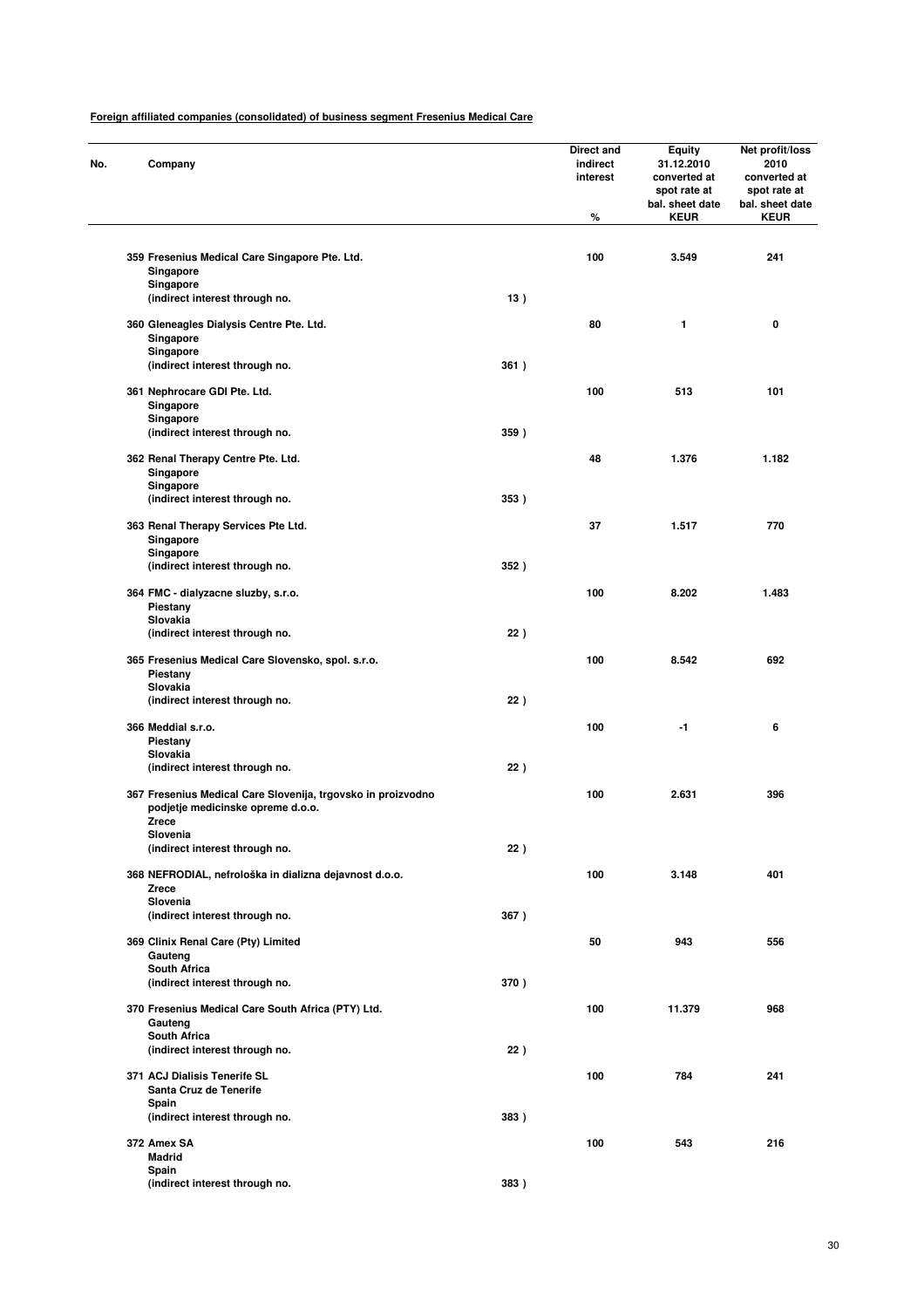| No. | Company                                                                          |      | Direct and<br>indirect<br>interest<br>% | <b>Equity</b><br>31.12.2010<br>converted at<br>spot rate at<br>bal. sheet date<br><b>KEUR</b> | Net profit/loss<br>2010<br>converted at<br>spot rate at<br>bal. sheet date<br><b>KEUR</b> |
|-----|----------------------------------------------------------------------------------|------|-----------------------------------------|-----------------------------------------------------------------------------------------------|-------------------------------------------------------------------------------------------|
|     | 373 Ashdo, S.A.                                                                  |      | 100                                     | 98                                                                                            | $-414$                                                                                    |
|     | <b>Madrid</b><br>Spain                                                           |      |                                         |                                                                                               |                                                                                           |
|     | (indirect interest through no.                                                   | 383) |                                         |                                                                                               |                                                                                           |
|     | 374 Centro Médico Santa Bárbara SL<br><b>Puertullano-Ciudad Renal</b>            |      | 100                                     | 334                                                                                           | 55                                                                                        |
|     | Spain<br>(indirect interest through no.                                          | 373) |                                         |                                                                                               |                                                                                           |
|     | 375 Compania Andaluza de Medicina Extrahospitalaria SA<br>Sevilla                |      | 100                                     | 2.946                                                                                         | 19                                                                                        |
|     | Spain<br>(indirect interest through no.                                          | 383) |                                         |                                                                                               |                                                                                           |
|     | 376 Dialisis Santander, S.A.<br>Santander                                        |      | 100                                     | 2.431                                                                                         | 366                                                                                       |
|     | Spain<br>(indirect interest through no.                                          | 383) |                                         |                                                                                               |                                                                                           |
|     | 377 Fresenius Medical Care España, S.A.                                          |      | 100                                     | 34.767                                                                                        | 2.709                                                                                     |
|     | Madrid<br>Spain                                                                  |      |                                         |                                                                                               |                                                                                           |
|     | (indirect interest through no.                                                   | 22)  |                                         |                                                                                               |                                                                                           |
|     | 378 Fresenius Medical Care Extremadura, S.A.<br>Badajoz                          |      | 100                                     | 169                                                                                           | 82                                                                                        |
|     | Spain<br>(indirect interest through no.                                          | 383) |                                         |                                                                                               |                                                                                           |
|     | 379 Fresenius Medical Care Services Catalunya, S.L.<br><b>Barcelona</b><br>Spain |      | 100                                     | 13.111                                                                                        | 3.025                                                                                     |
|     | (indirect interest through no.                                                   | 383) |                                         |                                                                                               |                                                                                           |
|     | 380 Fresenius Medical Care Services Madrid, S.A.<br>Madrid                       |      | 100                                     | 2.931                                                                                         | 182                                                                                       |
|     | Spain<br>(indirect interest through no.                                          | 383) |                                         |                                                                                               |                                                                                           |
|     | 381 Hospitalización en casa, S.L.                                                |      | 100                                     | 105                                                                                           | -61                                                                                       |
|     | Murcia<br>Spain                                                                  |      |                                         |                                                                                               |                                                                                           |
|     | (indirect interest through no.                                                   | 383) |                                         |                                                                                               |                                                                                           |
|     | 382 Kidney, S.L.<br>Valladolid                                                   |      | 100                                     | 2.991                                                                                         | 356                                                                                       |
|     | Spain<br>(indirect interest through no.                                          | 383) |                                         |                                                                                               |                                                                                           |
|     | 383 National Medical Care of Spain, S.A.<br><b>Madrid</b>                        |      | 100                                     | 57.995                                                                                        | $-3.116$                                                                                  |
|     | Spain<br>(indirect interest through no.                                          | 22)  |                                         |                                                                                               |                                                                                           |
|     | 384 Nefrorioja SL                                                                |      | 100                                     | 36                                                                                            | 252                                                                                       |
|     | Logrono<br>Spain                                                                 |      |                                         |                                                                                               |                                                                                           |
|     | (indirect interest through no.                                                   | 383) |                                         |                                                                                               |                                                                                           |
|     | 385 Nephrocare e-services Spain, S.L.<br>Madrid                                  |      | 100                                     | 35                                                                                            | -58                                                                                       |
|     | Spain<br>(indirect interest through no.                                          | 383) |                                         |                                                                                               |                                                                                           |
|     | 386 Servicios de Dialisis Madrilenos, S.A.<br>Madrid                             |      | 100                                     | 97                                                                                            | 55                                                                                        |
|     | Spain<br>(indirect interest through no.                                          | 383) |                                         |                                                                                               |                                                                                           |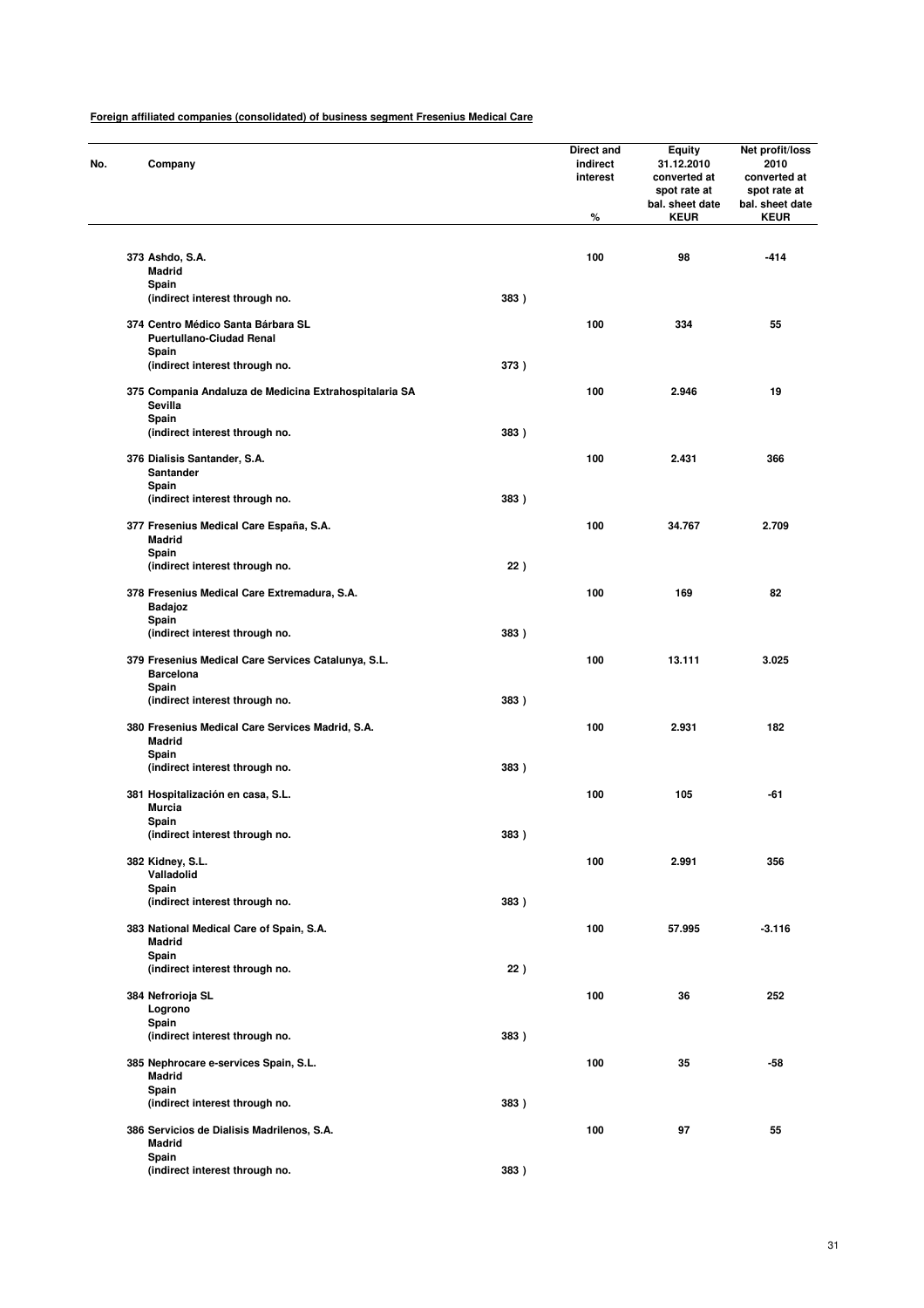| No. | Company                                                            |       | Direct and<br>indirect<br>interest<br>% | <b>Equity</b><br>31.12.2010<br>converted at<br>spot rate at<br>bal. sheet date<br><b>KEUR</b> | Net profit/loss<br>2010<br>converted at<br>spot rate at<br>bal. sheet date<br><b>KEUR</b> |
|-----|--------------------------------------------------------------------|-------|-----------------------------------------|-----------------------------------------------------------------------------------------------|-------------------------------------------------------------------------------------------|
|     | 387 Fresenius Medical Care Sverige AB                              |       | 100                                     | 4.180                                                                                         | 1.330                                                                                     |
|     | Stockholm<br>Sweden                                                |       |                                         |                                                                                               |                                                                                           |
|     | (indirect interest through no.                                     | 22)   |                                         |                                                                                               |                                                                                           |
|     | 388 NephroCare Sverige AB<br>Stockholm<br>Sweden                   |       | 100                                     | 577                                                                                           | $-46$                                                                                     |
|     | (indirect interest through no.                                     | 387)  |                                         |                                                                                               |                                                                                           |
|     | 389 Fresenius Medical Care (Schweiz) AG<br><b>Stans</b>            |       | 100                                     | 7.522                                                                                         | 2.861                                                                                     |
|     | Switzerland<br>(indirect interest through no.                      | 22)   |                                         |                                                                                               |                                                                                           |
|     | 390 Fresenius Medical Care Nephrologica SA<br>Lugano               |       | 100                                     | $-147$                                                                                        | -80                                                                                       |
|     | Switzerland<br>(indirect interest through no.                      | 22)   |                                         |                                                                                               |                                                                                           |
|     | 391 Fresenius Medical Care Servizi Logistici SA<br>Manno           |       | 100                                     | 536                                                                                           | 264                                                                                       |
|     | Switzerland<br>(indirect interest through no.                      | 22)   |                                         |                                                                                               |                                                                                           |
|     | 392 Fresenius Medical Care Taiwan Co., Ltd.<br><b>Taipei</b>       |       | 100                                     | 17.405                                                                                        | 3.452                                                                                     |
|     | <b>Taiwan</b><br>(indirect interest through no.                    | 13)   |                                         |                                                                                               |                                                                                           |
|     | 393 Hsin Ya Min Consulting Management Co. Ltd.<br>Taipei           |       | 75                                      | 88                                                                                            | 1                                                                                         |
|     | <b>Taiwan</b><br>(indirect interest through no.                    | 205)  |                                         |                                                                                               |                                                                                           |
|     | 394 Jiate Excelsior Co., Ltd.<br>Taipei                            |       | 51                                      | 7.983                                                                                         | 148                                                                                       |
|     | <b>Taiwan</b><br>(indirect interest through no.                    | 263)  |                                         |                                                                                               |                                                                                           |
|     | 395 Sheng Kang Consulting Management Co. Ltd.<br>Taipei            |       | 51                                      | 149                                                                                           | 34                                                                                        |
|     | Taiwan<br>(indirect interest through no.                           | 201 ) |                                         |                                                                                               |                                                                                           |
|     | 396 Sheng Wei Consulting Management Co. Ltd.<br>Taipei             |       | 51                                      | (a)                                                                                           | (a)                                                                                       |
|     | Taiwan<br>(indirect interest through no.                           | 205)  |                                         |                                                                                               |                                                                                           |
|     | 397 Asia Renal Care (Thailand) Co. Ltd.<br><b>Wattana District</b> |       | 100                                     | 472                                                                                           | -1                                                                                        |
|     | Thailand<br>(indirect interest through no.                         | 400)  |                                         |                                                                                               |                                                                                           |
|     | 398 Esam Dialysis Co. Ltd.<br>Samutprakarn Province                |       | 100                                     | 90                                                                                            | $-25$                                                                                     |
|     | Thailand<br>(indirect interest through no.                         | 401)  |                                         |                                                                                               |                                                                                           |
|     | 399 Fresenius Medical Care (Thailand) Ltd.<br>Bangkok              |       | 100                                     | 6.666                                                                                         | 94                                                                                        |
|     | Thailand<br>(indirect interest through no.                         | 13)   |                                         |                                                                                               |                                                                                           |
|     | 400 NephroCare (Thailand) Co., Ltd.<br><b>Bangkok</b>              |       | 100                                     | 923                                                                                           | 184                                                                                       |
|     | <b>Thailand</b><br>(indirect interest through no.                  | 22)   |                                         |                                                                                               |                                                                                           |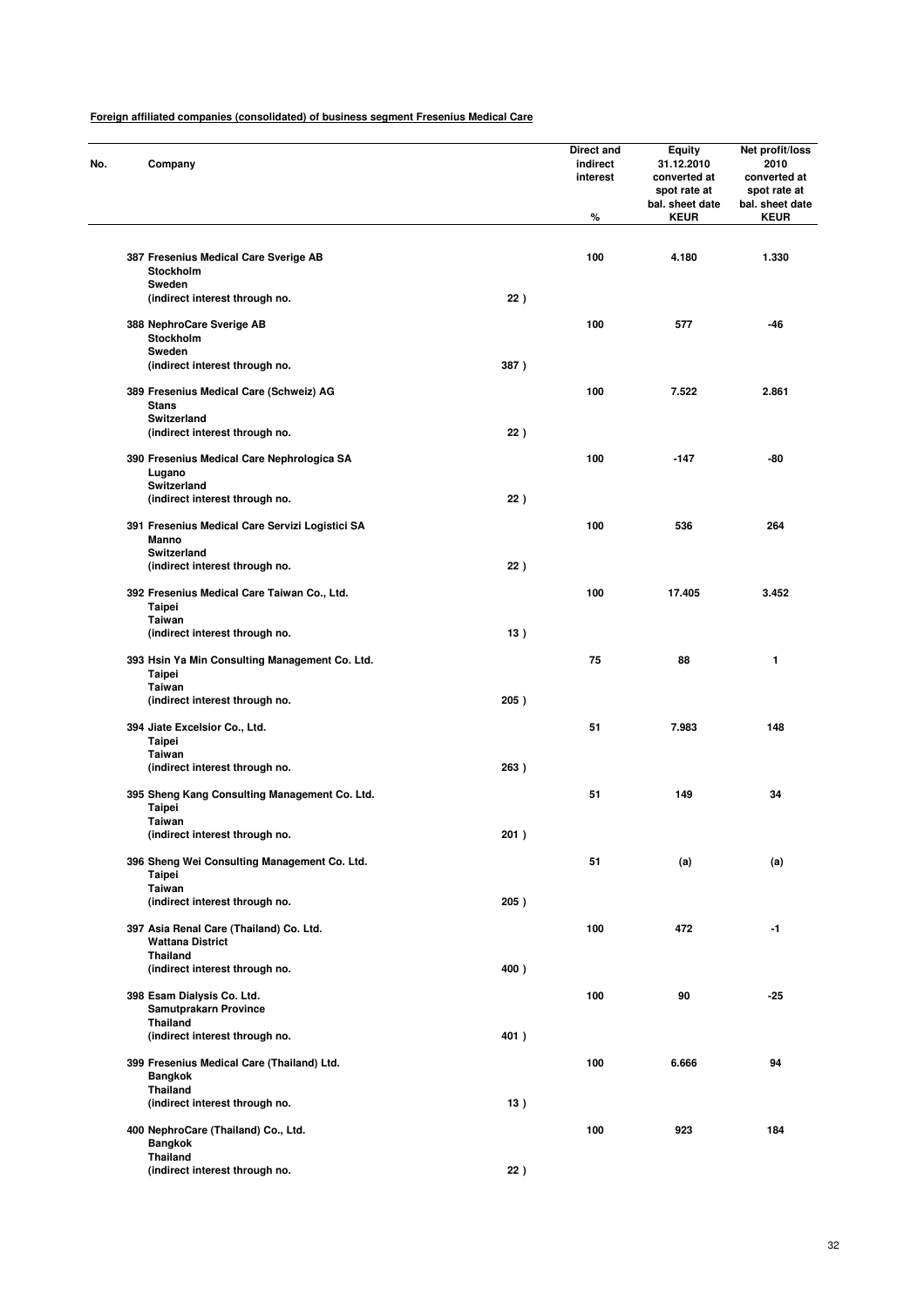| Company                                                         |      | Direct and<br>indirect<br>interest<br>% | <b>Equity</b><br>31.12.2010<br>converted at<br>spot rate at<br>bal. sheet date<br><b>KEUR</b> | Net profit/loss<br>2010<br>converted at<br>spot rate at<br>bal. sheet date<br><b>KEUR</b> |
|-----------------------------------------------------------------|------|-----------------------------------------|-----------------------------------------------------------------------------------------------|-------------------------------------------------------------------------------------------|
|                                                                 |      |                                         |                                                                                               |                                                                                           |
| 401 NephroMed Co., Ltd.<br>Samutparkarn                         |      | 60                                      | 1.504                                                                                         | 310                                                                                       |
| <b>Thailand</b>                                                 |      |                                         |                                                                                               |                                                                                           |
| (indirect interest through no.                                  | 354) |                                         |                                                                                               |                                                                                           |
| 402 NephroMed Northern Co. Ltd.                                 |      | 100                                     | 174                                                                                           | 24                                                                                        |
| Samutprakarn Province                                           |      |                                         |                                                                                               |                                                                                           |
| <b>Thailand</b>                                                 |      |                                         |                                                                                               |                                                                                           |
| (indirect interest through no.                                  | 401) |                                         |                                                                                               |                                                                                           |
| 403 North Eastern Dialysis Co. Ltd.                             |      | 100                                     | 51                                                                                            | $-11$                                                                                     |
| <b>Samutprakarn Province</b>                                    |      |                                         |                                                                                               |                                                                                           |
| <b>Thailand</b>                                                 |      |                                         |                                                                                               |                                                                                           |
| (indirect interest through no.                                  | 401) |                                         |                                                                                               |                                                                                           |
|                                                                 |      |                                         |                                                                                               |                                                                                           |
| 404 Renal Med. Co., Ltd.                                        |      | 100                                     | 31                                                                                            | -1                                                                                        |
| <b>Bangkok</b><br><b>Thailand</b>                               |      |                                         |                                                                                               |                                                                                           |
| (indirect interest through no.                                  | 22)  |                                         |                                                                                               |                                                                                           |
|                                                                 |      |                                         |                                                                                               |                                                                                           |
| 405 SMCD (Thailand) Co., Ltd.                                   |      | 70                                      | 448                                                                                           | 19                                                                                        |
| Samutparkarn                                                    |      |                                         |                                                                                               |                                                                                           |
| <b>Thailand</b>                                                 |      |                                         |                                                                                               |                                                                                           |
| (indirect interest through no.                                  | 400) |                                         |                                                                                               |                                                                                           |
| 406 Ataliz Saglik Tesisleri ve Diyaliz Hizmetleri A.S.          |      | 100                                     | 175                                                                                           | -9                                                                                        |
| Kocaeli                                                         |      |                                         |                                                                                               |                                                                                           |
| <b>Turkey</b>                                                   |      |                                         |                                                                                               |                                                                                           |
| (indirect interest through no.                                  | 422) |                                         |                                                                                               |                                                                                           |
| 407 Bursa Uludag Ozel Saglik Tesisleri ve Malzemeleri Sanayi ve |      | 100                                     | 659                                                                                           | 205                                                                                       |
| <b>Ticaret Anonim Sirketi</b>                                   |      |                                         |                                                                                               |                                                                                           |
| <b>Bursa/Merkez</b>                                             |      |                                         |                                                                                               |                                                                                           |
| <b>Turkey</b>                                                   |      |                                         |                                                                                               |                                                                                           |
| (indirect interest through no.                                  | 434) |                                         |                                                                                               |                                                                                           |
|                                                                 |      |                                         |                                                                                               |                                                                                           |
| 408 Degisim Saglik Hizmetleri Sanayi ve Ticaret Ltd. Sti.       |      | 100                                     | 643                                                                                           | -208                                                                                      |
| Kayseri-Merkez                                                  |      |                                         |                                                                                               |                                                                                           |
| <b>Turkey</b><br>(indirect interest through no.                 | 422) |                                         |                                                                                               |                                                                                           |
|                                                                 |      |                                         |                                                                                               |                                                                                           |
| 409 Diamed Saglik Hizmetleri A.S.                               |      | 100                                     | 678                                                                                           | -468                                                                                      |
| Istanbul-Kadikov                                                |      |                                         |                                                                                               |                                                                                           |
| <b>lurkey</b>                                                   |      |                                         |                                                                                               |                                                                                           |
| (indirect interest through no.                                  | 422) |                                         |                                                                                               |                                                                                           |
| 410 Divalisans Divaliz ve Saglik Hizmetleri Anonim Sirketi      |      | 100                                     | -3                                                                                            | $-110$                                                                                    |
| Istanbul                                                        |      |                                         |                                                                                               |                                                                                           |
| <b>Turkey</b>                                                   |      |                                         |                                                                                               |                                                                                           |
| (indirect interest through no.                                  | 422) |                                         |                                                                                               |                                                                                           |
|                                                                 |      |                                         |                                                                                               |                                                                                           |
| 411 Duzey Saglik Hizmetleri A.S.                                |      | 100                                     | 398                                                                                           | $-76$                                                                                     |
| Malatya                                                         |      |                                         |                                                                                               |                                                                                           |
| <b>Turkey</b><br>(indirect interest through no.                 | 422) |                                         |                                                                                               |                                                                                           |
|                                                                 |      |                                         |                                                                                               |                                                                                           |
| 412 Ece Diyaliz Hizmetleri A.S.                                 |      | 100                                     | 1.324                                                                                         | -96                                                                                       |
| Ankara                                                          |      |                                         |                                                                                               |                                                                                           |
| <b>Turkey</b>                                                   |      |                                         |                                                                                               |                                                                                           |
| (indirect interest through no.                                  | 422) |                                         |                                                                                               |                                                                                           |
| 413 Ege-sa Özel Saglik Hizmetleri Dis Ticaret ve Pazarlama A.S. |      | 100                                     | 207                                                                                           | -153                                                                                      |
| <b>Manisa</b>                                                   |      |                                         |                                                                                               |                                                                                           |
| <b>Turkey</b>                                                   |      |                                         |                                                                                               |                                                                                           |
| (indirect interest through no.                                  | 422) |                                         |                                                                                               |                                                                                           |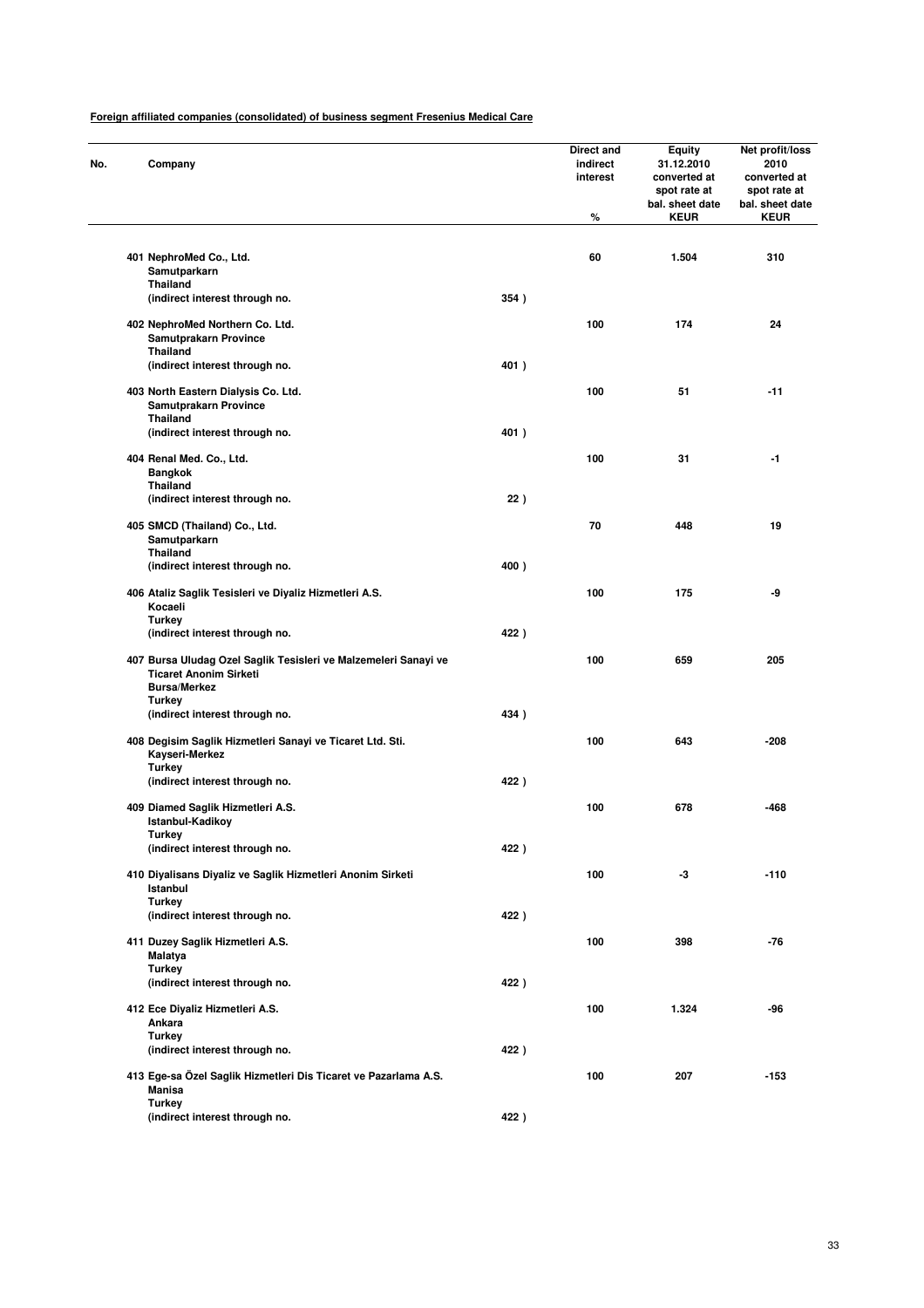| No. | Company                                                                                            |      | Direct and<br>indirect<br>interest<br>% | <b>Equity</b><br>31.12.2010<br>converted at<br>spot rate at<br>bal. sheet date<br><b>KEUR</b> | Net profit/loss<br>2010<br>converted at<br>spot rate at<br>bal. sheet date<br><b>KEUR</b> |
|-----|----------------------------------------------------------------------------------------------------|------|-----------------------------------------|-----------------------------------------------------------------------------------------------|-------------------------------------------------------------------------------------------|
|     |                                                                                                    |      |                                         |                                                                                               |                                                                                           |
|     | 414 Ege Nefroloji Diyaliz Merkezi Saglik Hizmetleri ve Malzemeleri<br><b>Ticaret A.S.</b><br>Izmir |      | 100                                     | 751                                                                                           | 168                                                                                       |
|     | <b>Turkey</b>                                                                                      |      |                                         |                                                                                               |                                                                                           |
|     | (indirect interest through no.                                                                     | 422) |                                         |                                                                                               |                                                                                           |
|     | 415 Ekomed Saglik Hizmetleri Limited Sirketi<br>Istanbul                                           |      | 100                                     | 245                                                                                           | $-32$                                                                                     |
|     | <b>Turkey</b>                                                                                      |      |                                         |                                                                                               |                                                                                           |
|     | (indirect interest through no.                                                                     | 422) |                                         |                                                                                               |                                                                                           |
|     | 416 Emir Ozel Saglik ve Diyaliz Hizmetleri San. ve Tic. A.S.<br>Istanbul                           |      | 100                                     | 1.055                                                                                         | -182                                                                                      |
|     | <b>Turkey</b><br>(indirect interest through no.                                                    | 422) |                                         |                                                                                               |                                                                                           |
|     |                                                                                                    |      |                                         |                                                                                               |                                                                                           |
|     | 417 Erzurum Diyaliz Hizmetleri A.S.<br>Erzurum<br>Turkey                                           |      | 100                                     | 1.435                                                                                         | $-2$                                                                                      |
|     | (indirect interest through no.                                                                     | 422) |                                         |                                                                                               |                                                                                           |
|     |                                                                                                    |      |                                         |                                                                                               |                                                                                           |
|     | 418 Fresenius Adana Diyaliz Hizmetleri A.S.                                                        |      | 100                                     | 1.160                                                                                         | $-161$                                                                                    |
|     | Adana<br><b>Turkey</b>                                                                             |      |                                         |                                                                                               |                                                                                           |
|     | (indirect interest through no.                                                                     | 422) |                                         |                                                                                               |                                                                                           |
|     |                                                                                                    |      |                                         |                                                                                               |                                                                                           |
|     | 419 Fresenius Diyaliz Hizmetleri A.S.<br>Istanbul<br>Turkey                                        |      | 100                                     | 235                                                                                           | $-136$                                                                                    |
|     | (indirect interest through no.                                                                     | 422) |                                         |                                                                                               |                                                                                           |
|     | 420 Fresenius Diyaliz Hizmetleri A.S. Gaziemir<br>Izmir                                            |      | 100                                     | 45                                                                                            | $-55$                                                                                     |
|     | <b>Turkey</b>                                                                                      |      |                                         |                                                                                               |                                                                                           |
|     | (indirect interest through no.                                                                     | 432) |                                         |                                                                                               |                                                                                           |
|     | 421 Fresenius Diyaliz Hizmetleri A.S. Narlidere<br>Izmir                                           |      | 90                                      | -208                                                                                          | -53                                                                                       |
|     | <b>Turkey</b>                                                                                      |      |                                         |                                                                                               |                                                                                           |
|     | (indirect interest through no.                                                                     | 422) |                                         |                                                                                               |                                                                                           |
|     | 422 Fresenius Diyaliz Hizmetleri A.S., Istanbul<br>Istanbul                                        |      | 100                                     | 35.540                                                                                        | -810                                                                                      |
|     | <b>lurkey</b><br>(indirect interest through no.                                                    | 22)  |                                         |                                                                                               |                                                                                           |
|     |                                                                                                    |      |                                         |                                                                                               |                                                                                           |
|     | 423 Fresenius Ekca Deposu A.S.<br>Istanbul<br><b>Turkey</b>                                        |      | 100                                     | 7.564                                                                                         | 1.592                                                                                     |
|     | (indirect interest through no.                                                                     | 427) |                                         |                                                                                               |                                                                                           |
|     | 424 Fresenius Guneydogu Diyaliz Hizmetleri Ltd. Sti.<br><b>Malatya</b>                             |      | 100                                     | 954                                                                                           | $-13$                                                                                     |
|     | Turkey<br>(indirect interest through no.                                                           | 422) |                                         |                                                                                               |                                                                                           |
|     |                                                                                                    |      |                                         |                                                                                               |                                                                                           |
|     | 425 Fresenius Istanbul Diyaliz Hizmetleri A.S.<br>Istanbul<br><b>Turkey</b>                        |      | 85                                      | $-1.411$                                                                                      | -494                                                                                      |
|     | (indirect interest through no.                                                                     | 422) |                                         |                                                                                               |                                                                                           |
|     | 426 Fresenius Kahramanmaras Diyaliz Hizmetleri LTD.STI.<br>Kahramanmaras                           |      | 100                                     | 467                                                                                           | -56                                                                                       |
|     | <b>Turkey</b><br>(indirect interest through no.                                                    | 419) |                                         |                                                                                               |                                                                                           |
|     | 427 Fresenius Medikal Hizmetler A.S.<br>Istanbul                                                   |      | 100                                     | 35.364                                                                                        | 187                                                                                       |
|     | Turkey                                                                                             |      |                                         |                                                                                               |                                                                                           |
|     | (indirect interest through no.                                                                     | 22)  |                                         |                                                                                               |                                                                                           |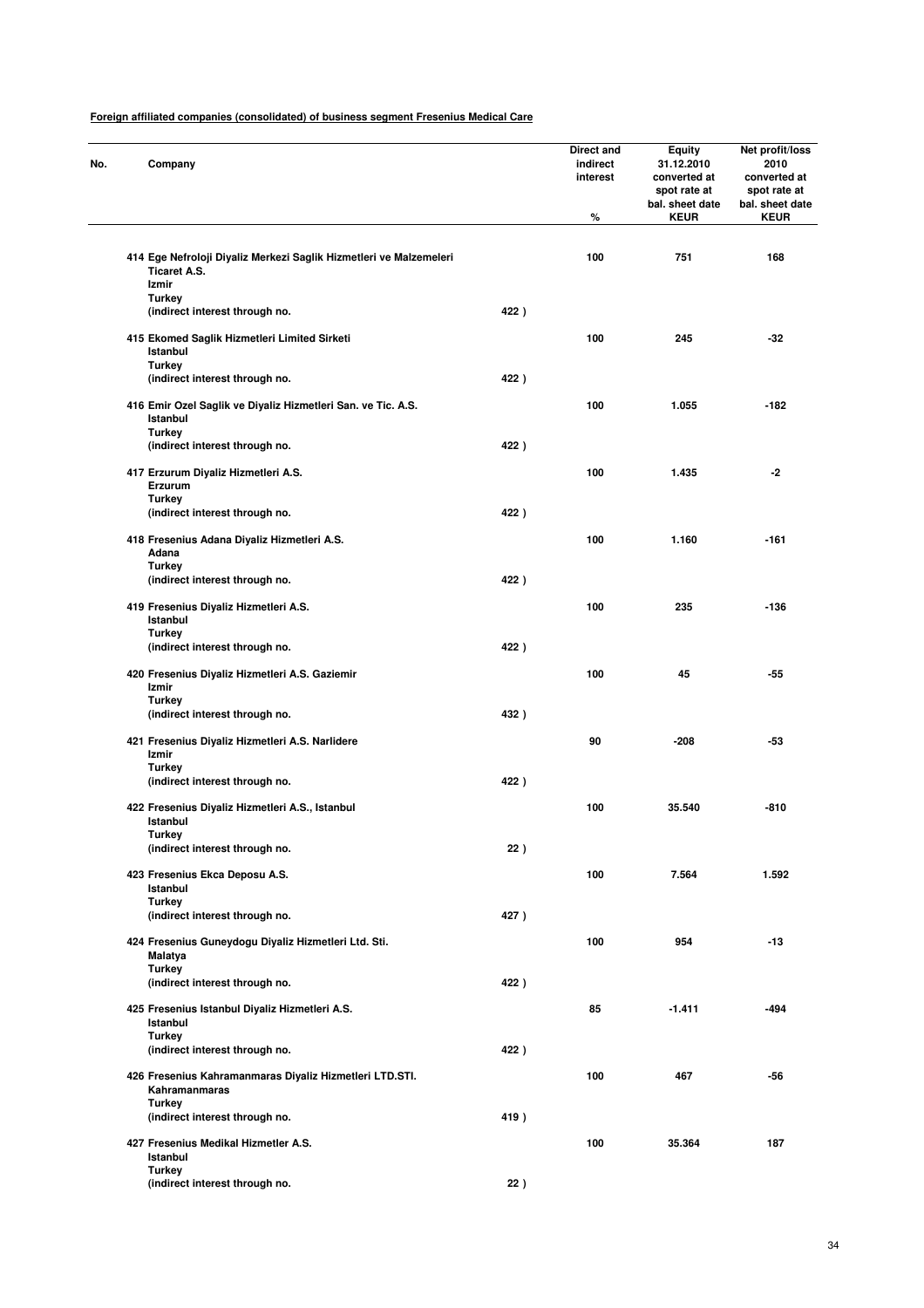| No. | Company                                                                               |      | Direct and<br>indirect<br>interest<br>% | <b>Equity</b><br>31.12.2010<br>converted at<br>spot rate at<br>bal. sheet date<br><b>KEUR</b> | Net profit/loss<br>2010<br>converted at<br>spot rate at<br>bal. sheet date<br><b>KEUR</b> |
|-----|---------------------------------------------------------------------------------------|------|-----------------------------------------|-----------------------------------------------------------------------------------------------|-------------------------------------------------------------------------------------------|
|     | 428 Fresenius Saglik Hizmetleri A.S.<br>Istanbul                                      |      | 100                                     | 198                                                                                           | -464                                                                                      |
|     | <b>Turkey</b><br>(indirect interest through no.                                       | 422) |                                         |                                                                                               |                                                                                           |
|     | 429 FRESENIUS ŞIŞLI DIYALIZ HIZMETLERI A.Ş.                                           |      | 90                                      | $-126$                                                                                        | $-18$                                                                                     |
|     | Turkey<br>(indirect interest through no.                                              | 419) |                                         |                                                                                               |                                                                                           |
|     | 430 Fresenius Yalova Diyaliz Hizmetleri A.S.<br>Yalova                                |      | 70                                      | $-711$                                                                                        | $-154$                                                                                    |
|     | <b>Turkey</b><br>(indirect interest through no.                                       | 422) |                                         |                                                                                               |                                                                                           |
|     | 431 GÜNEYDOĞU ANADOLU SAĞLIK HİZMETLERİ A.Ş.<br>Diyarbakir                            |      | 100                                     | -562                                                                                          | $-304$                                                                                    |
|     | <b>Turkey</b><br>(indirect interest through no.                                       | 422) |                                         |                                                                                               |                                                                                           |
|     | 432 Izmir Anka Özel Saglik Hizmetleri Tesisleri ve Malzemeleri San.<br>Tic. Ltd. Sti. |      | 100                                     | 466                                                                                           | 9                                                                                         |
|     | Izmir<br><b>Turkey</b><br>(indirect interest through no.                              | 434) |                                         |                                                                                               |                                                                                           |
|     | 433 Izmir Renal Saglik Tesisleri ve Malzemeleri San. Tic. A.S.<br>Izmir               |      | 100                                     | 79                                                                                            | 43                                                                                        |
|     | <b>Turkey</b><br>(indirect interest through no.                                       | 434) |                                         |                                                                                               |                                                                                           |
|     | 434 Izmir Sevgi Özel SaglıkTesisleri ve Malzemeleri San. Tic. A.S.<br>Izmir           |      | 95                                      | 1.950                                                                                         | $-15$                                                                                     |
|     | <b>Turkey</b><br>(indirect interest through no.                                       | 422) |                                         |                                                                                               |                                                                                           |
|     | 435 Nefronege Nefroloji Merkezi A.S.<br><b>Manisa</b>                                 |      | 60                                      | 835                                                                                           | $-33$                                                                                     |
|     | <b>Turkey</b><br>(indirect interest through no.                                       | 443) |                                         |                                                                                               |                                                                                           |
|     | 436 Nefrotalya Nefroloji Merkezi Ltd. Sti.<br>Antalya                                 |      | 100                                     | 47                                                                                            | -81                                                                                       |
|     | Turkey<br>(indirect interest through no.                                              | 443) |                                         |                                                                                               |                                                                                           |
|     | 437 Nefrotep Nefroloji Merkezi Ltd. Sti.<br>Gaziantep                                 |      | 100                                     | -390                                                                                          | -306                                                                                      |
|     | <b>Turkey</b><br>(indirect interest through no.                                       | 443) |                                         |                                                                                               |                                                                                           |
|     | 438 Özel Bahcelievler Saglik Hizmetleri Ticaret Ltd. Sti.<br>Istanbul                 |      | 100                                     | 380                                                                                           | $-148$                                                                                    |
|     | <b>Turkey</b><br>(indirect interest through no.                                       | 422) |                                         |                                                                                               |                                                                                           |
|     | 439 Özel Ege Diyaliz Merkezleri Saglik Tesisleri ve Malzemeleri Tic.<br>A.s.          |      | 100                                     | 410                                                                                           | $-157$                                                                                    |
|     | <b>Manisa</b><br><b>Turkey</b>                                                        |      |                                         |                                                                                               |                                                                                           |
|     | (indirect interest through no.                                                        | 422) |                                         |                                                                                               |                                                                                           |
|     | 440 Özel Nefron Saglik Hizmetleri A.S.<br>Izmir                                       |      | 100                                     | 696                                                                                           | 107                                                                                       |
|     | <b>Turkey</b><br>(indirect interest through no.                                       | 422) |                                         |                                                                                               |                                                                                           |
|     | 441 Özgözükara Sağlık Hizmetleri Ticaret Ltd Şirketi<br>Istanbul                      |      | 100                                     | 483                                                                                           | -373                                                                                      |
|     | <b>Turkey</b><br>(indirect interest through no.                                       | 422) |                                         |                                                                                               |                                                                                           |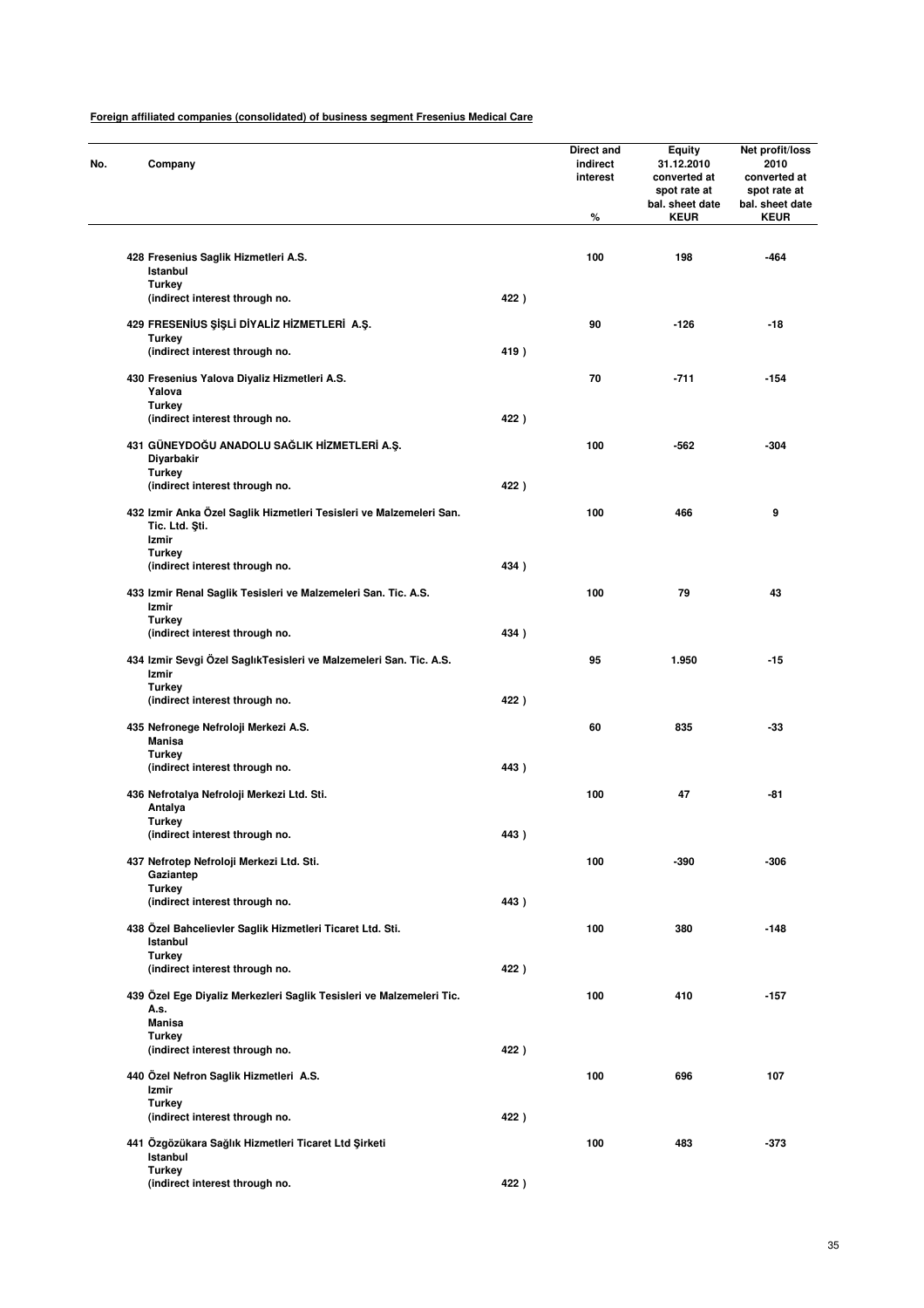| Company                                                                                                                                           |      | <b>Direct and</b><br>indirect<br>interest<br>% | Equity<br>31.12.2010<br>converted at<br>spot rate at<br>bal. sheet date<br><b>KEUR</b> | Net profit/loss<br>2010<br>converted at<br>spot rate at<br>bal. sheet date<br><b>KEUR</b> |
|---------------------------------------------------------------------------------------------------------------------------------------------------|------|------------------------------------------------|----------------------------------------------------------------------------------------|-------------------------------------------------------------------------------------------|
|                                                                                                                                                   |      |                                                |                                                                                        |                                                                                           |
| 442 Renalege Turgutlu Nefroloji Ticaret Ltd. Sti.<br><b>Manisa</b><br><b>Turkey</b>                                                               |      | 60                                             | 532                                                                                    | 183                                                                                       |
| (indirect interest through no.                                                                                                                    | 443) |                                                |                                                                                        |                                                                                           |
| 443 RNC Renal Nefroloji Merkezi Ltd. Sti.<br>Istanbul                                                                                             |      | 100                                            | 2.376                                                                                  | $-140$                                                                                    |
| <b>Turkey</b><br>(indirect interest through no.                                                                                                   | 22)  |                                                |                                                                                        |                                                                                           |
| 444 Serhat Saglikli Yasam Özel Saglik Hizmetleri Tibbi ve Kimyasal<br>Ürünler Itriyat Insaat Taahhüt Sanayi ve Ticaret Limited Sirketi<br>Erzurum |      | 100                                            | 28                                                                                     | $-58$                                                                                     |
| <b>Turkey</b><br>(indirect interest through no.                                                                                                   | 417) |                                                |                                                                                        |                                                                                           |
| 445 Uludag Diyaliz Merkezi Tibbi Malzeme Medikal Hizmetler ve<br>Saglik Tesisleri Sanayi Ticaret Anonim Sirketi<br><b>Bursa</b>                   |      | 100                                            | 800                                                                                    | -99                                                                                       |
| <b>Turkey</b><br>(indirect interest through no.                                                                                                   | 422) |                                                |                                                                                        |                                                                                           |
| 446 Yasam Özel Saglik Hizmetleri AS in liquidation<br>Diyarbakir                                                                                  |      | 100                                            | 257                                                                                    | 1                                                                                         |
| <b>Turkey</b><br>(indirect interest through no.                                                                                                   | 318) |                                                |                                                                                        |                                                                                           |
| 447 Fresenius Medical Care Ukraine TOV<br>Kiev                                                                                                    |      | 100                                            | 4.105                                                                                  | 115                                                                                       |
| <b>Ukraine</b><br>(indirect interest through no.                                                                                                  | 22)  |                                                |                                                                                        |                                                                                           |
| 448 Fresenius Medical Care (Holdings) Limited<br>Nottinghamshire                                                                                  |      | 100                                            | 11.256                                                                                 | 9.996                                                                                     |
| <b>United Kingdom</b><br>(indirect interest through no.                                                                                           | 22)  |                                                |                                                                                        |                                                                                           |
| 449 Fresenius Medical Care (U.K.) Ltd.<br>Nottinghamshire                                                                                         |      | 100                                            | 21.428                                                                                 | 6.017                                                                                     |
| <b>United Kingdom</b><br>(indirect interest through no.                                                                                           | 448) |                                                |                                                                                        |                                                                                           |
| 450 Fresenius Medical Care Renal Services (UAE) Limited<br>Nottingnamshire                                                                        |      | 100                                            | 2.160                                                                                  | -200                                                                                      |
| <b>United Kingdom</b><br>(indirect interest through no.                                                                                           | 448) |                                                |                                                                                        |                                                                                           |
| 451 Fresenius Medical Care Renal Services (UK) Limited<br>Nottinghamshire                                                                         |      | 100                                            | 1.389                                                                                  | $-594$                                                                                    |
| <b>United Kingdom</b><br>(indirect interest through no.                                                                                           | 448) |                                                |                                                                                        |                                                                                           |
| 452 Fresenius Medical Care Renal Services Limited<br>Nottinghamshire                                                                              |      | 100                                            | 11.324                                                                                 | 2.365                                                                                     |
| <b>United Kingdom</b><br>(indirect interest through no.                                                                                           | 448) |                                                |                                                                                        |                                                                                           |
| 453 Optimal Renal Care UK Ltd.<br>Nottinghamshire                                                                                                 |      | 100                                            | -333                                                                                   | $-17$                                                                                     |
| <b>United Kingdom</b><br>(indirect interest through no.                                                                                           | 448) |                                                |                                                                                        |                                                                                           |
| 454 Acute Extracorporeal Services L.L.C.<br><b>Delaware</b>                                                                                       |      | 100                                            | (f)                                                                                    | (f)                                                                                       |
| <b>USA</b><br>(indirect interest through no.                                                                                                      | 722) |                                                |                                                                                        |                                                                                           |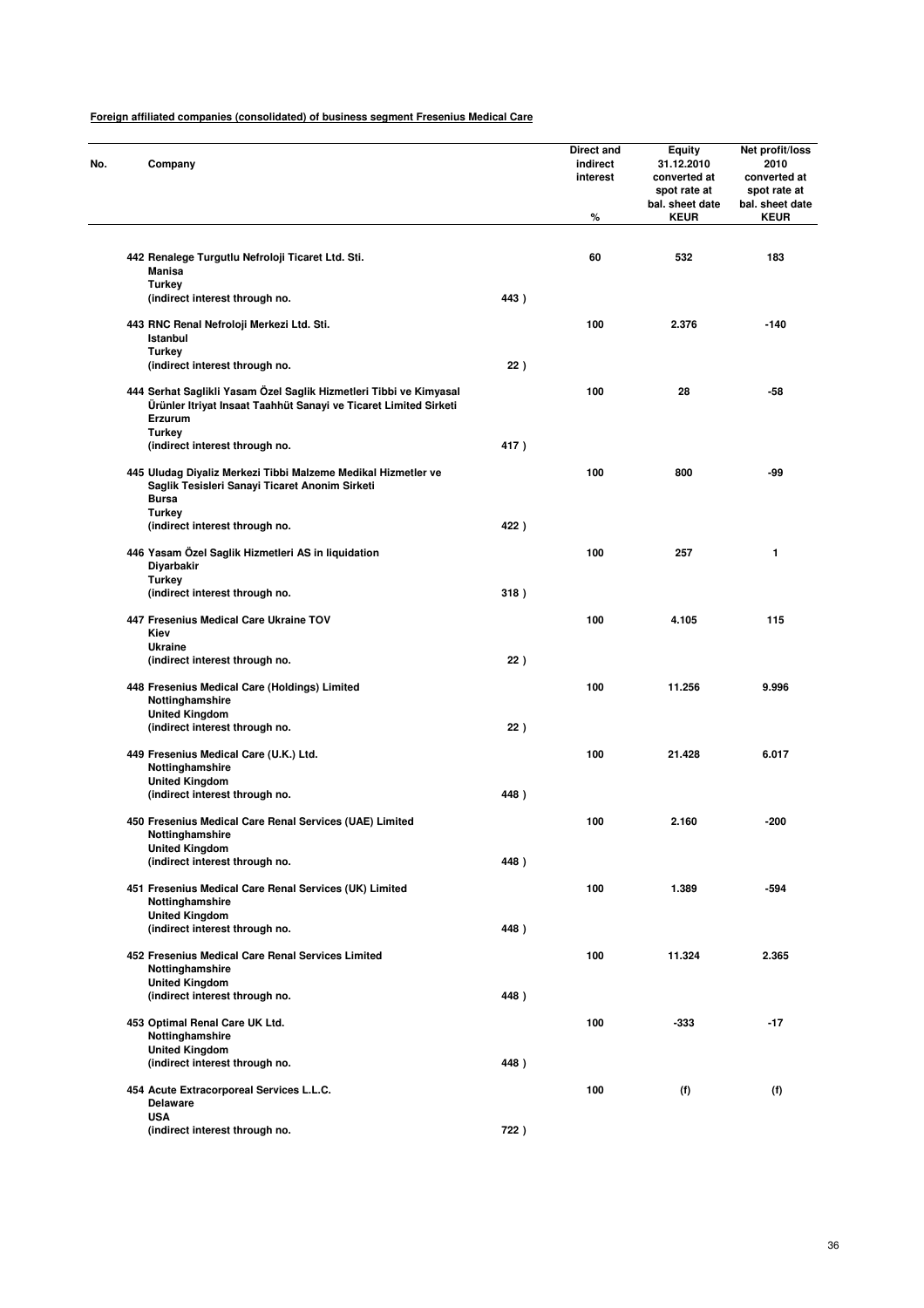| No. | Company                                                                          |      | Direct and<br>indirect<br>interest<br>% | <b>Equity</b><br>31.12.2010<br>converted at<br>spot rate at<br>bal. sheet date<br><b>KEUR</b> | Net profit/loss<br>2010<br>converted at<br>spot rate at<br>bal. sheet date<br><b>KEUR</b> |
|-----|----------------------------------------------------------------------------------|------|-----------------------------------------|-----------------------------------------------------------------------------------------------|-------------------------------------------------------------------------------------------|
|     | 455 Angleton Dialysis, Inc.                                                      |      | 100                                     | (f)                                                                                           | (f)                                                                                       |
|     | <b>Texas</b><br><b>USA</b>                                                       |      |                                         |                                                                                               |                                                                                           |
|     | (indirect interest through no.                                                   | 598) |                                         |                                                                                               |                                                                                           |
|     | 456 Apheresis Care Group, Inc.<br><b>Delaware</b><br><b>USA</b>                  |      | 100                                     | (f)                                                                                           | (f)                                                                                       |
|     | (indirect interest through no.                                                   | 904) |                                         |                                                                                               |                                                                                           |
|     | 457 Arizona Renal Investments, LLC<br><b>Delaware</b>                            |      | 100                                     | (f)                                                                                           | (f)                                                                                       |
|     | <b>USA</b><br>(indirect interest through no.                                     | 904) |                                         |                                                                                               |                                                                                           |
|     | 458 Bergen Renal Care Center, LLC<br><b>Delaware</b>                             |      | 65                                      | (f)                                                                                           | (f)                                                                                       |
|     | <b>USA</b><br>(indirect interest through no.                                     | 702) |                                         |                                                                                               |                                                                                           |
|     | 459 Bergen Renal Home PD Center, LLC<br><b>Delaware</b>                          |      | 65                                      | (f)                                                                                           | (f)                                                                                       |
|     | <b>USA</b><br>(indirect interest through no.                                     | 702) |                                         |                                                                                               |                                                                                           |
|     | 460 Bio-Medical Applications Home Dialysis Services, Inc.<br><b>Delaware</b>     |      | 100                                     | (f)                                                                                           | (f)                                                                                       |
|     | <b>USA</b><br>(indirect interest through no.                                     | 461) |                                         |                                                                                               |                                                                                           |
|     | 461 Bio-Medical Applications Management Company, Inc.<br><b>Delaware</b>         |      | 100                                     | (f)                                                                                           | (f)                                                                                       |
|     | <b>USA</b><br>(indirect interest through no.                                     | 762) |                                         |                                                                                               |                                                                                           |
|     | 462 Bio-Medical Applications of Aguadilla, Inc.<br><b>Delaware</b><br><b>USA</b> |      | 100                                     | (f)                                                                                           | (f)                                                                                       |
|     | (indirect interest through no.                                                   | 461) |                                         |                                                                                               |                                                                                           |
|     | 463 Bio-Medical Applications of Alabama, Inc.<br><b>Delaware</b><br><b>USA</b>   |      | 100                                     | (f)                                                                                           | (f)                                                                                       |
|     | (indirect interest through no.                                                   | 461) |                                         |                                                                                               |                                                                                           |
|     | 464 Bio-Medical Applications of Amarillo, Inc.<br>Delaware<br><b>USA</b>         |      | 100                                     | (f)                                                                                           | (f)                                                                                       |
|     | (indirect interest through no.                                                   | 461) |                                         |                                                                                               |                                                                                           |
|     | 465 Bio-Medical Applications of Anacostia, Inc.<br><b>Delaware</b><br><b>USA</b> |      | 100                                     | (f)                                                                                           | (f)                                                                                       |
|     | (indirect interest through no.                                                   | 461) |                                         |                                                                                               |                                                                                           |
|     | 466 Bio-Medical Applications of Arecibo, Inc.<br><b>Delaware</b>                 |      | 100                                     | (f)                                                                                           | (f)                                                                                       |
|     | <b>USA</b><br>(indirect interest through no.                                     | 461) |                                         |                                                                                               |                                                                                           |
|     | 467 Bio-Medical Applications of Arizona, LLC<br><b>Delaware</b>                  |      | 51                                      | (f)                                                                                           | (f)                                                                                       |
|     | <b>USA</b><br>(indirect interest through no.                                     | 461) |                                         |                                                                                               |                                                                                           |
|     | 468 Bio-Medical Applications of Arkansas, Inc.<br><b>Delaware</b>                |      | 100                                     | (f)                                                                                           | (f)                                                                                       |
|     | <b>USA</b><br>(indirect interest through no.                                     | 461) |                                         |                                                                                               |                                                                                           |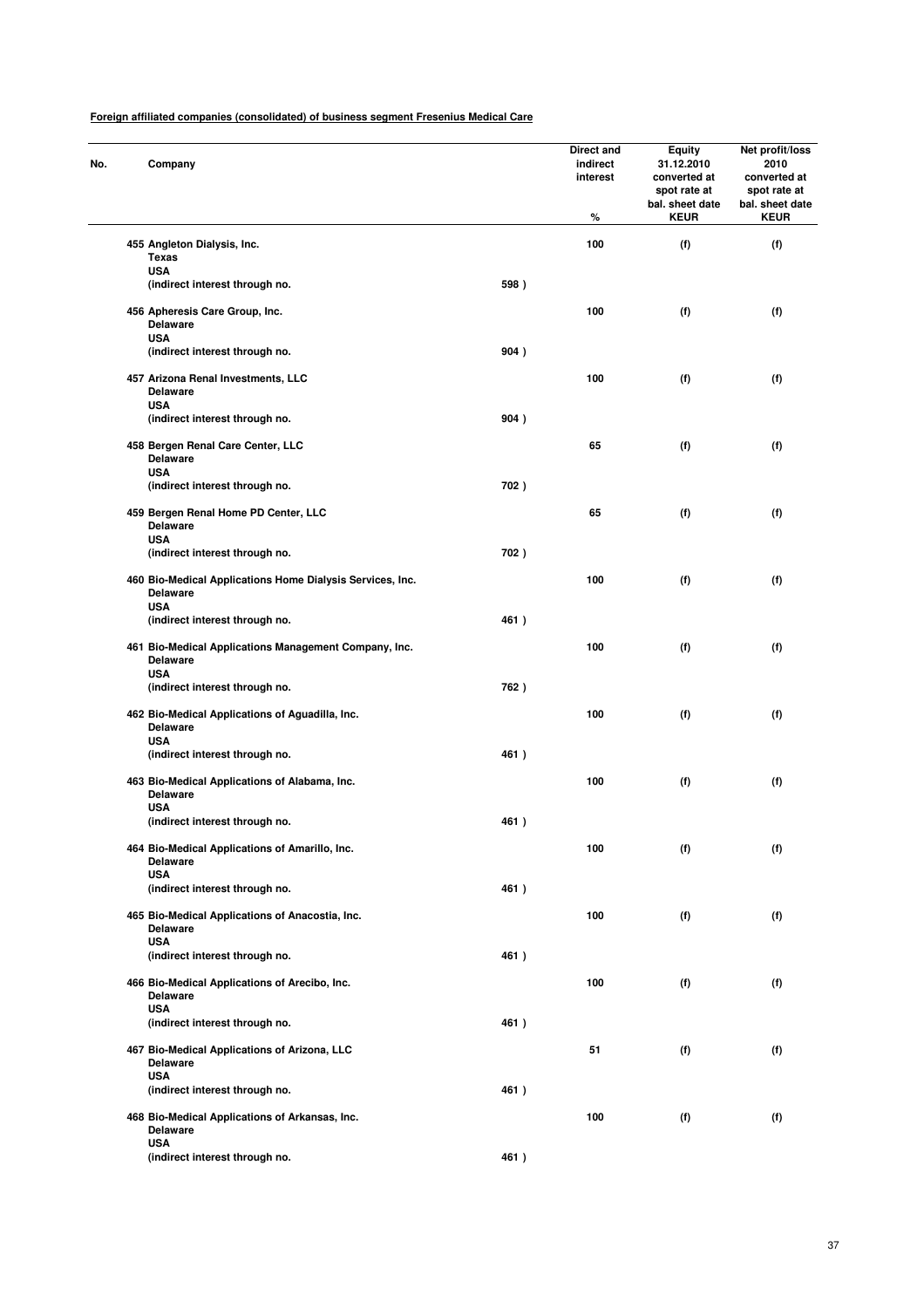| Company                                                                           |      | Direct and<br>indirect<br>interest<br>% | <b>Equity</b><br>31.12.2010<br>converted at<br>spot rate at<br>bal. sheet date<br><b>KEUR</b> | Net profit/loss<br>2010<br>converted at<br>spot rate at<br>bal. sheet date<br><b>KEUR</b> |  |
|-----------------------------------------------------------------------------------|------|-----------------------------------------|-----------------------------------------------------------------------------------------------|-------------------------------------------------------------------------------------------|--|
| 469 Bio-Medical Applications of Bayamon, Inc.<br><b>Delaware</b>                  |      | 100                                     | (f)                                                                                           | (f)                                                                                       |  |
| <b>USA</b><br>(indirect interest through no.                                      | 461) |                                         |                                                                                               |                                                                                           |  |
| 470 Bio-Medical Applications of Blue Springs, Inc.<br>Delaware<br><b>USA</b>      |      | 100                                     | (f)                                                                                           | (f)                                                                                       |  |
| (indirect interest through no.                                                    | 461) |                                         |                                                                                               |                                                                                           |  |
| 471 Bio-Medical Applications of Caguas, Inc.<br><b>Delaware</b><br><b>USA</b>     |      | 100                                     | (f)                                                                                           | (f)                                                                                       |  |
| (indirect interest through no.                                                    | 461) |                                         |                                                                                               |                                                                                           |  |
| 472 Bio-Medical Applications of California, Inc.<br><b>Delaware</b><br><b>USA</b> |      | 100                                     | (f)                                                                                           | (f)                                                                                       |  |
| (indirect interest through no.                                                    | 461) |                                         |                                                                                               |                                                                                           |  |
| 473 Bio-Medical Applications of Camarillo, Inc.<br>Delaware<br><b>USA</b>         |      | 100                                     | (f)                                                                                           | (f)                                                                                       |  |
| (indirect interest through no.                                                    | 461) |                                         |                                                                                               |                                                                                           |  |
| 474 Bio-Medical Applications of Capitol Hill, Inc.<br><b>Delaware</b>             |      | 100                                     | (f)                                                                                           | (f)                                                                                       |  |
| <b>USA</b><br>(indirect interest through no.                                      | 461) |                                         |                                                                                               |                                                                                           |  |
| 475 Bio-Medical Applications of Carolina, Inc.<br><b>Delaware</b>                 |      | 100                                     | (f)                                                                                           | (f)                                                                                       |  |
| <b>USA</b><br>(indirect interest through no.                                      | 461) |                                         |                                                                                               |                                                                                           |  |
| 476 Bio-Medical Applications of Carson, Inc.<br><b>Delaware</b>                   |      | 100                                     | (f)                                                                                           | (f)                                                                                       |  |
| <b>USA</b><br>(indirect interest through no.                                      | 461) |                                         |                                                                                               |                                                                                           |  |
| 477 Bio-Medical Applications of Clinton, Inc.<br><b>Delaware</b><br><b>USA</b>    |      | 100                                     | (f)                                                                                           | (f)                                                                                       |  |
| (indirect interest through no.                                                    | 461) |                                         |                                                                                               |                                                                                           |  |
| 478 Bio-Medical Applications of Columbia Heights, Inc.<br><b>Delaware</b>         |      | 100                                     | (f)                                                                                           | (f)                                                                                       |  |
| <b>USA</b><br>(indirect interest through no.                                      | 461) |                                         |                                                                                               |                                                                                           |  |
| 479 Bio-Medical Applications of Connecticut, Inc.<br>Delaware                     |      | 100                                     | (f)                                                                                           | (f)                                                                                       |  |
| <b>USA</b><br>(indirect interest through no.                                      | 461) |                                         |                                                                                               |                                                                                           |  |
| 480 Bio-Medical Applications of Delaware, Inc.<br><b>Delaware</b>                 |      | 100                                     | (f)                                                                                           | (f)                                                                                       |  |
| <b>USA</b><br>(indirect interest through no.                                      | 461) |                                         |                                                                                               |                                                                                           |  |
| 481 Bio-Medical Applications of Dover, Inc.<br><b>Delaware</b>                    |      | 100                                     | (f)                                                                                           | (f)                                                                                       |  |
| <b>USA</b><br>(indirect interest through no.                                      | 461) |                                         |                                                                                               |                                                                                           |  |
| 482 Bio-Medical Applications of Eureka, Inc.<br><b>Delaware</b>                   |      | 100                                     | (f)                                                                                           | (f)                                                                                       |  |
| <b>USA</b><br>(indirect interest through no.                                      | 461) |                                         |                                                                                               |                                                                                           |  |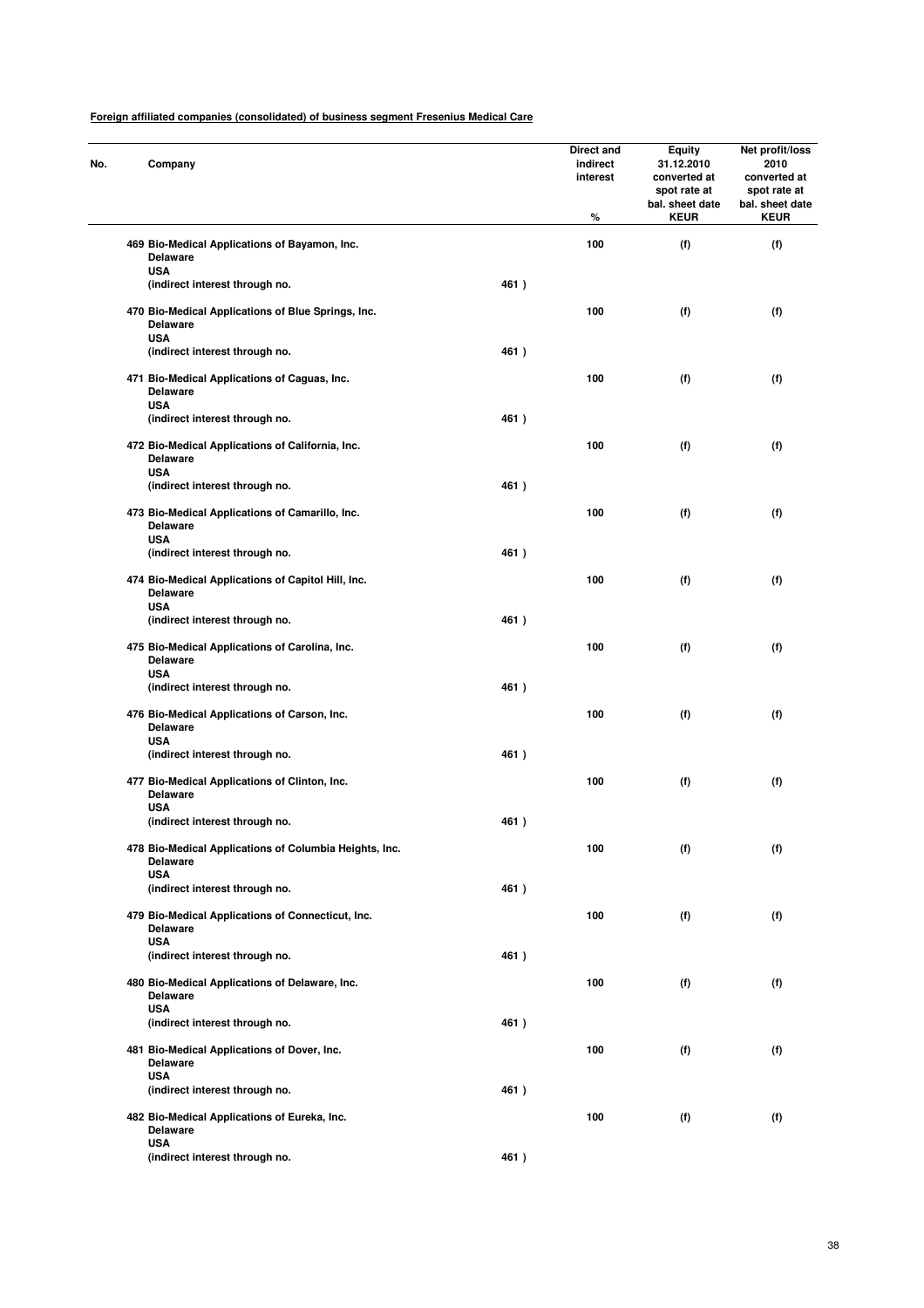| No. | Company                                                                        |      | Direct and<br>indirect<br>interest<br>% | <b>Equity</b><br>31.12.2010<br>converted at<br>spot rate at<br>bal. sheet date<br><b>KEUR</b> | Net profit/loss<br>2010<br>converted at<br>spot rate at<br>bal. sheet date<br><b>KEUR</b> |
|-----|--------------------------------------------------------------------------------|------|-----------------------------------------|-----------------------------------------------------------------------------------------------|-------------------------------------------------------------------------------------------|
|     | 483 Bio-Medical Applications of Fayetteville, Inc.<br><b>Delaware</b>          |      | 100                                     | (f)                                                                                           | (f)                                                                                       |
|     | <b>USA</b><br>(indirect interest through no.                                   | 461) |                                         |                                                                                               |                                                                                           |
|     | 484 Bio-Medical Applications of Florida, Inc.<br><b>Delaware</b><br><b>USA</b> |      | 100                                     | (f)                                                                                           | (f)                                                                                       |
|     | (indirect interest through no.                                                 | 461) |                                         |                                                                                               |                                                                                           |
|     | 485 Bio-Medical Applications of Fremont, Inc.<br><b>Delaware</b><br><b>USA</b> |      | 100                                     | (f)                                                                                           | (f)                                                                                       |
|     | (indirect interest through no.                                                 | 461) |                                         |                                                                                               |                                                                                           |
|     | 486 Bio-Medical Applications of Fresno, Inc.<br><b>Delaware</b><br><b>USA</b>  |      | 100                                     | (f)                                                                                           | (f)                                                                                       |
|     | (indirect interest through no.                                                 | 461) |                                         |                                                                                               |                                                                                           |
|     | 487 Bio-Medical Applications of Georgia, Inc.<br>Delaware<br><b>USA</b>        |      | 100                                     | (f)                                                                                           | (f)                                                                                       |
|     | (indirect interest through no.                                                 | 461) |                                         |                                                                                               |                                                                                           |
|     | 488 Bio-Medical Applications of Glendora, Inc.<br>Delaware<br><b>USA</b>       |      | 100                                     | (f)                                                                                           | (f)                                                                                       |
|     | (indirect interest through no.                                                 | 461) |                                         |                                                                                               |                                                                                           |
|     | 489 Bio-Medical Applications of Guayama, Inc.<br><b>Delaware</b>               |      | 100                                     | (f)                                                                                           | (f)                                                                                       |
|     | <b>USA</b><br>(indirect interest through no.                                   | 461) |                                         |                                                                                               |                                                                                           |
|     | 490 Bio-Medical Applications of Hoboken, Inc.<br><b>Delaware</b>               |      | 100                                     | (f)                                                                                           | (f)                                                                                       |
|     | <b>USA</b><br>(indirect interest through no.                                   | 461) |                                         |                                                                                               |                                                                                           |
|     | 491 Bio-Medical Applications of Humacao, Inc.<br><b>Delaware</b><br><b>USA</b> |      | 100                                     | (f)                                                                                           | (f)                                                                                       |
|     | (indirect interest through no.                                                 | 461) |                                         |                                                                                               |                                                                                           |
|     | 492 Bio-Medical Applications of Idaho, LLC<br>Delaware<br><b>USA</b>           |      | 100                                     | (f)                                                                                           | (f)                                                                                       |
|     | (indirect interest through no.                                                 | 647) |                                         |                                                                                               |                                                                                           |
|     | 493 Bio-Medical Applications of Illinois, Inc.<br>Delaware<br><b>USA</b>       |      | 100                                     | (f)                                                                                           | (f)                                                                                       |
|     | (indirect interest through no.                                                 | 461) |                                         |                                                                                               |                                                                                           |
|     | 494 Bio-Medical Applications of Indiana, Inc.<br>Delaware                      |      | 100                                     | (f)                                                                                           | (f)                                                                                       |
|     | <b>USA</b><br>(indirect interest through no.                                   | 461) |                                         |                                                                                               |                                                                                           |
|     | 495 Bio-Medical Applications of Kansas, Inc.<br><b>Delaware</b>                |      | 100                                     | (f)                                                                                           | (f)                                                                                       |
|     | <b>USA</b><br>(indirect interest through no.                                   | 461) |                                         |                                                                                               |                                                                                           |
|     | 496 Bio-Medical Applications of Kentucky, Inc.<br>Delaware                     |      | 100                                     | (f)                                                                                           | (f)                                                                                       |
|     | <b>USA</b><br>(indirect interest through no.                                   | 461) |                                         |                                                                                               |                                                                                           |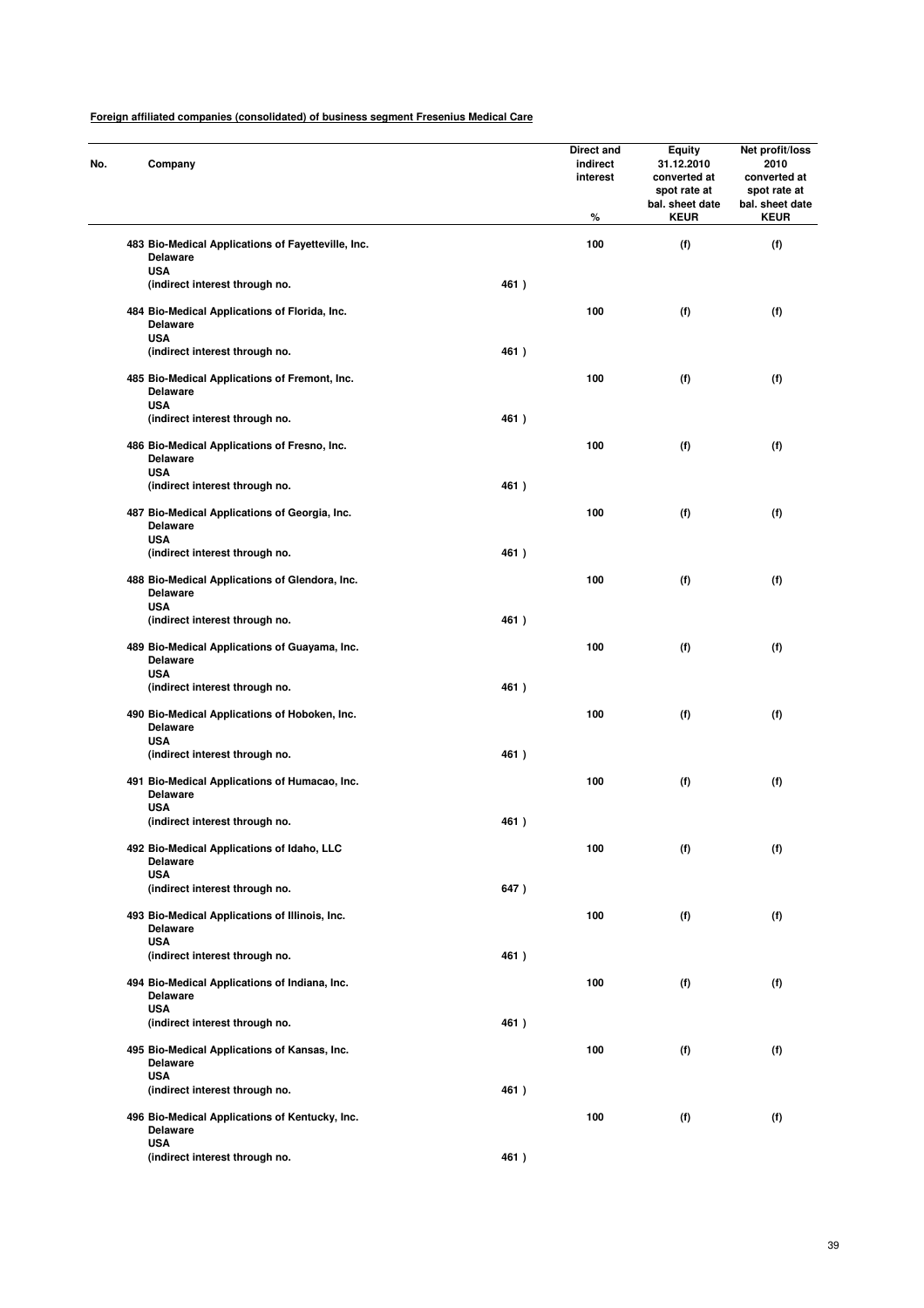| No. | Company                                      |                                                     |      | Direct and<br>indirect<br>interest<br>% | <b>Equity</b><br>31.12.2010<br>converted at<br>spot rate at<br>bal. sheet date<br><b>KEUR</b> | Net profit/loss<br>2010<br>converted at<br>spot rate at<br>bal. sheet date<br><b>KEUR</b> |
|-----|----------------------------------------------|-----------------------------------------------------|------|-----------------------------------------|-----------------------------------------------------------------------------------------------|-------------------------------------------------------------------------------------------|
|     | <b>Delaware</b>                              | 497 Bio-Medical Applications of Las Americas Inc.   |      | 100                                     | (f)                                                                                           | (f)                                                                                       |
|     | <b>USA</b><br>(indirect interest through no. |                                                     | 461) |                                         |                                                                                               |                                                                                           |
|     | Delaware<br><b>USA</b>                       | 498 Bio-Medical Applications of Long Beach Inc.     |      | 100                                     | (f)                                                                                           | (f)                                                                                       |
|     | (indirect interest through no.               |                                                     | 461) |                                         |                                                                                               |                                                                                           |
|     | <b>Delaware</b><br><b>USA</b>                | 499 Bio-Medical Applications of Los Gatos, Inc.     |      | 100                                     | (f)                                                                                           | (f)                                                                                       |
|     | (indirect interest through no.               |                                                     | 461) |                                         |                                                                                               |                                                                                           |
|     | <b>Delaware</b><br><b>USA</b>                | 500 Bio-Medical Applications of Louisiana, Inc.     |      | 100                                     | (f)                                                                                           | (f)                                                                                       |
|     | (indirect interest through no.               |                                                     | 503) |                                         |                                                                                               |                                                                                           |
|     | Delaware<br><b>USA</b>                       | 501 Bio-Medical Applications of Maine, Inc.         |      | 100                                     | (f)                                                                                           | (f)                                                                                       |
|     | (indirect interest through no.               |                                                     | 461) |                                         |                                                                                               |                                                                                           |
|     | <b>Delaware</b><br><b>USA</b>                | 502 Bio-Medical Applications of Manchester Inc.     |      | 100                                     | (f)                                                                                           | (f)                                                                                       |
|     | (indirect interest through no.               |                                                     | 461) |                                         |                                                                                               |                                                                                           |
|     | <b>Delaware</b>                              | 503 Bio-Medical Applications of Maryland, Inc.      |      | 100                                     | (f)                                                                                           | (f)                                                                                       |
|     | <b>USA</b><br>(indirect interest through no. |                                                     | 461) |                                         |                                                                                               |                                                                                           |
|     | <b>Delaware</b><br><b>USA</b>                | 504 Bio-Medical Applications of Massachusetts Inc.  |      | 100                                     | (f)                                                                                           | (f)                                                                                       |
|     | (indirect interest through no.               |                                                     | 461) |                                         |                                                                                               |                                                                                           |
|     | <b>Delaware</b><br><b>USA</b>                | 505 Bio-Medical Applications of Mayaguez Inc.       |      | 100                                     | (f)                                                                                           | (f)                                                                                       |
|     | (indirect interest through no.               |                                                     | 461) |                                         |                                                                                               |                                                                                           |
|     | <b>Delaware</b>                              | 506 Bio-Medical Applications of Michigan, Inc.      |      | 100                                     | (f)                                                                                           | (f)                                                                                       |
|     | <b>USA</b><br>(indirect interest through no. |                                                     | 461) |                                         |                                                                                               |                                                                                           |
|     | <b>Delaware</b>                              | 507 Bio-Medical Applications of Minnesota, Inc.     |      | 100                                     | (f)                                                                                           | (f)                                                                                       |
|     | <b>USA</b><br>(indirect interest through no. |                                                     | 461) |                                         |                                                                                               |                                                                                           |
|     | <b>Delaware</b>                              | 508 Bio-Medical Applications of Mission Hills, Inc. |      | 100                                     | (f)                                                                                           | (f)                                                                                       |
|     | <b>USA</b><br>(indirect interest through no. |                                                     | 461) |                                         |                                                                                               |                                                                                           |
|     | <b>Delaware</b>                              | 509 Bio-Medical Applications of Mississippi, Inc.   |      | 100                                     | (f)                                                                                           | (f)                                                                                       |
|     | <b>USA</b><br>(indirect interest through no. |                                                     | 461) |                                         |                                                                                               |                                                                                           |
|     | <b>Delaware</b>                              | 510 Bio-Medical Applications of Missouri, Inc.      |      | 100                                     | (f)                                                                                           | (f)                                                                                       |
|     | <b>USA</b><br>(indirect interest through no. |                                                     | 461) |                                         |                                                                                               |                                                                                           |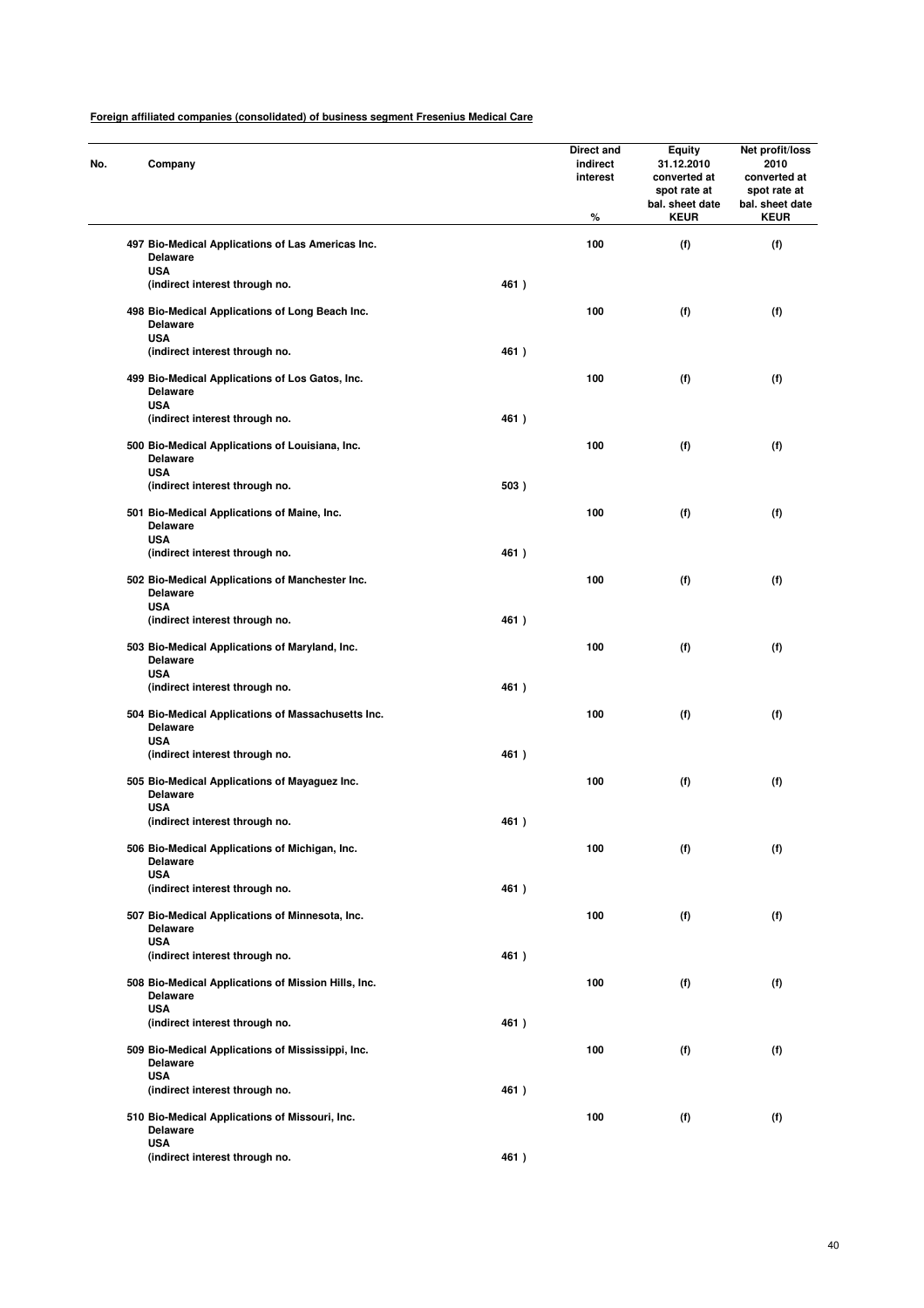| No. | Company                                                                              |      | Direct and<br>indirect<br>interest<br>% | Equity<br>31.12.2010<br>converted at<br>spot rate at<br>bal. sheet date<br><b>KEUR</b> | Net profit/loss<br>2010<br>converted at<br>spot rate at<br>bal. sheet date<br><b>KEUR</b> |
|-----|--------------------------------------------------------------------------------------|------|-----------------------------------------|----------------------------------------------------------------------------------------|-------------------------------------------------------------------------------------------|
|     | 511 Bio-Medical Applications of Nevada, Inc.<br>Nevada                               |      | 100                                     | (f)                                                                                    | (f)                                                                                       |
|     | <b>USA</b><br>(indirect interest through no.                                         | 461) |                                         |                                                                                        |                                                                                           |
|     | 512 Bio-Medical Applications of New Hampshire Inc.<br><b>Delaware</b><br><b>USA</b>  |      | 100                                     | (f)                                                                                    | (f)                                                                                       |
|     | (indirect interest through no.                                                       | 461) |                                         |                                                                                        |                                                                                           |
|     | 513 Bio-Medical Applications of New Jersey Inc.<br><b>Delaware</b><br><b>USA</b>     |      | 100                                     | (f)                                                                                    | (f)                                                                                       |
|     | (indirect interest through no.                                                       | 461) |                                         |                                                                                        |                                                                                           |
|     | 514 Bio-Medical Applications of New Mexico Inc.<br><b>Delaware</b><br><b>USA</b>     |      | 100                                     | (f)                                                                                    | (f)                                                                                       |
|     | (indirect interest through no.                                                       | 461) |                                         |                                                                                        |                                                                                           |
|     | 515 Bio-Medical Applications of North Carolina Inc.<br><b>Delaware</b><br><b>USA</b> |      | 100                                     | (f)                                                                                    | (f)                                                                                       |
|     | (indirect interest through no.                                                       | 461) |                                         |                                                                                        |                                                                                           |
|     | 516 Bio-Medical Applications of Northeast DC Inc.<br><b>Delaware</b>                 |      | 100                                     | (f)                                                                                    | (f)                                                                                       |
|     | <b>USA</b><br>(indirect interest through no.                                         | 461) |                                         |                                                                                        |                                                                                           |
|     | 517 Bio-Medical Applications of Oakland Inc.<br><b>Delaware</b>                      |      | 100                                     | (f)                                                                                    | (f)                                                                                       |
|     | <b>USA</b><br>(indirect interest through no.                                         | 461) |                                         |                                                                                        |                                                                                           |
|     | 518 Bio-Medical Applications of Ohio, Inc.<br><b>Delaware</b>                        |      | 100                                     | (f)                                                                                    | (f)                                                                                       |
|     | <b>USA</b><br>(indirect interest through no.                                         | 461) |                                         |                                                                                        |                                                                                           |
|     | 519 Bio-Medical Applications of Oklahoma, Inc.<br><b>Delaware</b><br><b>USA</b>      |      | 100                                     | (f)                                                                                    | (f)                                                                                       |
|     | (indirect interest through no.                                                       | 461) |                                         |                                                                                        |                                                                                           |
|     | 520 Bio-Medical Applications of Pennsylvania Inc.<br><b>Delaware</b>                 |      | 100                                     | (f)                                                                                    | (f)                                                                                       |
|     | <b>USA</b><br>(indirect interest through no.                                         | 461) |                                         |                                                                                        |                                                                                           |
|     | 521 Bio-Medical Applications of Ponce Inc.<br><b>Delaware</b>                        |      | 100                                     | (f)                                                                                    | (f)                                                                                       |
|     | <b>USA</b><br>(indirect interest through no.                                         | 461) |                                         |                                                                                        |                                                                                           |
|     | 522 Bio-Medical Applications of Puerto Rico Inc.<br><b>Delaware</b>                  |      | 100                                     | (f)                                                                                    | (f)                                                                                       |
|     | <b>USA</b><br>(indirect interest through no.                                         | 461) |                                         |                                                                                        |                                                                                           |
|     | 523 Bio-Medical Applications of Rhode Island Inc.<br><b>Delaware</b>                 |      | 100                                     | (f)                                                                                    | (f)                                                                                       |
|     | <b>USA</b><br>(indirect interest through no.                                         | 461) |                                         |                                                                                        |                                                                                           |
|     | 524 Bio-Medical Applications of Rio Piedras Inc.<br><b>Delaware</b>                  |      | 100                                     | (f)                                                                                    | (f)                                                                                       |
|     | <b>USA</b><br>(indirect interest through no.                                         | 461) |                                         |                                                                                        |                                                                                           |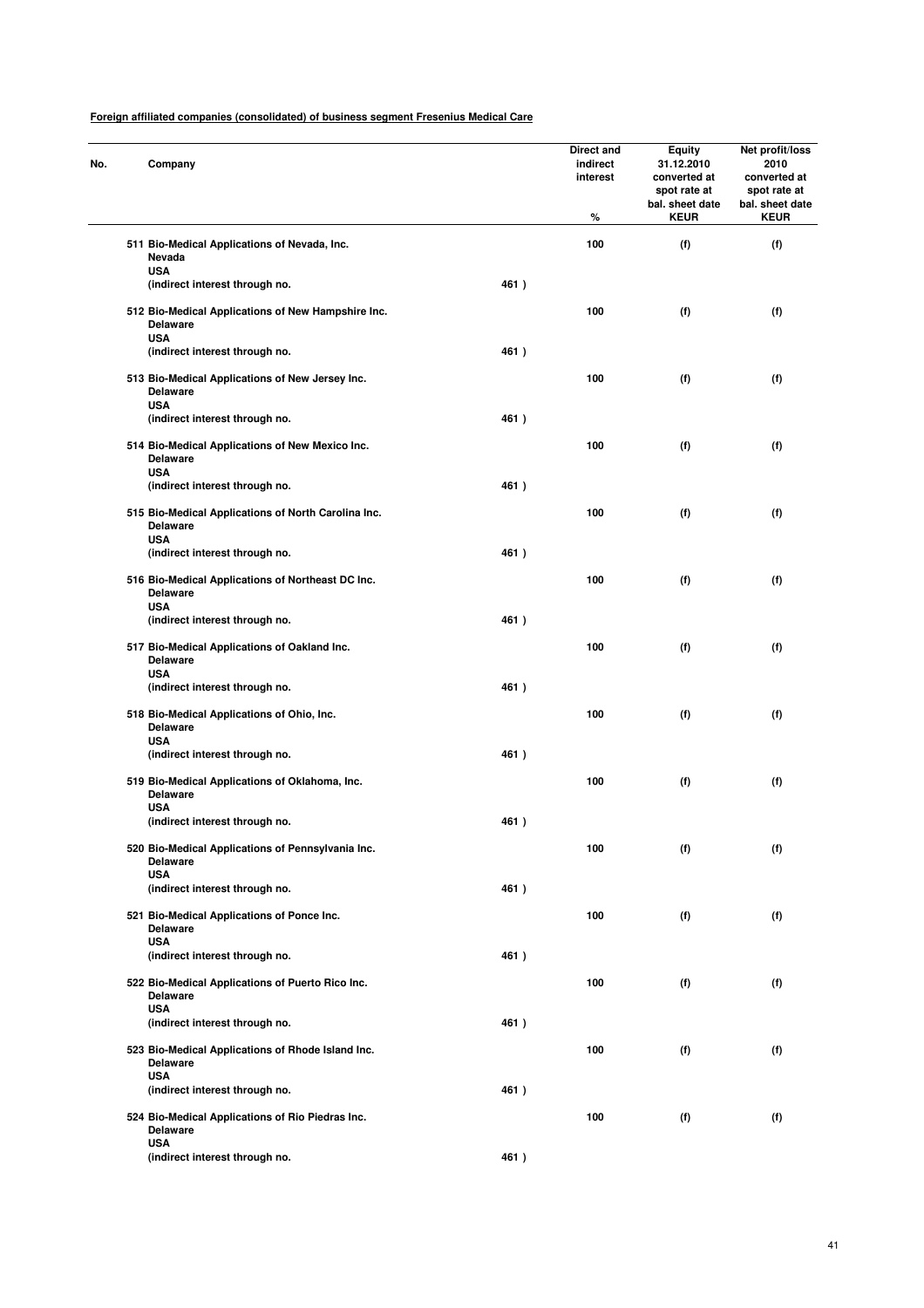| No. | Company                                                                             |      | Direct and<br>indirect<br>interest<br>% | <b>Equity</b><br>31.12.2010<br>converted at<br>spot rate at<br>bal. sheet date<br><b>KEUR</b> | Net profit/loss<br>2010<br>converted at<br>spot rate at<br>bal. sheet date<br><b>KEUR</b> |
|-----|-------------------------------------------------------------------------------------|------|-----------------------------------------|-----------------------------------------------------------------------------------------------|-------------------------------------------------------------------------------------------|
|     | 525 Bio-Medical Applications of San Antonio Inc.<br><b>Delaware</b>                 |      | 100                                     | (f)                                                                                           | (f)                                                                                       |
|     | <b>USA</b><br>(indirect interest through no.                                        | 461) |                                         |                                                                                               |                                                                                           |
|     | 526 Bio-Medical Applications of San German Inc.<br>Delaware<br><b>USA</b>           |      | 100                                     | (f)                                                                                           | (f)                                                                                       |
|     | (indirect interest through no.                                                      | 461) |                                         |                                                                                               |                                                                                           |
|     | 527 Bio-Medical Applications of San Juan, Inc.<br><b>Delaware</b><br><b>USA</b>     |      | 100                                     | (f)                                                                                           | (f)                                                                                       |
|     | (indirect interest through no.                                                      | 461) |                                         |                                                                                               |                                                                                           |
|     | 528 Bio-Medical Applications of SE Washington Inc.<br><b>Delaware</b><br><b>USA</b> |      | 100                                     | (f)                                                                                           | (f)                                                                                       |
|     | (indirect interest through no.                                                      | 461) |                                         |                                                                                               |                                                                                           |
|     | 529 Bio-Medical Applications of South Carolina inc.<br>Delaware<br><b>USA</b>       |      | 100                                     | (f)                                                                                           | (f)                                                                                       |
|     | (indirect interest through no.                                                      | 461) |                                         |                                                                                               |                                                                                           |
|     | 530 Bio-Medical Applications of Tennessee Inc.<br><b>Delaware</b>                   |      | 100                                     | (f)                                                                                           | (f)                                                                                       |
|     | <b>USA</b><br>(indirect interest through no.                                        | 461) |                                         |                                                                                               |                                                                                           |
|     | 531 Bio-Medical Applications of Texas, Inc.<br><b>Delaware</b>                      |      | 100                                     | (f)                                                                                           | (f)                                                                                       |
|     | <b>USA</b><br>(indirect interest through no.                                        | 461) |                                         |                                                                                               |                                                                                           |
|     | 532 Bio-Medical Applications of the District of Columbia Inc.<br><b>Delaware</b>    |      | 100                                     | (f)                                                                                           | (f)                                                                                       |
|     | <b>USA</b><br>(indirect interest through no.                                        | 461) |                                         |                                                                                               |                                                                                           |
|     | 533 Bio-Medical Applications of Ukiah Inc.<br><b>Delaware</b>                       |      | 100                                     | (f)                                                                                           | (f)                                                                                       |
|     | <b>USA</b><br>(indirect interest through no.                                        | 461) |                                         |                                                                                               |                                                                                           |
|     | 534 Bio-Medical Applications of Virginia, Inc.<br><b>Delaware</b>                   |      | 100                                     | (f)                                                                                           | (f)                                                                                       |
|     | <b>USA</b><br>(indirect interest through no.                                        | 461) |                                         |                                                                                               |                                                                                           |
|     | 535 Bio-Medical Applications of West Virginia Inc.<br>Delaware                      |      | 100                                     | (f)                                                                                           | (f)                                                                                       |
|     | <b>USA</b><br>(indirect interest through no.                                        | 461) |                                         |                                                                                               |                                                                                           |
|     | 536 Bio-Medical Applications of Wisconsin, Inc.<br><b>Delaware</b>                  |      | 100                                     | (f)                                                                                           | (f)                                                                                       |
|     | <b>USA</b><br>(indirect interest through no.                                        | 461) |                                         |                                                                                               |                                                                                           |
|     | 537 Bio-Medical Applications of Woonsocket Inc.<br><b>Delaware</b>                  |      | 100                                     | (f)                                                                                           | (f)                                                                                       |
|     | <b>USA</b><br>(indirect interest through no.                                        | 461) |                                         |                                                                                               |                                                                                           |
|     | 538 Bio-Medical Applications of Wyoming, LLC<br><b>Delaware</b>                     |      | 100                                     | (f)                                                                                           | (f)                                                                                       |
|     | <b>USA</b><br>(indirect interest through no.                                        | 605) |                                         |                                                                                               |                                                                                           |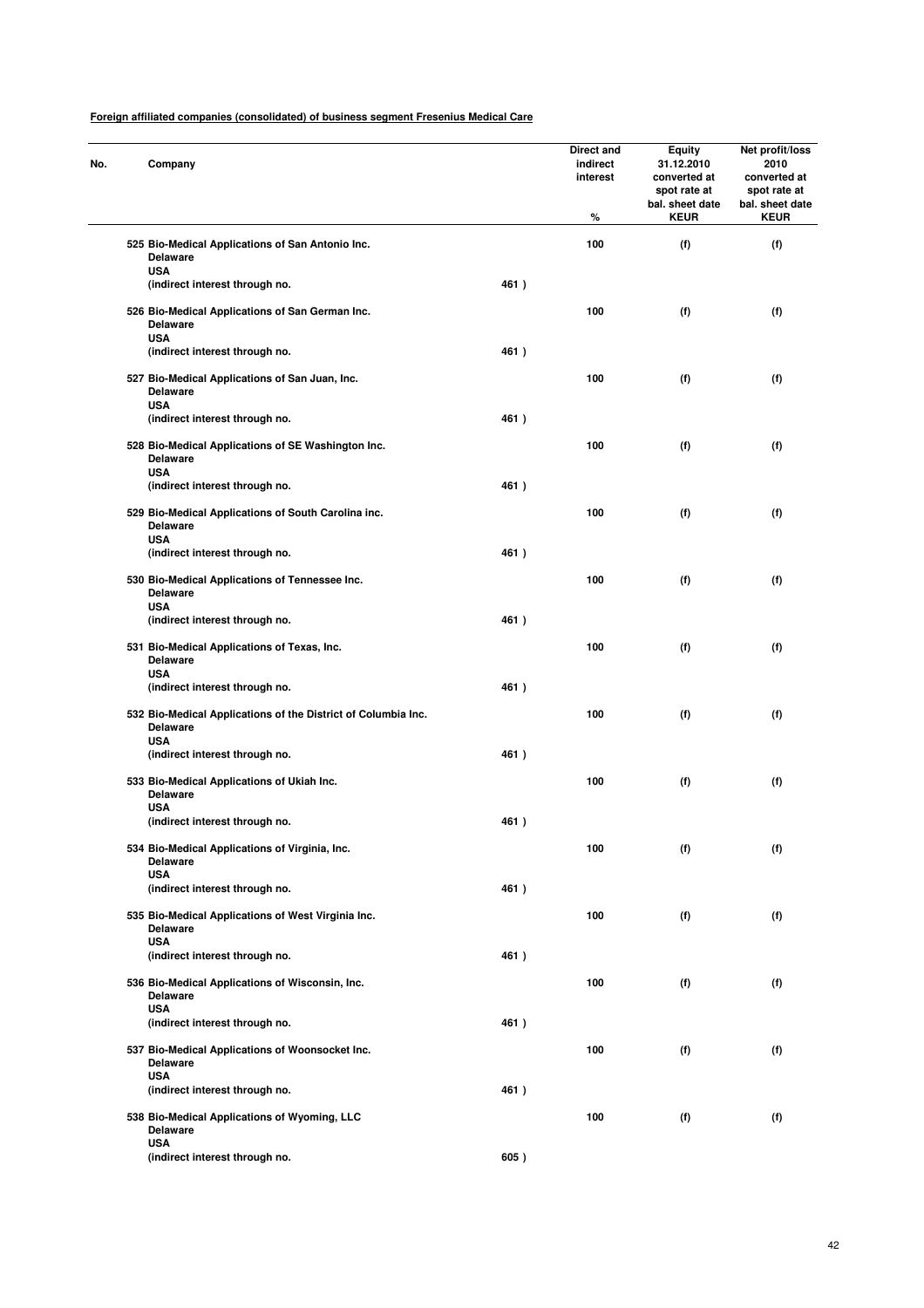| No. | Company                                                         |                                        |      | Direct and<br>indirect<br>interest<br>% | <b>Equity</b><br>31.12.2010<br>converted at<br>spot rate at<br>bal. sheet date<br><b>KEUR</b> | Net profit/loss<br>2010<br>converted at<br>spot rate at<br>bal. sheet date<br><b>KEUR</b> |
|-----|-----------------------------------------------------------------|----------------------------------------|------|-----------------------------------------|-----------------------------------------------------------------------------------------------|-------------------------------------------------------------------------------------------|
|     | 539 Brazoria Kidney Center, Inc.<br><b>Texas</b>                |                                        |      | 100                                     | (f)                                                                                           | (f)                                                                                       |
|     | <b>USA</b>                                                      | (indirect interest through no.         | 959) |                                         |                                                                                               |                                                                                           |
|     | 540 Brevard County Dialysis, LLC<br>Florida<br><b>USA</b>       |                                        |      | 100                                     | (f)                                                                                           | (f)                                                                                       |
|     |                                                                 | (indirect interest through no.         | 890) |                                         |                                                                                               |                                                                                           |
|     | 541 Brick Dialysis Center, LLC<br><b>Delaware</b><br><b>USA</b> |                                        |      | 51                                      | (f)                                                                                           | (f)                                                                                       |
|     |                                                                 | (indirect interest through no.         | 904) |                                         |                                                                                               |                                                                                           |
|     | Georgia<br><b>USA</b>                                           | 542 Cartersville Dialysis Center, LLC  |      | 100                                     | (f)                                                                                           | (f)                                                                                       |
|     |                                                                 | (indirect interest through no.         | 890) |                                         |                                                                                               |                                                                                           |
|     | 543 Clayton County Dialysis, LLC<br>Georgia<br><b>USA</b>       |                                        |      | 100                                     | (f)                                                                                           | (f)                                                                                       |
|     |                                                                 | (indirect interest through no.         | 890) |                                         |                                                                                               |                                                                                           |
|     | 544 Clermont Dialysis Center, LLC<br>Georgia<br><b>USA</b>      |                                        |      | 100                                     | (f)                                                                                           | (f)                                                                                       |
|     |                                                                 | (indirect interest through no.         | 890) |                                         |                                                                                               |                                                                                           |
|     | 545 Cobb County Dialysis, LLC<br>Georgia<br><b>USA</b>          |                                        |      | 100                                     | (f)                                                                                           | (f)                                                                                       |
|     |                                                                 | (indirect interest through no.         | 890) |                                         |                                                                                               |                                                                                           |
|     | <b>Delaware</b><br><b>USA</b>                                   | 546 Coconut Creek Dialysis Center, LLC |      | 100                                     | (f)                                                                                           | (f)                                                                                       |
|     |                                                                 | (indirect interest through no.         | 484) |                                         |                                                                                               |                                                                                           |
|     | 547 College Park Dialysis, LLC<br>Georgia<br><b>USA</b>         |                                        |      | 55                                      | (f)                                                                                           | (f)                                                                                       |
|     |                                                                 | (indirect interest through no.         | 890) |                                         |                                                                                               |                                                                                           |
|     | <b>Delaware</b><br><b>USA</b>                                   | 548 Columbus Area Renal Alliance, LLC  |      | 100                                     | (f)                                                                                           | (f)                                                                                       |
|     |                                                                 | (indirect interest through no.         | 865) |                                         |                                                                                               |                                                                                           |
|     | Delaware                                                        | 549 Columbus Renal Care Group, LLC     |      | 80                                      | (f)                                                                                           | (f)                                                                                       |
|     | <b>USA</b>                                                      | (indirect interest through no.         | 548) |                                         |                                                                                               |                                                                                           |
|     | Illinois                                                        | 550 Con-Med Supply Company, Inc.       |      | 100                                     | (f)                                                                                           | (f)                                                                                       |
|     | <b>USA</b>                                                      | (indirect interest through no.         | 575) |                                         |                                                                                               |                                                                                           |
|     | 551 Conejo Valley Dialysis, Inc.<br>California                  |                                        |      | 100                                     | (f)                                                                                           | (f)                                                                                       |
|     | USA                                                             | (indirect interest through no.         | 461) |                                         |                                                                                               |                                                                                           |
|     | Georgia                                                         | 552 Covington Dialysis Center, LLC     |      | 100                                     | (f)                                                                                           | (f)                                                                                       |
|     | <b>USA</b>                                                      | (indirect interest through no.         | 890) |                                         |                                                                                               |                                                                                           |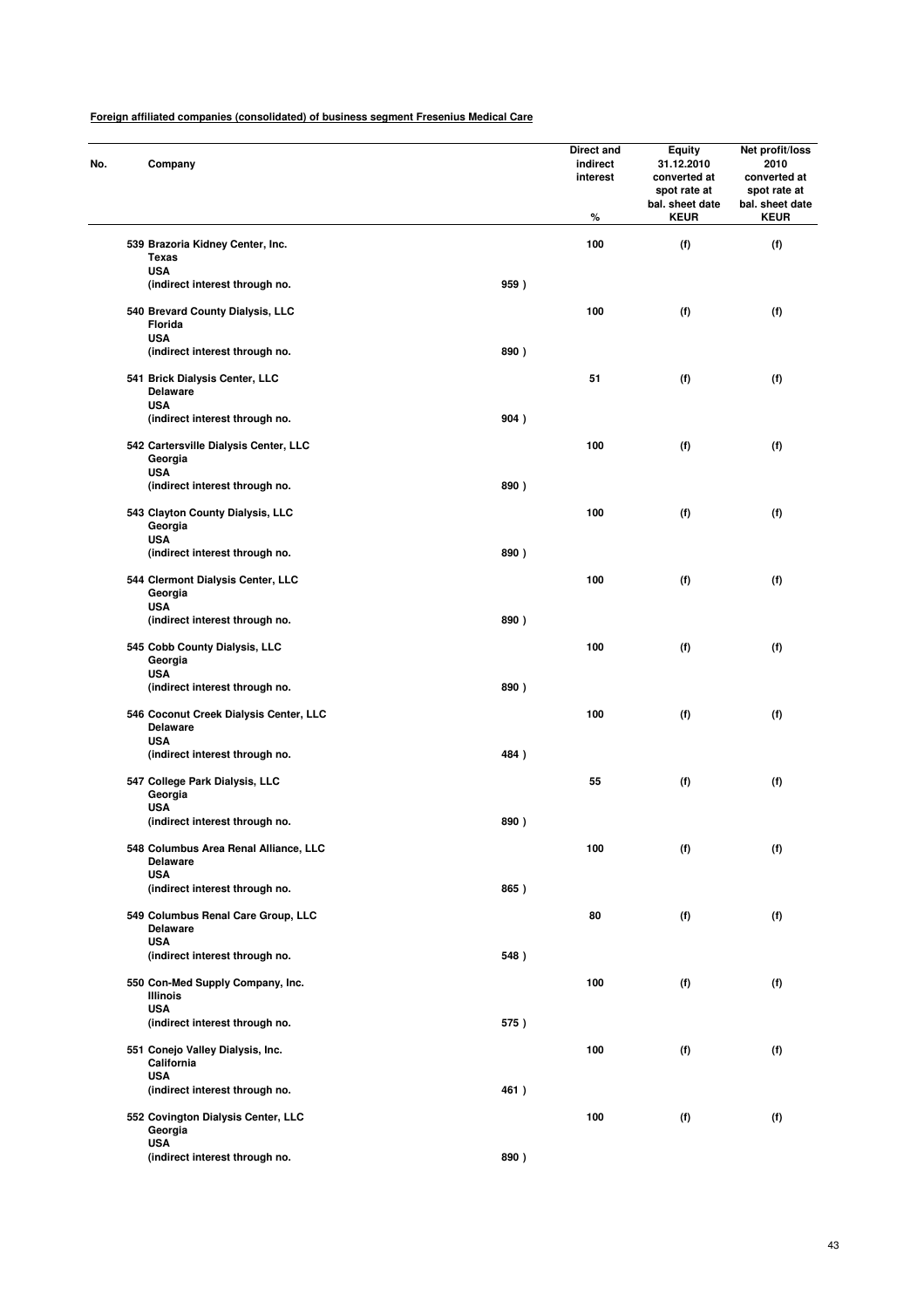| No. | Company                                                                        |      | Direct and<br>indirect<br>interest<br>% | <b>Equity</b><br>31.12.2010<br>converted at<br>spot rate at<br>bal. sheet date<br><b>KEUR</b> | Net profit/loss<br>2010<br>converted at<br>spot rate at<br>bal. sheet date<br><b>KEUR</b> |
|-----|--------------------------------------------------------------------------------|------|-----------------------------------------|-----------------------------------------------------------------------------------------------|-------------------------------------------------------------------------------------------|
|     | 553 Dialysis America Alabama, LLC<br><b>Delaware</b>                           |      | 100                                     | (f)                                                                                           | (f)                                                                                       |
|     | <b>USA</b><br>(indirect interest through no.                                   | 762) |                                         |                                                                                               |                                                                                           |
|     | 554 Dialysis America Georgia, LLC<br><b>Delaware</b><br><b>USA</b>             |      | 100                                     | (f)                                                                                           | (f)                                                                                       |
|     | (indirect interest through no.                                                 | 647) |                                         |                                                                                               |                                                                                           |
|     | 555 Dialysis Associates of Northeast Ohio, Inc.<br>Ohio<br><b>USA</b>          |      | 60                                      | (f)                                                                                           | (f)                                                                                       |
|     | (indirect interest through no.                                                 | 865) |                                         |                                                                                               |                                                                                           |
|     | 556 Dialysis Associates of Northern New Jersey LLC<br>New Jersey<br><b>USA</b> |      | 100                                     | (f)                                                                                           | (f)                                                                                       |
|     | (indirect interest through no.                                                 | 722) |                                         |                                                                                               |                                                                                           |
|     | 557 Dialysis Associates, LLC<br><b>Tennessee</b>                               |      | 100                                     | (f)                                                                                           | (f)                                                                                       |
|     | <b>USA</b><br>(indirect interest through no.                                   | 904) |                                         |                                                                                               |                                                                                           |
|     | 558 Dialysis Centers of America - Illinois, Inc.<br><b>Illinois</b>            |      | 100                                     | (f)                                                                                           | (f)                                                                                       |
|     | <b>USA</b><br>(indirect interest through no.                                   | 904) |                                         |                                                                                               |                                                                                           |
|     | 559 Dialysis Licensing Corp.<br><b>Delaware</b>                                |      | 100                                     | (f)                                                                                           | (f)                                                                                       |
|     | <b>USA</b><br>(indirect interest through no.                                   | 904) |                                         |                                                                                               |                                                                                           |
|     | 560 Dialysis Management Corporation<br><b>Texas</b>                            |      | 100                                     | (f)                                                                                           | (f)                                                                                       |
|     | <b>USA</b><br>(indirect interest through no.                                   | 904) |                                         |                                                                                               |                                                                                           |
|     | 561 Dialysis Services of Atlanta, Inc.<br>Georgia<br><b>USA</b>                |      | 100                                     | (f)                                                                                           | (f)                                                                                       |
|     | (indirect interest through no.                                                 | 916) |                                         |                                                                                               |                                                                                           |
|     | 562 Dialysis Services of Cincinnati, Inc.<br>Ohio                              |      | 100                                     | (f)                                                                                           | (f)                                                                                       |
|     | <b>USA</b><br>(indirect interest through no.                                   | 722) |                                         |                                                                                               |                                                                                           |
|     | 563 Dialysis Services of Southeast Alaska, LLC<br>Alaska                       |      | 100                                     | (f)                                                                                           | (f)                                                                                       |
|     | <b>USA</b><br>(indirect interest through no.                                   | 871) |                                         |                                                                                               |                                                                                           |
|     | 564 Dialysis Services, Inc.<br>Texas                                           |      | 100                                     | (f)                                                                                           | (f)                                                                                       |
|     | <b>USA</b><br>(indirect interest through no.                                   | 461) |                                         |                                                                                               |                                                                                           |
|     | 565 Dialysis Specialists of Barbourville Inc.<br>Kentucky                      |      | 100                                     | (f)                                                                                           | (f)                                                                                       |
|     | USA<br>(indirect interest through no.                                          | 722) |                                         |                                                                                               |                                                                                           |
|     | 566 Dialysis Specialists of Marietta Ltd.<br>Ohio                              |      | 100                                     | (f)                                                                                           | (f)                                                                                       |
|     | <b>USA</b><br>(indirect interest through no.                                   | 722) |                                         |                                                                                               |                                                                                           |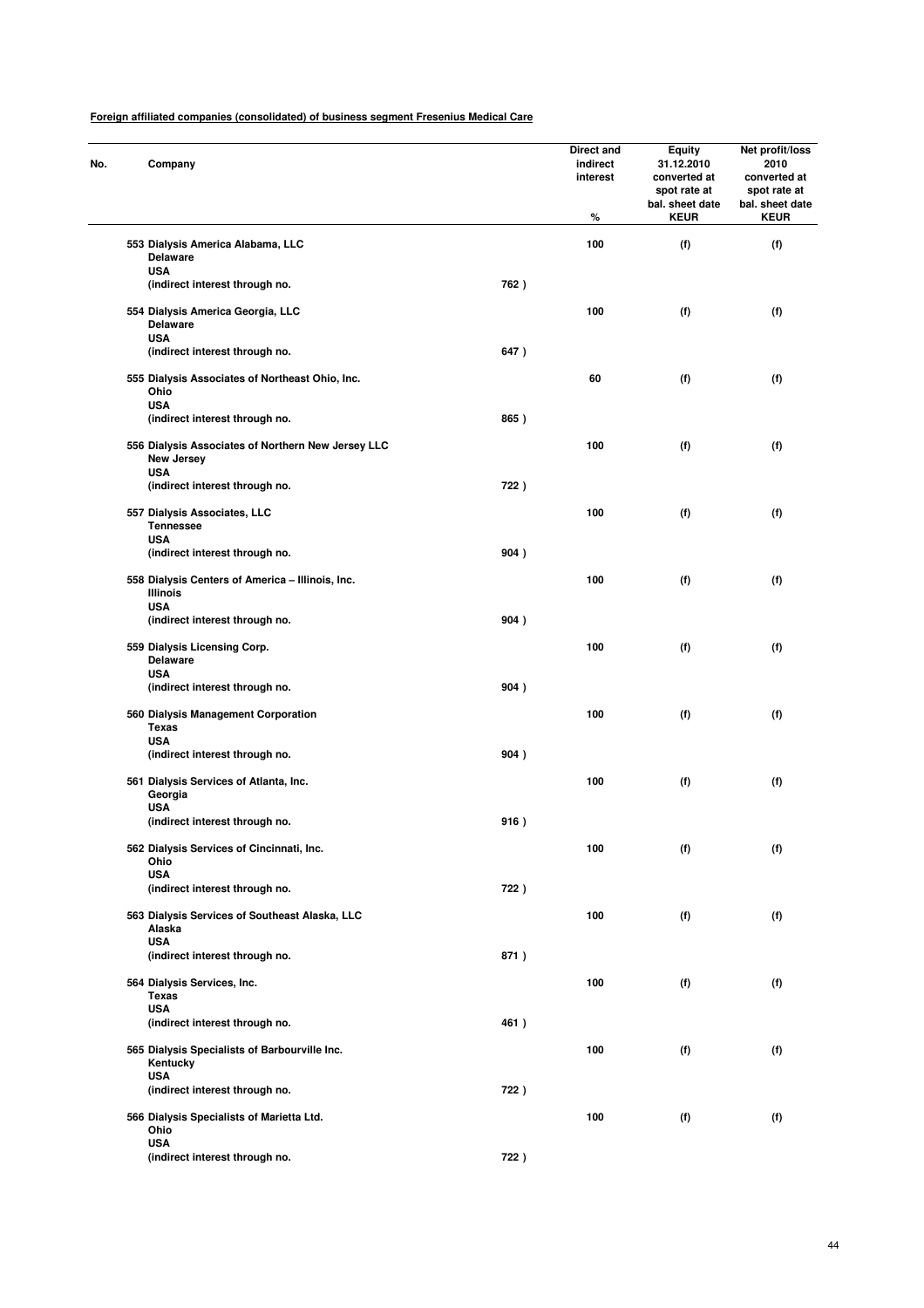| No. | Company                                       |                                                  |      | Direct and<br>indirect<br>interest<br>% | <b>Equity</b><br>31.12.2010<br>converted at<br>spot rate at<br>bal. sheet date<br><b>KEUR</b> | Net profit/loss<br>2010<br>converted at<br>spot rate at<br>bal. sheet date<br><b>KEUR</b> |  |
|-----|-----------------------------------------------|--------------------------------------------------|------|-----------------------------------------|-----------------------------------------------------------------------------------------------|-------------------------------------------------------------------------------------------|--|
|     | Ohio                                          | 567 Dialysis Specialists of Northeast Ohio, Ltd. |      | 60                                      | (f)                                                                                           | (f)                                                                                       |  |
|     | <b>USA</b>                                    | (indirect interest through no.                   | 865) |                                         |                                                                                               |                                                                                           |  |
|     | Kansas<br><b>USA</b>                          | 568 Dialysis Specialists of Topeka Inc.          |      | 100                                     | (f)                                                                                           | (f)                                                                                       |  |
|     |                                               | (indirect interest through no.                   | 722) |                                         |                                                                                               |                                                                                           |  |
|     | Oklahoma<br><b>USA</b>                        | 569 Dialysis Specialists of Tulsa Inc.           |      | 100                                     | (f)                                                                                           | (f)                                                                                       |  |
|     |                                               | (indirect interest through no.                   | 722) |                                         |                                                                                               |                                                                                           |  |
|     | Georgia<br><b>USA</b>                         | 570 Douglas County Dialysis, LLC                 |      | 100                                     | (f)                                                                                           | (f)                                                                                       |  |
|     |                                               | (indirect interest through no.                   | 890) |                                         |                                                                                               |                                                                                           |  |
|     | Pennsylvania                                  | 571 Doylestown Acute Renal Services, L.L.C.      |      | 100                                     | (f)                                                                                           | (f)                                                                                       |  |
|     | <b>USA</b>                                    | (indirect interest through no.                   | 921) |                                         |                                                                                               |                                                                                           |  |
|     | 572 DuPage Dialysis Ltd.<br><b>Illinois</b>   |                                                  |      | 100                                     | (f)                                                                                           | (f)                                                                                       |  |
|     | <b>USA</b>                                    | (indirect interest through no.                   | 575) |                                         |                                                                                               |                                                                                           |  |
|     | 573 Elyria Renal Care, LLC<br><b>Delaware</b> |                                                  |      | 68                                      | (f)                                                                                           | (f)                                                                                       |  |
|     | <b>USA</b>                                    | (indirect interest through no.                   | 809) |                                         |                                                                                               |                                                                                           |  |
|     | 574 Erika of Texas, Inc.<br><b>Delaware</b>   |                                                  |      | 100                                     | (f)                                                                                           | (f)                                                                                       |  |
|     | <b>USA</b>                                    | (indirect interest through no.                   | 647) |                                         |                                                                                               |                                                                                           |  |
|     | <b>Delaware</b>                               | 575 Everest Healthcare Holdings Inc.             |      | 100                                     | (f)                                                                                           | (f)                                                                                       |  |
|     | <b>USA</b>                                    | (indirect interest through no.                   | 647) |                                         |                                                                                               |                                                                                           |  |
|     | Indiana                                       | 576 Everest Healthcare Indiana Inc.              |      | 100                                     | (f)                                                                                           | (f)                                                                                       |  |
|     | <b>USA</b>                                    | (indirect interest through no.                   | 575) |                                         |                                                                                               |                                                                                           |  |
|     | Ohio                                          | 577 Everest Healthcare of Ohio Inc.              |      | 100                                     | (f)                                                                                           | (f)                                                                                       |  |
|     | <b>USA</b>                                    | (indirect interest through no.                   | 722) |                                         |                                                                                               |                                                                                           |  |
|     | <b>Delaware</b>                               | 578 Everest Healthcare Rhode Island, Inc.        |      | 100                                     | (f)                                                                                           | (f)                                                                                       |  |
|     | <b>USA</b>                                    | (indirect interest through no.                   | 575) |                                         |                                                                                               |                                                                                           |  |
|     | <b>Delaware</b>                               | 579 Everest Healthcare Texas Holding Corp.       |      | 100                                     | (f)                                                                                           | (f)                                                                                       |  |
|     | <b>USA</b>                                    | (indirect interest through no.                   | 799) |                                         |                                                                                               |                                                                                           |  |
|     | <b>Delaware</b>                               | 580 Everest Healthcare Texas LP                  |      | 99                                      | (f)                                                                                           | (f)                                                                                       |  |
|     | <b>USA</b>                                    | (indirect interest through no.                   | 579) |                                         |                                                                                               |                                                                                           |  |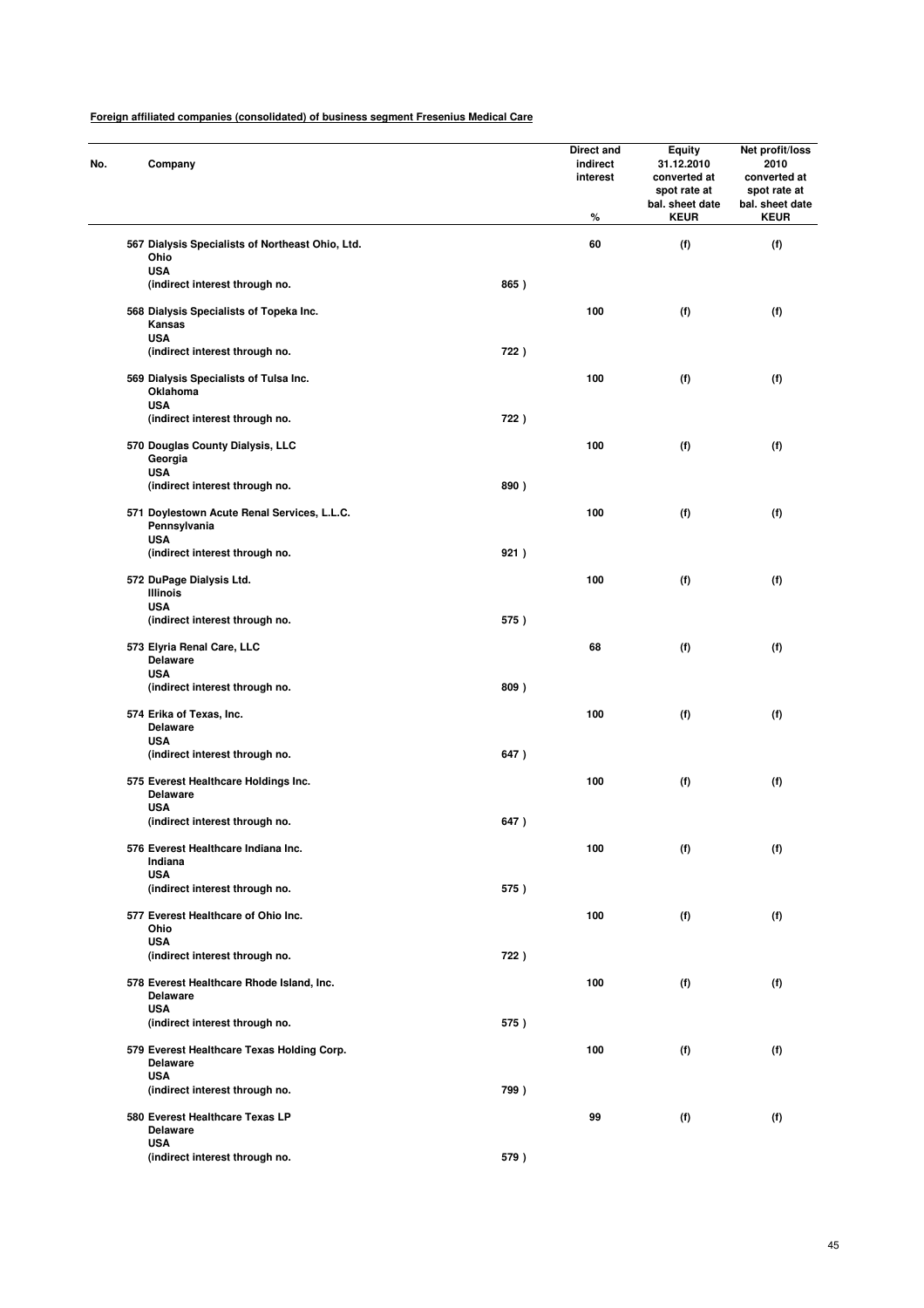| No. | Company                                                                       |      | Direct and<br>indirect<br>interest<br>% | <b>Equity</b><br>31.12.2010<br>converted at<br>spot rate at<br>bal. sheet date<br><b>KEUR</b> | Net profit/loss<br>2010<br>converted at<br>spot rate at<br>bal. sheet date<br><b>KEUR</b> |
|-----|-------------------------------------------------------------------------------|------|-----------------------------------------|-----------------------------------------------------------------------------------------------|-------------------------------------------------------------------------------------------|
|     | 581 Everest Management Inc.<br><b>Delaware</b>                                |      | 100                                     | (f)                                                                                           | (f)                                                                                       |
|     | <b>USA</b>                                                                    |      |                                         |                                                                                               |                                                                                           |
|     | (indirect interest through no.                                                | 575) |                                         |                                                                                               |                                                                                           |
|     | 582 Everest New York Holdings Inc.<br><b>New York</b>                         |      | 100                                     | (f)                                                                                           | (f)                                                                                       |
|     | <b>USA</b><br>(indirect interest through no.                                  | 575) |                                         |                                                                                               |                                                                                           |
|     | 583 Everest One IPA Inc.<br><b>New York</b>                                   |      | 100                                     | (f)                                                                                           | (f)                                                                                       |
|     | <b>USA</b><br>(indirect interest through no.                                  | 582) |                                         |                                                                                               |                                                                                           |
|     |                                                                               |      |                                         |                                                                                               |                                                                                           |
|     | 584 Everest Three IPA Inc.<br><b>New York</b><br><b>USA</b>                   |      | 100                                     | (f)                                                                                           | (f)                                                                                       |
|     | (indirect interest through no.                                                | 582) |                                         |                                                                                               |                                                                                           |
|     |                                                                               |      |                                         |                                                                                               |                                                                                           |
|     | 585 Everest Two IPA Inc.<br><b>New York</b>                                   |      | 100                                     | (f)                                                                                           | (f)                                                                                       |
|     | <b>USA</b><br>(indirect interest through no.                                  | 582) |                                         |                                                                                               |                                                                                           |
|     |                                                                               |      |                                         |                                                                                               |                                                                                           |
|     | 586 FMS Cabell Hunting Dialysis Centers, LLC<br><b>Delaware</b><br><b>USA</b> |      | 100                                     | (f)                                                                                           | (f)                                                                                       |
|     | (indirect interest through no.                                                | 702) |                                         |                                                                                               |                                                                                           |
|     | 587 FMS Carmel Nephrology, LLC<br><b>Delaware</b><br><b>USA</b>               |      | 100                                     | (f)                                                                                           | (f)                                                                                       |
|     | (indirect interest through no.                                                | 702) |                                         |                                                                                               |                                                                                           |
|     | 588 FMS Cold Springs, LLC<br><b>Delaware</b><br><b>USA</b>                    |      | 100                                     | (f)                                                                                           | (f)                                                                                       |
|     | (indirect interest through no.                                                | 767) |                                         |                                                                                               |                                                                                           |
|     | 589 FMS Delaware Dialysis, LLC<br><b>Delaware</b>                             |      | 100                                     | (f)                                                                                           | (f)                                                                                       |
|     | <b>USA</b><br>(indirect interest through no.                                  | 702) |                                         |                                                                                               |                                                                                           |
|     | 590 FMS Endavour Dialysis Center, LLC<br><b>Delaware</b>                      |      | 100                                     | (f)                                                                                           | (f)                                                                                       |
|     | <b>USA</b>                                                                    |      |                                         |                                                                                               |                                                                                           |
|     | (indirect interest through no.                                                | 702) |                                         |                                                                                               |                                                                                           |
|     | 591 FMS Hauppauge, LLC<br><b>Delaware</b>                                     |      | 75                                      | (f)                                                                                           | (f)                                                                                       |
|     | <b>USA</b><br>(indirect interest through no.                                  | 594) |                                         |                                                                                               |                                                                                           |
|     | 592 FMS Lansing, LLC                                                          |      | 51                                      | (f)                                                                                           | (f)                                                                                       |
|     | <b>Delaware</b>                                                               |      |                                         |                                                                                               |                                                                                           |
|     | <b>USA</b><br>(indirect interest through no.                                  | 702) |                                         |                                                                                               |                                                                                           |
|     | 593 FMS Nephrology Partners North Central Indiana Dialysis                    |      | 80                                      | (f)                                                                                           | (f)                                                                                       |
|     | Centers, LLC<br><b>Delaware</b>                                               |      |                                         |                                                                                               |                                                                                           |
|     | <b>USA</b>                                                                    |      |                                         |                                                                                               |                                                                                           |
|     | (indirect interest through no.                                                | 847) |                                         |                                                                                               |                                                                                           |
|     | 594 FMS New York Services, LLC<br><b>Delaware</b>                             |      | 100                                     | (f)                                                                                           | (f)                                                                                       |
|     | <b>USA</b><br>(indirect interest through no.                                  | 461) |                                         |                                                                                               |                                                                                           |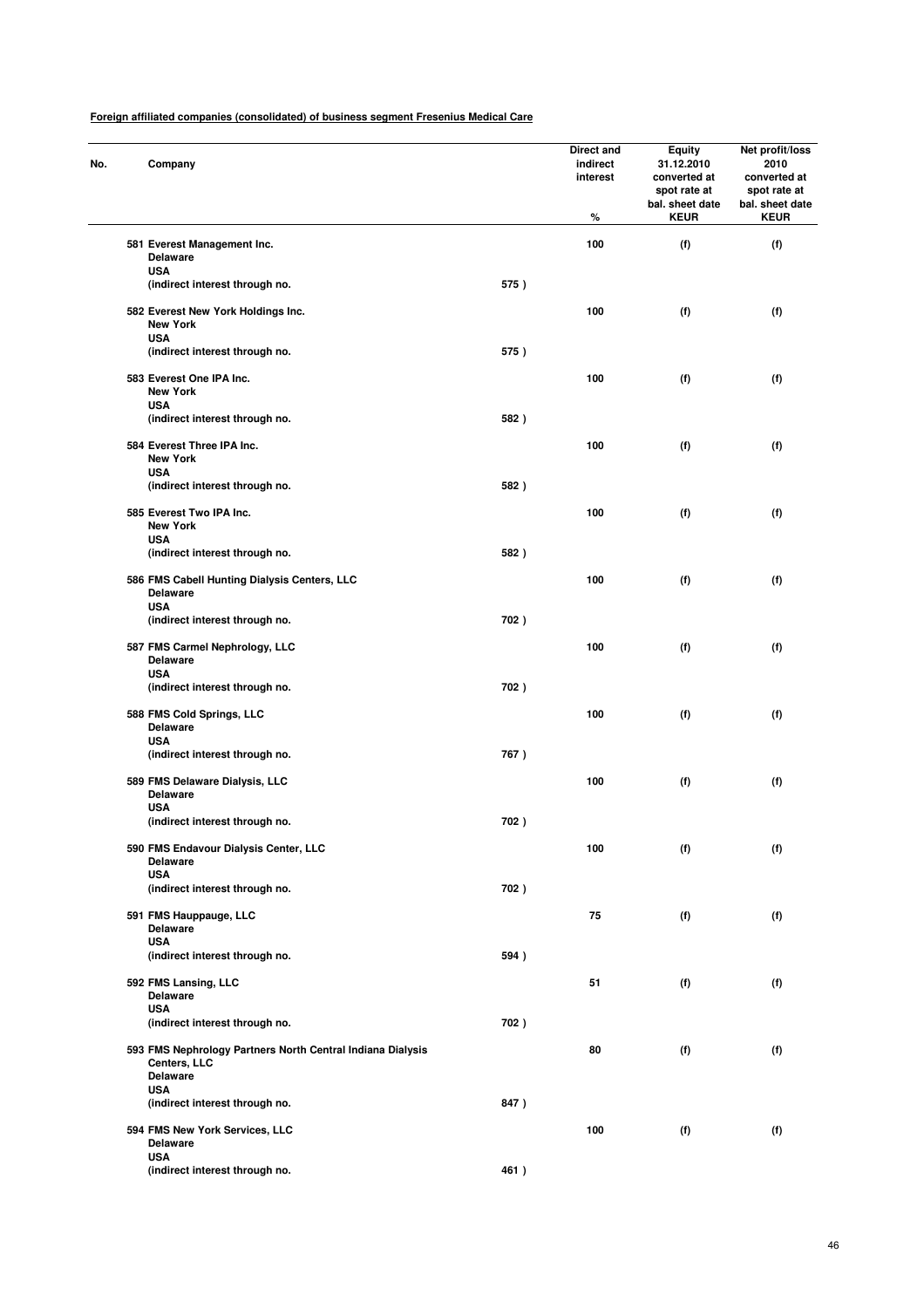| No. | Company                                                                                         |      | Direct and<br>indirect<br>interest<br>% | <b>Equity</b><br>31.12.2010<br>converted at<br>spot rate at<br>bal. sheet date<br><b>KEUR</b> | Net profit/loss<br>2010<br>converted at<br>spot rate at<br>bal. sheet date<br><b>KEUR</b> |
|-----|-------------------------------------------------------------------------------------------------|------|-----------------------------------------|-----------------------------------------------------------------------------------------------|-------------------------------------------------------------------------------------------|
|     | 595 FMS Niagara, LLC                                                                            |      | 80                                      | (f)                                                                                           | (f)                                                                                       |
|     | <b>Delaware</b>                                                                                 |      |                                         |                                                                                               |                                                                                           |
|     | <b>USA</b>                                                                                      |      |                                         |                                                                                               |                                                                                           |
|     | (indirect interest through no.                                                                  | 594) |                                         |                                                                                               |                                                                                           |
|     | 596 FMS Philadelphia Dialysis, LLC.<br><b>Delaware</b><br><b>USA</b>                            |      | 55                                      | (f)                                                                                           | (f)                                                                                       |
|     | (indirect interest through no.                                                                  | 520) |                                         |                                                                                               |                                                                                           |
|     | 597 FMS Watertown, LLC                                                                          |      | 75                                      | (f)                                                                                           | (f)                                                                                       |
|     | <b>Delaware</b>                                                                                 |      |                                         |                                                                                               |                                                                                           |
|     | <b>USA</b>                                                                                      |      |                                         |                                                                                               |                                                                                           |
|     | (indirect interest through no.                                                                  | 594) |                                         |                                                                                               |                                                                                           |
|     | 598 Fondren Dialysis Clinic, Inc.                                                               |      | 100                                     | (f)                                                                                           | (f)                                                                                       |
|     | <b>Texas</b>                                                                                    |      |                                         |                                                                                               |                                                                                           |
|     | <b>USA</b>                                                                                      |      |                                         |                                                                                               |                                                                                           |
|     | (indirect interest through no.                                                                  | 959) |                                         |                                                                                               |                                                                                           |
|     | 599 Fort Scott Regional Dialysis Center, Inc.                                                   |      | 100                                     | (f)                                                                                           | (f)                                                                                       |
|     | <b>Missouri</b>                                                                                 |      |                                         |                                                                                               |                                                                                           |
|     | <b>USA</b>                                                                                      |      |                                         |                                                                                               |                                                                                           |
|     | (indirect interest through no.                                                                  | 904) |                                         |                                                                                               |                                                                                           |
|     |                                                                                                 |      |                                         |                                                                                               |                                                                                           |
|     | 600 Four State Regional Dialysis Center, Inc.<br><b>Missouri</b>                                |      | 100                                     | (f)                                                                                           | (f)                                                                                       |
|     | <b>USA</b>                                                                                      |      |                                         |                                                                                               |                                                                                           |
|     | (indirect interest through no.                                                                  | 904) |                                         |                                                                                               |                                                                                           |
|     |                                                                                                 |      |                                         |                                                                                               |                                                                                           |
|     | 601 Franconia Acquisition LLC<br><b>Delaware</b><br><b>USA</b>                                  |      | 100                                     | 49.429                                                                                        | 0                                                                                         |
|     | (indirect interest through no.                                                                  | 13)  |                                         |                                                                                               |                                                                                           |
|     | 602 Franconia Acquisition Sub LLC<br><b>Delaware</b><br><b>USA</b>                              |      | 100                                     | 0                                                                                             | 0                                                                                         |
|     | (indirect interest through no.                                                                  | 601) |                                         |                                                                                               |                                                                                           |
|     | 603 Fresenius Anne Arundel Outpatient Dialysis Services LLC<br><b>Delaware</b><br><b>USA</b>    |      | 75                                      | (f)                                                                                           | (f)                                                                                       |
|     | (indirect interest through no.                                                                  | 503) |                                         |                                                                                               |                                                                                           |
|     |                                                                                                 |      |                                         |                                                                                               |                                                                                           |
|     | 604 Fresenius Health Partners, Inc.<br><b>Delaware</b>                                          |      | 100                                     | (f)                                                                                           | (f)                                                                                       |
|     | <b>USA</b>                                                                                      |      |                                         |                                                                                               |                                                                                           |
|     | (indirect interest through no.                                                                  | 647) |                                         |                                                                                               |                                                                                           |
|     | 605 Fresenius Management Services, Inc.<br><b>Delaware</b>                                      |      | 100                                     | (f)                                                                                           | (f)                                                                                       |
|     | <b>USA</b>                                                                                      |      |                                         |                                                                                               |                                                                                           |
|     | (indirect interest through no.                                                                  | 461) |                                         |                                                                                               |                                                                                           |
|     | 606 Fresenius Medical Care - Eucalyptus, LLC                                                    |      | 51                                      | (f)                                                                                           | (f)                                                                                       |
|     | <b>Delaware</b>                                                                                 |      |                                         |                                                                                               |                                                                                           |
|     | <b>USA</b>                                                                                      |      |                                         |                                                                                               |                                                                                           |
|     | (indirect interest through no.                                                                  | 702) |                                         |                                                                                               |                                                                                           |
|     | 607 Fresenius Medical Care - Jackson Pike Associates Dialysis<br>Center, LLC<br><b>Delaware</b> |      | 60                                      | (f)                                                                                           | (f)                                                                                       |
|     | <b>USA</b>                                                                                      |      |                                         |                                                                                               |                                                                                           |
|     | (indirect interest through no.                                                                  | 702) |                                         |                                                                                               |                                                                                           |
|     | 608 Fresenius Medical Care - OSUIM Kidney Centers, LLC<br><b>Delaware</b><br><b>USA</b>         |      | 60                                      | (f)                                                                                           | (f)                                                                                       |
|     | (indirect interest through no.                                                                  | 702) |                                         |                                                                                               |                                                                                           |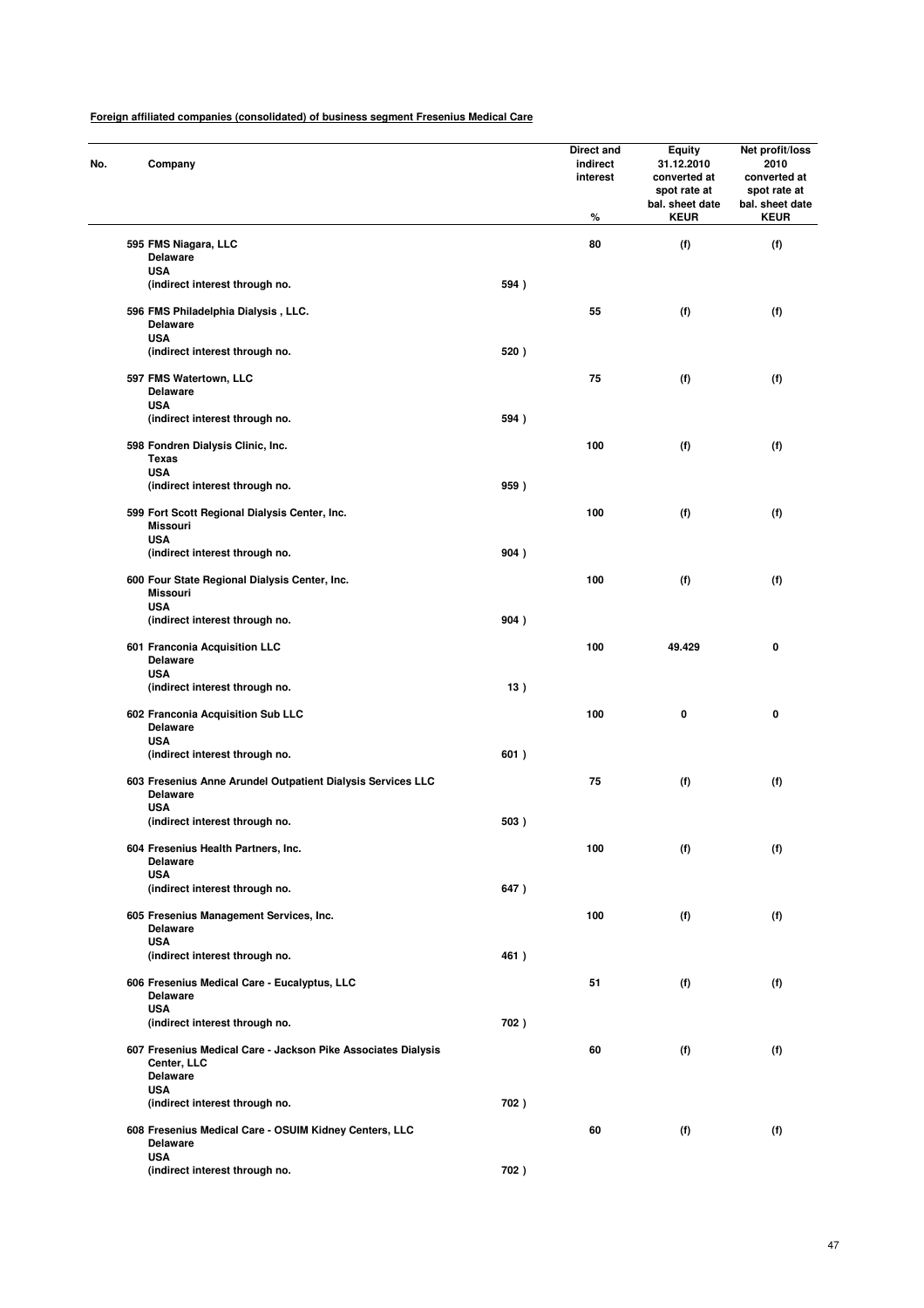| Company                                                                                          |      | Direct and<br>indirect<br>interest<br>% | <b>Equity</b><br>31.12.2010<br>converted at<br>spot rate at<br>bal. sheet date<br><b>KEUR</b> | Net profit/loss<br>2010<br>converted at<br>spot rate at<br>bal. sheet date<br><b>KEUR</b> |
|--------------------------------------------------------------------------------------------------|------|-----------------------------------------|-----------------------------------------------------------------------------------------------|-------------------------------------------------------------------------------------------|
| 609 Fresenius Medical Care - Paulding Dialysis Partners, LLC<br><b>Delaware</b>                  |      | 100                                     | (f)                                                                                           | (f)                                                                                       |
| <b>USA</b><br>(indirect interest through no.                                                     | 702) |                                         |                                                                                               |                                                                                           |
| 610 Fresenius Medical Care - Princess Anne Dialysis Center, LLC<br><b>Delaware</b><br><b>USA</b> |      | 100                                     | (f)                                                                                           | (f)                                                                                       |
| (indirect interest through no.                                                                   | 702) |                                         |                                                                                               |                                                                                           |
| 611 Fresenius Medical Care - Silver City, LLC<br><b>Delaware</b><br><b>USA</b>                   |      | 100                                     | (f)                                                                                           | (f)                                                                                       |
| (indirect interest through no.                                                                   | 702) |                                         |                                                                                               |                                                                                           |
| 612 Fresenius Medical Care - South Texas Kidney, LLC<br><b>Delaware</b>                          |      | 100                                     | (f)                                                                                           | (f)                                                                                       |
| <b>USA</b><br>(indirect interest through no.                                                     | 702) |                                         |                                                                                               |                                                                                           |
| 613 Fresenius Medical Care - Stillwater, LLC<br><b>Delaware</b>                                  |      | 76                                      | (f)                                                                                           | (f)                                                                                       |
| <b>USA</b><br>(indirect interest through no.                                                     | 702) |                                         |                                                                                               |                                                                                           |
| 614 Fresenius Medical Care - UPMC, LLC<br><b>Delaware</b>                                        |      | 51                                      | (f)                                                                                           | (f)                                                                                       |
| <b>USA</b><br>(indirect interest through no.                                                     | 702) |                                         |                                                                                               |                                                                                           |
| 615 Fresenius Medical Care Apheresis Services, LLC<br><b>Delaware</b>                            |      | 100                                     | (f)                                                                                           | (f)                                                                                       |
| <b>USA</b><br>(indirect interest through no.                                                     | 605) |                                         |                                                                                               |                                                                                           |
| 616 Fresenius Medical Care Balboa, LLC<br><b>Delaware</b>                                        |      | 51                                      | (f)                                                                                           | (f)                                                                                       |
| <b>USA</b><br>(indirect interest through no.                                                     | 702) |                                         |                                                                                               |                                                                                           |
| 617 Fresenius Medical Care Batavia, LLC<br><b>Delaware</b>                                       |      | 100                                     | (f)                                                                                           | (f)                                                                                       |
| <b>USA</b><br>(indirect interest through no.                                                     | 702) |                                         |                                                                                               |                                                                                           |
| 618 Fresenius Medical Care Bergen Renal Care Center, LLC<br><b>Delaware</b>                      |      | 100                                     | (f)                                                                                           | (f)                                                                                       |
| <b>USA</b><br>(indirect interest through no.                                                     | 513) |                                         |                                                                                               |                                                                                           |
| 619 Fresenius Medical Care Bluffton, LLC<br>Delaware                                             |      | 60                                      | (f)                                                                                           | (f)                                                                                       |
| <b>USA</b><br>(indirect interest through no.                                                     | 702) |                                         |                                                                                               |                                                                                           |
| 620 Fresenius Medical Care Boone Country, LLC<br><b>Delaware</b>                                 |      | 100                                     | (f)                                                                                           | (f)                                                                                       |
| <b>USA</b><br>(indirect interest through no.                                                     | 702) |                                         |                                                                                               |                                                                                           |
| 621 Fresenius Medical Care Camden County, LLC<br><b>Delaware</b>                                 |      | 74                                      | (f)                                                                                           | (f)                                                                                       |
| <b>USA</b><br>(indirect interest through no.                                                     | 702) |                                         |                                                                                               |                                                                                           |
| 622 Fresenius Medical Care Capital Trust IV<br><b>Delaware</b>                                   |      | 100                                     | 168.556                                                                                       | 0                                                                                         |
| <b>USA</b><br>(indirect interest through no.                                                     | 13)  |                                         |                                                                                               |                                                                                           |
|                                                                                                  |      |                                         |                                                                                               |                                                                                           |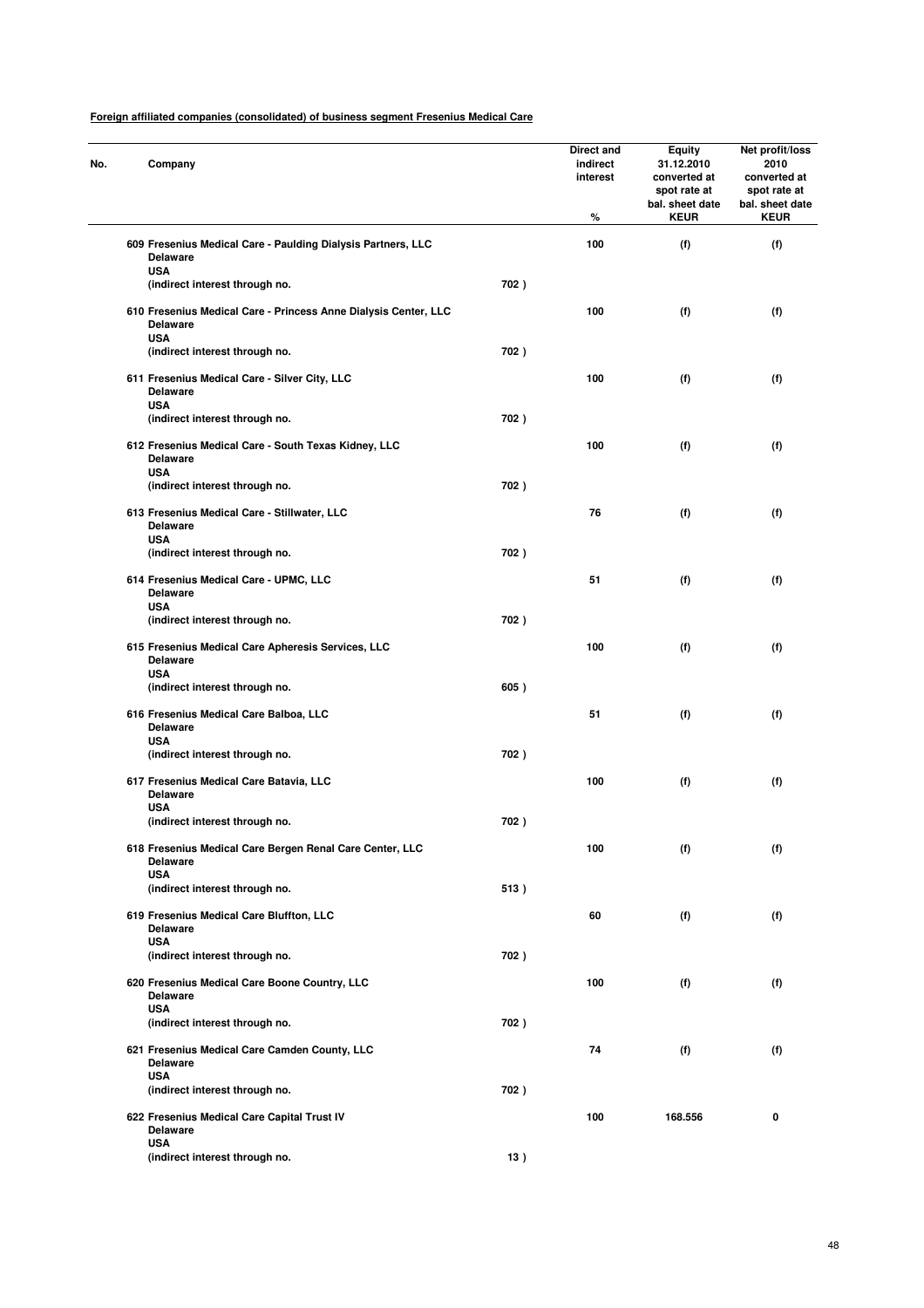|  | Company                                                                            |      | Direct and<br>indirect<br>interest<br>% | <b>Equity</b><br>31.12.2010<br>converted at<br>spot rate at<br>bal. sheet date<br><b>KEUR</b> | Net profit/loss<br>2010<br>converted at<br>spot rate at<br>bal. sheet date<br><b>KEUR</b> |
|--|------------------------------------------------------------------------------------|------|-----------------------------------------|-----------------------------------------------------------------------------------------------|-------------------------------------------------------------------------------------------|
|  | 623 Fresenius Medical Care Capital Trust V<br>Delaware                             |      | 100                                     | 300.300                                                                                       | 0                                                                                         |
|  | <b>USA</b><br>(indirect interest through no.                                       | 13)  |                                         |                                                                                               |                                                                                           |
|  |                                                                                    |      |                                         |                                                                                               |                                                                                           |
|  | 624 Fresenius Medical Care Centennial, LLC<br>Delaware<br><b>USA</b>               |      | 100                                     | (f)                                                                                           | (f)                                                                                       |
|  | (indirect interest through no.                                                     | 702) |                                         |                                                                                               |                                                                                           |
|  | 625 Fresenius Medical Care Central Oklahoma City Dialysis Center,<br>LLC           |      | 70                                      | (f)                                                                                           | (f)                                                                                       |
|  | <b>Delaware</b><br><b>USA</b>                                                      |      |                                         |                                                                                               |                                                                                           |
|  | (indirect interest through no.                                                     | 519) |                                         |                                                                                               |                                                                                           |
|  | 626 Fresenius Medical Care Chatham, LLC<br><b>Delaware</b>                         |      | 100                                     | (f)                                                                                           | (f)                                                                                       |
|  | <b>USA</b><br>(indirect interest through no.                                       | 702) |                                         |                                                                                               |                                                                                           |
|  | 627 Fresenius Medical Care Clarian Arnett, LLC<br><b>Delaware</b>                  |      | 55                                      | (f)                                                                                           | (f)                                                                                       |
|  | <b>USA</b>                                                                         |      |                                         |                                                                                               |                                                                                           |
|  | (indirect interest through no.                                                     | 702) |                                         |                                                                                               |                                                                                           |
|  | 628 Fresenius Medical Care Clearancewater, LLC<br><b>Delaware</b><br><b>USA</b>    |      | 100                                     | (f)                                                                                           | (f)                                                                                       |
|  | (indirect interest through no.                                                     | 702) |                                         |                                                                                               |                                                                                           |
|  | 629 Fresenius Medical Care CNA Kidney Center, LLC<br><b>Delaware</b><br><b>USA</b> |      | 51                                      | (f)                                                                                           | (f)                                                                                       |
|  | (indirect interest through no.                                                     | 529) |                                         |                                                                                               |                                                                                           |
|  | 630 Fresenius Medical Care Comprehensive CKD Services Inc.<br><b>Delaware</b>      |      | 100                                     | (f)                                                                                           | (f)                                                                                       |
|  | <b>USA</b><br>(indirect interest through no.                                       | 647) |                                         |                                                                                               |                                                                                           |
|  | 631 Fresenius Medical Care Des Plaines, LLC<br><b>Delaware</b>                     |      | 100                                     | (f)                                                                                           | (f)                                                                                       |
|  | <b>USA</b><br>(indirect interest througn no.                                       | 702) |                                         |                                                                                               |                                                                                           |
|  | 632 Fresenius Medical Care Diabolo Nephrology Clinics, LLC                         |      | 51                                      | (f)                                                                                           | (f)                                                                                       |
|  | Delaware<br><b>USA</b>                                                             |      |                                         |                                                                                               |                                                                                           |
|  | (indirect interest through no.                                                     | 702) |                                         |                                                                                               |                                                                                           |
|  | 633 Fresenius Medical Care Dialysis of Golden Isles, LLC<br>Delaware               |      | 75                                      | (f)                                                                                           | (f)                                                                                       |
|  | <b>USA</b><br>(indirect interest through no.                                       | 702) |                                         |                                                                                               |                                                                                           |
|  | 634 Fresenius Medical Care Dialysis Services - Oregon LLC<br>Oregon                |      | 100                                     | (f)                                                                                           | (f)                                                                                       |
|  | <b>USA</b><br>(indirect interest through no.                                       | 762) |                                         |                                                                                               |                                                                                           |
|  | 635 Fresenius Medical Care Dialysis Services Colorado LLC<br>Delaware              |      | 100                                     | (f)                                                                                           | (f)                                                                                       |
|  | <b>USA</b><br>(indirect interest through no.                                       | 461) |                                         |                                                                                               |                                                                                           |
|  | 636 Fresenius Medical Care East Aurora, LLC<br><b>Delaware</b>                     |      | 100                                     | (f)                                                                                           | (f)                                                                                       |
|  | <b>USA</b>                                                                         |      |                                         |                                                                                               |                                                                                           |
|  | (indirect interest through no.                                                     | 702) |                                         |                                                                                               |                                                                                           |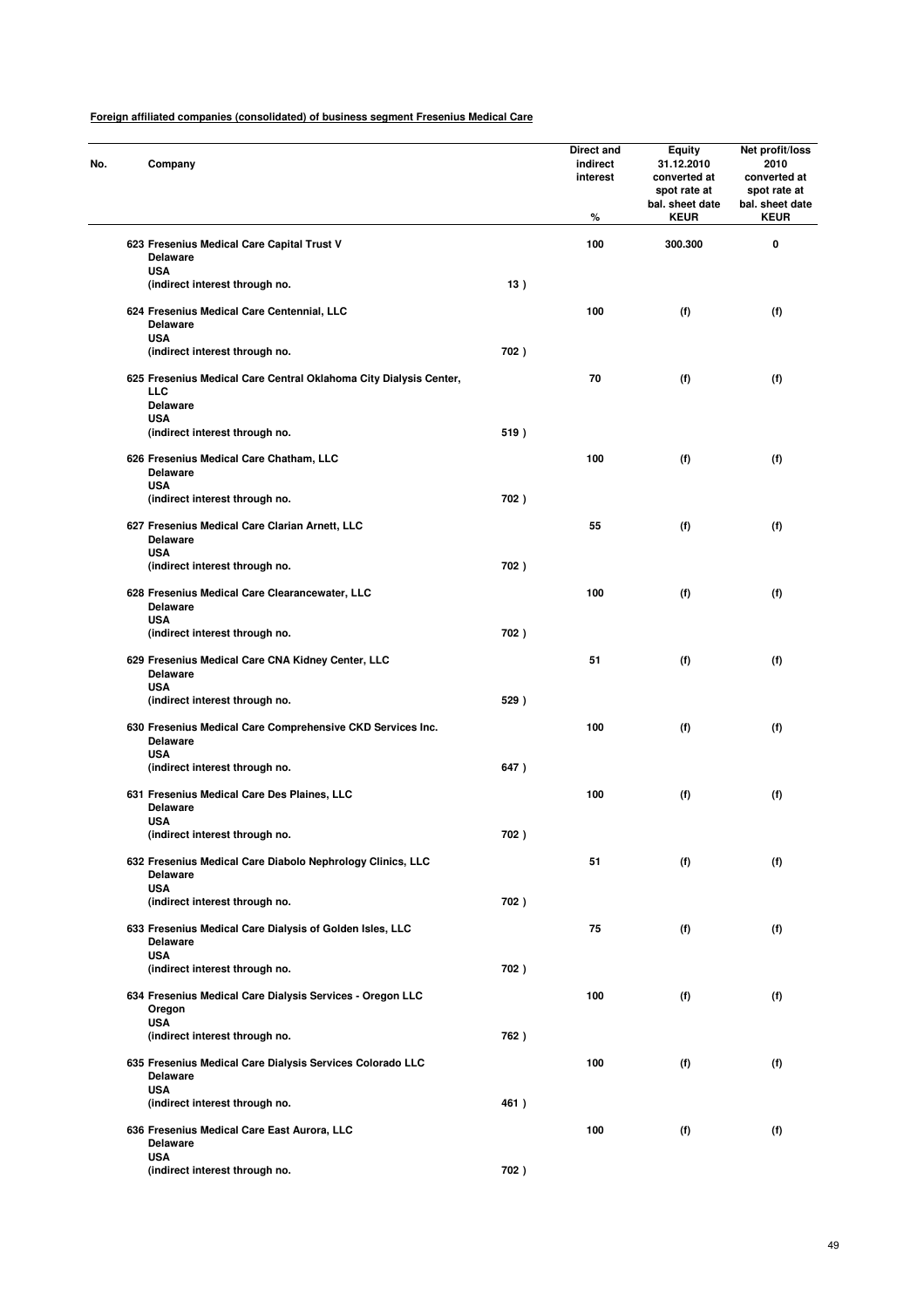| Company                                                                      |      | Direct and<br>indirect<br>interest<br>% | <b>Equity</b><br>31.12.2010<br>converted at<br>spot rate at<br>bal. sheet date<br><b>KEUR</b> | Net profit/loss<br>2010<br>converted at<br>spot rate at<br>bal. sheet date<br><b>KEUR</b> |
|------------------------------------------------------------------------------|------|-----------------------------------------|-----------------------------------------------------------------------------------------------|-------------------------------------------------------------------------------------------|
| 637 Fresenius Medical Care East Joliet, LLC<br><b>Delaware</b>               |      | 100                                     | (f)                                                                                           | (f)                                                                                       |
| <b>USA</b><br>(indirect interest through no.                                 | 702) |                                         |                                                                                               |                                                                                           |
| 638 Fresenius Medical Care East Morris, LLC<br><b>Delaware</b><br><b>USA</b> |      | 60                                      | (f)                                                                                           | (f)                                                                                       |
| (indirect interest through no.                                               | 702) |                                         |                                                                                               |                                                                                           |
| 639 Fresenius Medical Care Edmond, LLC<br><b>Delaware</b><br><b>USA</b>      |      | 100                                     | (f)                                                                                           | (f)                                                                                       |
| (indirect interest through no.                                               | 519) |                                         |                                                                                               |                                                                                           |
| 640 Fresenius Medical Care Elgin, LLC<br><b>Delaware</b><br><b>USA</b>       |      | 100                                     | (f)                                                                                           | (f)                                                                                       |
| (indirect interest through no.                                               | 702) |                                         |                                                                                               |                                                                                           |
| 641 Fresenius Medical Care Enid, LLC<br>Delaware<br><b>USA</b>               |      | 100                                     | (f)                                                                                           | (f)                                                                                       |
| (indirect interest through no.                                               | 519) |                                         |                                                                                               |                                                                                           |
| 642 Fresenius Medical Care Fairview Dialysis, LLC<br><b>Delaware</b>         |      | 85                                      | (f)                                                                                           | (f)                                                                                       |
| <b>USA</b><br>(indirect interest through no.                                 | 513) |                                         |                                                                                               |                                                                                           |
| 643 Fresenius Medical Care Goochland Nephrology, LLC<br><b>Delaware</b>      |      | 78                                      | (f)                                                                                           | (f)                                                                                       |
| <b>USA</b><br>(indirect interest through no.                                 | 702) |                                         |                                                                                               |                                                                                           |
| 644 Fresenius Medical Care Harston Hall, LLC.<br><b>Delaware</b>             |      | 100                                     | (f)                                                                                           | (f)                                                                                       |
| <b>USA</b><br>(indirect interest through no.                                 | 702) |                                         |                                                                                               |                                                                                           |
| 645 Fresenius Medical Care Healthcare Recruitment, LLC<br><b>Delaware</b>    |      | 100                                     | (f)                                                                                           | (f)                                                                                       |
| <b>USA</b><br>(indirect interest through no.                                 | 605) |                                         |                                                                                               |                                                                                           |
| 646 Fresenius Medical Care HIMG Dialysis Center, LLC<br><b>Delaware</b>      |      | 75                                      | (f)                                                                                           | (f)                                                                                       |
| <b>USA</b><br>(indirect interest through no.                                 | 586) |                                         |                                                                                               |                                                                                           |
| 647 Fresenius Medical Care Holdings, Inc.<br><b>New York</b>                 |      | 100                                     | 3.534.747                                                                                     | 447.171                                                                                   |
| <b>USA</b><br>(indirect interest through no.                                 | 676) |                                         |                                                                                               |                                                                                           |
| 648 Fresenius Medical Care Honey Creek Dialysis, LLC<br>Delaware             |      | 100                                     | (f)                                                                                           | (f)                                                                                       |
| <b>USA</b><br>(indirect interest through no.                                 | 702) |                                         |                                                                                               |                                                                                           |
| 649 Fresenius Medical Care Indian Hills, LLC<br><b>Delaware</b>              |      | 100                                     | (f)                                                                                           | (f)                                                                                       |
| <b>USA</b><br>(indirect interest through no.                                 | 518) |                                         |                                                                                               |                                                                                           |
| 650 Fresenius Medical Care InMed, LLC<br><b>Delaware</b>                     |      | 100                                     | (f)                                                                                           | (f)                                                                                       |
| <b>USA</b><br>(indirect interest through no.                                 | 702) |                                         |                                                                                               |                                                                                           |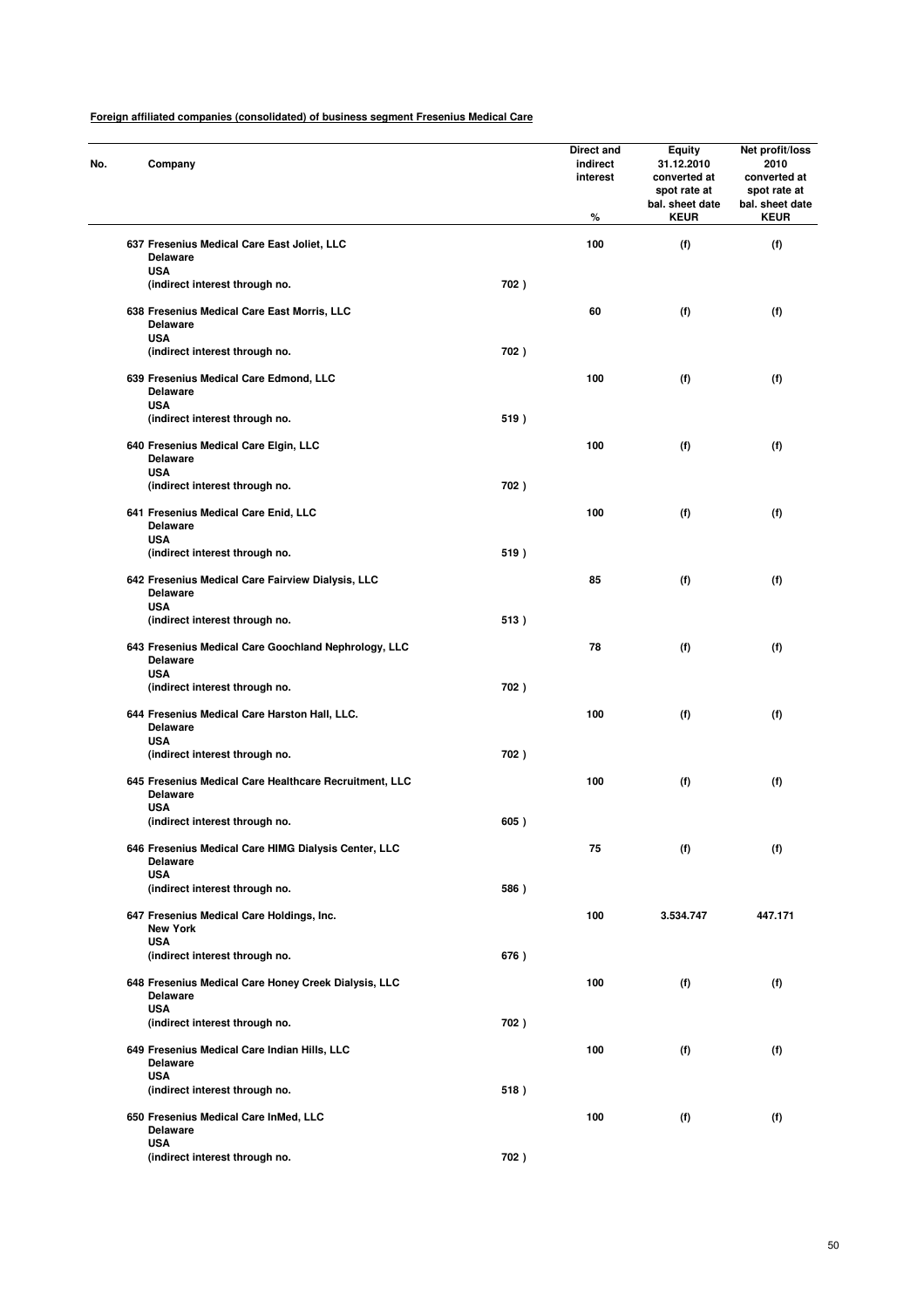| Company                                                                                  |      | Direct and<br>indirect<br>interest<br>% | <b>Equity</b><br>31.12.2010<br>converted at<br>spot rate at<br>bal. sheet date<br><b>KEUR</b> | Net profit/loss<br>2010<br>converted at<br>spot rate at<br>bal. sheet date<br><b>KEUR</b> |
|------------------------------------------------------------------------------------------|------|-----------------------------------------|-----------------------------------------------------------------------------------------------|-------------------------------------------------------------------------------------------|
| 651 Fresenius Medical Care Ironbound, LLC<br><b>Delaware</b>                             |      | 100                                     | (f)                                                                                           | (f)                                                                                       |
| <b>USA</b><br>(indirect interest through no.                                             | 513) |                                         |                                                                                               |                                                                                           |
| 652 Fresenius Medical Care Joliet Home, LLC<br><b>Delaware</b><br><b>USA</b>             |      | 60                                      | (f)                                                                                           | (f)                                                                                       |
| (indirect interest through no.                                                           | 702) |                                         |                                                                                               |                                                                                           |
| 653 Fresenius Medical Care KAMI Partners, LLC<br><b>Delaware</b><br><b>USA</b>           |      | 100                                     | (f)                                                                                           | (f)                                                                                       |
| (indirect interest through no.                                                           | 702) |                                         |                                                                                               |                                                                                           |
| 654 Fresenius Medical Care Kidney and Hypertension, LLC<br><b>Delaware</b><br><b>USA</b> |      | 100                                     | (f)                                                                                           | (f)                                                                                       |
| (indirect interest through no.                                                           | 702) |                                         |                                                                                               |                                                                                           |
| 655 Fresenius Medical Care Kidney Healthcare, LLC<br><b>Delaware</b><br><b>USA</b>       |      | 60                                      | (f)                                                                                           | (f)                                                                                       |
| (indirect interest through no.                                                           | 702) |                                         |                                                                                               |                                                                                           |
| 656 Fresenius Medical Care Lancaster Nephrology, LLC<br><b>Delaware</b>                  |      | 60                                      | (f)                                                                                           | (f)                                                                                       |
| <b>USA</b><br>(indirect interest through no.                                             | 702) |                                         |                                                                                               |                                                                                           |
| 657 Fresenius Medical Care Linden, LLC<br><b>Delaware</b>                                |      | 100                                     | (f)                                                                                           | (f)                                                                                       |
| <b>USA</b><br>(indirect interest through no.                                             | 702) |                                         |                                                                                               |                                                                                           |
| 658 Fresenius Medical Care Lindenhurst, LLC<br><b>Delaware</b>                           |      | 100                                     | (f)                                                                                           | (f)                                                                                       |
| <b>USA</b><br>(indirect interest through no.                                             | 702) |                                         |                                                                                               |                                                                                           |
| 659 Fresenius Medical Care Lockport, LLC<br><b>Delaware</b><br><b>USA</b>                |      | 100                                     | (f)                                                                                           | (f)                                                                                       |
| (indirect interest through no.                                                           | 702) |                                         |                                                                                               |                                                                                           |
| 660 Fresenius Medical Care Lombard, LLC<br><b>Delaware</b>                               |      | 100                                     | (f)                                                                                           | (f)                                                                                       |
| <b>USA</b><br>(indirect interest through no.                                             | 702) |                                         |                                                                                               |                                                                                           |
| 661 Fresenius Medical Care Louisiana Dialysis Group, LLC.<br>Delaware                    |      | 100                                     | (f)                                                                                           | (f)                                                                                       |
| <b>USA</b><br>(indirect interest through no.                                             | 500) |                                         |                                                                                               |                                                                                           |
| 662 Fresenius Medical Care Madison Parish Dialysis Center LLC<br><b>Delaware</b>         |      | 100                                     | (f)                                                                                           | (f)                                                                                       |
| <b>USA</b><br>(indirect interest through no.                                             | 497) |                                         |                                                                                               |                                                                                           |
| 663 Fresenius Medical Care Masonic Homes, LLC<br><b>Delaware</b>                         |      | 100                                     | (f)                                                                                           | (f)                                                                                       |
| <b>USA</b><br>(indirect interest through no.                                             | 702) |                                         |                                                                                               |                                                                                           |
| 664 Fresenius Medical Care Mid Valley Dialysis, LLC<br><b>Delaware</b>                   |      | 100                                     | (f)                                                                                           | (f)                                                                                       |
| <b>USA</b><br>(indirect interest through no.                                             | 702) |                                         |                                                                                               |                                                                                           |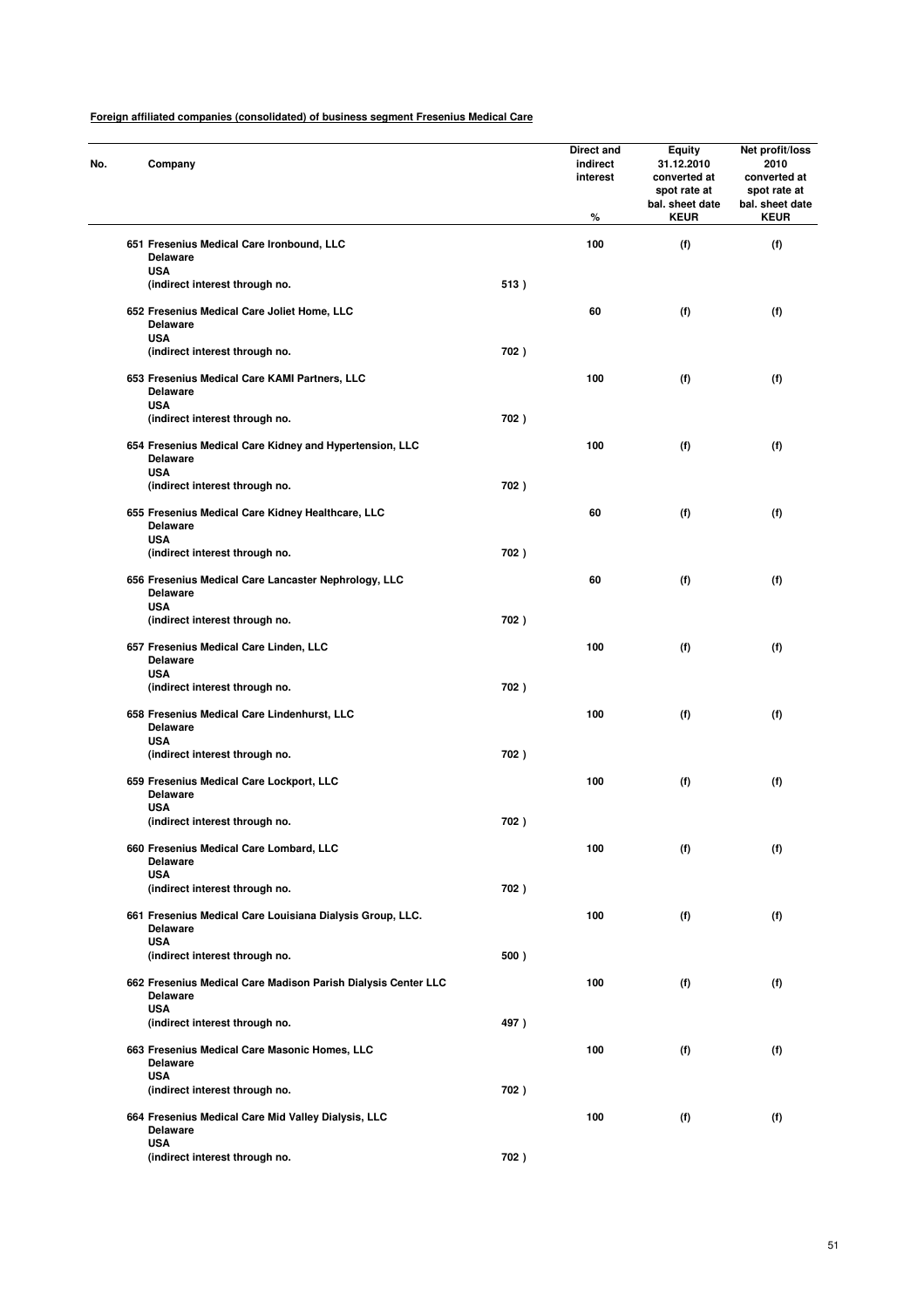| Company                                                                                                        |      | Direct and<br>indirect<br>interest<br>% | <b>Equity</b><br>31.12.2010<br>converted at<br>spot rate at<br>bal. sheet date<br><b>KEUR</b> | Net profit/loss<br>2010<br>converted at<br>spot rate at<br>bal. sheet date<br><b>KEUR</b> |
|----------------------------------------------------------------------------------------------------------------|------|-----------------------------------------|-----------------------------------------------------------------------------------------------|-------------------------------------------------------------------------------------------|
| 665 Fresenius Medical Care Monroe, LLC<br><b>Delaware</b>                                                      |      | 51                                      | (f)                                                                                           | (f)                                                                                       |
| <b>USA</b><br>(indirect interest through no.                                                                   | 500) |                                         |                                                                                               |                                                                                           |
| 666 Fresenius Medical Care Montclair, LLC<br><b>Delaware</b>                                                   |      | 100                                     | (f)                                                                                           | (f)                                                                                       |
| <b>USA</b><br>(indirect interest through no.                                                                   | 513) |                                         |                                                                                               |                                                                                           |
| 667 Fresenius Medical Care Morristown, LLC<br><b>Delaware</b><br><b>USA</b>                                    |      | 100                                     | (f)                                                                                           | (f)                                                                                       |
| (indirect interest through no.                                                                                 | 530) |                                         |                                                                                               |                                                                                           |
| 668 Fresenius Medical Care NAK Bardstown, LLC<br><b>Delaware</b>                                               |      | 100                                     | (f)                                                                                           | (f)                                                                                       |
| <b>USA</b><br>(indirect interest through no.                                                                   | 702) |                                         |                                                                                               |                                                                                           |
| 669 Fresenius Medical Care NAK Campbellsville, LLC<br><b>Delaware</b>                                          |      | 100                                     | (f)                                                                                           | (f)                                                                                       |
| <b>USA</b><br>(indirect interest through no.                                                                   | 702) |                                         |                                                                                               |                                                                                           |
| 670 Fresenius Medical Care NAK Elizabethtown, LLC<br><b>Delaware</b>                                           |      | 60                                      | (f)                                                                                           | (f)                                                                                       |
| <b>USA</b><br>(indirect interest through no.                                                                   | 702) |                                         |                                                                                               |                                                                                           |
| 671 Fresenius Medical Care NAK Lebanon, LLC<br><b>Delaware</b><br><b>USA</b>                                   |      | 60                                      | (f)                                                                                           | (f)                                                                                       |
| (indirect interest through no.                                                                                 | 702) |                                         |                                                                                               |                                                                                           |
| 672 Fresenius Medical Care NAK Scott County, LLC<br><b>Delaware</b><br><b>USA</b>                              |      | 100                                     | (f)                                                                                           | (f)                                                                                       |
| (indirect interest through no.                                                                                 | 702) |                                         |                                                                                               |                                                                                           |
| 673 Fresenius Medical Care NAK Shepherdsville, LLC<br><b>Delaware</b>                                          |      | 100                                     | (f)                                                                                           | (f)                                                                                       |
| <b>USA</b><br>(indirect interest through no.                                                                   | 702) |                                         |                                                                                               |                                                                                           |
| 674 Fresenius Medical Care Nephrology and Internal Medicine<br><b>Dialysis Centers, LLC</b><br><b>Delaware</b> |      | 51                                      | (f)                                                                                           | (f)                                                                                       |
| <b>USA</b><br>(indirect interest through no.                                                                   | 847) |                                         |                                                                                               |                                                                                           |
| 675 Fresenius Medical Care Nephrology Partners Renal Care<br>Centers, LLC<br><b>Delaware</b>                   |      | 70                                      | (f)                                                                                           | (f)                                                                                       |
| <b>USA</b><br>(indirect interest through no.                                                                   | 847) |                                         |                                                                                               |                                                                                           |
| 676 Fresenius Medical Care North America Holdings Limited<br>Partnership                                       |      | 100                                     | (f)                                                                                           | (f)                                                                                       |
| <b>Delaware</b><br><b>USA</b>                                                                                  |      |                                         |                                                                                               |                                                                                           |
| (indirect interest through no.                                                                                 | 22)  |                                         |                                                                                               |                                                                                           |
| 677 Fresenius Medical Care Oahu, LLC<br><b>Delaware</b><br><b>USA</b>                                          |      | 100                                     | (f)                                                                                           | (f)                                                                                       |
| (indirect interest through no.                                                                                 | 702) |                                         |                                                                                               |                                                                                           |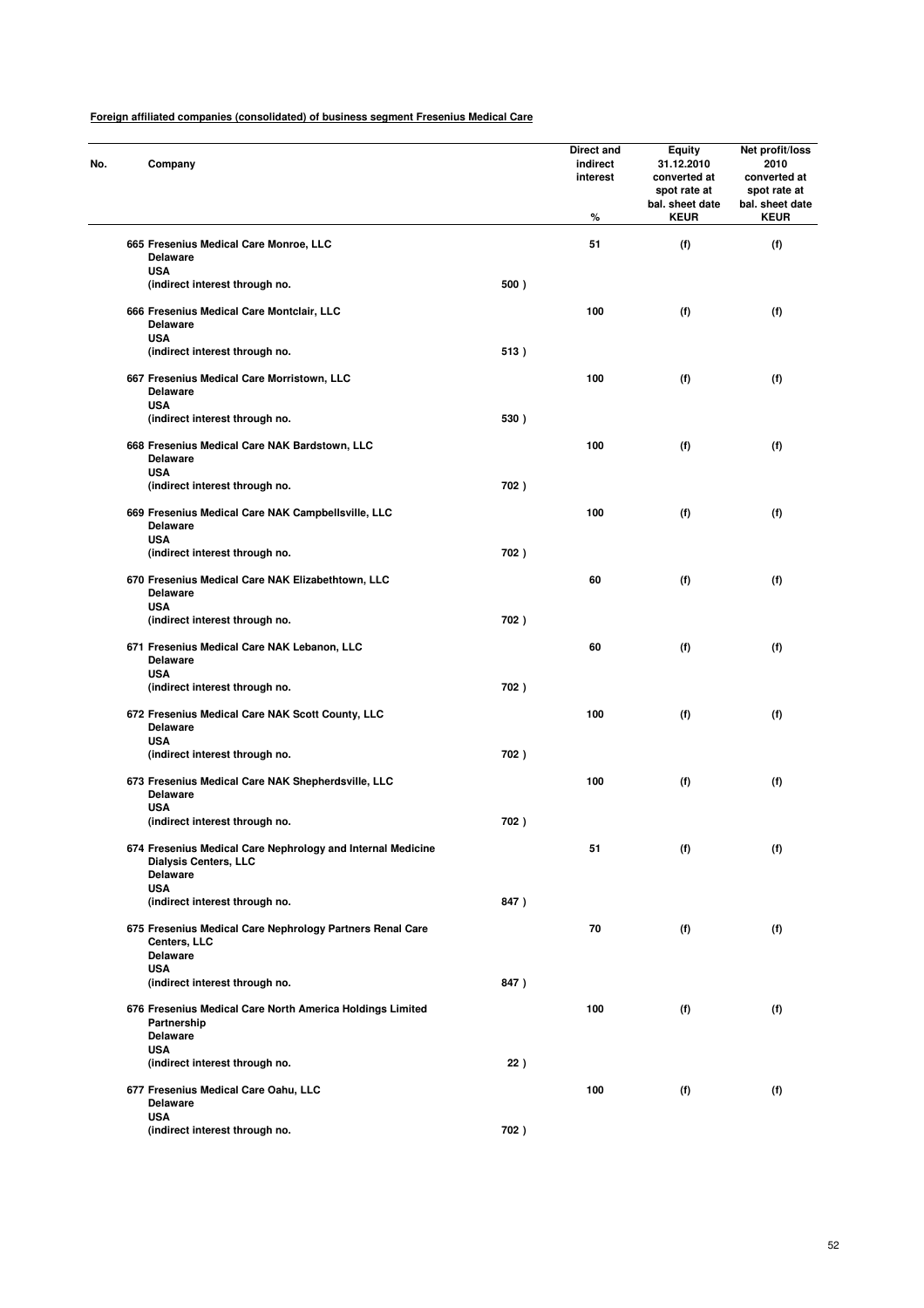| Company                                                                                   |      | Direct and<br>indirect<br>interest<br>% | <b>Equity</b><br>31.12.2010<br>converted at<br>spot rate at<br>bal. sheet date<br><b>KEUR</b> | Net profit/loss<br>2010<br>converted at<br>spot rate at<br>bal. sheet date<br><b>KEUR</b> |
|-------------------------------------------------------------------------------------------|------|-----------------------------------------|-----------------------------------------------------------------------------------------------|-------------------------------------------------------------------------------------------|
| 678 Fresenius Medical Care of Bucks County, LLC<br><b>Delaware</b>                        |      | 100                                     | (f)                                                                                           | (f)                                                                                       |
| <b>USA</b><br>(indirect interest through no.                                              | 520) |                                         |                                                                                               |                                                                                           |
| 679 Fresenius Medical Care of Illinois, LLC<br><b>Delaware</b><br><b>USA</b>              |      | 100                                     | (f)                                                                                           | (f)                                                                                       |
| (indirect interest through no.                                                            | 762) |                                         |                                                                                               |                                                                                           |
| 680 Fresenius Medical Care of Lillington, LLC<br><b>North Carolina</b><br><b>USA</b>      |      | 100                                     | (f)                                                                                           | (f)                                                                                       |
| (indirect interest through no.                                                            | 515) |                                         |                                                                                               |                                                                                           |
| 681 Fresenius Medical Care of Plainfield, LLC<br><b>Delaware</b><br><b>USA</b>            |      | 100                                     | (f)                                                                                           | (f)                                                                                       |
| (indirect interest through no.                                                            | 702) |                                         |                                                                                               |                                                                                           |
| 682 Fresenius Medical Care OKCD, LLC<br><b>Delaware</b><br><b>USA</b>                     |      | 83                                      | (f)                                                                                           | (f)                                                                                       |
| (indirect interest through no.                                                            | 702) |                                         |                                                                                               |                                                                                           |
| 683 Fresenius Medical Care Palatine, LLC<br><b>Delaware</b><br><b>USA</b>                 |      | 100                                     | (f)                                                                                           | (f)                                                                                       |
| (indirect interest through no.                                                            | 702) |                                         |                                                                                               |                                                                                           |
| 684 Fresenius Medical Care Paramus Dialysis Center, LLC<br><b>Delaware</b><br><b>USA</b>  |      | 100                                     | (f)                                                                                           | (f)                                                                                       |
| (indirect interest through no.                                                            | 513) |                                         |                                                                                               |                                                                                           |
| 685 Fresenius Medical Care Pharmacy Services Inc.<br><b>Delaware</b><br><b>USA</b>        |      | 100                                     | (f)                                                                                           | (f)                                                                                       |
| (indirect interest through no.                                                            | 647) |                                         |                                                                                               |                                                                                           |
| 686 Fresenius Medical Care PSO, LLC<br><b>Delaware</b><br><b>USA</b>                      |      | 100                                     | (f)                                                                                           | (f)                                                                                       |
| (indirect interest through no.                                                            | 702) |                                         |                                                                                               |                                                                                           |
| 687 Fresenius Medical Care Reinsurance Company (Cayman), Ltd.<br>Cayman<br><b>USA</b>     |      | 100                                     | (f)                                                                                           | (f)                                                                                       |
| (indirect interest through no.                                                            | 647) |                                         |                                                                                               |                                                                                           |
| 688 Fresenius Medical Care Renal Therapeutics, LLC<br><b>Delaware</b><br><b>USA</b>       |      | 51                                      | (f)                                                                                           | (f)                                                                                       |
| (indirect interest through no.                                                            | 702) |                                         |                                                                                               |                                                                                           |
| 689 Fresenius Medical Care Risk Management Group, Limited<br><b>Bermuda</b><br><b>USA</b> |      | 100                                     | (f)                                                                                           | (f)                                                                                       |
| (indirect interest through no.                                                            | 647) |                                         |                                                                                               |                                                                                           |
| 690 Fresenius Medical Care River Forest, LLC<br><b>Delaware</b><br><b>USA</b>             |      | 100                                     | (f)                                                                                           | (f)                                                                                       |
| (indirect interest through no.                                                            | 702) |                                         |                                                                                               |                                                                                           |
| 691 Fresenius Medical Care Roanoke Valley Dialysis, LLC<br><b>Delaware</b><br><b>USA</b>  |      | 60                                      | (f)                                                                                           | (f)                                                                                       |
| (indirect interest through no.                                                            | 534) |                                         |                                                                                               |                                                                                           |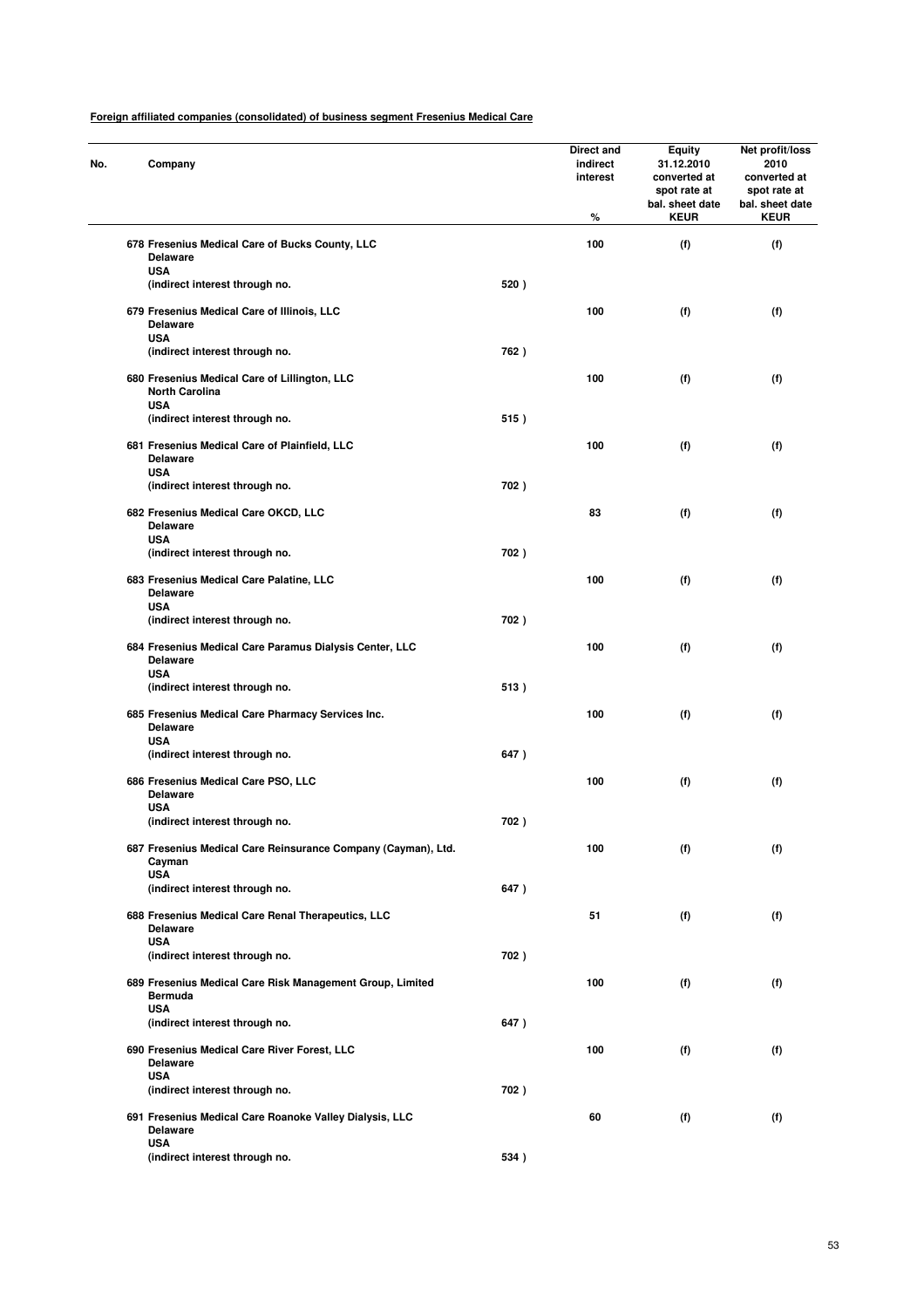| No. | Company                                                                        |      | Direct and<br>indirect<br>interest<br>% | <b>Equity</b><br>31.12.2010<br>converted at<br>spot rate at<br>bal. sheet date<br><b>KEUR</b> | Net profit/loss<br>2010<br>converted at<br>spot rate at<br>bal. sheet date<br><b>KEUR</b> |
|-----|--------------------------------------------------------------------------------|------|-----------------------------------------|-----------------------------------------------------------------------------------------------|-------------------------------------------------------------------------------------------|
|     | 692 Fresenius Medical Care Roseland, LLC<br><b>Delaware</b>                    |      | 100                                     | (f)                                                                                           | (f)                                                                                       |
|     | <b>USA</b><br>(indirect interest through no.                                   | 702) |                                         |                                                                                               |                                                                                           |
|     | 693 Fresenius Medical Care RX, LLC<br><b>Delaware</b><br><b>USA</b>            |      | 100                                     | (f)                                                                                           | (f)                                                                                       |
|     | (indirect interest through no.                                                 | 647) |                                         |                                                                                               |                                                                                           |
|     | 694 Fresenius Medical Care Sandwich, LLC<br><b>Delaware</b><br><b>USA</b>      |      | 100                                     | (f)                                                                                           | (f)                                                                                       |
|     | (indirect interest through no.                                                 | 702) |                                         |                                                                                               |                                                                                           |
|     | 695 Fresenius Medical Care Soldotna, LLC<br><b>Delaware</b>                    |      | 100                                     | (f)                                                                                           | (f)                                                                                       |
|     | <b>USA</b><br>(indirect interest through no.                                   | 702) |                                         |                                                                                               |                                                                                           |
|     | 696 Fresenius Medical Care South Deering, LLC<br><b>Delaware</b>               |      | 100                                     | (f)                                                                                           | (f)                                                                                       |
|     | <b>USA</b><br>(indirect interest through no.                                   | 702) |                                         |                                                                                               |                                                                                           |
|     | 697 Fresenius Medical Care Southeast Oklahoma City, LLC<br><b>Delaware</b>     |      | 51                                      | (f)                                                                                           | (f)                                                                                       |
|     | <b>USA</b><br>(indirect interest through no.                                   | 702) |                                         |                                                                                               |                                                                                           |
|     | 698 Fresenius Medical Care Southern Delaware, LLC<br><b>Delaware</b>           |      | 100                                     | (f)                                                                                           | (f)                                                                                       |
|     | <b>USA</b><br>(indirect interest through no.                                   | 480) |                                         |                                                                                               |                                                                                           |
|     | 699 Fresenius Medical Care Southwest Anchorage, LLC<br><b>Delaware</b>         |      | 100                                     | (f)                                                                                           | (f)                                                                                       |
|     | <b>USA</b><br>(indirect interest through no.                                   | 702) |                                         |                                                                                               |                                                                                           |
|     | 700 Fresenius Medical Care Spring Valley, LLC<br><b>Delaware</b><br><b>USA</b> |      | 70                                      | (f)                                                                                           | (f)                                                                                       |
|     | (indirect interest through no.                                                 | 702) |                                         |                                                                                               |                                                                                           |
|     | 701 Fresenius Medical Care Ventures Holding Company, Inc.<br><b>Delaware</b>   |      | 100                                     | (f)                                                                                           | (f)                                                                                       |
|     | <b>USA</b><br>(indirect interest through no.                                   | 762) |                                         |                                                                                               |                                                                                           |
|     | 702 Fresenius Medical Care Ventures, LLC<br>Delaware                           |      | 100                                     | (f)                                                                                           | (f)                                                                                       |
|     | <b>USA</b><br>(indirect interest through no.                                   | 647) |                                         |                                                                                               |                                                                                           |
|     | 703 Fresenius Medical Care VRO, LLC<br><b>Delaware</b>                         |      | 100                                     | (f)                                                                                           | (f)                                                                                       |
|     | <b>USA</b><br>(indirect interest through no.                                   | 702) |                                         |                                                                                               |                                                                                           |
|     | 704 Fresenius Medical Care West Sahara, LLC<br><b>Delaware</b>                 |      | 100                                     | (f)                                                                                           | (f)                                                                                       |
|     | <b>USA</b><br>(indirect interest through no.                                   | 702) |                                         |                                                                                               |                                                                                           |
|     | 705 Fresenius Medical Care West Willow, LLC<br><b>Delaware</b>                 |      | 100                                     | (f)                                                                                           | (f)                                                                                       |
|     | <b>USA</b><br>(indirect interest through no.                                   | 647) |                                         |                                                                                               |                                                                                           |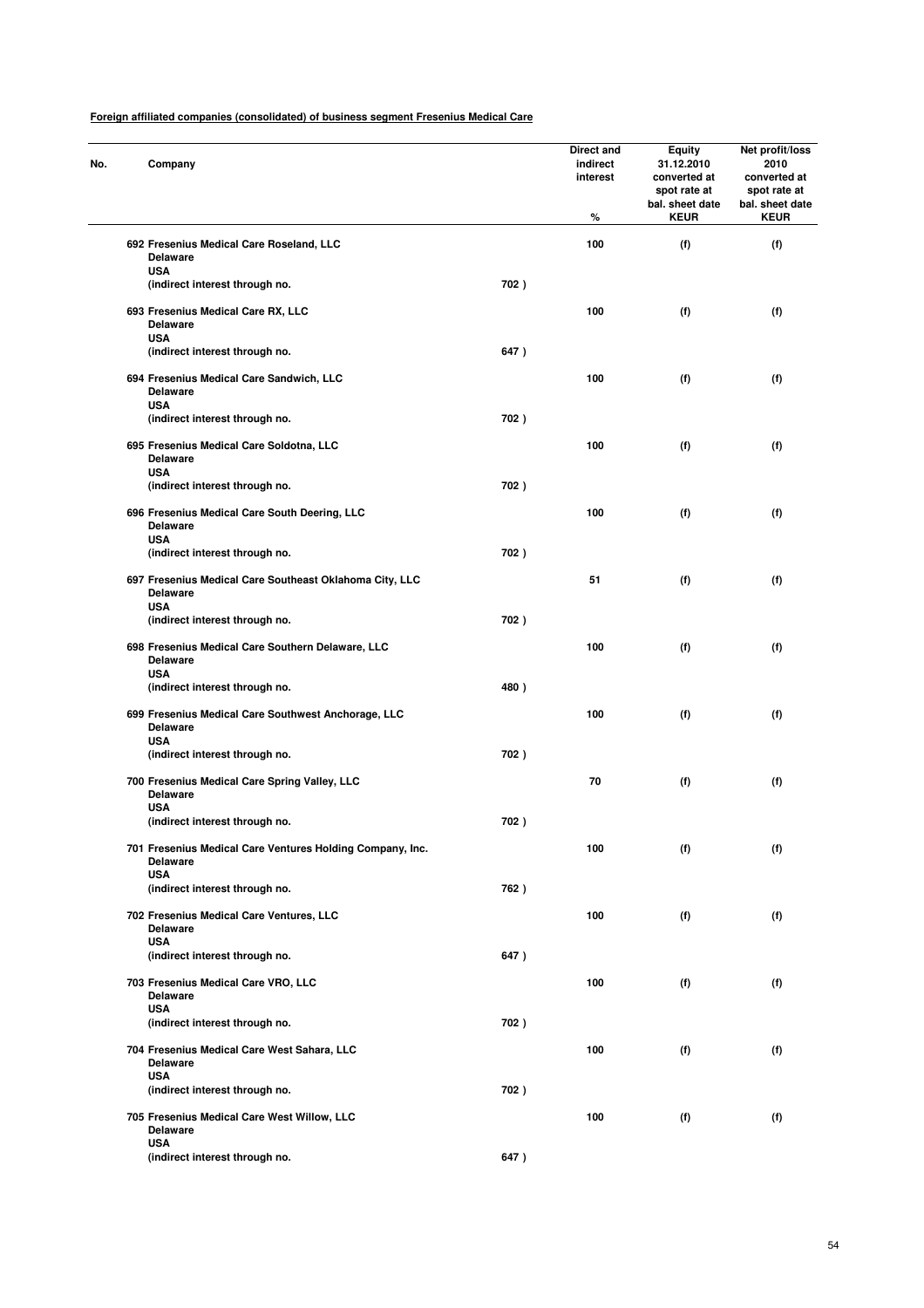| No. | Company                                                                                  |      | Direct and<br>indirect<br>interest<br>% | Equity<br>31.12.2010<br>converted at<br>spot rate at<br>bal. sheet date<br><b>KEUR</b> | Net profit/loss<br>2010<br>converted at<br>spot rate at<br>bal. sheet date<br><b>KEUR</b> |
|-----|------------------------------------------------------------------------------------------|------|-----------------------------------------|----------------------------------------------------------------------------------------|-------------------------------------------------------------------------------------------|
|     | 706 Fresenius Medical Care Wichita Falls, LLC<br><b>Delaware</b>                         |      | 51                                      | (f)                                                                                    | (f)                                                                                       |
|     | <b>USA</b><br>(indirect interest through no.                                             | 702) |                                         |                                                                                        |                                                                                           |
|     | 707 Fresenius Medical Care Woodridge, LLC<br><b>Delaware</b><br><b>USA</b>               |      | 100                                     | (f)                                                                                    | (f)                                                                                       |
|     | (indirect interest through no.                                                           | 702) |                                         |                                                                                        |                                                                                           |
|     | 708 Fresenius Perryville Outpatient Dialysis Center LLC<br><b>Delaware</b><br><b>USA</b> |      | 51                                      | (f)                                                                                    | (f)                                                                                       |
|     | (indirect interest through no.                                                           | 510) |                                         |                                                                                        |                                                                                           |
|     | 709 Fresenius Securities, Inc.<br>California<br><b>USA</b>                               |      | 100                                     | (f)                                                                                    | (f)                                                                                       |
|     | (indirect interest through no.                                                           | 647) |                                         |                                                                                        |                                                                                           |
|     | 710 Fresenius USA Home Dialysis, Inc.<br><b>Delaware</b><br><b>USA</b>                   |      | 100                                     | (f)                                                                                    | (f)                                                                                       |
|     | (indirect interest through no.                                                           | 647) |                                         |                                                                                        |                                                                                           |
|     | 711 Fresenius USA Manufacturing, Inc.<br><b>Delaware</b>                                 |      | 100                                     | (f)                                                                                    | (f)                                                                                       |
|     | <b>USA</b><br>(indirect interest through no.                                             | 647) |                                         |                                                                                        |                                                                                           |
|     | 712 Fresenius USA Marketing, Inc.<br><b>Delaware</b>                                     |      | 100                                     | (f)                                                                                    | (f)                                                                                       |
|     | <b>USA</b><br>(indirect interest through no.                                             | 647) |                                         |                                                                                        |                                                                                           |
|     | 713 Fresenius USA, Inc.<br><b>Massachusetts</b>                                          |      | 100                                     | (f)                                                                                    | (f)                                                                                       |
|     | <b>USA</b><br>(indirect interest through no.                                             | 647) |                                         |                                                                                        |                                                                                           |
|     | 714 Fresenius Vascular Care, Inc.<br><b>Delaware</b><br><b>USA</b>                       |      | 100                                     | (f)                                                                                    | (f)                                                                                       |
|     | (indirect interest through no.                                                           | 970) |                                         |                                                                                        |                                                                                           |
|     | 715 Gulf Region Mobile Dialysis, Inc.<br><b>Delaware</b>                                 |      | 100                                     | (f)                                                                                    | (f)                                                                                       |
|     | <b>USA</b><br>(indirect interest through no.                                             | 461) |                                         |                                                                                        |                                                                                           |
|     | 716 Gynesis Healthcare of Pennsylvania, Inc<br>Pennsylvania                              |      | 100                                     | (f)                                                                                    | (f)                                                                                       |
|     | <b>USA</b><br>(indirect interest through no.                                             | 731) |                                         |                                                                                        |                                                                                           |
|     | 717 Haemo-Stat, Inc.<br>California                                                       |      | 100                                     | (f)                                                                                    | (f)                                                                                       |
|     | <b>USA</b><br>(indirect interest through no.                                             | 762) |                                         |                                                                                        |                                                                                           |
|     | 718 Health IT Services Group, LLC<br><b>Delaware</b>                                     |      | 100                                     | (f)                                                                                    | (f)                                                                                       |
|     | <b>USA</b><br>(indirect interest through no.                                             | 647) |                                         |                                                                                        |                                                                                           |
|     | 719 Health Property Services, Inc.<br><b>Delaware</b>                                    |      | 100                                     | (f)                                                                                    | (f)                                                                                       |
|     | <b>USA</b><br>(indirect interest through no.                                             | 461) |                                         |                                                                                        |                                                                                           |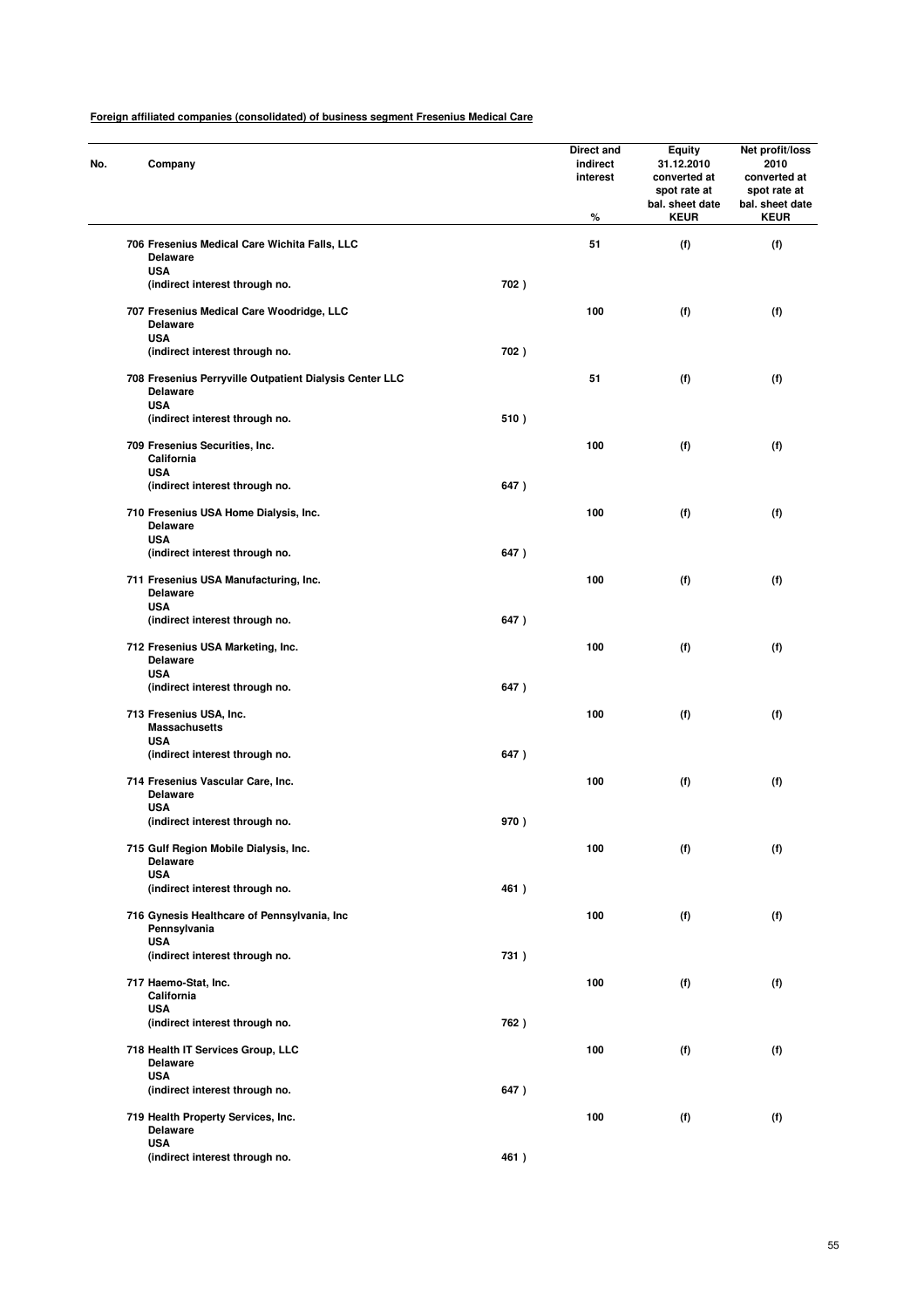| No. | Company                                                                |      | Direct and<br>indirect<br>interest<br>% | <b>Equity</b><br>31.12.2010<br>converted at<br>spot rate at<br>bal. sheet date<br><b>KEUR</b> | Net profit/loss<br>2010<br>converted at<br>spot rate at<br>bal. sheet date<br><b>KEUR</b> |
|-----|------------------------------------------------------------------------|------|-----------------------------------------|-----------------------------------------------------------------------------------------------|-------------------------------------------------------------------------------------------|
|     | 720 Henry Dialysis Center, LLC<br>Georgia                              |      | 100                                     | (f)                                                                                           | (f)                                                                                       |
|     | <b>USA</b>                                                             |      |                                         |                                                                                               |                                                                                           |
|     | (indirect interest through no.                                         | 890) |                                         |                                                                                               |                                                                                           |
|     | 721 Holton Dialysis Clinic, LLC<br>Georgia<br><b>USA</b>               |      | 100                                     | (f)                                                                                           | (f)                                                                                       |
|     | (indirect interest through no.                                         | 890) |                                         |                                                                                               |                                                                                           |
|     | 722 Home Dialysis of America Inc.<br>Arizona                           |      | 100                                     | (f)                                                                                           | (f)                                                                                       |
|     | <b>USA</b><br>(indirect interest through no.                           | 575) |                                         |                                                                                               |                                                                                           |
|     | 723 Home Dialysis of Eastgate Inc.                                     |      | 100                                     | (f)                                                                                           | (f)                                                                                       |
|     | Ohio                                                                   |      |                                         |                                                                                               |                                                                                           |
|     | <b>USA</b><br>(indirect interest through no.                           | 722) |                                         |                                                                                               |                                                                                           |
|     | 724 Home Dialysis of Mount Auburn Inc.                                 |      | 81                                      | (f)                                                                                           | (f)                                                                                       |
|     | Ohio<br><b>USA</b>                                                     |      |                                         |                                                                                               |                                                                                           |
|     | (indirect interest through no.                                         | 722) |                                         |                                                                                               |                                                                                           |
|     | 725 Home Dialysis of Muhlenberg County Inc.<br>Kentucky                |      | 100                                     | (f)                                                                                           | (f)                                                                                       |
|     | <b>USA</b><br>(indirect interest through no.                           | 722) |                                         |                                                                                               |                                                                                           |
|     | 726 Home Intensive Care of California, Inc.<br>California              |      | 100                                     | (f)                                                                                           | (f)                                                                                       |
|     | <b>USA</b><br>(indirect interest through no.                           | 731) |                                         |                                                                                               |                                                                                           |
|     | 727 Home Intensive Care of Massachusetts, Inc.<br><b>Massachusetts</b> |      | 100                                     | (f)                                                                                           | (f)                                                                                       |
|     | <b>USA</b><br>(indirect interest through no.                           | 731) |                                         |                                                                                               |                                                                                           |
|     | 728 Home Intensive Care of New York, Inc.<br><b>New York</b>           |      | 100                                     | (f)                                                                                           | (f)                                                                                       |
|     | <b>USA</b><br>(indirect interest through no.                           | 731) |                                         |                                                                                               |                                                                                           |
|     | 729 Home Intensive Care of Northern Ohio, Inc.<br>Ohio                 |      | 100                                     | (f)                                                                                           | (f)                                                                                       |
|     | <b>USA</b><br>(indirect interest through no.                           | 731) |                                         |                                                                                               |                                                                                           |
|     | 730 Home Intensive Care of Ohio, Inc.                                  |      | 100                                     | (f)                                                                                           | (f)                                                                                       |
|     | Ohio                                                                   |      |                                         |                                                                                               |                                                                                           |
|     | <b>USA</b>                                                             |      |                                         |                                                                                               |                                                                                           |
|     | (indirect interest through no.                                         | 731) |                                         |                                                                                               |                                                                                           |
|     | 731 Home Intensive Care, Inc.<br><b>Delaware</b>                       |      | 100                                     | (f)                                                                                           | (f)                                                                                       |
|     | <b>USA</b><br>(indirect interest through no.                           | 762) |                                         |                                                                                               |                                                                                           |
|     | 732 Home Nutritional Services, Inc. (CA)<br>California                 |      | 100                                     | (f)                                                                                           | (f)                                                                                       |
|     | <b>USA</b><br>(indirect interest through no.                           | 762) |                                         |                                                                                               |                                                                                           |
|     | 733 Homestead Artificial Kidney Center, Inc.<br>Florida                |      | 100                                     | (f)                                                                                           | (f)                                                                                       |
|     | <b>USA</b>                                                             |      |                                         |                                                                                               |                                                                                           |
|     | (indirect interest through no.                                         | 484) |                                         |                                                                                               |                                                                                           |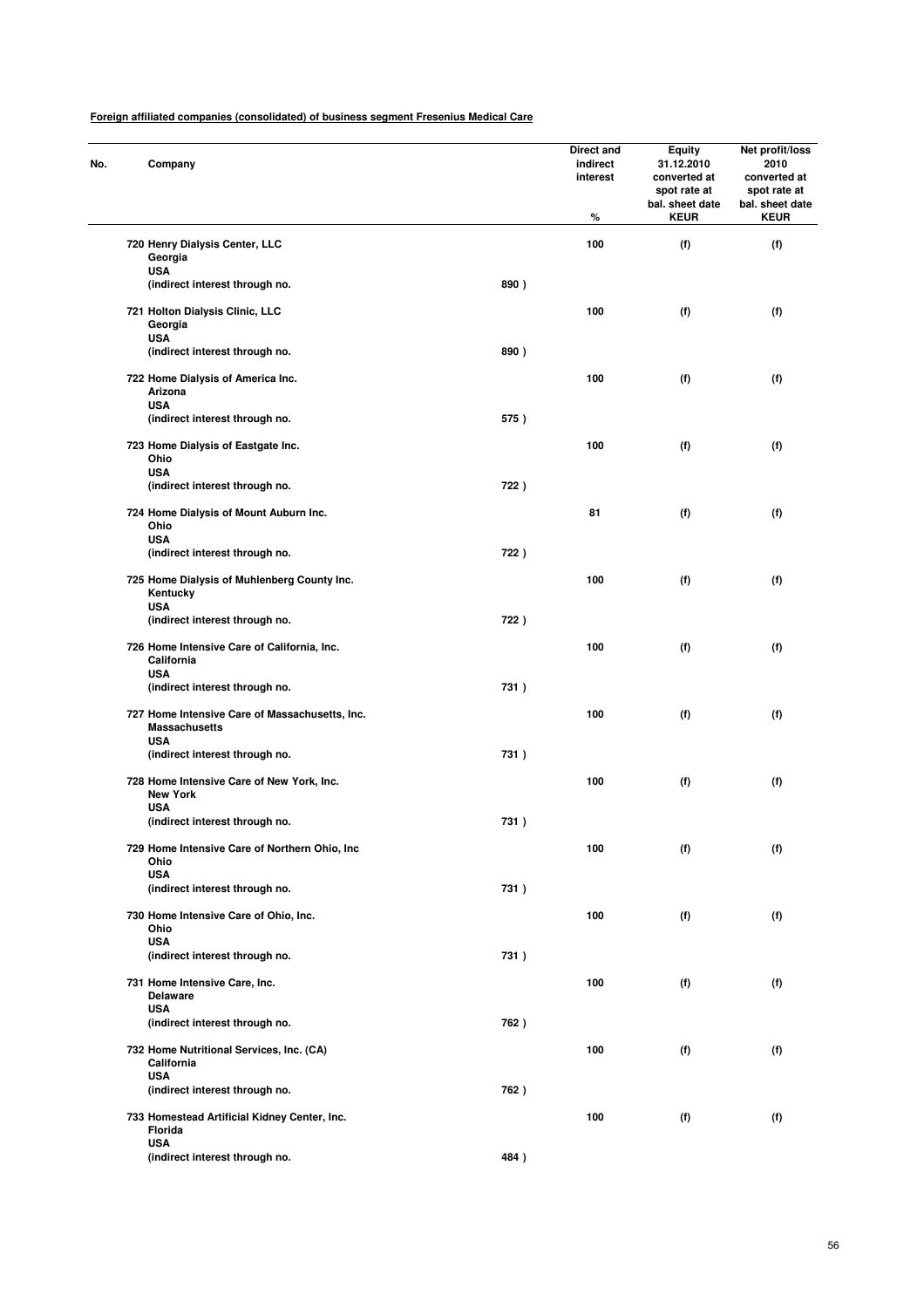| No. | Company                                                                                       |      | Direct and<br>indirect<br>interest<br>% | Equity<br>31.12.2010<br>converted at<br>spot rate at<br>bal. sheet date<br><b>KEUR</b> | Net profit/loss<br>2010<br>converted at<br>spot rate at<br>bal. sheet date<br><b>KEUR</b> |
|-----|-----------------------------------------------------------------------------------------------|------|-----------------------------------------|----------------------------------------------------------------------------------------|-------------------------------------------------------------------------------------------|
|     | 734 Hutchinson Dialysis, L.L.C.<br>Kansas                                                     |      | 50                                      | (f)                                                                                    | (f)                                                                                       |
|     | <b>USA</b>                                                                                    |      |                                         |                                                                                        |                                                                                           |
|     | (indirect interest through no.                                                                | 887) |                                         |                                                                                        |                                                                                           |
|     | 735 Inland Northwest Renal Care Group - Rockwood Nephrology,<br><b>LLC</b><br><b>Delaware</b> |      | 100                                     | (f)                                                                                    | (f)                                                                                       |
|     | <b>USA</b><br>(indirect interest through no.                                                  | 702) |                                         |                                                                                        |                                                                                           |
|     |                                                                                               |      |                                         |                                                                                        |                                                                                           |
|     | 736 Inland Northwest Renal Care Group, LLC<br>Washington<br><b>USA</b>                        |      | 80                                      | (f)                                                                                    | (f)                                                                                       |
|     | (indirect interest through no.                                                                | 904) |                                         |                                                                                        |                                                                                           |
|     | 737 Inland NW Renal Care Group- Gritman Medical Center, LLC<br><b>Delaware</b>                |      | 70                                      | (f)                                                                                    | (f)                                                                                       |
|     | <b>USA</b>                                                                                    |      |                                         |                                                                                        |                                                                                           |
|     | (indirect interest through no.                                                                | 736) |                                         |                                                                                        |                                                                                           |
|     | 738 Integrated Renal Care of Pacific LLC<br>Hawaii                                            |      | 100                                     | (f)                                                                                    | (f)                                                                                       |
|     | <b>USA</b><br>(indirect interest through no.                                                  | 647) |                                         |                                                                                        |                                                                                           |
|     | 739 International Medical Care, Inc.<br><b>Delaware</b>                                       |      | 100                                     | (f)                                                                                    | (f)                                                                                       |
|     | <b>USA</b>                                                                                    |      |                                         |                                                                                        |                                                                                           |
|     | (indirect interest through no.                                                                | 461) |                                         |                                                                                        |                                                                                           |
|     | 740 Jefferson County Dialysis, Inc.<br><b>Arkansas</b><br><b>USA</b>                          |      | 100                                     | (f)                                                                                    | (f)                                                                                       |
|     | (indirect interest through no.                                                                | 904) |                                         |                                                                                        |                                                                                           |
|     | 741 KDCO, Inc.                                                                                |      | 100                                     | (f)                                                                                    | (f)                                                                                       |
|     | <b>Missouri</b><br><b>USA</b>                                                                 |      |                                         |                                                                                        |                                                                                           |
|     | (indirect interest through no.                                                                | 904) |                                         |                                                                                        |                                                                                           |
|     | 742 KDNY, Inc                                                                                 |      | 100                                     | (f)                                                                                    | (f)                                                                                       |
|     | <b>Delaware</b><br><b>USA</b>                                                                 |      |                                         |                                                                                        |                                                                                           |
|     | (indirect interest through no.                                                                | 731) |                                         |                                                                                        |                                                                                           |
|     |                                                                                               |      |                                         |                                                                                        |                                                                                           |
|     | 743 Kentucky Renal Care Group, LLC<br><b>Delaware</b><br><b>USA</b>                           |      | 100                                     | (f)                                                                                    | (f)                                                                                       |
|     | (indirect interest through no.                                                                | 865) |                                         |                                                                                        |                                                                                           |
|     | 744 Kidney Disease and Hypetension Center Ltd.<br>Arizona                                     |      | 100                                     | (f)                                                                                    | (f)                                                                                       |
|     | <b>USA</b><br>(indirect interest through no.                                                  | 461) |                                         |                                                                                        |                                                                                           |
|     |                                                                                               |      |                                         |                                                                                        |                                                                                           |
|     | 745 Lake Clarke Shores Dialysis Center, LLC<br><b>Delaware</b><br><b>USA</b>                  |      | 60                                      | (f)                                                                                    | (f)                                                                                       |
|     | (indirect interest through no.                                                                | 702) |                                         |                                                                                        |                                                                                           |
|     | 746 Lakewood Dialysis Services, LLC<br><b>Delaware</b>                                        |      | 68                                      | (f)                                                                                    | (f)                                                                                       |
|     | <b>USA</b><br>(indirect interest through no.                                                  | 877) |                                         |                                                                                        |                                                                                           |
|     | 747 Lawton Dialysis, Inc.<br><b>Arkansas</b>                                                  |      | 100                                     | (f)                                                                                    | (f)                                                                                       |
|     | <b>USA</b><br>(indirect interest through no.                                                  | 904) |                                         |                                                                                        |                                                                                           |
|     |                                                                                               |      |                                         |                                                                                        |                                                                                           |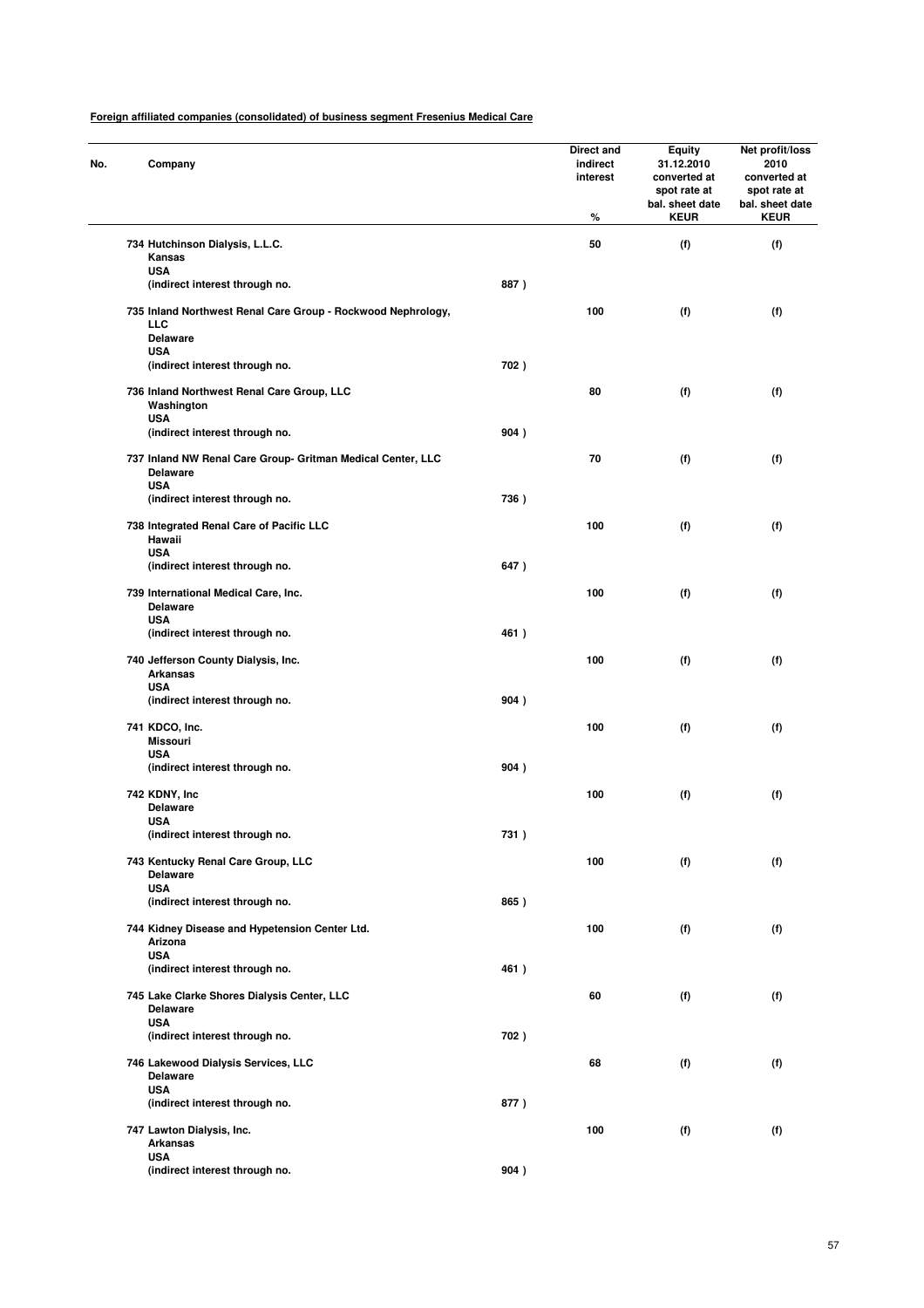| No. | Company                                                                    |      | Direct and<br>indirect<br>interest<br>% | <b>Equity</b><br>31.12.2010<br>converted at<br>spot rate at<br>bal. sheet date<br><b>KEUR</b> | Net profit/loss<br>2010<br>converted at<br>spot rate at<br>bal. sheet date<br><b>KEUR</b> |
|-----|----------------------------------------------------------------------------|------|-----------------------------------------|-----------------------------------------------------------------------------------------------|-------------------------------------------------------------------------------------------|
|     | 748 Life Assist Medical Products Corp, Inc.<br><b>Puerto Rico</b>          |      | 100                                     | (f)                                                                                           | (f)                                                                                       |
|     | <b>USA</b><br>(indirect interest through no.                               | 647) |                                         |                                                                                               |                                                                                           |
|     | 749 Lithonia-Rockdale Dialysis, LLC<br>Georgia<br><b>USA</b>               |      | 60                                      | (f)                                                                                           | (f)                                                                                       |
|     | (indirect interest through no.                                             | 890) |                                         |                                                                                               |                                                                                           |
|     | 750 Little Rock Dialysis, Inc.<br>Arkansas<br><b>USA</b>                   |      | 100                                     | (f)                                                                                           | (f)                                                                                       |
|     | (indirect interest through no.                                             | 904) |                                         |                                                                                               |                                                                                           |
|     | 751 Lorain County Renal Care Group, LLC<br><b>Delaware</b><br><b>USA</b>   |      | 70                                      | (f)                                                                                           | (f)                                                                                       |
|     | (indirect interest through no.                                             | 573) |                                         |                                                                                               |                                                                                           |
|     | 752 Maumee Dialysis Services, LLC<br><b>Delaware</b><br><b>USA</b>         |      | 100                                     | (f)                                                                                           | (f)                                                                                       |
|     | (indirect interest through no.                                             | 847) |                                         |                                                                                               |                                                                                           |
|     | 753 Mercy Dialysis Center Inc.<br>Wisconsin                                |      | 100                                     | (f)                                                                                           | (f)                                                                                       |
|     | <b>USA</b><br>(indirect interest through no.                               | 575) |                                         |                                                                                               |                                                                                           |
|     | 754 Metro Dialysis Center of North County Inc.<br><b>Missouri</b>          |      | 100                                     | (f)                                                                                           | (f)                                                                                       |
|     | <b>USA</b><br>(indirect interest through no.                               | 510) |                                         |                                                                                               |                                                                                           |
|     | 755 Metro Dialysis Center of North Normandy Inc.<br>Missouri<br><b>USA</b> |      | 100                                     | (f)                                                                                           | (f)                                                                                       |
|     | (indirect interest through no.                                             | 754) |                                         |                                                                                               |                                                                                           |
|     | 756 Metropolis Dialysis Services, LLC<br><b>Delaware</b><br><b>USA</b>     |      | 100                                     | (f)                                                                                           | (f)                                                                                       |
|     | (indirect interest through no.                                             | 679) |                                         |                                                                                               |                                                                                           |
|     | 757 Miami Regional Dialysis Center, Inc.<br><b>Missouri</b>                |      | 100                                     | (f)                                                                                           | (f)                                                                                       |
|     | <b>USA</b><br>(indirect interest through no.                               | 904) |                                         |                                                                                               |                                                                                           |
|     | 758 Michigan Home Dialysis Center, Inc.<br>Michigan                        |      | 100                                     | (f)                                                                                           | (f)                                                                                       |
|     | <b>USA</b><br>(indirect interest through no.                               | 884) |                                         |                                                                                               |                                                                                           |
|     | 759 Morris Home Dialysis, Inc.<br><b>New Jersey</b>                        |      | 100                                     | (f)                                                                                           | (f)                                                                                       |
|     | <b>USA</b><br>(indirect interest through no.                               | 513) |                                         |                                                                                               |                                                                                           |
|     | 760 Naples Dialysis Center, LLC<br>Florida                                 |      | 100                                     | (f)                                                                                           | (f)                                                                                       |
|     | <b>USA</b><br>(indirect interest through no.                               | 890) |                                         |                                                                                               |                                                                                           |
|     | 761 National Medical Care of Taiwan, Inc.<br><b>Delaware</b>               |      | 100                                     | $-4.619$                                                                                      | -4                                                                                        |
|     | <b>USA</b><br>(indirect interest through no.                               | 739) |                                         |                                                                                               |                                                                                           |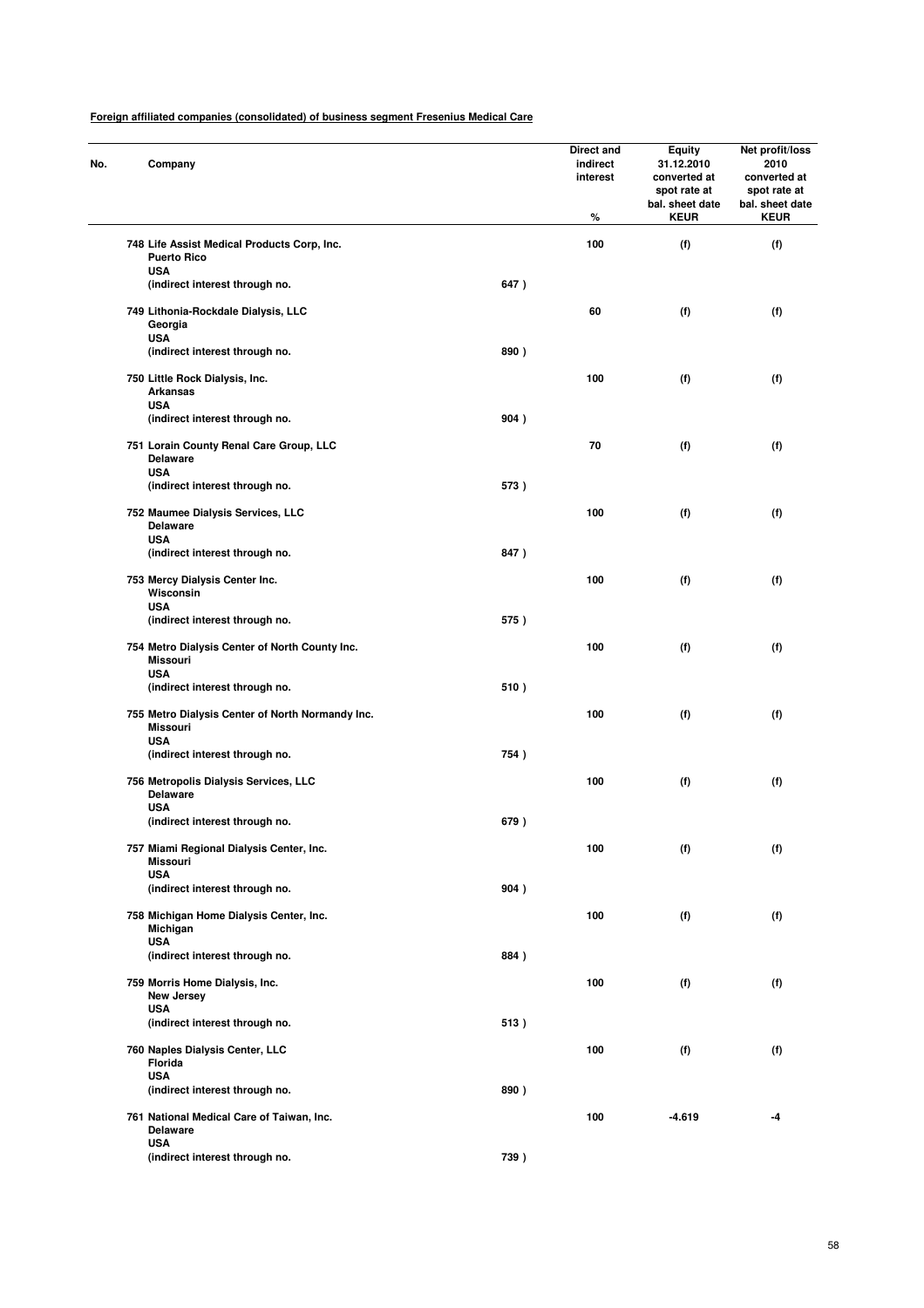| No. | Company                                                                                               |      | Direct and<br>indirect<br>interest<br>% | Equity<br>31.12.2010<br>converted at<br>spot rate at<br>bal. sheet date<br><b>KEUR</b> | Net profit/loss<br>2010<br>converted at<br>spot rate at<br>bal. sheet date<br><b>KEUR</b> |
|-----|-------------------------------------------------------------------------------------------------------|------|-----------------------------------------|----------------------------------------------------------------------------------------|-------------------------------------------------------------------------------------------|
|     | 762 National Medical Care, Inc.<br><b>Delaware</b>                                                    |      | 100                                     | (f)                                                                                    | (f)                                                                                       |
|     | <b>USA</b>                                                                                            |      |                                         |                                                                                        |                                                                                           |
|     | (indirect interest through no.                                                                        | 647) |                                         |                                                                                        |                                                                                           |
|     | 763 National Nephrology Associates Management Company of<br>Texas, Inc.<br><b>Texas</b><br><b>USA</b> |      | 100                                     | (f)                                                                                    | (f)                                                                                       |
|     | (indirect interest through no.                                                                        | 904) |                                         |                                                                                        |                                                                                           |
|     | 764 National Nephrology Associates of Texas, L.P.<br><b>Texas</b>                                     |      | 100                                     | (f)                                                                                    | (f)                                                                                       |
|     | <b>USA</b><br>(indirect interest through no.                                                          | 787) |                                         |                                                                                        |                                                                                           |
|     | 765 Neomedica, Inc.<br><b>Delaware</b>                                                                |      | 100                                     | (f)                                                                                    | (f)                                                                                       |
|     | <b>USA</b>                                                                                            |      |                                         |                                                                                        |                                                                                           |
|     | (indirect interest through no.                                                                        | 762) |                                         |                                                                                        |                                                                                           |
|     | 766 Nephromed LLC<br><b>Delaware</b>                                                                  |      | 100                                     | (f)                                                                                    | (f)                                                                                       |
|     | <b>USA</b><br>(indirect interest through no.                                                          | 712) |                                         |                                                                                        |                                                                                           |
|     | 767 New York Dialysis Services, Inc.<br><b>New York</b>                                               |      | 100                                     | (f)                                                                                    | (f)                                                                                       |
|     | <b>USA</b><br>(indirect interest through no.                                                          | 647) |                                         |                                                                                        |                                                                                           |
|     | 768 Newport Mesa Dialysis Services, LLC<br><b>Delaware</b><br><b>USA</b>                              |      | 100                                     | (f)                                                                                    | (f)                                                                                       |
|     | (indirect interest through no.                                                                        | 907) |                                         |                                                                                        |                                                                                           |
|     | 769 NMC-RRI Partnership<br><b>Massachusetts</b><br><b>USA</b>                                         |      | 100                                     | (f)                                                                                    | (f)                                                                                       |
|     | (indirect interest through no.                                                                        | 762) |                                         |                                                                                        |                                                                                           |
|     | 770 NMC A, LLC<br><b>Delaware</b>                                                                     |      | 100                                     | (f)                                                                                    | (f)                                                                                       |
|     | <b>USA</b>                                                                                            |      |                                         |                                                                                        |                                                                                           |
|     | (indirect interest through no.                                                                        | 762) |                                         |                                                                                        |                                                                                           |
|     | 771 NMC Asia-Pacific, Inc.<br><b>Delaware</b><br><b>USA</b>                                           |      | 100                                     | 318                                                                                    | 0                                                                                         |
|     | (indirect interest through no.                                                                        | 739) |                                         |                                                                                        |                                                                                           |
|     | 772 NMC China, Inc.<br><b>Delaware</b>                                                                |      | 100                                     | -609                                                                                   | 177                                                                                       |
|     | <b>USA</b><br>(indirect interest through no.                                                          | 739) |                                         |                                                                                        |                                                                                           |
|     | 773 NMC Funding Corporation<br><b>Delaware</b>                                                        |      | 100                                     | (f)                                                                                    | (f)                                                                                       |
|     | <b>USA</b><br>(indirect interest through no.                                                          | 762) |                                         |                                                                                        |                                                                                           |
|     | 774 NMC Medical services, Inc.<br>Pennsylvania                                                        |      | 100                                     | (f)                                                                                    | (f)                                                                                       |
|     | <b>USA</b><br>(indirect interest through no.                                                          | 813) |                                         |                                                                                        |                                                                                           |
|     | 775 NMC Services, Inc<br><b>Delaware</b>                                                              |      | 100                                     | (f)                                                                                    | (f)                                                                                       |
|     | <b>USA</b><br>(indirect interest through no.                                                          | 762) |                                         |                                                                                        |                                                                                           |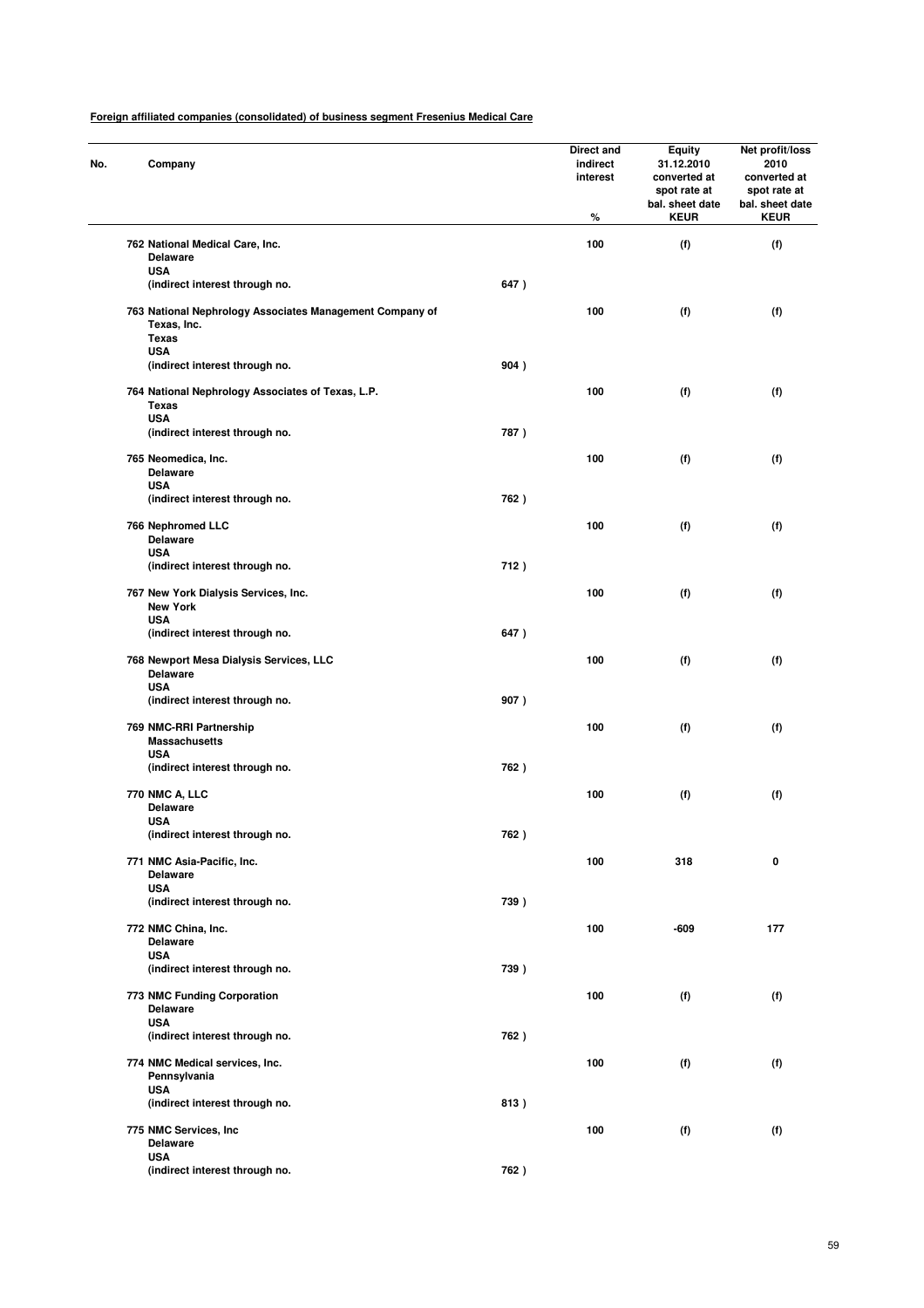| No. | Company                                                    |      | Direct and<br>indirect<br>interest<br>% | <b>Equity</b><br>31.12.2010<br>converted at<br>spot rate at<br>bal. sheet date<br><b>KEUR</b> | Net profit/loss<br>2010<br>converted at<br>spot rate at<br>bal. sheet date<br><b>KEUR</b> |
|-----|------------------------------------------------------------|------|-----------------------------------------|-----------------------------------------------------------------------------------------------|-------------------------------------------------------------------------------------------|
|     | 776 NNA Management Company of Kentucky, Inc.<br>Kentucky   |      | 100                                     | (f)                                                                                           | (f)                                                                                       |
|     | <b>USA</b><br>(indirect interest through no.               | 904) |                                         |                                                                                               |                                                                                           |
|     | 777 NNA Management Company of Louisiana, Inc.<br>Louisiana |      | 100                                     | (f)                                                                                           | (f)                                                                                       |
|     | <b>USA</b><br>(indirect interest through no.               | 904) |                                         |                                                                                               |                                                                                           |
|     | 778 NNA of Ada, L.L.C.<br>Oklahoma<br><b>USA</b>           |      | 60                                      | (f)                                                                                           | (f)                                                                                       |
|     | (indirect interest through no.                             | 790) |                                         |                                                                                               |                                                                                           |
|     | 779 NNA of Alabama, Inc.<br>Alabama<br><b>USA</b>          |      | 100                                     | (f)                                                                                           | (f)                                                                                       |
|     | (indirect interest through no.                             | 904) |                                         |                                                                                               |                                                                                           |
|     | 780 NNA of East Orange, L.L.C.<br>New Jersey               |      | 100                                     | (f)                                                                                           | (f)                                                                                       |
|     | <b>USA</b><br>(indirect interest through no.               | 924) |                                         |                                                                                               |                                                                                           |
|     | 781 NNA of Elizabeth, L.L.C.<br><b>New Jersey</b>          |      | 51                                      | (f)                                                                                           | (f)                                                                                       |
|     | <b>USA</b><br>(indirect interest through no.               | 934) |                                         |                                                                                               |                                                                                           |
|     | 782 NNA of Florida, LLC<br>Florida                         |      | 100                                     | (f)                                                                                           | (f)                                                                                       |
|     | <b>USA</b><br>(indirect interest through no.               | 931) |                                         |                                                                                               |                                                                                           |
|     | 783 NNA of Georgia, Inc.<br><b>Delaware</b>                |      | 100                                     | (f)                                                                                           | (f)                                                                                       |
|     | <b>USA</b><br>(indirect interest through no.               | 904) |                                         |                                                                                               |                                                                                           |
|     | 784 NNA of Harrison, L.L.C.<br>New Jersey<br><b>USA</b>    |      | 100                                     | (f)                                                                                           | (f)                                                                                       |
|     | (indirect interest through no.                             | 924) |                                         |                                                                                               |                                                                                           |
|     | 785 NNA of Louisiana, LLC<br>Louisiana                     |      | 100                                     | (f)                                                                                           | (f)                                                                                       |
|     | <b>USA</b><br>(indirect interest through no.               | 777) |                                         |                                                                                               |                                                                                           |
|     | 786 NNA of Memphis, LLC<br><b>Tennessee</b><br><b>USA</b>  |      | 100                                     | (f)                                                                                           | (f)                                                                                       |
|     | (indirect interest through no.                             | 557) |                                         |                                                                                               |                                                                                           |
|     | 787 NNA of Nevada, Inc.<br>Nevada<br><b>USA</b>            |      | 100                                     | (f)                                                                                           | (f)                                                                                       |
|     | (indirect interest through no.                             | 904) |                                         |                                                                                               |                                                                                           |
|     | 788 NNA of Newark, L.L.C.<br><b>New Jersey</b>             |      | 100                                     | (f)                                                                                           | (f)                                                                                       |
|     | <b>USA</b><br>(indirect interest through no.               | 934) |                                         |                                                                                               |                                                                                           |
|     | 789 NNA of Oklahoma, Inc.<br>Nevada                        |      | 100                                     | (f)                                                                                           | (f)                                                                                       |
|     | <b>USA</b><br>(indirect interest through no.               | 904) |                                         |                                                                                               |                                                                                           |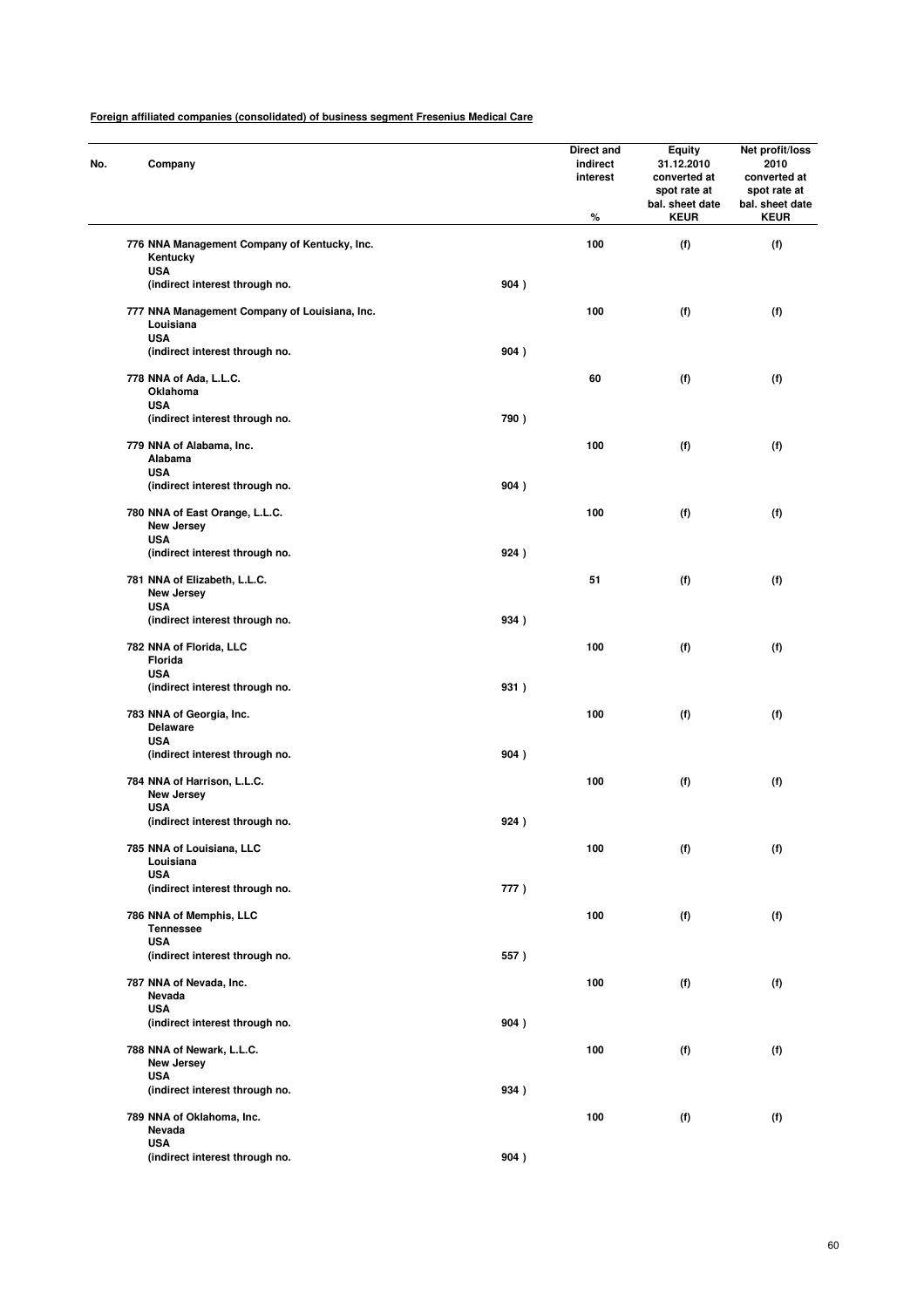| No. |            | Company                                                         |      | Direct and<br>indirect<br>interest<br>% | Equity<br>31.12.2010<br>converted at<br>spot rate at<br>bal. sheet date<br><b>KEUR</b> | Net profit/loss<br>2010<br>converted at<br>spot rate at<br>bal. sheet date<br><b>KEUR</b> |
|-----|------------|-----------------------------------------------------------------|------|-----------------------------------------|----------------------------------------------------------------------------------------|-------------------------------------------------------------------------------------------|
|     |            | 790 NNA of Oklahoma, L.L.C.                                     |      | 100                                     | (f)                                                                                    | (f)                                                                                       |
|     |            | Oklahoma                                                        |      |                                         |                                                                                        |                                                                                           |
|     | <b>USA</b> | (indirect interest through no.                                  | 789) |                                         |                                                                                        |                                                                                           |
|     |            | 791 NNA of Paducah, LLC<br>Kentucky                             |      | 70                                      | (f)                                                                                    | (f)                                                                                       |
|     | <b>USA</b> | (indirect interest through no.                                  | 776) |                                         |                                                                                        |                                                                                           |
|     |            | 792 NNA of Rhode Island, Inc.<br><b>Rhode Island</b>            |      | 100                                     | (f)                                                                                    | (f)                                                                                       |
|     | <b>USA</b> | (indirect interest through no.                                  | 904) |                                         |                                                                                        |                                                                                           |
|     | Ohio       | 793 NNA of Toledo, Inc.                                         |      | 100                                     | (f)                                                                                    | (f)                                                                                       |
|     | <b>USA</b> |                                                                 |      |                                         |                                                                                        |                                                                                           |
|     |            | (indirect interest through no.                                  | 904) |                                         |                                                                                        |                                                                                           |
|     | <b>USA</b> | 794 NNA Properties of New Jersey, Inc.<br>New Jersey            |      | 100                                     | (f)                                                                                    | (f)                                                                                       |
|     |            | (indirect interest through no.                                  | 904) |                                         |                                                                                        |                                                                                           |
|     |            | 795 NNA Transportation Services Corporation<br><b>Tennessee</b> |      | 100                                     | (f)                                                                                    | (f)                                                                                       |
|     | <b>USA</b> | (indirect interest through no.                                  | 904) |                                         |                                                                                        |                                                                                           |
|     |            | 796 NNA-Saint Barnabas-Livingston, L.L.C.<br>New Jersey         |      | 100                                     | (f)                                                                                    | (f)                                                                                       |
|     | <b>USA</b> | (indirect interest through no.                                  | 934) |                                         |                                                                                        |                                                                                           |
|     | <b>USA</b> | 797 NNA-Saint Barnabas, L.L.C.<br><b>New Jersey</b>             |      | 100                                     | (f)                                                                                    | (f)                                                                                       |
|     |            | (indirect interest through no.                                  | 934) |                                         |                                                                                        |                                                                                           |
|     |            | 798 Norcross Dialysis Center, LLC<br>Georgia                    |      | 100                                     | (f)                                                                                    | (f)                                                                                       |
|     | <b>USA</b> | (indirect interest through no.                                  | 890) |                                         |                                                                                        |                                                                                           |
|     |            | 799 North Buckner Dialysis Center, Inc.<br><b>Delaware</b>      |      | 100                                     | (f)                                                                                    | (f)                                                                                       |
|     | <b>USA</b> | (indirect interest through no.                                  | 722) |                                         |                                                                                        |                                                                                           |
|     |            | 800 North Gwinnett Dialysis, LLC<br>Georgia                     |      | 60                                      | (f)                                                                                    | (f)                                                                                       |
|     | <b>USA</b> | (indirect interest through no.                                  | 890) |                                         |                                                                                        |                                                                                           |
|     |            | 801 North Suburban Dialysis Center Partnership                  |      | 50                                      | (f)                                                                                    | (f)                                                                                       |
|     | <b>USA</b> | <b>Massachusetts</b>                                            |      |                                         |                                                                                        |                                                                                           |
|     |            | (indirect interest through no.                                  | 504) |                                         |                                                                                        |                                                                                           |
|     | <b>USA</b> | 802 Northeast Alabama Kidney Clinic, Inc.<br>Alabama            |      | 100                                     | (f)                                                                                    | (f)                                                                                       |
|     |            | (indirect interest through no.                                  | 904) |                                         |                                                                                        |                                                                                           |
|     | <b>USA</b> | 803 Northern New Jersey Dialysis LLC<br><b>Delaware</b>         |      | 100                                     | (f)                                                                                    | (f)                                                                                       |
|     |            | (indirect interest through no.                                  | 575) |                                         |                                                                                        |                                                                                           |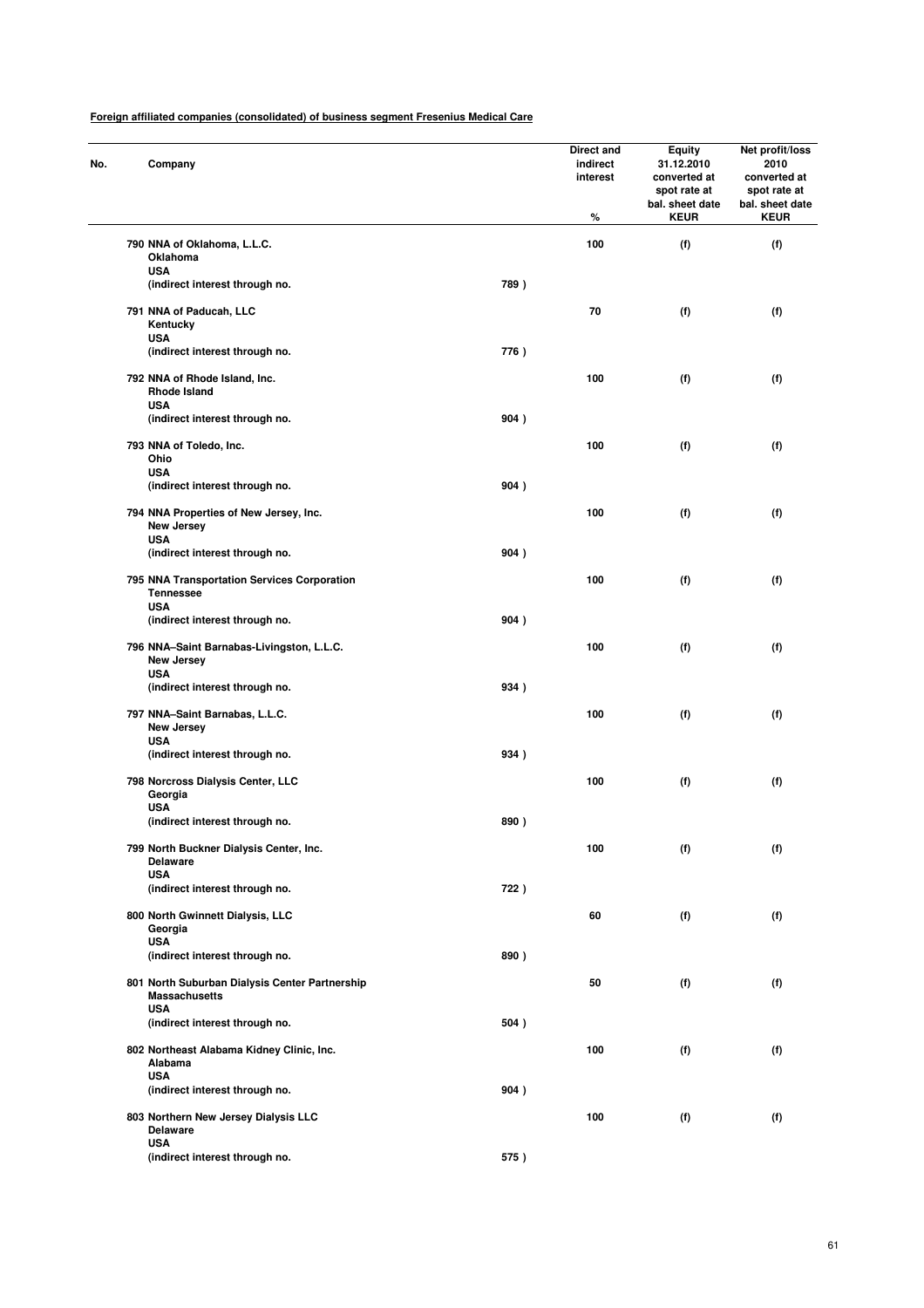| No. | Company                                                                  |      | Direct and<br>indirect<br>interest<br>% | Equity<br>31.12.2010<br>converted at<br>spot rate at<br>bal. sheet date<br><b>KEUR</b> | Net profit/loss<br>2010<br>converted at<br>spot rate at<br>bal. sheet date<br><b>KEUR</b> |
|-----|--------------------------------------------------------------------------|------|-----------------------------------------|----------------------------------------------------------------------------------------|-------------------------------------------------------------------------------------------|
|     | 804 Northwest Dialysis, Inc.                                             |      | 100                                     | (f)                                                                                    | (f)                                                                                       |
|     | <b>Arkansas</b><br><b>USA</b>                                            |      |                                         |                                                                                        |                                                                                           |
|     | (indirect interest through no.                                           | 904) |                                         |                                                                                        |                                                                                           |
|     | 805 Northwest Georgia Dialysis Services, LLC<br><b>Delaware</b>          |      | 100                                     | (f)                                                                                    | (f)                                                                                       |
|     | <b>USA</b><br>(indirect interest through no.                             | 487) |                                         |                                                                                        |                                                                                           |
|     | 806 NVC Florida, LLC<br><b>Delaware</b>                                  |      | 100                                     | (f)                                                                                    | (f)                                                                                       |
|     | <b>USA</b><br>(indirect interest through no.                             | 714) |                                         |                                                                                        |                                                                                           |
|     | 807 NVC Management, LLC<br><b>Delaware</b>                               |      | 100                                     | (f)                                                                                    | (f)                                                                                       |
|     | <b>USA</b><br>(indirect interest through no.                             | 714) |                                         |                                                                                        |                                                                                           |
|     | 808 NVC Texas, LLC                                                       |      | 100                                     | (f)                                                                                    | (f)                                                                                       |
|     | <b>Delaware</b><br><b>USA</b>                                            |      |                                         |                                                                                        |                                                                                           |
|     | (indirect interest through no.                                           | 714) |                                         |                                                                                        |                                                                                           |
|     | 809 Ohio Renal Care Group, LLC<br>Ohio<br><b>USA</b>                     |      | 51                                      | (f)                                                                                    | (f)                                                                                       |
|     | (indirect interest through no.                                           | 865) |                                         |                                                                                        |                                                                                           |
|     | 810 Ohio Renal Care Supply Company, LLC<br><b>Delaware</b><br><b>USA</b> |      | 51                                      | (f)                                                                                    | (f)                                                                                       |
|     | (indirect interest through no.                                           | 809) |                                         |                                                                                        |                                                                                           |
|     | 811 Overland Trails Renal Care Group, LLC<br>Nebraska<br><b>USA</b>      |      | 55                                      | (f)                                                                                    | (f)                                                                                       |
|     | (indirect interest through no.                                           | 887) |                                         |                                                                                        |                                                                                           |
|     | 812 Pacific Northwest Renal Services, L.L.C.<br>Oregon<br><b>USA</b>     |      | 95                                      | (f)                                                                                    | (f)                                                                                       |
|     | (indirect interest through no.                                           | 886) |                                         |                                                                                        |                                                                                           |
|     | 813 Park imaging Inc. (MA)<br><b>Massachusetts</b>                       |      | 100                                     | (f)                                                                                    | (f)                                                                                       |
|     | <b>USA</b><br>(indirect interest through no.                             | 817) |                                         |                                                                                        |                                                                                           |
|     | 814 Park Portable X-Ray, Inc.<br><b>Massachusetts</b>                    |      | 100                                     | (f)                                                                                    | (f)                                                                                       |
|     | <b>USA</b><br>(indirect interest through no.                             | 813) |                                         |                                                                                        |                                                                                           |
|     | 815 PD Solutions of Pennsylvania, Inc.<br>Pennsylvania                   |      | 100                                     | (f)                                                                                    | (f)                                                                                       |
|     | <b>USA</b><br>(indirect interest through no.                             | 731) |                                         |                                                                                        |                                                                                           |
|     | 816 Physicians Dialysis Company, Inc.<br>Pennsylvania                    |      | 100                                     | (f)                                                                                    | (f)                                                                                       |
|     | <b>USA</b><br>(indirect interest through no.                             | 892) |                                         |                                                                                        |                                                                                           |
|     | 817 PML, Inc.                                                            |      | 100                                     | (f)                                                                                    | (f)                                                                                       |
|     | <b>Massachusetts</b><br><b>USA</b>                                       |      |                                         |                                                                                        |                                                                                           |
|     | (indirect interest through no.                                           | 480) |                                         |                                                                                        |                                                                                           |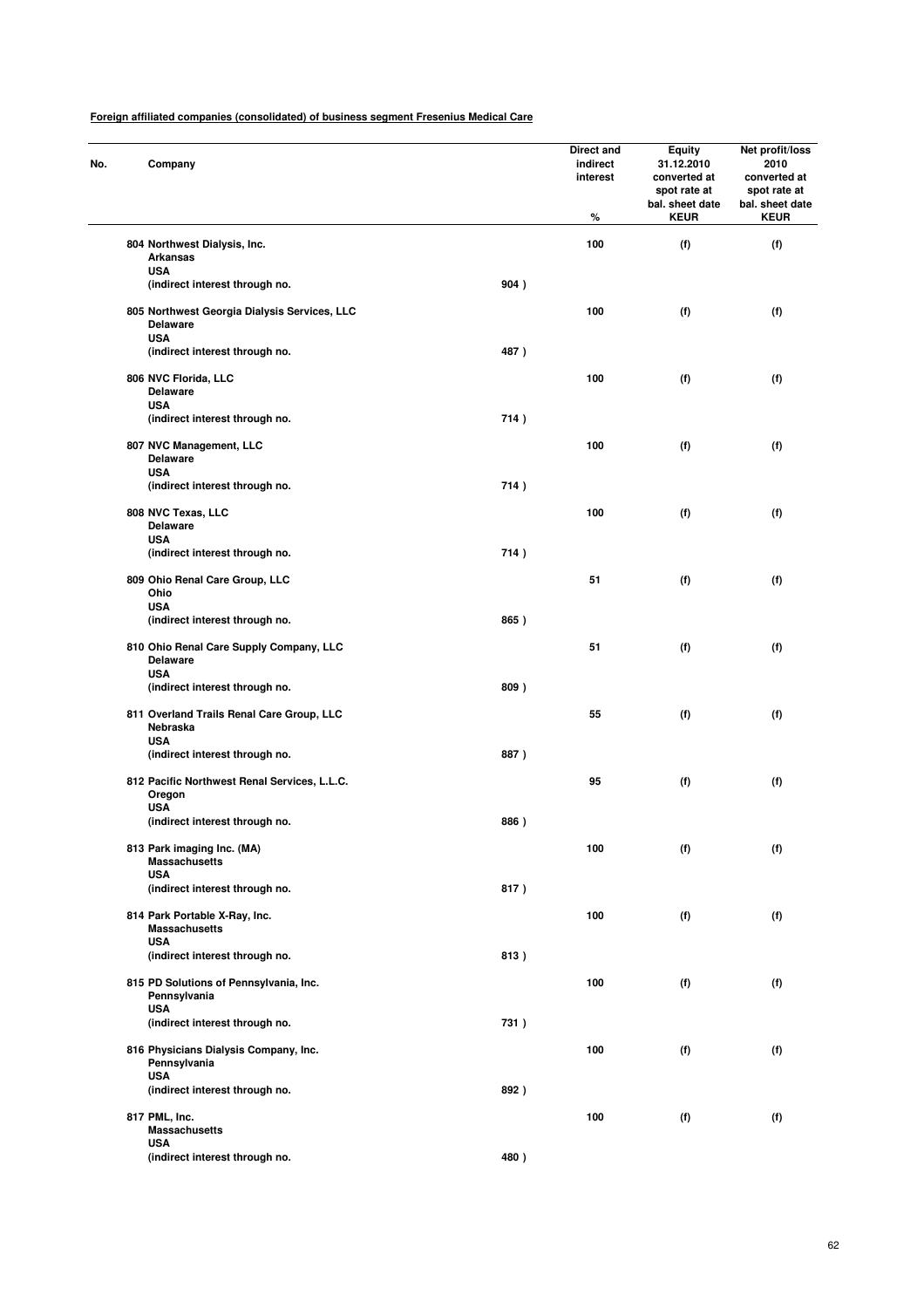| No. | Company                                                             |      | Direct and<br>indirect<br>interest<br>% | <b>Equity</b><br>31.12.2010<br>converted at<br>spot rate at<br>bal. sheet date<br><b>KEUR</b> | Net profit/loss<br>2010<br>converted at<br>spot rate at<br>bal. sheet date<br><b>KEUR</b> |
|-----|---------------------------------------------------------------------|------|-----------------------------------------|-----------------------------------------------------------------------------------------------|-------------------------------------------------------------------------------------------|
|     | 818 Prescott Renal Care Group, LLC<br><b>Delaware</b>               |      | 100                                     | (f)                                                                                           | (f)                                                                                       |
|     | <b>USA</b><br>(indirect interest through no.                        | 872) |                                         |                                                                                               |                                                                                           |
|     | 819 QCI Holdings, Inc.<br><b>Delaware</b><br><b>USA</b>             |      | 100                                     | (f)                                                                                           | (f)                                                                                       |
|     | (indirect interest through no.                                      | 762) |                                         |                                                                                               |                                                                                           |
|     | 820 QCI Limited Liability Company<br>Colorado<br><b>USA</b>         |      | 100                                     | (f)                                                                                           | (f)                                                                                       |
|     | (indirect interest through no.                                      | 831) |                                         |                                                                                               |                                                                                           |
|     | 821 Qix, Inc.<br><b>Delaware</b><br><b>USA</b>                      |      | 100                                     | (f)                                                                                           | (f)                                                                                       |
|     | (indirect interest through no.                                      | 953) |                                         |                                                                                               |                                                                                           |
|     | 822 QualiCenters Albany, Ltd<br>Colorado<br><b>USA</b>              |      | 100                                     | (f)                                                                                           | (f)                                                                                       |
|     | (indirect interest through no.                                      | 831) |                                         |                                                                                               |                                                                                           |
|     | 823 QualiCenters Bend, LLC<br>Colorado                              |      | 100                                     | (f)                                                                                           | (f)                                                                                       |
|     | <b>USA</b><br>(indirect interest through no.                        | 831) |                                         |                                                                                               |                                                                                           |
|     | 824 QualiCenters Coos Bay, Ltd<br>Colorado                          |      | 100                                     | (f)                                                                                           | (f)                                                                                       |
|     | <b>USA</b><br>(indirect interest through no.                        | 831) |                                         |                                                                                               |                                                                                           |
|     | 825 QualiCenters Eugene- Springfield, Ltd<br>Colorado<br><b>USA</b> |      | 100                                     | (f)                                                                                           | (f)                                                                                       |
|     | (indirect interest through no.                                      | 831) |                                         |                                                                                               |                                                                                           |
|     | 826 QualiCenters Inland Northwest, LLC<br>Colorado<br><b>USA</b>    |      | 100                                     | (f)                                                                                           | (f)                                                                                       |
|     | (indirect interest through no.                                      | 831) |                                         |                                                                                               |                                                                                           |
|     | 827 QualiCenters Louisville, LLC<br>Colorado<br><b>USA</b>          |      | 100                                     | (f)                                                                                           | (f)                                                                                       |
|     | (indirect interest through no.                                      | 831) |                                         |                                                                                               |                                                                                           |
|     | 828 QualiCenters Pueblo, LLC<br>Colorado                            |      | 100                                     | (f)                                                                                           | (f)                                                                                       |
|     | <b>USA</b><br>(indirect interest through no.                        | 819) |                                         |                                                                                               |                                                                                           |
|     | 829 QualiCenters Salem, LLC<br>Colorado                             |      | 100                                     | (f)                                                                                           | (f)                                                                                       |
|     | <b>USA</b><br>(indirect interest through no.                        | 831) |                                         |                                                                                               |                                                                                           |
|     | 830 QualiCenters Sioux City, LLC<br>Colorado                        |      | 100                                     | (f)                                                                                           | (f)                                                                                       |
|     | <b>USA</b><br>(indirect interest through no.                        | 831) |                                         |                                                                                               |                                                                                           |
|     | 831 QualiCenters, Inc.<br>Colorado                                  |      | 100                                     | (f)                                                                                           | (f)                                                                                       |
|     | <b>USA</b><br>(indirect interest through no.                        | 819) |                                         |                                                                                               |                                                                                           |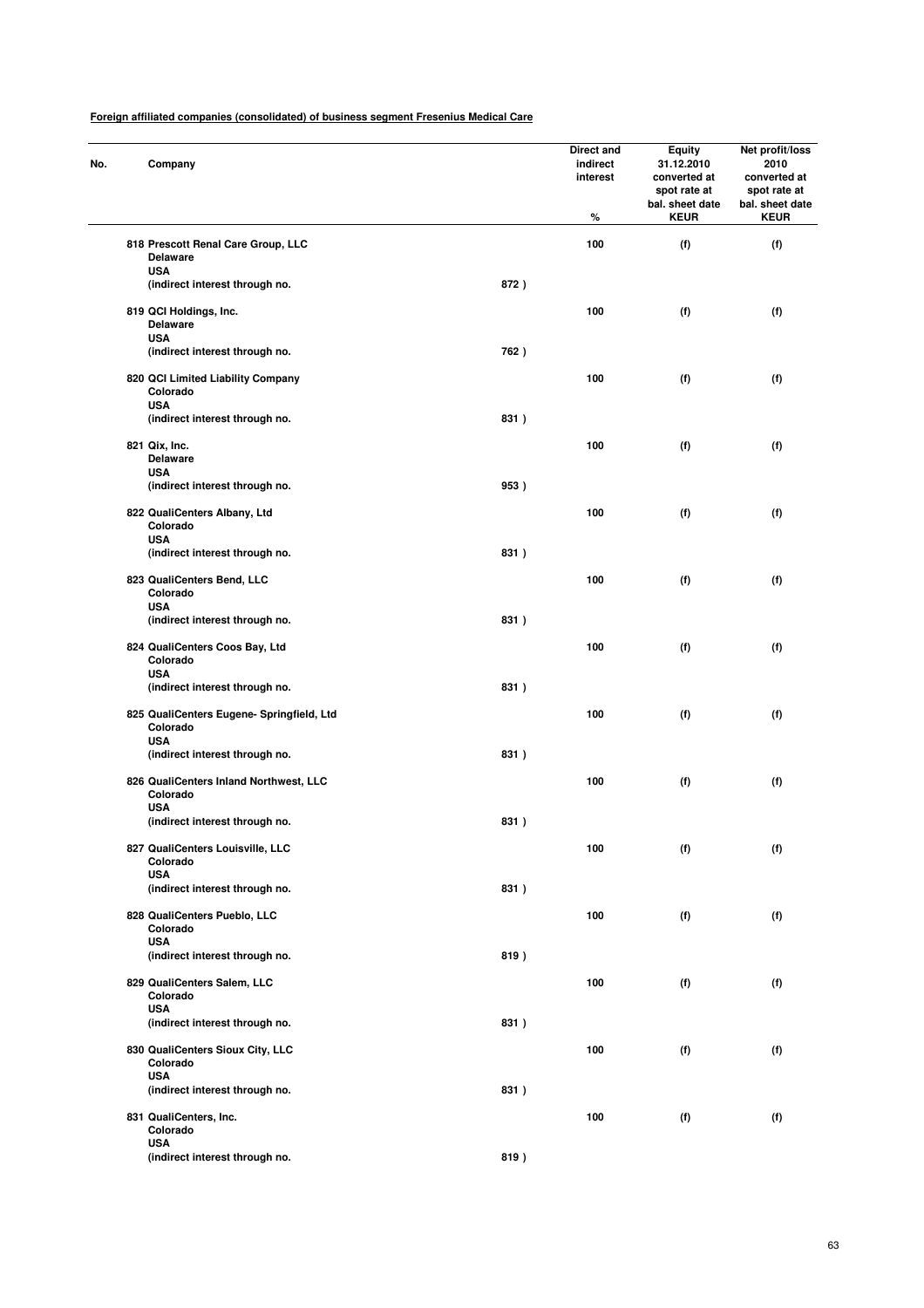| No. | Company                                                                                |      | Direct and<br>indirect<br>interest<br>% | <b>Equity</b><br>31.12.2010<br>converted at<br>spot rate at<br>bal. sheet date<br><b>KEUR</b> | Net profit/loss<br>2010<br>converted at<br>spot rate at<br>bal. sheet date<br><b>KEUR</b> |
|-----|----------------------------------------------------------------------------------------|------|-----------------------------------------|-----------------------------------------------------------------------------------------------|-------------------------------------------------------------------------------------------|
|     | 832 Qualiserv, Ltd.                                                                    |      | 100                                     | (f)                                                                                           | (f)                                                                                       |
|     | Colorado                                                                               |      |                                         |                                                                                               |                                                                                           |
|     | <b>USA</b>                                                                             |      |                                         |                                                                                               |                                                                                           |
|     | (indirect interest through no.                                                         | 831) |                                         |                                                                                               |                                                                                           |
|     | 833 Quality Care Dialysis Center of Dallas Inc.<br>Texas<br><b>USA</b>                 |      | 100                                     | (f)                                                                                           | (f)                                                                                       |
|     | (indirect interest through no.                                                         | 742) |                                         |                                                                                               |                                                                                           |
|     | 834 Quality Care Dialysis Center of Hammond Inc.<br><b>Delaware</b><br><b>USA</b>      |      | 100                                     | (f)                                                                                           | (f)                                                                                       |
|     | (indirect interest through no.                                                         | 742) |                                         |                                                                                               |                                                                                           |
|     | 835 Quality Care Dialysis Center of Houston Inc.<br>Texas                              |      | 100                                     | (f)                                                                                           | (f)                                                                                       |
|     | <b>USA</b>                                                                             |      |                                         |                                                                                               |                                                                                           |
|     | (indirect interest through no.                                                         | 742) |                                         |                                                                                               |                                                                                           |
|     | 836 Quality Care Dialysis Center of Vega Baja Inc.<br><b>Puerto Rico</b><br><b>USA</b> |      | 100                                     | (f)                                                                                           | (f)                                                                                       |
|     | (indirect interest through no.                                                         | 762) |                                         |                                                                                               |                                                                                           |
|     | 837 Quality Care Dialysis Center of Vista Inc.<br>California                           |      | 100                                     | (f)                                                                                           | (f)                                                                                       |
|     | <b>USA</b><br>(indirect interest through no.                                           | 742) |                                         |                                                                                               |                                                                                           |
|     | 838 R.C.G. Supply Company<br><b>Tennessee</b>                                          |      | 100                                     | (f)                                                                                           | (f)                                                                                       |
|     | <b>USA</b><br>(indirect interest through no.                                           | 865) |                                         |                                                                                               |                                                                                           |
|     | 839 RCG Arlington Heights, LLC<br><b>Delaware</b>                                      |      | 100                                     | (f)                                                                                           | (f)                                                                                       |
|     | <b>USA</b><br>(indirect interest through no.                                           | 558) |                                         |                                                                                               |                                                                                           |
|     | 840 RCG Bloomington, LLC<br><b>Delaware</b>                                            |      | 100                                     | (f)                                                                                           | (f)                                                                                       |
|     | <b>USA</b><br>(indirect interest through no.                                           | 847) |                                         |                                                                                               |                                                                                           |
|     | 841 RCG Columbus, LLC                                                                  |      | 51                                      | (f)                                                                                           | (f)                                                                                       |
|     | <b>Delaware</b>                                                                        |      |                                         |                                                                                               |                                                                                           |
|     | <b>USA</b><br>(indirect interest through no.                                           | 904) |                                         |                                                                                               |                                                                                           |
|     | 842 RCG Credit Corporation<br><b>Tennessee</b>                                         |      | 100                                     | (f)                                                                                           | (f)                                                                                       |
|     | <b>USA</b><br>(indirect interest through no.                                           | 904) |                                         |                                                                                               |                                                                                           |
|     | 843 RCG East Texas, LLP<br><b>Delaware</b>                                             |      | 100                                     | (f)                                                                                           | (f)                                                                                       |
|     | <b>USA</b><br>(indirect interest through no.                                           | 894) |                                         |                                                                                               |                                                                                           |
|     | 844 RCG Finance, Inc.<br><b>Delaware</b>                                               |      | 100                                     | (f)                                                                                           | (f)                                                                                       |
|     | <b>USA</b>                                                                             |      |                                         |                                                                                               |                                                                                           |
|     | (indirect interest through no.                                                         | 904) |                                         |                                                                                               |                                                                                           |
|     | 845 RCG Grand Island, LLC<br><b>Delaware</b>                                           |      | 60                                      | (f)                                                                                           | (f)                                                                                       |
|     | <b>USA</b><br>(indirect interest through no.                                           | 887) |                                         |                                                                                               |                                                                                           |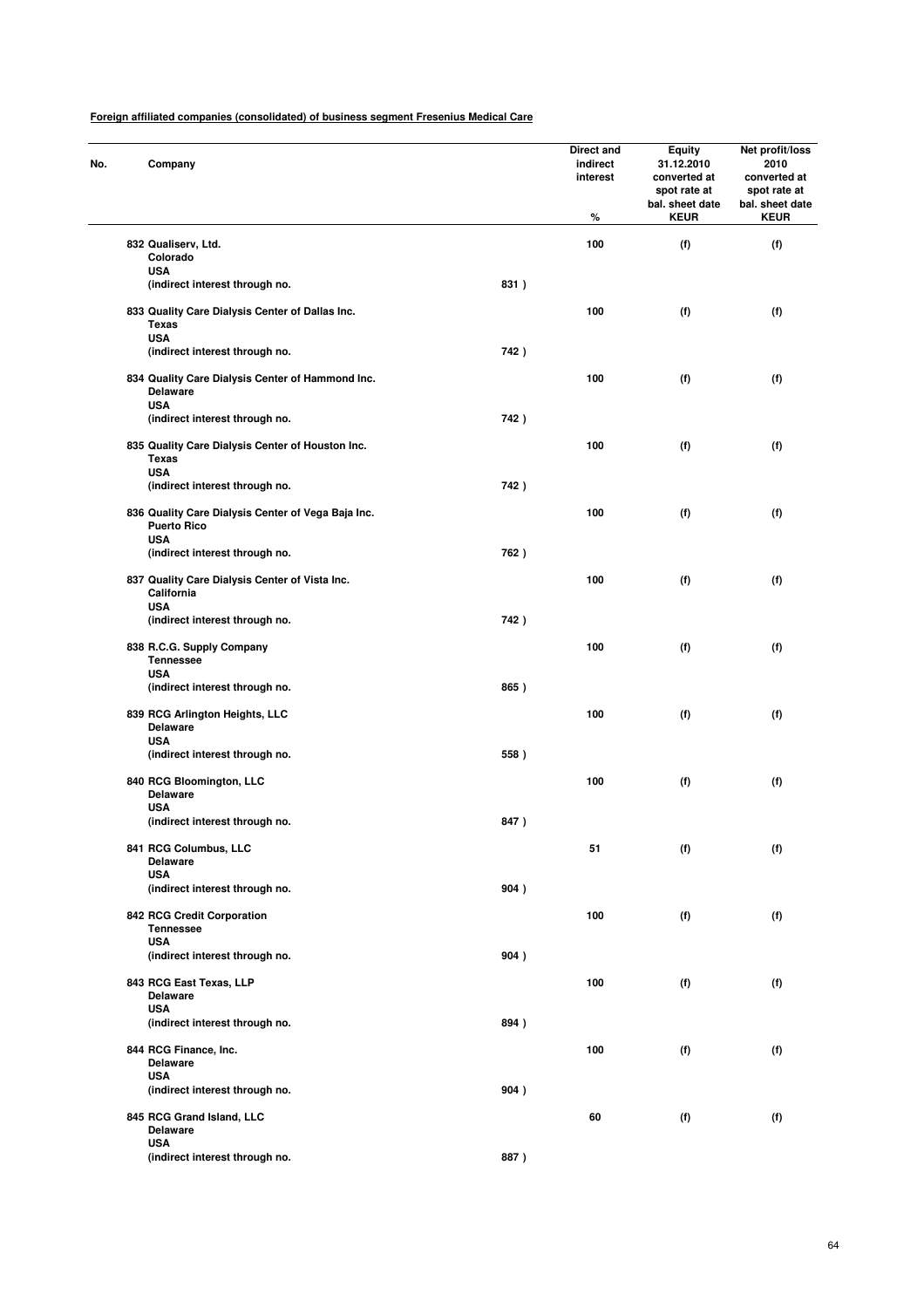| No. | Company                                                              |      | Direct and<br>indirect<br>interest<br>% | Equity<br>31.12.2010<br>converted at<br>spot rate at<br>bal. sheet date<br><b>KEUR</b> | Net profit/loss<br>2010<br>converted at<br>spot rate at<br>bal. sheet date<br><b>KEUR</b> |
|-----|----------------------------------------------------------------------|------|-----------------------------------------|----------------------------------------------------------------------------------------|-------------------------------------------------------------------------------------------|
|     | 846 RCG Houston, LLP                                                 |      | 90                                      | (f)                                                                                    | (f)                                                                                       |
|     | <b>Delaware</b>                                                      |      |                                         |                                                                                        |                                                                                           |
|     | <b>USA</b><br>(indirect interest through no.                         | 894) |                                         |                                                                                        |                                                                                           |
|     |                                                                      |      |                                         |                                                                                        |                                                                                           |
|     | 847 RCG Indiana, L.L.C.<br><b>Delaware</b>                           |      | 100                                     | (f)                                                                                    | (f)                                                                                       |
|     | <b>USA</b><br>(indirect interest through no.                         | 904) |                                         |                                                                                        |                                                                                           |
|     | 848 RCG Intellectual Holdings, Inc.<br><b>Delaware</b><br><b>USA</b> |      | 100                                     | (f)                                                                                    | (f)                                                                                       |
|     | (indirect interest through no.                                       | 904) |                                         |                                                                                        |                                                                                           |
|     | 849 RCG Irving, LLP<br><b>Delaware</b>                               |      | 100                                     | (f)                                                                                    | (f)                                                                                       |
|     | <b>USA</b>                                                           |      |                                         |                                                                                        |                                                                                           |
|     | (indirect interest through no.                                       | 894) |                                         |                                                                                        |                                                                                           |
|     | 850 RCG Marion, LLC<br><b>Delaware</b>                               |      | 100                                     | (f)                                                                                    | (f)                                                                                       |
|     | <b>USA</b><br>(indirect interest through no.                         | 856) |                                         |                                                                                        |                                                                                           |
|     | 851 RCG Martin, LLC<br><b>Delaware</b>                               |      | 100                                     | (f)                                                                                    | (f)                                                                                       |
|     | <b>USA</b><br>(indirect interest through no.                         | 904) |                                         |                                                                                        |                                                                                           |
|     | 852 RCG Memphis East, LLC<br><b>Delaware</b>                         |      | 100                                     | (f)                                                                                    | (f)                                                                                       |
|     | <b>USA</b><br>(indirect interest through no.                         | 904) |                                         |                                                                                        |                                                                                           |
|     | 853 RCG Memphis South, LLC<br><b>Delaware</b>                        |      | 100                                     | (f)                                                                                    | (f)                                                                                       |
|     | <b>USA</b><br>(indirect interest through no.                         | 856) |                                         |                                                                                        |                                                                                           |
|     | 854 RCG Memphis, LLC<br><b>Delaware</b>                              |      | 100                                     | (f)                                                                                    | (f)                                                                                       |
|     | <b>USA</b><br>(indirect interest through no.                         | 904) |                                         |                                                                                        |                                                                                           |
|     | 855 RCG Mercy Des Moines, LLC<br><b>Delaware</b>                     |      | 80                                      | (f)                                                                                    | (f)                                                                                       |
|     | <b>USA</b><br>(indirect interest through no.                         | 887) |                                         |                                                                                        |                                                                                           |
|     | 856 RCG Mississippi, Inc.<br><b>Delaware</b>                         |      | 100                                     | (f)                                                                                    | (f)                                                                                       |
|     | <b>USA</b><br>(indirect interest through no.                         | 904) |                                         |                                                                                        |                                                                                           |
|     | 857 RCG North Platte, LLC<br><b>Delaware</b>                         |      | 60                                      | (f)                                                                                    | (f)                                                                                       |
|     | <b>USA</b><br>(indirect interest through no.                         | 887) |                                         |                                                                                        |                                                                                           |
|     | 858 RCG PA Merger Corp.<br><b>Texas</b>                              |      | 100                                     | (f)                                                                                    | (f)                                                                                       |
|     | <b>USA</b><br>(indirect interest through no.                         | 904) |                                         |                                                                                        |                                                                                           |
|     | 859 RCG Pensacola, LLC<br><b>Delaware</b>                            |      | 70                                      | (f)                                                                                    | (f)                                                                                       |
|     | <b>USA</b>                                                           |      |                                         |                                                                                        |                                                                                           |
|     | (indirect interest through no.                                       | 891) |                                         |                                                                                        |                                                                                           |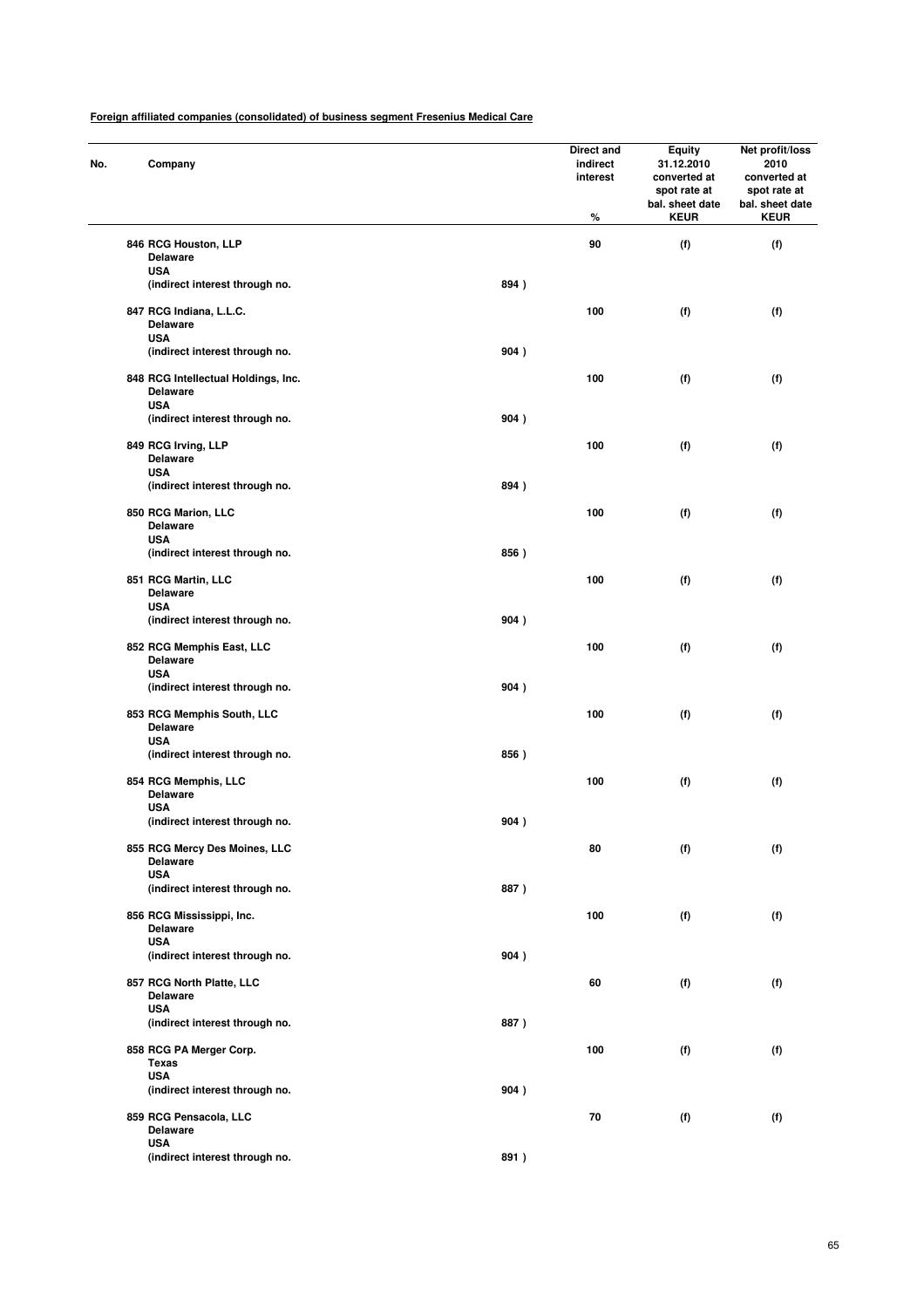| No. | Company                                                   |      | Direct and<br>indirect<br>interest<br>% | <b>Equity</b><br>31.12.2010<br>converted at<br>spot rate at<br>bal. sheet date<br><b>KEUR</b> | Net profit/loss<br>2010<br>converted at<br>spot rate at<br>bal. sheet date<br><b>KEUR</b> |
|-----|-----------------------------------------------------------|------|-----------------------------------------|-----------------------------------------------------------------------------------------------|-------------------------------------------------------------------------------------------|
|     | 860 RCG Robstown, LLP                                     |      | 100                                     | (f)                                                                                           | (f)                                                                                       |
|     | <b>Delaware</b><br><b>USA</b>                             |      |                                         |                                                                                               |                                                                                           |
|     | (indirect interest through no.                            | 894) |                                         |                                                                                               |                                                                                           |
|     |                                                           |      |                                         |                                                                                               |                                                                                           |
|     | 861 RCG Saint Luke's LLC<br><b>Delaware</b><br><b>USA</b> |      | 100                                     | (f)                                                                                           | (f)                                                                                       |
|     | (indirect interest through no.                            | 887) |                                         |                                                                                               |                                                                                           |
|     |                                                           |      | 51                                      |                                                                                               |                                                                                           |
|     | 862 RCG Southaven, LLC<br><b>Delaware</b><br><b>USA</b>   |      |                                         | (f)                                                                                           | (f)                                                                                       |
|     | (indirect interest through no.                            | 904) |                                         |                                                                                               |                                                                                           |
|     | 863 RCG Southern New Jersey, LLC                          |      | 70                                      | (f)                                                                                           | (f)                                                                                       |
|     | <b>Delaware</b>                                           |      |                                         |                                                                                               |                                                                                           |
|     | <b>USA</b>                                                |      |                                         |                                                                                               |                                                                                           |
|     | (indirect interest through no.                            | 877) |                                         |                                                                                               |                                                                                           |
|     | 864 RCG Tunica, LLC                                       |      | 70                                      | (f)                                                                                           | (f)                                                                                       |
|     | <b>Delaware</b>                                           |      |                                         |                                                                                               |                                                                                           |
|     | <b>USA</b><br>(indirect interest through no.              | 856) |                                         |                                                                                               |                                                                                           |
|     |                                                           |      |                                         |                                                                                               |                                                                                           |
|     | 865 RCG University Division, Inc.<br><b>Tennessee</b>     |      | 100                                     | (f)                                                                                           | (f)                                                                                       |
|     | <b>USA</b>                                                |      |                                         |                                                                                               |                                                                                           |
|     | (indirect interest through no.                            | 904) |                                         |                                                                                               |                                                                                           |
|     | 866 RCG West Health Supply, L.C.                          |      | 100                                     | (f)                                                                                           | (f)                                                                                       |
|     | Arizona                                                   |      |                                         |                                                                                               |                                                                                           |
|     | <b>USA</b>                                                | 904) |                                         |                                                                                               |                                                                                           |
|     | (indirect interest through no.                            |      |                                         |                                                                                               |                                                                                           |
|     | 867 RCG Whitehaven, LLC                                   |      | 100                                     | (f)                                                                                           | (f)                                                                                       |
|     | <b>Delaware</b><br><b>USA</b>                             |      |                                         |                                                                                               |                                                                                           |
|     | (indirect interest through no.                            | 856) |                                         |                                                                                               |                                                                                           |
|     |                                                           |      |                                         |                                                                                               |                                                                                           |
|     | 868 Renaissance Health Care Inc.<br><b>Delaware</b>       |      | 100                                     | (f)                                                                                           | (f)                                                                                       |
|     | <b>USA</b>                                                |      |                                         |                                                                                               |                                                                                           |
|     | (indirect interest through no.                            | 769) |                                         |                                                                                               |                                                                                           |
|     | 869 Renal Care Group-Beaumont, L.P.                       |      | 80                                      | (f)                                                                                           | (f)                                                                                       |
|     | <b>Delaware</b>                                           |      |                                         |                                                                                               |                                                                                           |
|     | <b>USA</b><br>(indirect interest through no.              | 894) |                                         |                                                                                               |                                                                                           |
|     |                                                           |      |                                         |                                                                                               |                                                                                           |
|     | 870 Renal Care Group-Harlingen, L.P.                      |      | 100                                     | (f)                                                                                           | (f)                                                                                       |
|     | <b>Delaware</b><br><b>USA</b>                             |      |                                         |                                                                                               |                                                                                           |
|     | (indirect interest through no.                            | 894) |                                         |                                                                                               |                                                                                           |
|     |                                                           |      | 100                                     |                                                                                               |                                                                                           |
|     | 871 Renal Care Group Alaska, Inc.<br>Alaska               |      |                                         | (f)                                                                                           | (f)                                                                                       |
|     | <b>USA</b>                                                |      |                                         |                                                                                               |                                                                                           |
|     | (indirect interest through no.                            | 904) |                                         |                                                                                               |                                                                                           |
|     | 872 Renal Care Group Arizona, LLC                         |      | 51                                      | (f)                                                                                           | (f)                                                                                       |
|     | <b>Delaware</b>                                           |      |                                         |                                                                                               |                                                                                           |
|     | <b>USA</b><br>(indirect interest through no.              | 904) |                                         |                                                                                               |                                                                                           |
|     |                                                           |      |                                         |                                                                                               |                                                                                           |
|     | 873 Renal Care Group Central Memphis, LLC                 |      | 100                                     | (f)                                                                                           | (f)                                                                                       |
|     | <b>Delaware</b><br><b>USA</b>                             |      |                                         |                                                                                               |                                                                                           |
|     | (indirect interest through no.                            | 904) |                                         |                                                                                               |                                                                                           |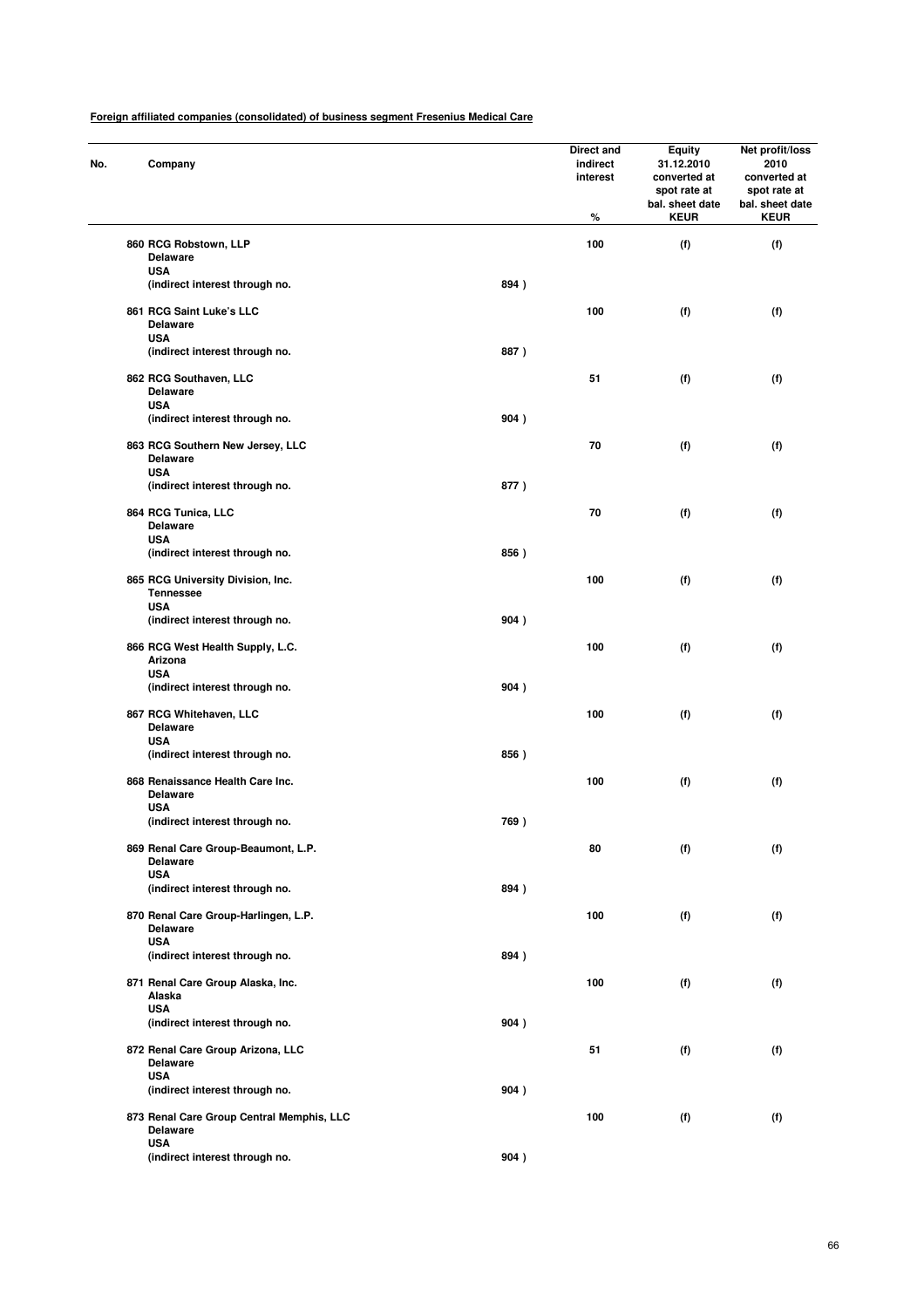| No. | Company                                                                      |      | Direct and<br>indirect<br>interest<br>% | Equity<br>31.12.2010<br>converted at<br>spot rate at<br>bal. sheet date<br><b>KEUR</b> | Net profit/loss<br>2010<br>converted at<br>spot rate at<br>bal. sheet date<br><b>KEUR</b> |
|-----|------------------------------------------------------------------------------|------|-----------------------------------------|----------------------------------------------------------------------------------------|-------------------------------------------------------------------------------------------|
|     | 874 Renal Care Group Charlotte, LLC<br><b>Delaware</b>                       |      | 60                                      | (f)                                                                                    | (f)                                                                                       |
|     | <b>USA</b><br>(indirect interest through no.                                 | 758) |                                         |                                                                                        |                                                                                           |
|     | 875 Renal Care Group Chicago Southside, LLC<br><b>Delaware</b><br><b>USA</b> |      | 80                                      | (f)                                                                                    | (f)                                                                                       |
|     | (indirect interest through no.                                               | 558) |                                         |                                                                                        |                                                                                           |
|     | 876 Renal Care Group Chicago Uptown, LLC<br><b>Delaware</b><br><b>USA</b>    |      | 80                                      | (f)                                                                                    | (f)                                                                                       |
|     | (indirect interest through no.                                               | 558) |                                         |                                                                                        |                                                                                           |
|     | 877 Renal Care Group East, Inc.<br>Pennsylvania<br><b>USA</b>                |      | 100                                     | (f)                                                                                    | (f)                                                                                       |
|     | (indirect interest through no.                                               | 904) |                                         |                                                                                        |                                                                                           |
|     | 878 Renal Care Group Eastern Ohio, LLC<br><b>Delaware</b>                    |      | 60                                      | (f)                                                                                    | (f)                                                                                       |
|     | <b>USA</b><br>(indirect interest through no.                                 | 816) |                                         |                                                                                        |                                                                                           |
|     | 879 Renal Care Group Gainesville East, LLC<br><b>Delaware</b>                |      | 90                                      | (f)                                                                                    | (f)                                                                                       |
|     | <b>USA</b><br>(indirect interest through no.                                 | 783) |                                         |                                                                                        |                                                                                           |
|     | 880 Renal Care Group Gainesville, LLC<br><b>Delaware</b>                     |      | 60                                      | (f)                                                                                    | (f)                                                                                       |
|     | <b>USA</b><br>(indirect interest through no.                                 | 783) |                                         |                                                                                        |                                                                                           |
|     | 881 Renal Care Group Lansing, LLC<br><b>Delaware</b>                         |      | 51                                      | (f)                                                                                    | (f)                                                                                       |
|     | <b>USA</b><br>(indirect interest through no.                                 | 758) |                                         |                                                                                        |                                                                                           |
|     | 882 Renal Care Group Las Vegas, LLC<br><b>Delaware</b>                       |      | 70                                      | (f)                                                                                    | (f)                                                                                       |
|     | <b>USA</b><br>(indirect interest through no.                                 | 702) |                                         |                                                                                        |                                                                                           |
|     | 883 Renal Care Group Maplewood, LLC<br><b>Delaware</b>                       |      | 60                                      | (f)                                                                                    | (f)                                                                                       |
|     | <b>USA</b><br>(indirect interest through no.                                 | 922) |                                         |                                                                                        |                                                                                           |
|     | 884 Renal Care Group Michigan, Inc.<br><b>Delaware</b>                       |      | 100                                     | (f)                                                                                    | (f)                                                                                       |
|     | <b>USA</b><br>(indirect interest through no.                                 | 904) |                                         |                                                                                        |                                                                                           |
|     | 885 Renal Care Group Nacagdoches, LLP<br><b>Delaware</b>                     |      | 80                                      | (f)                                                                                    | (f)                                                                                       |
|     | <b>USA</b><br>(indirect interest through no.                                 | 894) |                                         |                                                                                        |                                                                                           |
|     | 886 Renal Care Group Northwest, Inc.<br><b>Delaware</b>                      |      | 100                                     | (f)                                                                                    | (f)                                                                                       |
|     | <b>USA</b><br>(indirect interest through no.                                 | 904) |                                         |                                                                                        |                                                                                           |
|     | 887 Renal Care Group of the Midwest, Inc.<br>Kansas                          |      | 100                                     | (f)                                                                                    | (f)                                                                                       |
|     | <b>USA</b><br>(indirect interest through no.                                 | 904) |                                         |                                                                                        |                                                                                           |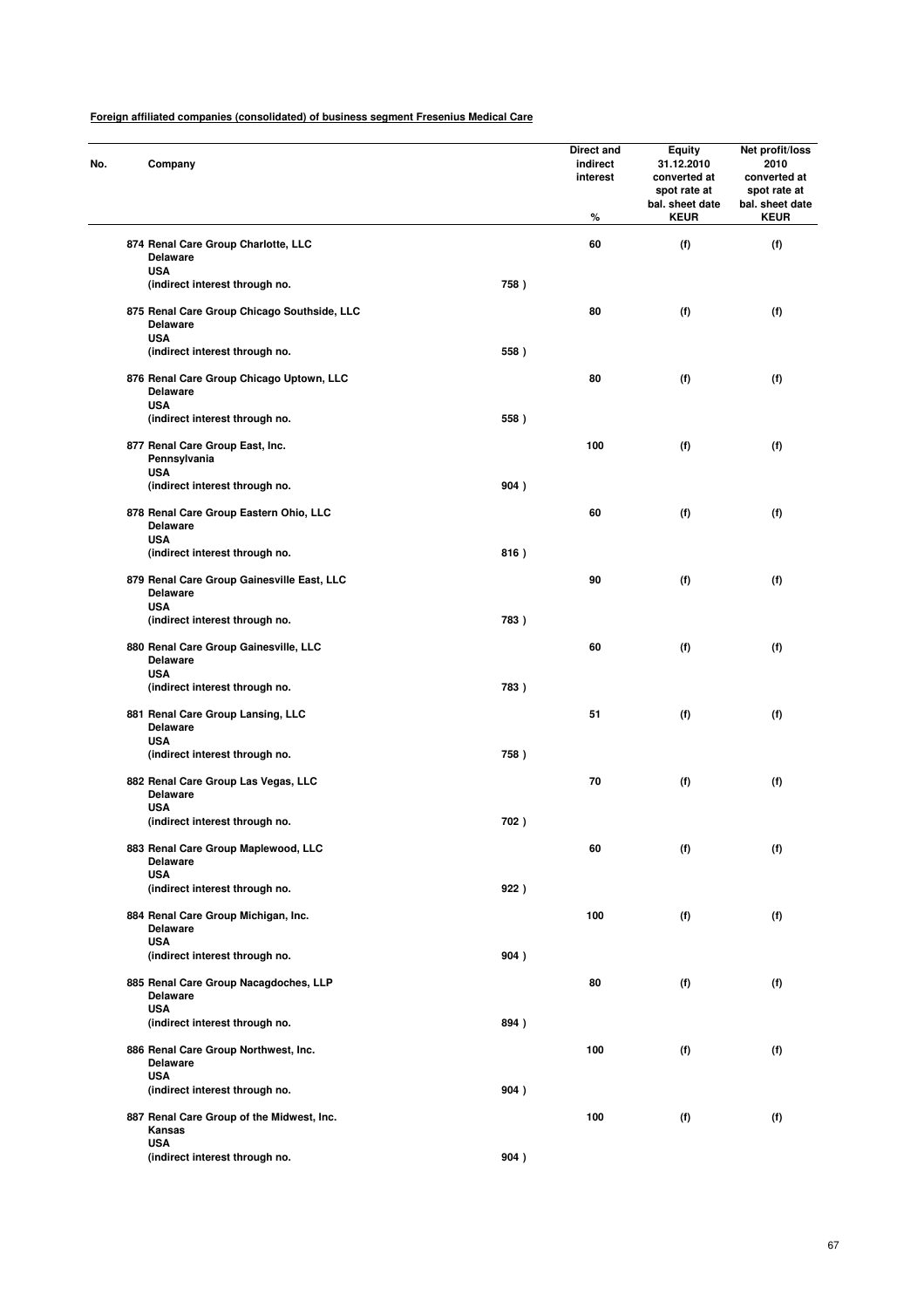| No. | Company                                                                   |      | Direct and<br>indirect<br>interest<br>% | <b>Equity</b><br>31.12.2010<br>converted at<br>spot rate at<br>bal. sheet date<br><b>KEUR</b> | Net profit/loss<br>2010<br>converted at<br>spot rate at<br>bal. sheet date<br><b>KEUR</b> |
|-----|---------------------------------------------------------------------------|------|-----------------------------------------|-----------------------------------------------------------------------------------------------|-------------------------------------------------------------------------------------------|
|     | 888 Renal Care Group of the Ozarks, LLC<br><b>Delaware</b>                |      | 100                                     | (f)                                                                                           | (f)                                                                                       |
|     | <b>USA</b><br>(indirect interest through no.                              | 887) |                                         |                                                                                               |                                                                                           |
|     | 889 Renal Care Group of the Rockies, LLC<br><b>Delaware</b><br><b>USA</b> |      | 100                                     | (f)                                                                                           | (f)                                                                                       |
|     | (indirect interest through no.                                            | 904) |                                         |                                                                                               |                                                                                           |
|     | 890 Renal Care Group of the South, Inc.<br><b>Delaware</b><br><b>USA</b>  |      | 100                                     | (f)                                                                                           | (f)                                                                                       |
|     | (indirect interest through no.                                            | 904) |                                         |                                                                                               |                                                                                           |
|     | 891 Renal Care Group of the Southeast, Inc.<br>Florida<br><b>USA</b>      |      | 100                                     | (f)                                                                                           | (f)                                                                                       |
|     | (indirect interest through no.                                            | 904) |                                         |                                                                                               |                                                                                           |
|     | 892 Renal Care Group Ohio, Inc.<br>Delaware                               |      | 100                                     | (f)                                                                                           | (f)                                                                                       |
|     | <b>USA</b><br>(indirect interest through no.                              | 904) |                                         |                                                                                               |                                                                                           |
|     | 893 Renal Care Group South New Mexico, LLC<br><b>Delaware</b>             |      | 100                                     | (f)                                                                                           | (f)                                                                                       |
|     | <b>USA</b><br>(indirect interest through no.                              | 894) |                                         |                                                                                               |                                                                                           |
|     | 894 Renal Care Group Southwest Holdings, Inc.<br><b>Delaware</b>          |      | 100                                     | (f)                                                                                           | (f)                                                                                       |
|     | <b>USA</b><br>(indirect interest through no.                              | 904) |                                         |                                                                                               |                                                                                           |
|     | 895 Renal Care Group Southwest Michigan, LLC<br><b>Delaware</b>           |      | 100                                     | (f)                                                                                           | (f)                                                                                       |
|     | <b>USA</b><br>(indirect interest through no.                              | 758) |                                         |                                                                                               |                                                                                           |
|     | 896 Renal Care Group Southwest, L.P.<br><b>Delaware</b><br><b>USA</b>     |      | 100                                     | (f)                                                                                           | (f)                                                                                       |
|     | (indirect interest through no.                                            | 894) |                                         |                                                                                               |                                                                                           |
|     | 897 Renal Care Group Tampa, LLC<br><b>Delaware</b>                        |      | 60                                      | (f)                                                                                           | (f)                                                                                       |
|     | <b>USA</b><br>(indirect interest through no.                              | 891) |                                         |                                                                                               |                                                                                           |
|     | 898 Renal Care Group Terre Haute, LLC<br>Delaware                         |      | 60                                      | (f)                                                                                           | (f)                                                                                       |
|     | <b>USA</b><br>(indirect interest through no.                              | 847) |                                         |                                                                                               |                                                                                           |
|     | 899 Renal Care Group Texas, Inc.<br><b>Texas</b>                          |      | 100                                     | (f)                                                                                           | (f)                                                                                       |
|     | <b>USA</b><br>(indirect interest through no.                              | 904) |                                         |                                                                                               |                                                                                           |
|     | 900 Renal Care Group Toledo, LLC<br><b>Delaware</b>                       |      | 100                                     | (f)                                                                                           | (f)                                                                                       |
|     | <b>USA</b><br>(indirect interest through no.                              | 793) |                                         |                                                                                               |                                                                                           |
|     | 901 Renal Care Group Tupelo, LLC<br><b>Delaware</b>                       |      | 69                                      | (f)                                                                                           | (f)                                                                                       |
|     | <b>USA</b><br>(indirect interest through no.                              | 856) |                                         |                                                                                               |                                                                                           |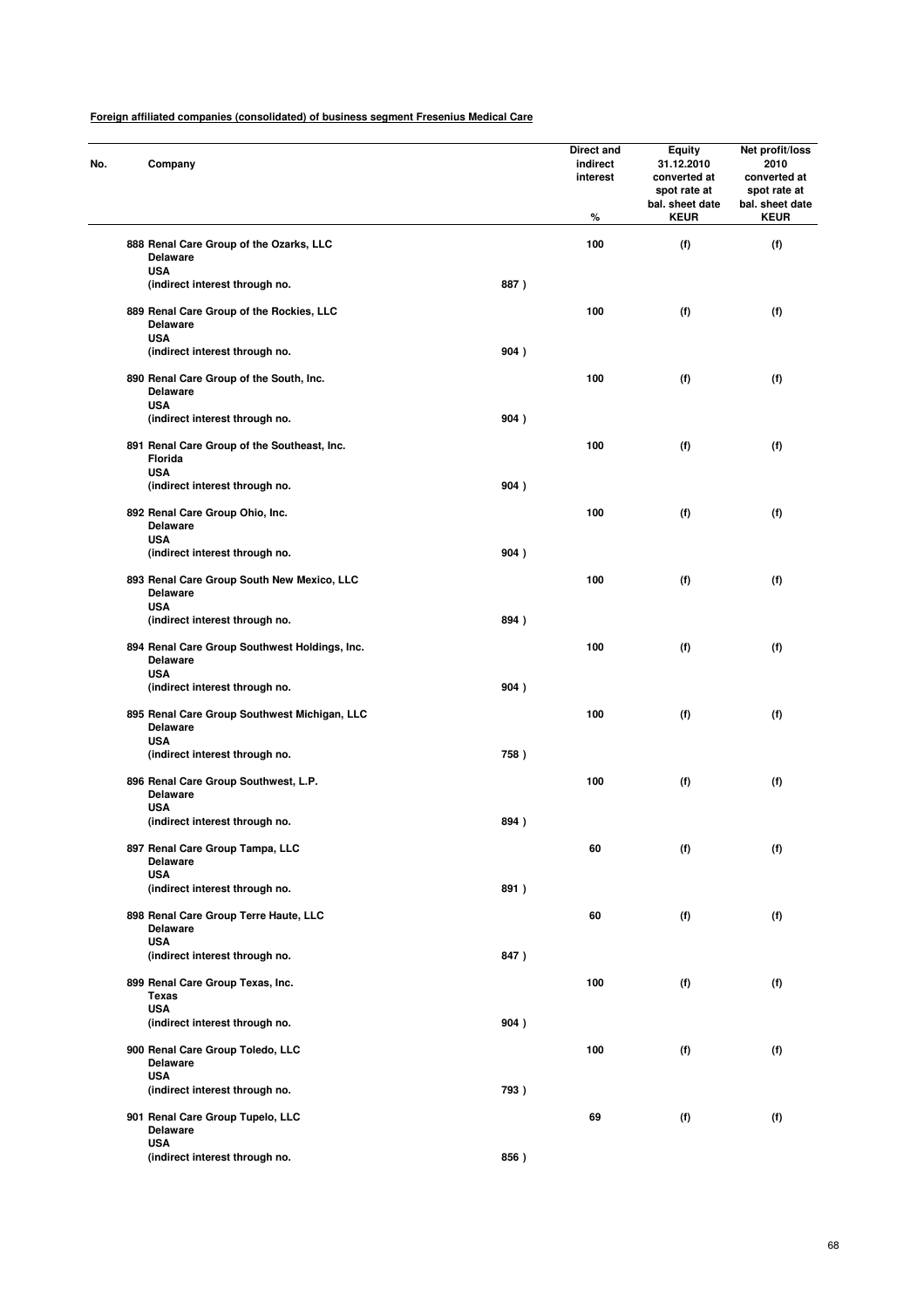| Company                                                                     |      | Direct and<br>indirect<br>interest<br>% | <b>Equity</b><br>31.12.2010<br>converted at<br>spot rate at<br>bal. sheet date<br><b>KEUR</b> | Net profit/loss<br>2010<br>converted at<br>spot rate at<br>bal. sheet date<br><b>KEUR</b> |
|-----------------------------------------------------------------------------|------|-----------------------------------------|-----------------------------------------------------------------------------------------------|-------------------------------------------------------------------------------------------|
| 902 Renal Care Group Wasilla, LLC<br><b>Delaware</b>                        |      | 80                                      | (f)                                                                                           | (f)                                                                                       |
| <b>USA</b><br>(indirect interest through no.                                | 871) |                                         |                                                                                               |                                                                                           |
| 903 Renal Care Group Westlake, LLC<br><b>Delaware</b><br><b>USA</b>         |      | 100                                     | (f)                                                                                           | (f)                                                                                       |
| (indirect interest through no.                                              | 865) |                                         |                                                                                               |                                                                                           |
| 904 Renal Care Group, Inc.<br><b>Delaware</b><br><b>USA</b>                 |      | 100                                     | (f)                                                                                           | (f)                                                                                       |
| (indirect interest through no.                                              | 647) |                                         |                                                                                               |                                                                                           |
| 905 Renal Dimensions, LLC<br><b>Delaware</b><br><b>USA</b>                  |      | 51                                      | (f)                                                                                           | (f)                                                                                       |
| (indirect interest through no.                                              | 904) |                                         |                                                                                               |                                                                                           |
| 906 Renal Institute of Central Jersey, LLC<br><b>Delaware</b><br><b>USA</b> |      | 51                                      | (f)                                                                                           | (f)                                                                                       |
| (indirect interest through no.                                              | 904) |                                         |                                                                                               |                                                                                           |
| 907 Renal Research Institute LLC<br><b>New York</b>                         |      | 80                                      | (f)                                                                                           | (f)                                                                                       |
| <b>USA</b><br>(indirect interest through no.                                | 769) |                                         |                                                                                               |                                                                                           |
| 908 Renal Research Institute of Michigan LLC<br><b>Delaware</b>             |      | 100                                     | (f)                                                                                           | (f)                                                                                       |
| <b>USA</b><br>(indirect interest through no.                                | 907) |                                         |                                                                                               |                                                                                           |
| 909 Renal Solutions, Inc.<br>Indiana                                        |      | 100                                     | (f)                                                                                           | (f)                                                                                       |
| <b>USA</b><br>(indirect interest through no.                                | 647) |                                         |                                                                                               |                                                                                           |
| 910 Renal Supply (Tenn) Corp.<br>New Jersey                                 |      | 100                                     | (f)                                                                                           | (f)                                                                                       |
| <b>USA</b><br>(indirect interest through no.                                | 461) |                                         |                                                                                               |                                                                                           |
| 911 RenalNet, Inc.<br><b>Delaware</b>                                       |      | 100                                     | (f)                                                                                           | (f)                                                                                       |
| <b>USA</b><br>(indirect interest through no.                                | 904) |                                         |                                                                                               |                                                                                           |
| 912 RenalPartners of Arizona, LLC<br><b>Delaware</b>                        |      | 100                                     | (f)                                                                                           | (f)                                                                                       |
| <b>USA</b><br>(indirect interest through no.                                | 915) |                                         |                                                                                               |                                                                                           |
| 913 RenalPartners of Indiana, LLC<br>Indiana                                |      | 100                                     | (f)                                                                                           | (f)                                                                                       |
| <b>USA</b><br>(indirect interest through no.                                | 915) |                                         |                                                                                               |                                                                                           |
| 914 RenalPartners of the Rockies, LLC<br><b>Delaware</b>                    |      | 100                                     | (f)                                                                                           | (f)                                                                                       |
| <b>USA</b><br>(indirect interest through no.                                | 915) |                                         |                                                                                               |                                                                                           |
| 915 RenalPartners, Inc.<br><b>Delaware</b>                                  |      | 100                                     | (f)                                                                                           | (f)                                                                                       |
| <b>USA</b><br>(indirect interest through no.                                | 904) |                                         |                                                                                               |                                                                                           |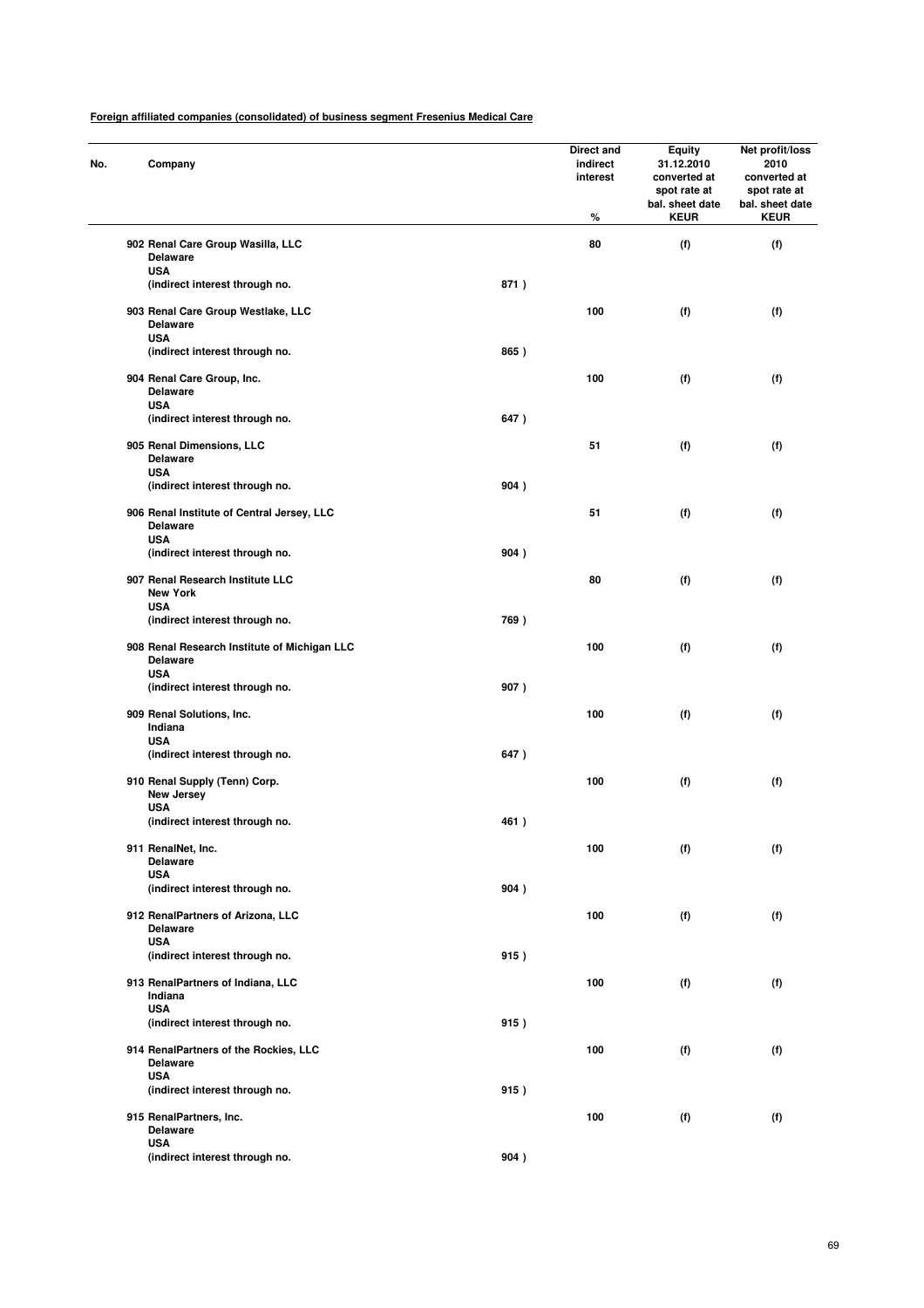| No. | Company                                                                           |      | Direct and<br>indirect<br>interest<br>% | <b>Equity</b><br>31.12.2010<br>converted at<br>spot rate at<br>bal. sheet date<br><b>KEUR</b> | Net profit/loss<br>2010<br>converted at<br>spot rate at<br>bal. sheet date<br><b>KEUR</b> |
|-----|-----------------------------------------------------------------------------------|------|-----------------------------------------|-----------------------------------------------------------------------------------------------|-------------------------------------------------------------------------------------------|
|     | 916 Renex Corp.                                                                   |      | 100                                     | (f)                                                                                           | (f)                                                                                       |
|     | Florida                                                                           |      |                                         |                                                                                               |                                                                                           |
|     | <b>USA</b>                                                                        | 904) |                                         |                                                                                               |                                                                                           |
|     | (indirect interest through no.                                                    |      |                                         |                                                                                               |                                                                                           |
|     | 917 Renex Dialysis Clinic of Amesbury, Inc.<br><b>Massachusetts</b><br><b>USA</b> |      | 100                                     | (f)                                                                                           | (f)                                                                                       |
|     | (indirect interest through no.                                                    | 916) |                                         |                                                                                               |                                                                                           |
|     |                                                                                   |      |                                         |                                                                                               |                                                                                           |
|     | 918 Renex Dialysis Clinic of Bloomfield, Inc.<br>New Jersey<br><b>USA</b>         |      | 100                                     | (f)                                                                                           | (f)                                                                                       |
|     | (indirect interest through no.                                                    | 916) |                                         |                                                                                               |                                                                                           |
|     |                                                                                   |      |                                         |                                                                                               |                                                                                           |
|     | 919 Renex Dialysis Clinic of Bridgeton, Inc.<br><b>Missouri</b><br><b>USA</b>     |      | 100                                     | (f)                                                                                           | (f)                                                                                       |
|     | (indirect interest through no.                                                    | 916) |                                         |                                                                                               |                                                                                           |
|     |                                                                                   |      |                                         |                                                                                               |                                                                                           |
|     | 920 Renex Dialysis Clinic of Creve Coeur, Inc.<br><b>Missouri</b><br><b>USA</b>   |      | 100                                     | (f)                                                                                           | (f)                                                                                       |
|     | (indirect interest through no.                                                    | 916) |                                         |                                                                                               |                                                                                           |
|     | 921 Renex Dialysis Clinic of Doylestown, Inc.<br>Pennsylvania                     |      | 100                                     | (f)                                                                                           | (f)                                                                                       |
|     | <b>USA</b>                                                                        |      |                                         |                                                                                               |                                                                                           |
|     | (indirect interest through no.                                                    | 916) |                                         |                                                                                               |                                                                                           |
|     | 922 Renex Dialysis Clinic of Maplewood, Inc.<br>Missouri                          |      | 100                                     | (f)                                                                                           | (f)                                                                                       |
|     | <b>USA</b>                                                                        |      |                                         |                                                                                               |                                                                                           |
|     | (indirect interest through no.                                                    | 916) |                                         |                                                                                               |                                                                                           |
|     | 923 Renex Dialysis Clinic of North Andover, Inc.<br><b>Massachusetts</b>          |      | 100                                     | (f)                                                                                           | (f)                                                                                       |
|     | <b>USA</b><br>(indirect interest through no.                                      | 916) |                                         |                                                                                               |                                                                                           |
|     |                                                                                   |      |                                         |                                                                                               |                                                                                           |
|     | 924 Renex Dialysis Clinic of Orange, Inc.<br><b>New Jersey</b>                    |      | 100                                     | (f)                                                                                           | (f)                                                                                       |
|     | <b>USA</b>                                                                        |      |                                         |                                                                                               |                                                                                           |
|     | (indirect interest through no.                                                    | 916) |                                         |                                                                                               |                                                                                           |
|     | 925 Renex Dialysis Clinic of Penn Hills, Inc.<br>Pennsylvania                     |      | 100                                     | (f)                                                                                           | (f)                                                                                       |
|     | <b>USA</b><br>(indirect interest through no.                                      | 916) |                                         |                                                                                               |                                                                                           |
|     |                                                                                   |      |                                         |                                                                                               |                                                                                           |
|     | 926 Renex Dialysis Clinic of Philadelphia, Inc.<br>Pennsylvania<br><b>USA</b>     |      | 100                                     | (f)                                                                                           | (f)                                                                                       |
|     | (indirect interest through no.                                                    | 916) |                                         |                                                                                               |                                                                                           |
|     |                                                                                   |      |                                         |                                                                                               |                                                                                           |
|     | 927 Renex Dialysis Clinic of Pittsburgh, Inc.<br>Pennsylvania<br><b>USA</b>       |      | 100                                     | (f)                                                                                           | (f)                                                                                       |
|     | (indirect interest through no.                                                    | 916) |                                         |                                                                                               |                                                                                           |
|     | 928 Renex Dialysis Clinic of Shaler, Inc.<br>Pennsylvania                         |      | 100                                     | (f)                                                                                           | (f)                                                                                       |
|     | <b>USA</b>                                                                        |      |                                         |                                                                                               |                                                                                           |
|     | (indirect interest through no.                                                    | 916) |                                         |                                                                                               |                                                                                           |
|     | 929 Renex Dialysis Clinic of South Georgia, Inc.<br>Georgia<br><b>USA</b>         |      | 100                                     | (f)                                                                                           | (f)                                                                                       |
|     | (indirect interest through no.                                                    | 916) |                                         |                                                                                               |                                                                                           |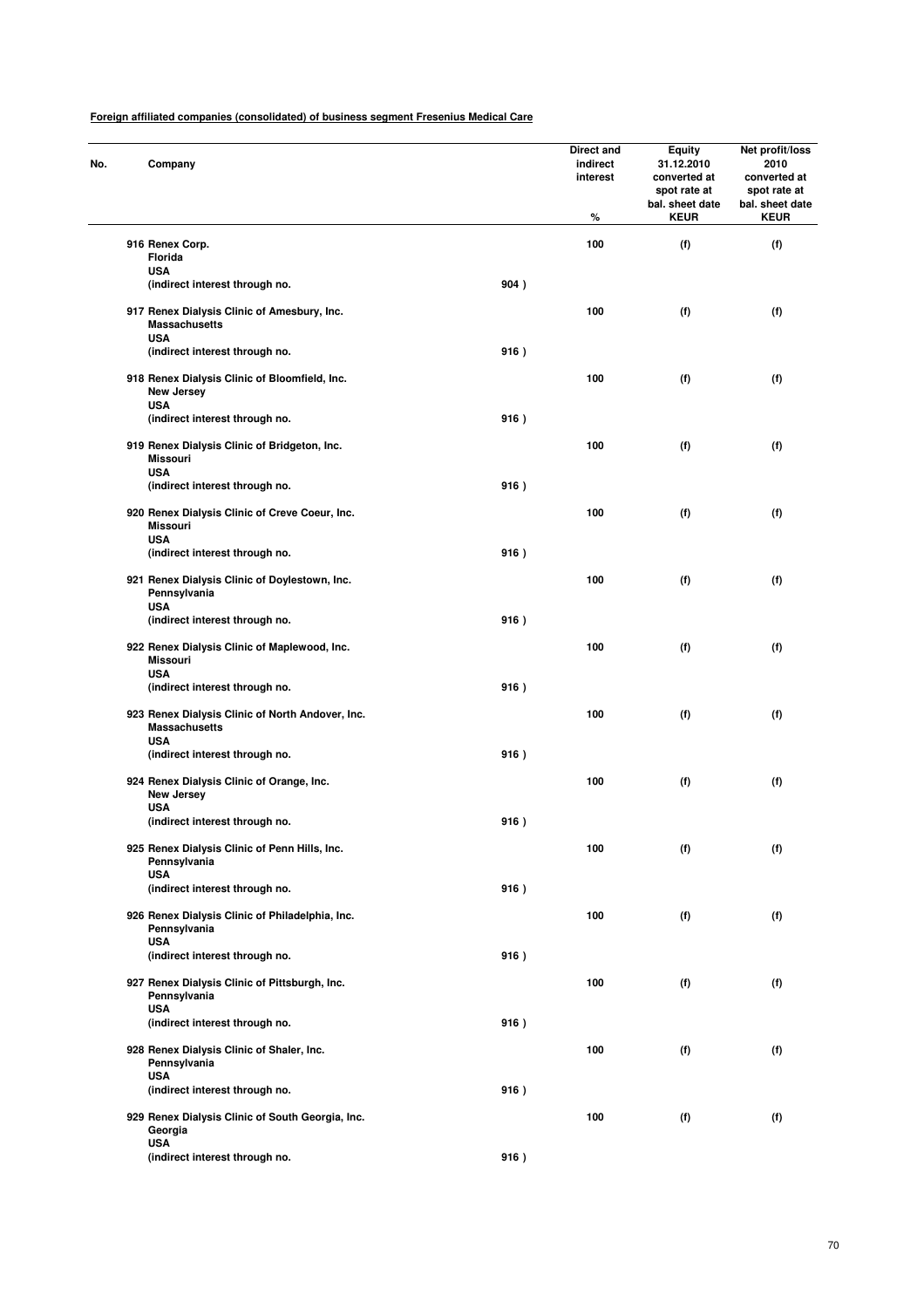| No. | Company                                                                             |      | Direct and<br>indirect<br>interest<br>% | <b>Equity</b><br>31.12.2010<br>converted at<br>spot rate at<br>bal. sheet date<br><b>KEUR</b> | Net profit/loss<br>2010<br>converted at<br>spot rate at<br>bal. sheet date<br><b>KEUR</b> |
|-----|-------------------------------------------------------------------------------------|------|-----------------------------------------|-----------------------------------------------------------------------------------------------|-------------------------------------------------------------------------------------------|
|     | 930 Renex Dialysis Clinic of St. Louis, Inc.<br><b>Missouri</b>                     |      | 100                                     | (f)                                                                                           | (f)                                                                                       |
|     | <b>USA</b><br>(indirect interest through no.                                        | 916) |                                         |                                                                                               |                                                                                           |
|     | 931 Renex Dialysis Clinic of Tampa, Inc.<br>Florida<br><b>USA</b>                   |      | 100                                     | (f)                                                                                           | (f)                                                                                       |
|     | (indirect interest through no.                                                      | 916) |                                         |                                                                                               |                                                                                           |
|     | 932 Renex Dialysis Clinic of Union, Inc.<br><b>Missouri</b><br><b>USA</b>           |      | 100                                     | (f)                                                                                           | (f)                                                                                       |
|     | (indirect interest through no.                                                      | 916) |                                         |                                                                                               |                                                                                           |
|     | 933 Renex Dialysis Clinic of University City, Inc.<br><b>Missouri</b><br><b>USA</b> |      | 100                                     | (f)                                                                                           | (f)                                                                                       |
|     | (indirect interest through no.                                                      | 916) |                                         |                                                                                               |                                                                                           |
|     | 934 Renex Dialysis Clinic of Woodbury, Inc.<br>New Jersey<br><b>USA</b>             |      | 100                                     | (f)                                                                                           | (f)                                                                                       |
|     | (indirect interest through no.                                                      | 916) |                                         |                                                                                               |                                                                                           |
|     | 935 Renex Dialysis Facilities, Inc.<br><b>Mississippi</b>                           |      | 100                                     | (f)                                                                                           | (f)                                                                                       |
|     | <b>USA</b><br>(indirect interest through no.                                        | 916) |                                         |                                                                                               |                                                                                           |
|     | 936 Renex Dialysis Homecare of Greater St. Louis, Inc.<br><b>Missouri</b>           |      | 100                                     | (f)                                                                                           | (f)                                                                                       |
|     | <b>USA</b><br>(indirect interest through no.                                        | 916) |                                         |                                                                                               |                                                                                           |
|     | 937 Renex Management Services, Inc.<br>Florida                                      |      | 100                                     | (f)                                                                                           | (f)                                                                                       |
|     | <b>USA</b><br>(indirect interest through no.                                        | 916) |                                         |                                                                                               |                                                                                           |
|     | 938 Ross Dialysis - Englewood, LLC<br><b>Delaware</b>                               |      | 100                                     | (f)                                                                                           | (f)                                                                                       |
|     | <b>USA</b><br>(indirect interest through no.                                        | 702) |                                         |                                                                                               |                                                                                           |
|     | 939 RTC Holding, Inc.<br><b>Delaware</b>                                            |      | 100                                     | 9.715                                                                                         | 112                                                                                       |
|     | <b>USA</b><br>(indirect interest through no.                                        | 50)  |                                         |                                                                                               |                                                                                           |
|     | 940 S.A.K.D.C., Inc.<br><b>Texas</b>                                                |      | 100                                     | (f)                                                                                           | (f)                                                                                       |
|     | <b>USA</b><br>(indirect interest through no.                                        | 531) |                                         |                                                                                               |                                                                                           |
|     | 941 Saint Louis Renal Care, LLC<br><b>Delaware</b>                                  |      | 100                                     | (f)                                                                                           | (f)                                                                                       |
|     | <b>USA</b><br>(indirect interest through no.                                        | 865) |                                         |                                                                                               |                                                                                           |
|     | 942 Saint Louis Supply Company, LLC<br><b>Delaware</b>                              |      | 100                                     | (f)                                                                                           | (f)                                                                                       |
|     | <b>USA</b><br>(indirect interest through no.                                        | 941) |                                         |                                                                                               |                                                                                           |
|     | 943 Saint Margaret Mercy Dialysis Centers LLC<br>Illinois                           |      | 80                                      | (f)                                                                                           | (f)                                                                                       |
|     | <b>USA</b><br>(indirect interest through no.                                        | 575) |                                         |                                                                                               |                                                                                           |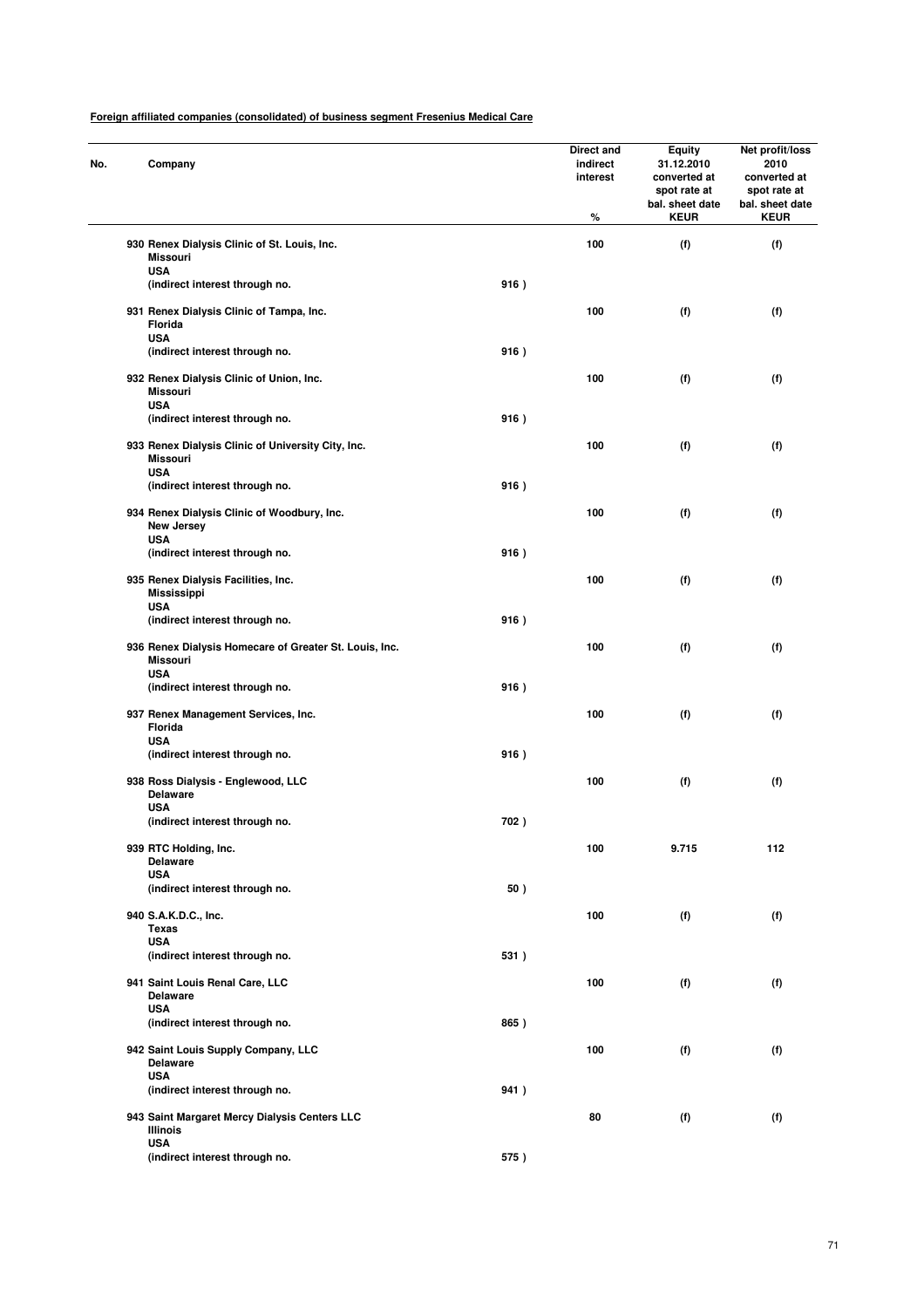| No. | Company                                                                      |      | Direct and<br>indirect<br>interest<br>% | <b>Equity</b><br>31.12.2010<br>converted at<br>spot rate at<br>bal. sheet date<br><b>KEUR</b> | Net profit/loss<br>2010<br>converted at<br>spot rate at<br>bal. sheet date<br><b>KEUR</b> |
|-----|------------------------------------------------------------------------------|------|-----------------------------------------|-----------------------------------------------------------------------------------------------|-------------------------------------------------------------------------------------------|
|     | 944 Saint Raphael Dialysis Center Partnership<br>Connecticut                 |      | 50                                      | (f)                                                                                           | (f)                                                                                       |
|     | <b>USA</b><br>(indirect interest through no.                                 | 907) |                                         |                                                                                               |                                                                                           |
|     | 945 San Diego Dialysis Services, Inc.<br><b>Delaware</b><br><b>USA</b>       |      | 100                                     | (f)                                                                                           | (f)                                                                                       |
|     | (indirect interest through no.                                               | 461) |                                         |                                                                                               |                                                                                           |
|     | 946 Santa Barbara Community Dialysis Center Inc.<br>California<br><b>USA</b> |      | 100                                     | (f)                                                                                           | (f)                                                                                       |
|     | (indirect interest through no.                                               | 461) |                                         |                                                                                               |                                                                                           |
|     | 947 Sherlof, Inc.<br><b>South Carolina</b><br><b>USA</b>                     |      | 100                                     | (f)                                                                                           | (f)                                                                                       |
|     | (indirect interest through no.                                               | 713) |                                         |                                                                                               |                                                                                           |
|     | 948 Smyrna Dialysis Center, LLC<br>Georgia                                   |      | 100                                     | (f)                                                                                           | (f)                                                                                       |
|     | <b>USA</b><br>(indirect interest through no.                                 | 890) |                                         |                                                                                               |                                                                                           |
|     | 949 SORB Technology, Inc.<br>Mississippi                                     |      | 100                                     | (f)                                                                                           | (f)                                                                                       |
|     | <b>USA</b><br>(indirect interest through no.                                 | 909) |                                         |                                                                                               |                                                                                           |
|     | 950 Southern Ocean County Dialysis Clinic, LLC<br><b>Delaware</b>            |      | 51                                      | (f)                                                                                           | (f)                                                                                       |
|     | <b>USA</b><br>(indirect interest through no.                                 | 904) |                                         |                                                                                               |                                                                                           |
|     | 951 Spectra Diagnostics, LLC<br><b>Delaware</b>                              |      | 100                                     | (f)                                                                                           | (f)                                                                                       |
|     | <b>USA</b><br>(indirect interest through no.                                 | 953) |                                         |                                                                                               |                                                                                           |
|     | 952 Spectra East, Inc.<br><b>Delaware</b>                                    |      | 100                                     | (f)                                                                                           | (f)                                                                                       |
|     | <b>USA</b><br>(indirect interest through no.                                 | 956) |                                         |                                                                                               |                                                                                           |
|     | 953 Spectra Laboratories, Inc.<br>Nevada                                     |      | 100                                     | (f)                                                                                           | (f)                                                                                       |
|     | <b>USA</b><br>(indirect interest through no.                                 | 956) |                                         |                                                                                               |                                                                                           |
|     | 954 Spectra Medical Data Processing, LLC.<br><b>Delaware</b>                 |      | 100                                     | (f)                                                                                           | (f)                                                                                       |
|     | <b>USA</b><br>(indirect interest through no.                                 | 952) |                                         |                                                                                               |                                                                                           |
|     | 955 Spectra Renal Research, LLC<br><b>Delaware</b>                           |      | 100                                     | (f)                                                                                           | (f)                                                                                       |
|     | <b>USA</b><br>(indirect interest through no.                                 | 762) |                                         |                                                                                               |                                                                                           |
|     | 956 SRC Holding Company, Inc.<br><b>Delaware</b>                             |      | 100                                     | (f)                                                                                           | (f)                                                                                       |
|     | <b>USA</b><br>(indirect interest through no.                                 | 647) |                                         |                                                                                               |                                                                                           |
|     | 957 SSKG, Inc.                                                               |      | 100                                     | (f)                                                                                           | (f)                                                                                       |
|     | Illinois<br><b>USA</b>                                                       |      |                                         |                                                                                               |                                                                                           |
|     | (indirect interest through no.                                               | 558) |                                         |                                                                                               |                                                                                           |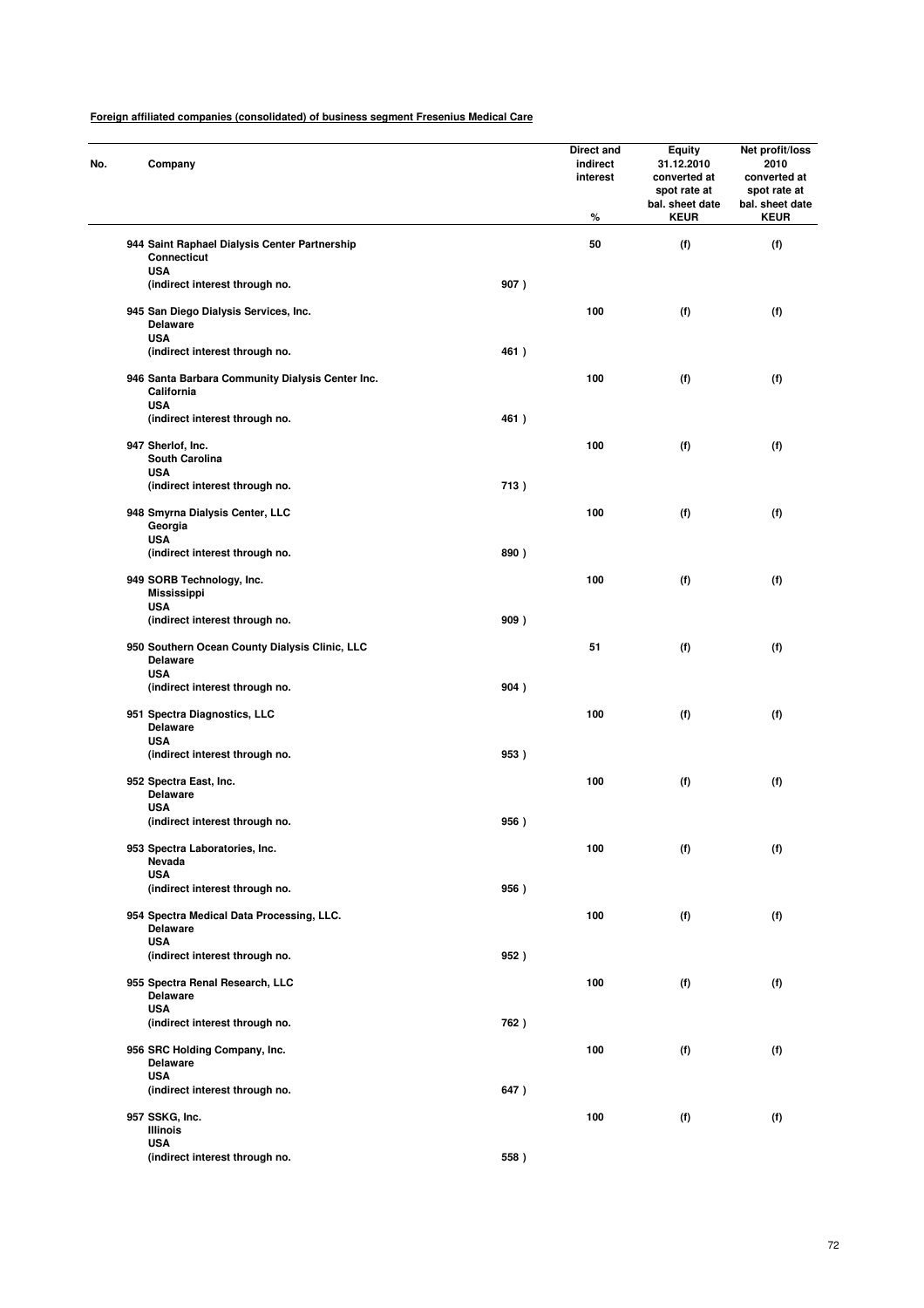|              | Company                                                                |               | Direct and<br>indirect<br>interest<br>% | <b>Equity</b><br>31.12.2010<br>converted at<br>spot rate at<br>bal. sheet date<br><b>KEUR</b> | Net profit/loss<br>2010<br>converted at<br>spot rate at<br>bal. sheet date<br><b>KEUR</b> |
|--------------|------------------------------------------------------------------------|---------------|-----------------------------------------|-----------------------------------------------------------------------------------------------|-------------------------------------------------------------------------------------------|
|              | 958 St. Louis Regional Dialysis Center, Inc.<br><b>Missouri</b>        |               | 100                                     | (f)                                                                                           | (f)                                                                                       |
| <b>USA</b>   | (indirect interest through no.                                         | 510)          |                                         |                                                                                               |                                                                                           |
| <b>USA</b>   | 959 STAT Dialysis Corporation<br><b>Delaware</b>                       |               | 100                                     | (f)                                                                                           | (f)                                                                                       |
|              | (indirect interest through no.                                         | 904)          |                                         |                                                                                               |                                                                                           |
| <b>USA</b>   | 960 Stone Mountain Dialysis Center, LLC<br>Georgia                     |               | 100                                     | (f)                                                                                           | (f)                                                                                       |
|              | (indirect interest through no.                                         | 890)          |                                         |                                                                                               |                                                                                           |
| <b>USA</b>   | 961 Stuttgart Dialysis, LLC<br>Arkansas                                |               | 100                                     | (f)                                                                                           | (f)                                                                                       |
|              | (indirect interest through no.                                         | $740 + 750$ ) |                                         |                                                                                               |                                                                                           |
| <b>USA</b>   | 962 Tappahanock Dialysis Center Inc.<br>Virginia                       |               | 100                                     | (f)                                                                                           | (f)                                                                                       |
|              | (indirect interest through no.                                         | 534)          |                                         |                                                                                               |                                                                                           |
|              | 963 Terrell Dialysis Center LLC<br><b>Delaware</b>                     |               | 100                                     | (f)                                                                                           | (f)                                                                                       |
| <b>USA</b>   | (indirect interest through no.                                         | 722)          |                                         |                                                                                               |                                                                                           |
| Oregon       | 964 THC/PNRS LLC                                                       |               | 60                                      | (f)                                                                                           | (f)                                                                                       |
| <b>USA</b>   | (indirect interest through no.                                         | 812)          |                                         |                                                                                               |                                                                                           |
| <b>Texas</b> | 965 The Medical Accountability Group, Inc.                             |               | 100                                     | (f)                                                                                           | (f)                                                                                       |
| <b>USA</b>   | (indirect interest through no.                                         | 461)          |                                         |                                                                                               |                                                                                           |
| <b>USA</b>   | 966 Three Rivers Dialysis Services, LLC<br><b>Delaware</b>             |               | 100                                     | (f)                                                                                           | (f)                                                                                       |
|              | (indirect interest through no.                                         | 847)          |                                         |                                                                                               |                                                                                           |
|              | 967 U.S. Vascular Access Center of Dallas LLC<br><b>Delaware</b>       |               | 100                                     | (f)                                                                                           | (f)                                                                                       |
| <b>USA</b>   | (indirect interest through no.                                         | 970)          |                                         |                                                                                               |                                                                                           |
|              | 968 U.S. Vascular Access Center of Houston, LLC<br>Delaware            |               | 100                                     | (f)                                                                                           | (f)                                                                                       |
| <b>USA</b>   | (indirect interest through no.                                         | 970)          |                                         |                                                                                               |                                                                                           |
|              | 969 U.S. Vascular Access Center of Philadelphia LLC<br><b>Delaware</b> |               | 100                                     | (f)                                                                                           | (f)                                                                                       |
| <b>USA</b>   | (indirect interest through no.                                         | 970)          |                                         |                                                                                               |                                                                                           |
|              | 970 U.S. Vascular Holdings, LLC<br><b>Delaware</b>                     |               | 100                                     | (f)                                                                                           | (f)                                                                                       |
| <b>USA</b>   | (indirect interest through no.                                         | 762)          |                                         |                                                                                               |                                                                                           |
|              | 971 U.S. Vascular of Puerto Rico, Inc.<br><b>Delaware</b>              |               | 100                                     | (f)                                                                                           | (f)                                                                                       |
| <b>USA</b>   | (indirect interest through no.                                         | 762)          |                                         |                                                                                               |                                                                                           |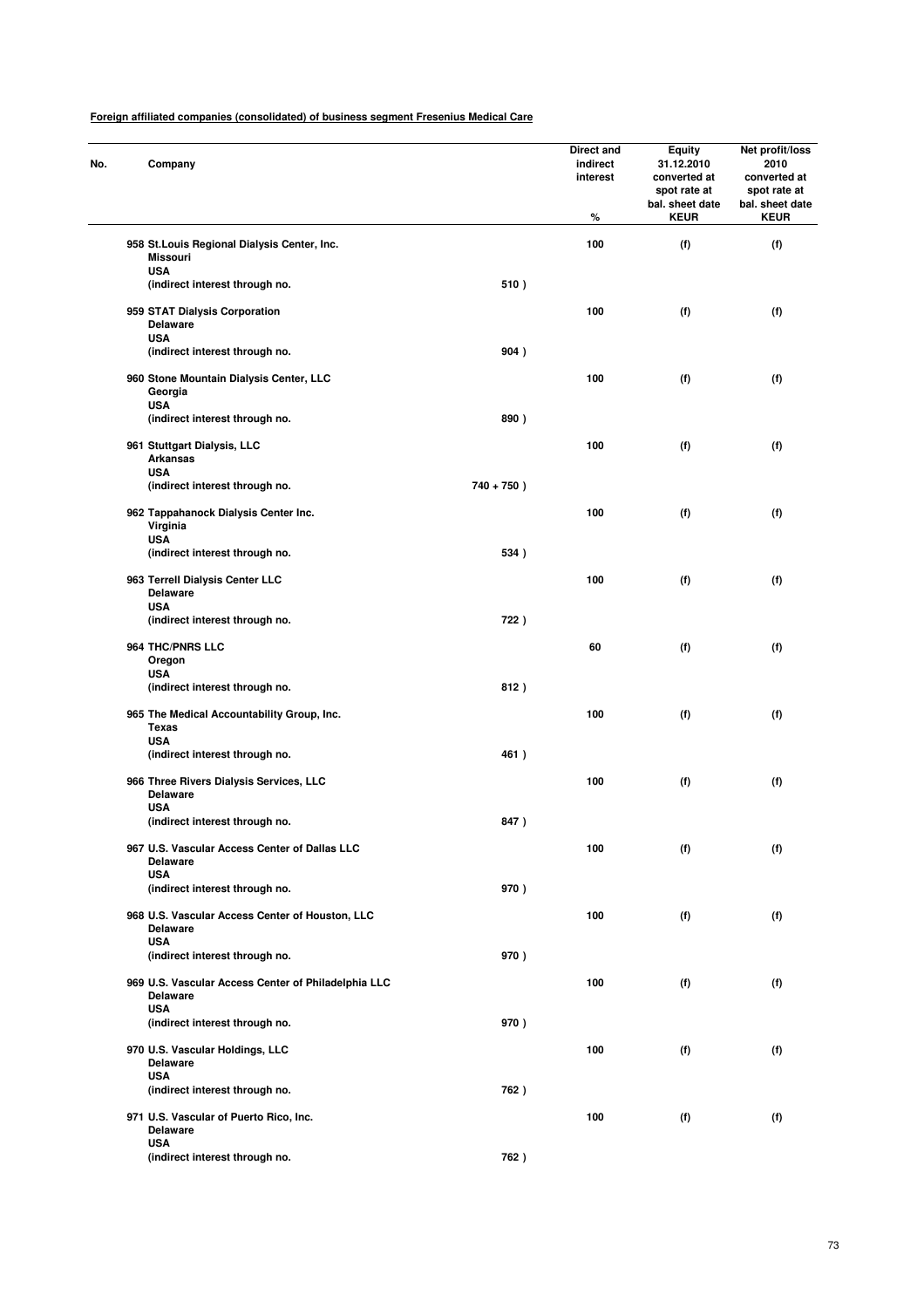| No. | Company                                                               |      | Direct and<br>indirect<br>interest<br>$\%$ | Equity<br>31.12.2010<br>converted at<br>spot rate at<br>bal. sheet date<br><b>KEUR</b> | Net profit/loss<br>2010<br>converted at<br>spot rate at<br>bal. sheet date<br><b>KEUR</b> |
|-----|-----------------------------------------------------------------------|------|--------------------------------------------|----------------------------------------------------------------------------------------|-------------------------------------------------------------------------------------------|
|     |                                                                       |      |                                            |                                                                                        |                                                                                           |
|     | 972 University Kidney Center North, Inc.<br><b>Texas</b>              |      | 100                                        | (f)                                                                                    | (f)                                                                                       |
|     | <b>USA</b><br>(indirect interest through no.                          | 742) |                                            |                                                                                        |                                                                                           |
|     | 973 Warrenton Dialysis Facility Inc.<br>Virginia<br><b>USA</b>        |      | 100                                        | (f)                                                                                    | (f)                                                                                       |
|     | (indirect interest through no.                                        | 534) |                                            |                                                                                        |                                                                                           |
|     | 974 West End Dialysis Center, Inc.<br>Virginia                        |      | 100                                        | (f)                                                                                    | (f)                                                                                       |
|     | <b>USA</b><br>(indirect interest through no.                          | 534) |                                            |                                                                                        |                                                                                           |
|     | 975 West Palm Dialysis, LLC<br>Georgia                                |      | 100                                        | (f)                                                                                    | (f)                                                                                       |
|     | <b>USA</b><br>(indirect interest through no.                          | 890) |                                            |                                                                                        |                                                                                           |
|     | 976 Wharton Dialysis, Inc.<br><b>Texas</b><br><b>USA</b>              |      | 100                                        | (f)                                                                                    | (f)                                                                                       |
|     | (indirect interest through no.                                        | 959) |                                            |                                                                                        |                                                                                           |
|     | 977 Whiting Dialysis Services, LLC<br><b>Delaware</b><br><b>USA</b>   |      | 83                                         | (f)                                                                                    | (f)                                                                                       |
|     | (indirect interest through no.                                        | 877) |                                            |                                                                                        |                                                                                           |
|     | 978 Wisconsin Renal Care Group, L.L.C.<br><b>Delaware</b>             |      | 55                                         | (f)                                                                                    | (f)                                                                                       |
|     | <b>USA</b><br>(indirect interest through no.                          | 865) |                                            |                                                                                        |                                                                                           |
|     | 979 WSKC Dialysis Services Inc.<br>Illinois                           |      | 100                                        | (f)                                                                                    | (f)                                                                                       |
|     | <b>USA</b><br>(indirect interest through no.                          | 575) |                                            |                                                                                        |                                                                                           |
|     | 980 Centro Nefrologico Sucre "CENESUCA", C.A.<br>Caracas              |      | 90                                         | 40                                                                                     | $-27$                                                                                     |
|     | Venezuela<br>(indirect interest through no.                           | 981) |                                            |                                                                                        |                                                                                           |
|     |                                                                       |      | 100                                        | 7.672                                                                                  | $-2.121$                                                                                  |
|     | 981 Fresenius Medical Care de Venezuela, C.A.<br>Caracas<br>Venezuela |      |                                            |                                                                                        |                                                                                           |
|     | (indirect interest through no.                                        | 22)  |                                            |                                                                                        |                                                                                           |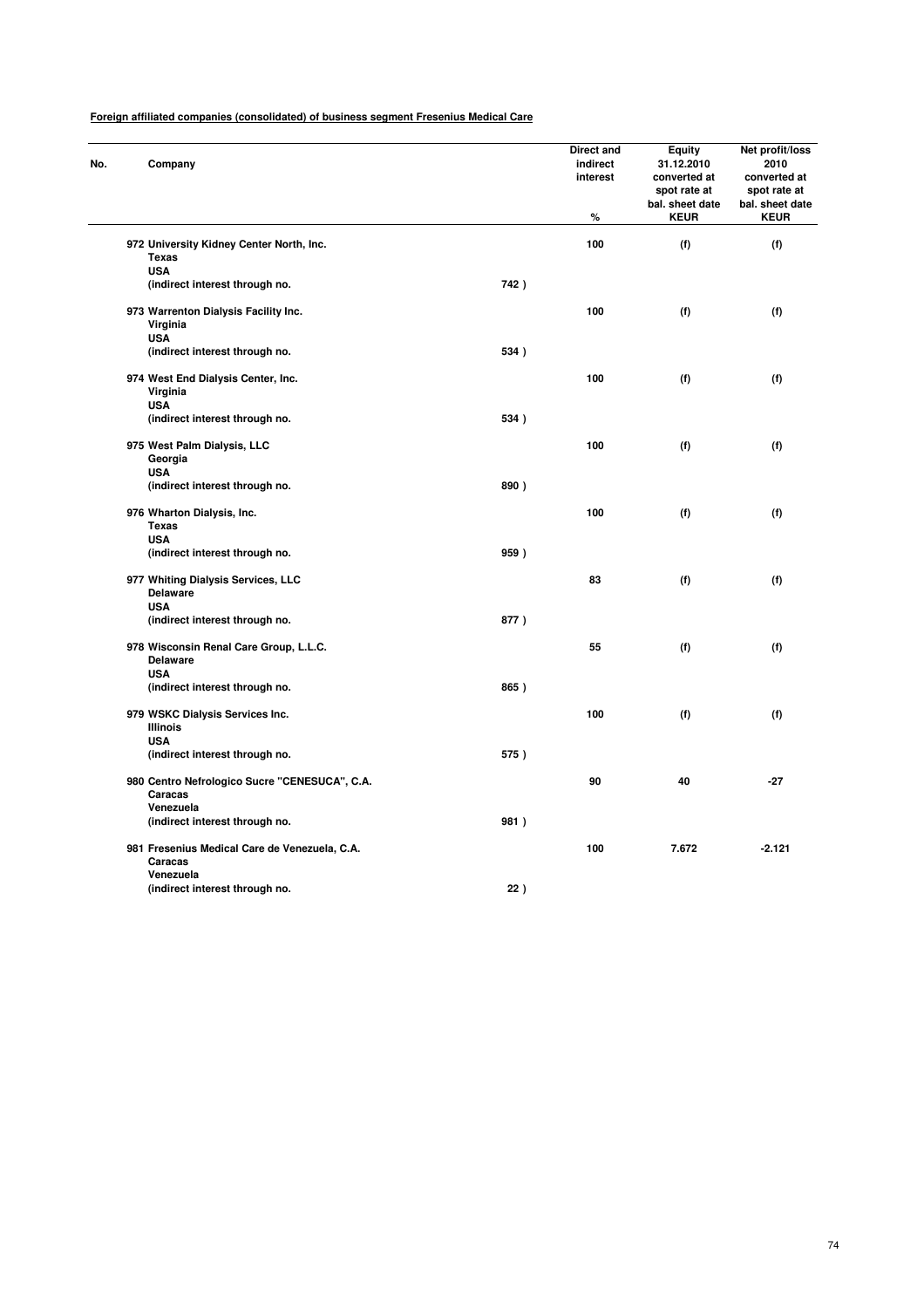| Company                                                                      |       | Direct and<br>indirect<br>interest<br>% | <b>Equity</b><br>31.12.2010<br>converted at<br>spot rate at<br>bal. sheet date<br><b>KEUR</b> | Net profit/loss<br>2010<br>converted at<br>spot rate at<br>bal. sheet date<br><b>KEUR</b> |
|------------------------------------------------------------------------------|-------|-----------------------------------------|-----------------------------------------------------------------------------------------------|-------------------------------------------------------------------------------------------|
| Consolidated financial statements - without profit & loss transfer agreement |       |                                         |                                                                                               |                                                                                           |
|                                                                              |       |                                         |                                                                                               |                                                                                           |
| 982 Fresenius Kabi S.A.<br><b>Buenos Aires</b>                               |       | 100                                     | 1.588                                                                                         | $-33$                                                                                     |
| Argentina                                                                    |       |                                         |                                                                                               |                                                                                           |
| (indirect interest through no.                                               | 54)   |                                         |                                                                                               |                                                                                           |
| 983 Laboratorios Filaxis S.A.                                                |       | 100                                     | 4.931                                                                                         | 124                                                                                       |
| <b>Buenos Aires</b>                                                          |       |                                         |                                                                                               |                                                                                           |
| Argentina                                                                    |       |                                         |                                                                                               |                                                                                           |
| (indirect interest through no.                                               | 1053) |                                         |                                                                                               |                                                                                           |
| 984 Nutri Home S.A.                                                          |       | 100                                     | 4.121                                                                                         | 4.103                                                                                     |
| <b>Buenos Aires</b>                                                          |       |                                         |                                                                                               |                                                                                           |
| Argentina                                                                    |       |                                         |                                                                                               |                                                                                           |
| (indirect interest through no.                                               | 982)  |                                         |                                                                                               |                                                                                           |
| 985 Fresenius Kabi Australia Pty Ltd.                                        |       | 100                                     | $-15$                                                                                         | $-1.269$                                                                                  |
| Sydney                                                                       |       |                                         |                                                                                               |                                                                                           |
| Australia                                                                    |       |                                         |                                                                                               |                                                                                           |
| (indirect interest through no.                                               | 54)   |                                         |                                                                                               |                                                                                           |
| 986 WH McCarthy Pty Ltd.                                                     |       | 100                                     | $-347$                                                                                        | 0                                                                                         |
| Sydney                                                                       |       |                                         |                                                                                               |                                                                                           |
| Australia                                                                    |       |                                         |                                                                                               |                                                                                           |
| (indirect interest through no.                                               | 985)  |                                         |                                                                                               |                                                                                           |
| 987 Fresenius HemoCare Austria GmbH                                          |       | 95                                      | 5.564                                                                                         | 612                                                                                       |
| Salzburg-Eugendorf                                                           |       |                                         |                                                                                               |                                                                                           |
| Austria                                                                      |       |                                         |                                                                                               |                                                                                           |
| (indirect interest through no.                                               | 52)   |                                         |                                                                                               |                                                                                           |
| 988 Fresenius Kabi Austria GmbH                                              |       | 100                                     | 187.369                                                                                       | 40.985                                                                                    |
| Graz                                                                         |       |                                         |                                                                                               |                                                                                           |
| <b>Austria</b>                                                               |       |                                         |                                                                                               |                                                                                           |
| (indirect interest through no.                                               | 54)   |                                         |                                                                                               |                                                                                           |
| 989 Fresenius Kabi N.V.                                                      |       | 100                                     | 4.504                                                                                         | 974                                                                                       |
| <b>Schelle</b>                                                               |       |                                         |                                                                                               |                                                                                           |
| <b>Belgium</b>                                                               |       |                                         |                                                                                               |                                                                                           |
| (indirect interest through no.                                               | 1053) |                                         |                                                                                               |                                                                                           |
|                                                                              |       | 100                                     |                                                                                               | -867                                                                                      |
| 990 Fresenius HemoCare Brasil Ltda.<br>São Paulo                             |       |                                         | 18.599                                                                                        |                                                                                           |
| Brazil                                                                       |       |                                         |                                                                                               |                                                                                           |
| (indirect interest through no.                                               | 1037) |                                         |                                                                                               |                                                                                           |
| 991 Fresenius Kabi Brasil Ltda.                                              |       |                                         | 61.907                                                                                        |                                                                                           |
| São Paulo                                                                    |       | 100                                     |                                                                                               | 6.416                                                                                     |
| <b>Brazil</b>                                                                |       |                                         |                                                                                               |                                                                                           |
| (indirect interest through no.                                               | 54)   |                                         |                                                                                               |                                                                                           |
|                                                                              |       |                                         |                                                                                               |                                                                                           |
| 992 Gan Rio Apoio Nutricional - Ganutre Ltda.<br>Rio de Janeiro              |       | 100                                     | 6.820                                                                                         | 1.597                                                                                     |
| <b>Brazil</b>                                                                |       |                                         |                                                                                               |                                                                                           |
| (indirect interest through no.                                               | 991)  |                                         |                                                                                               |                                                                                           |
|                                                                              |       |                                         |                                                                                               |                                                                                           |
| 993 HospPharma Manipulação e Suprimentos Ltda.<br>São Paulo                  |       | 100                                     | 284                                                                                           | $-1.975$                                                                                  |
| <b>Brazil</b>                                                                |       |                                         |                                                                                               |                                                                                           |
| (indirect interest through no.                                               | 1053) |                                         |                                                                                               |                                                                                           |
|                                                                              |       |                                         |                                                                                               |                                                                                           |
| 994 Calea Ltd.<br>Toronto/Ontario                                            |       | 100                                     | 4.185                                                                                         | 4.662                                                                                     |
| Canada                                                                       |       |                                         |                                                                                               |                                                                                           |
| (indirect interest through no.                                               | 3)    |                                         |                                                                                               |                                                                                           |
|                                                                              |       |                                         |                                                                                               |                                                                                           |
| 995 Calea Pharmacy Ltd.<br>Toronto/Ontario                                   |       | 100                                     | 10.751                                                                                        | 1.792                                                                                     |
| Canada                                                                       |       |                                         |                                                                                               |                                                                                           |
| (indirect interest through no.                                               | 994)  |                                         |                                                                                               |                                                                                           |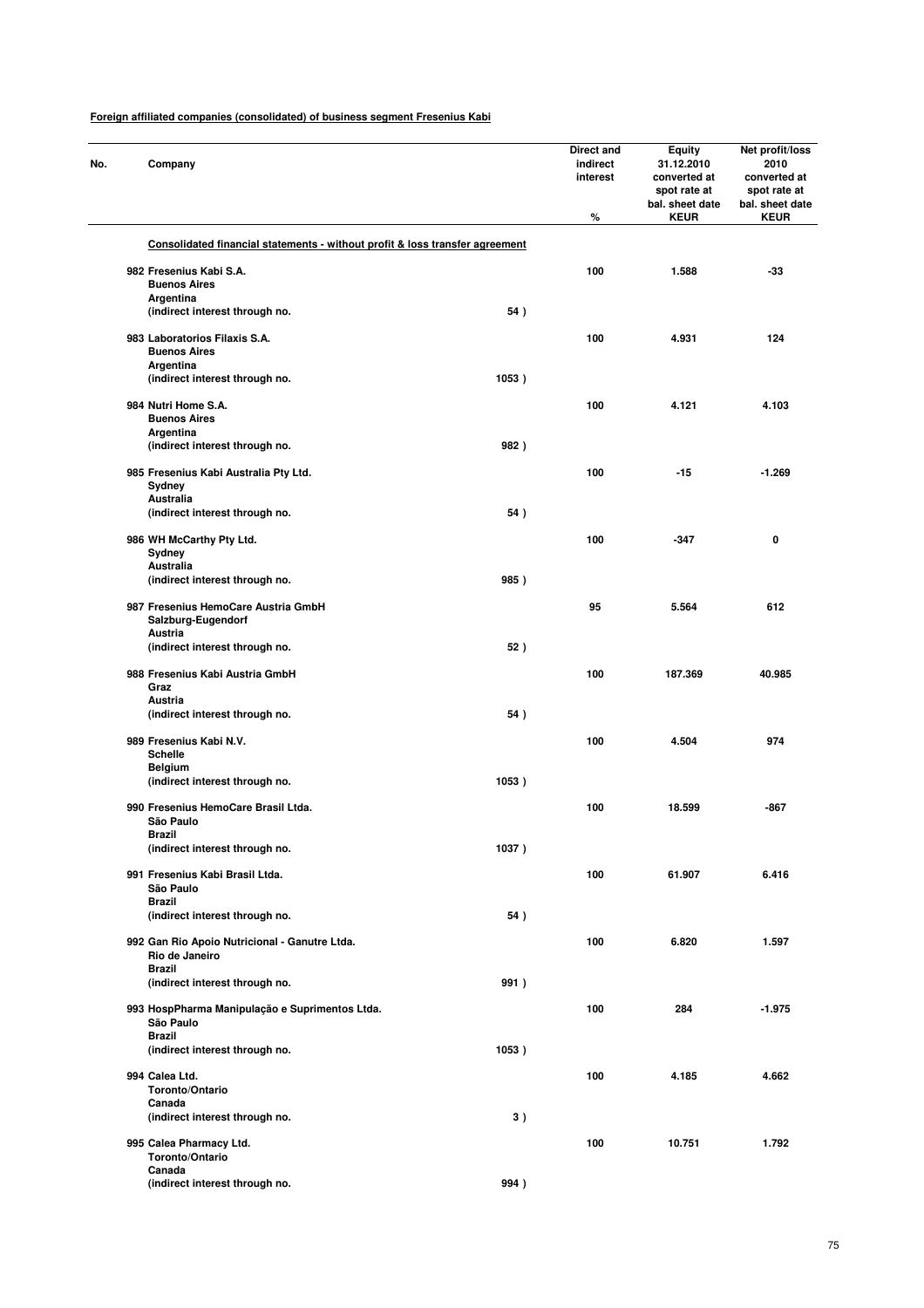| No. | Company                                                                                       |       | <b>Direct and</b><br>indirect<br>interest<br>% | <b>Equity</b><br>31.12.2010<br>converted at<br>spot rate at<br>bal. sheet date<br><b>KEUR</b> | Net profit/loss<br>2010<br>converted at<br>spot rate at<br>bal. sheet date<br><b>KEUR</b> |
|-----|-----------------------------------------------------------------------------------------------|-------|------------------------------------------------|-----------------------------------------------------------------------------------------------|-------------------------------------------------------------------------------------------|
|     | 996 Calea Pharmacy Services Inc.<br>Toronto/Ontario                                           |       | 49                                             | 134                                                                                           | 0                                                                                         |
|     | Canada<br>(indirect interest through no.                                                      | 994)  |                                                |                                                                                               |                                                                                           |
|     |                                                                                               |       |                                                |                                                                                               |                                                                                           |
|     | 997 Calea Vancouver Inc.<br>Vancouver<br>Canada                                               |       | 100                                            | 989                                                                                           | -44                                                                                       |
|     | (indirect interest through no.                                                                | 994)  |                                                |                                                                                               |                                                                                           |
|     | 998 Pharmaceutical Partners of Canada, Inc.<br>Toronto/Ontario                                |       | 100                                            | (1)                                                                                           | (1)                                                                                       |
|     | Canada<br>(indirect interest through no.                                                      | 1069) |                                                |                                                                                               |                                                                                           |
|     | 999 Fresenius Kabi Chile Ltda.<br>Santiago de Chile                                           |       | 100                                            | $-1.999$                                                                                      | -4.172                                                                                    |
|     | Chile                                                                                         |       |                                                |                                                                                               |                                                                                           |
|     | (indirect interest through no.                                                                | 54)   |                                                |                                                                                               |                                                                                           |
|     | 1000 Inversiones FK Chile Ltda.<br>Santiago de Chile<br>Chile                                 |       | 100                                            | 21.672                                                                                        | -3.959                                                                                    |
|     | (indirect interest through no.                                                                | 999)  |                                                |                                                                                               |                                                                                           |
|     | 1001 Laboratorio Sanderson S.A.<br>Santiago de Chile                                          |       | 100                                            | 15.732                                                                                        | -2.287                                                                                    |
|     | Chile                                                                                         |       |                                                |                                                                                               |                                                                                           |
|     | (indirect interest through no.                                                                | 1000) |                                                |                                                                                               |                                                                                           |
|     | 1002 Recetario Magistral Endovenoso S.A.<br>Santiago de Chile<br>Chile                        |       | 100                                            | 2.976                                                                                         | 479                                                                                       |
|     | (indirect interest through no.                                                                | 1053) |                                                |                                                                                               |                                                                                           |
|     | 1003 Beijing Fresenius Kabi Pharmaceutical Co., Ltd.<br>Beijing<br>China                      |       | 100                                            | 21.877                                                                                        | -4.030                                                                                    |
|     | (indirect interest through no.                                                                | 3)    |                                                |                                                                                               |                                                                                           |
|     | 1004 Clinico Nanchang Ltd. Co.<br>Nanchang                                                    |       | 100                                            | 6.478                                                                                         | 181                                                                                       |
|     | China                                                                                         |       |                                                |                                                                                               |                                                                                           |
|     | (indirect interest through no.                                                                | 60)   |                                                |                                                                                               |                                                                                           |
|     | 1005 Fresenius Kabi (Beijing) Pharmaceutical Distribution Co. Ltd.<br><b>Beijing</b><br>China |       | 100                                            | 105                                                                                           | $-15$                                                                                     |
|     | (indirect interest through no.                                                                | 1006) |                                                |                                                                                               |                                                                                           |
|     | 1006 Fresenius Kabi (China) Co. Ltd.<br>Beijing                                               |       | 100                                            | 47.750                                                                                        | 11.134                                                                                    |
|     | China<br>(indirect interest through no.                                                       | 3)    |                                                |                                                                                               |                                                                                           |
|     | 1007 Fresenius Kabi (Guangzhou) Co., Ltd.                                                     |       | 100                                            | 411                                                                                           | $-1.345$                                                                                  |
|     | Guangzhou<br>China                                                                            |       |                                                |                                                                                               |                                                                                           |
|     | (indirect interest through no.                                                                | 1006) |                                                |                                                                                               |                                                                                           |
|     | 1008 Sino-Swed Pharmaceutical Corp. Ltd.<br>Wuxi<br>China                                     |       | 51                                             | 75.296                                                                                        | 41.702                                                                                    |
|     | (indirect interest through no.                                                                | 1006) |                                                |                                                                                               |                                                                                           |
|     | 1009 Fresenius HemoCare CZ s.r.o.<br>Horatev                                                  |       | 100                                            | 16.029                                                                                        | 2.519                                                                                     |
|     | <b>Czech Republic</b><br>(indirect interest through no.                                       | 3)    |                                                |                                                                                               |                                                                                           |
|     |                                                                                               |       |                                                |                                                                                               |                                                                                           |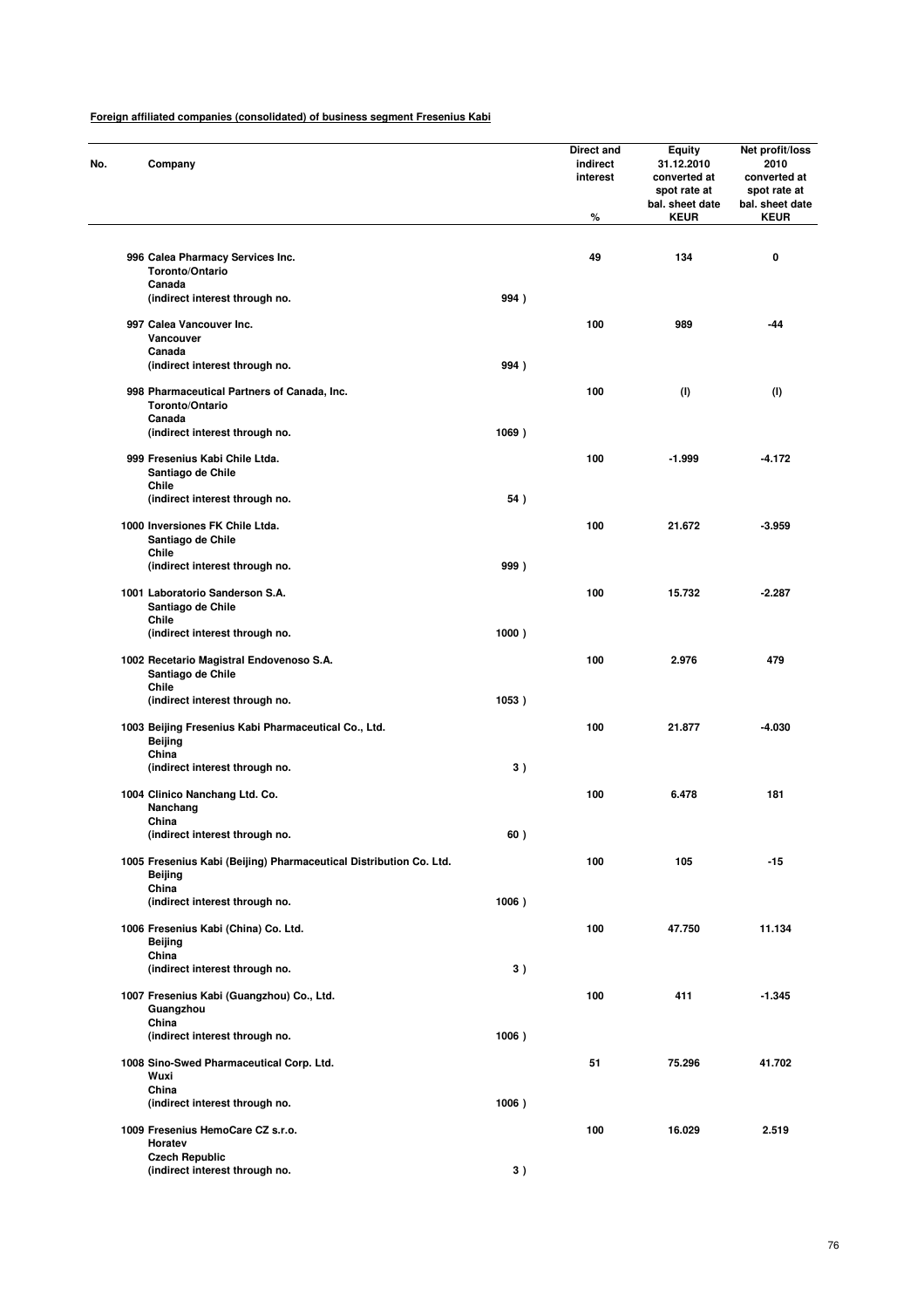| No. | Company                                                             |       | Direct and<br>indirect<br>interest<br>% | <b>Equity</b><br>31.12.2010<br>converted at<br>spot rate at<br>bal. sheet date<br><b>KEUR</b> | Net profit/loss<br>2010<br>converted at<br>spot rate at<br>bal. sheet date<br><b>KEUR</b> |
|-----|---------------------------------------------------------------------|-------|-----------------------------------------|-----------------------------------------------------------------------------------------------|-------------------------------------------------------------------------------------------|
|     | 1010 Fresenius Kabi s.r.o.                                          |       | 100                                     | 6.034                                                                                         | 1.232                                                                                     |
|     | Prague                                                              |       |                                         |                                                                                               |                                                                                           |
|     | <b>Czech Republic</b><br>(indirect interest through no.             | 3)    |                                         |                                                                                               |                                                                                           |
|     | 1011 Calea France S.A.S.<br><b>Sèvres</b>                           |       | 100                                     | 4.210                                                                                         | 1.773                                                                                     |
|     | France<br>(indirect interest through no.                            | 1013) |                                         |                                                                                               |                                                                                           |
|     | 1012 Fresenius Kabi France S.A.S.<br><b>Sèvres</b>                  |       | 100                                     | 27.048                                                                                        | 1.872                                                                                     |
|     | France<br>(indirect interest through no.                            | 1013) |                                         |                                                                                               |                                                                                           |
|     | 1013 Fresenius Kabi Groupe France S.A.<br><b>Sèvres</b>             |       | 100                                     | 80.458                                                                                        | 10.507                                                                                    |
|     | <b>France</b><br>(indirect interest through no.                     | 3)    |                                         |                                                                                               |                                                                                           |
|     | 1014 Fresenius Vial S.A.S.<br><b>Brézins</b>                        |       | 100                                     | 27.570                                                                                        | 6.544                                                                                     |
|     | France<br>(indirect interest through no.                            | 1013) |                                         |                                                                                               |                                                                                           |
|     | 1015 Fresenius Kabi Hellas AEE<br><b>Athens</b>                     |       | 100                                     | 421                                                                                           | $-2.532$                                                                                  |
|     | Greece<br>(indirect interest through no.                            | 3)    |                                         |                                                                                               |                                                                                           |
|     | 1016 Fresenius Kabi Asia Pacific Ltd.<br>Hongkong                   |       | 100                                     | 30.856                                                                                        | 27.812                                                                                    |
|     | Hongkong<br>(indirect interest through no.                          | 3)    |                                         |                                                                                               |                                                                                           |
|     | 1017 Fresenius Kabi Hongkong Ltd.<br>Hongkong                       |       | 100                                     | 1.156                                                                                         | 178                                                                                       |
|     | Hongkong<br>(indirect interest through no.                          | 3)    |                                         |                                                                                               |                                                                                           |
|     | 1018 Fresenius Kabi Hungary Kft.<br><b>Budapest</b><br>Hungary      |       | 100                                     | 1.628                                                                                         | 376                                                                                       |
|     | (indirect interest through no.                                      | 988)  |                                         |                                                                                               |                                                                                           |
|     | 1019 Fresenius Kabi India Private Ltd.<br>Pune                      |       | 100                                     | 12.757                                                                                        | -449                                                                                      |
|     | India<br>(indirect interest through no.                             | 3)    |                                         |                                                                                               |                                                                                           |
|     | 1020 Fresenius Kabi Oncology Ltd.<br><b>New Delhi</b>               |       | 90                                      | 90.093                                                                                        | 10.767                                                                                    |
|     | India<br>(indirect interest through no.                             | 1049) |                                         |                                                                                               |                                                                                           |
|     | 1021 PT. Fresenius Kabi Indonesia<br>Jakarta                        |       | 100                                     | $-1.781$                                                                                      | $-73$                                                                                     |
|     | Indonesia<br>(indirect interest through no.                         | 54)   |                                         |                                                                                               |                                                                                           |
|     | 1022 Fresenius HemoCare Italia S.r.l.<br>Modena                     |       | 100                                     | 6.460                                                                                         | 1.685                                                                                     |
|     | Italy<br>(indirect interest through no.                             | 1024) |                                         |                                                                                               |                                                                                           |
|     | 1023 Fresenius Kabi Anti-Infectives S.r.l.<br>Cernusco sul Naviglio |       | 100                                     | 18.595                                                                                        | 9.811                                                                                     |
|     | Italy<br>(indirect interest through no.                             | 1024) |                                         |                                                                                               |                                                                                           |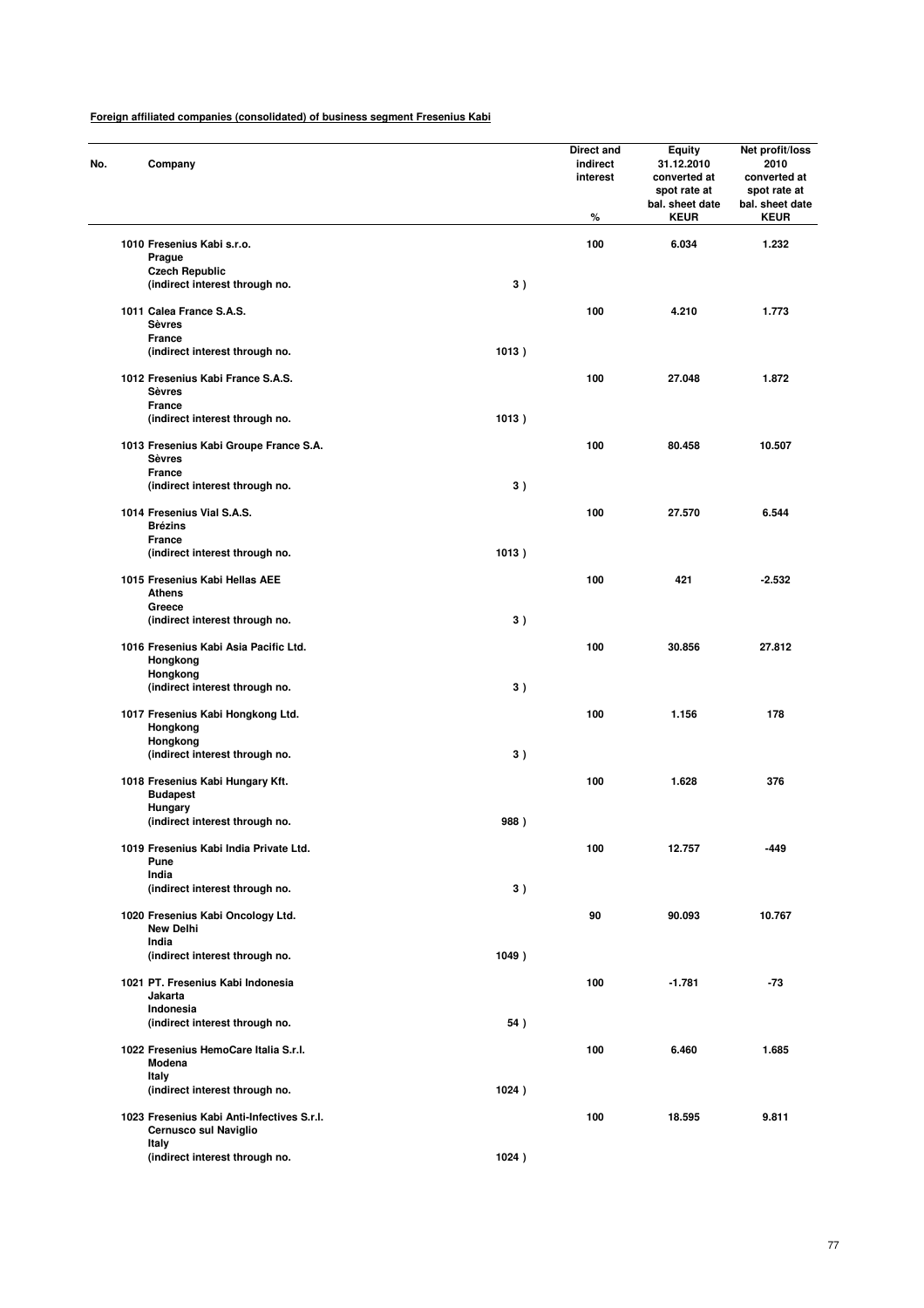| No. | Company                                                                   |             | Direct and<br>indirect<br>interest<br>% | <b>Equity</b><br>31.12.2010<br>converted at<br>spot rate at<br>bal. sheet date<br><b>KEUR</b> | Net profit/loss<br>2010<br>converted at<br>spot rate at<br>bal. sheet date<br><b>KEUR</b> |
|-----|---------------------------------------------------------------------------|-------------|-----------------------------------------|-----------------------------------------------------------------------------------------------|-------------------------------------------------------------------------------------------|
|     | 1024 Fresenius Kabi Italia S.p.A.<br>Verone                               |             | 100                                     | 72.193                                                                                        | 5.124                                                                                     |
|     | Italy<br>(indirect interest through no.                                   | 54)         |                                         |                                                                                               |                                                                                           |
|     | 1025 Fresenius Kabi Italia S.r.l.<br>Verone                               |             | 100                                     | 14.476                                                                                        | $-2.955$                                                                                  |
|     | Italy<br>(indirect interest through no.                                   | 1024)       |                                         |                                                                                               |                                                                                           |
|     | 1026 Immobiliare Isola della Scala S.r.l.<br>Isola della Scala            |             | 100                                     | 8.181                                                                                         | 319                                                                                       |
|     | Italy<br>(indirect interest through no.                                   | 1024)       |                                         |                                                                                               |                                                                                           |
|     | 1027 S.C.M. Società Chimica Mugello S.r.l.<br><b>Florence</b>             |             | 100                                     | 5.329                                                                                         | 146                                                                                       |
|     | Italy<br>(indirect interest through no.                                   | 1024)       |                                         |                                                                                               |                                                                                           |
|     | 1028 Fresenius Kabi Japan K.K.<br><b>Tokyo</b><br>Japan                   |             | 100                                     | $-5.179$                                                                                      | $-4.941$                                                                                  |
|     | (indirect interest through no.                                            | 3)          |                                         |                                                                                               |                                                                                           |
|     | 1029 Fresenius Kabi Korea Ltd.<br>Seoul<br>Korea                          |             | 100                                     | 8.521                                                                                         | 1.353                                                                                     |
|     | (indirect interest through no.                                            | $63 + 54$ ) |                                         |                                                                                               |                                                                                           |
|     | 1030 Fresenius Kabi Finance I S.A.<br>Luxembourg<br>Luxembourg            |             | 100                                     | 87                                                                                            | -6                                                                                        |
|     | (indirect interest through no.                                            | 3)          |                                         |                                                                                               |                                                                                           |
|     | 1031 Fresenius Kabi Malaysia Sdn. Bhd.<br>Kuala Lumpur<br><b>Malaysia</b> |             | 100                                     | 1.218                                                                                         | -205                                                                                      |
|     | (indirect interest through no.                                            | 54)         |                                         |                                                                                               |                                                                                           |
|     | 1032 Fresenius Kabi Mexico S.A. de C.V.<br>Guadalajara<br><b>Mexico</b>   |             | 100                                     | 16.131                                                                                        | 1.265                                                                                     |
|     | (indirect interest througn no.                                            | 1033)       |                                         |                                                                                               |                                                                                           |
|     | 1033 Grupo Fresenius Mexico S.A. de C.V.<br>Guadalajara<br><b>Mexico</b>  |             | 100                                     | 19.628                                                                                        | 41                                                                                        |
|     | (indirect interest through no.                                            | 3)          |                                         |                                                                                               |                                                                                           |
|     | 1034 Kabi Guadalajara S.A. de C.V.<br>Guadalajara<br><b>Mexico</b>        |             | 100                                     | 1.207                                                                                         | $-253$                                                                                    |
|     | (indirect interest through no.                                            | 1033)       |                                         |                                                                                               |                                                                                           |
|     | 1035 Fresenius HemoCare Mobility B.V.<br>Emmen<br><b>Netherlands</b>      |             | 100                                     | 18                                                                                            | 0                                                                                         |
|     | (indirect interest through no.                                            | 1036)       |                                         |                                                                                               |                                                                                           |
|     | 1036 Fresenius HemoCare Netherlands B.V.<br>Emmen<br><b>Netherlands</b>   |             | 100                                     | 12.442                                                                                        | 18.970                                                                                    |
|     | (indirect interest through no.                                            | 3)          |                                         |                                                                                               |                                                                                           |
|     | 1037 Fresenius Holding B.V.<br>Amsterdam<br><b>Netherlands</b>            |             | 100                                     | 17.194                                                                                        | 0                                                                                         |
|     | (indirect interest through no.                                            | 3)          |                                         |                                                                                               |                                                                                           |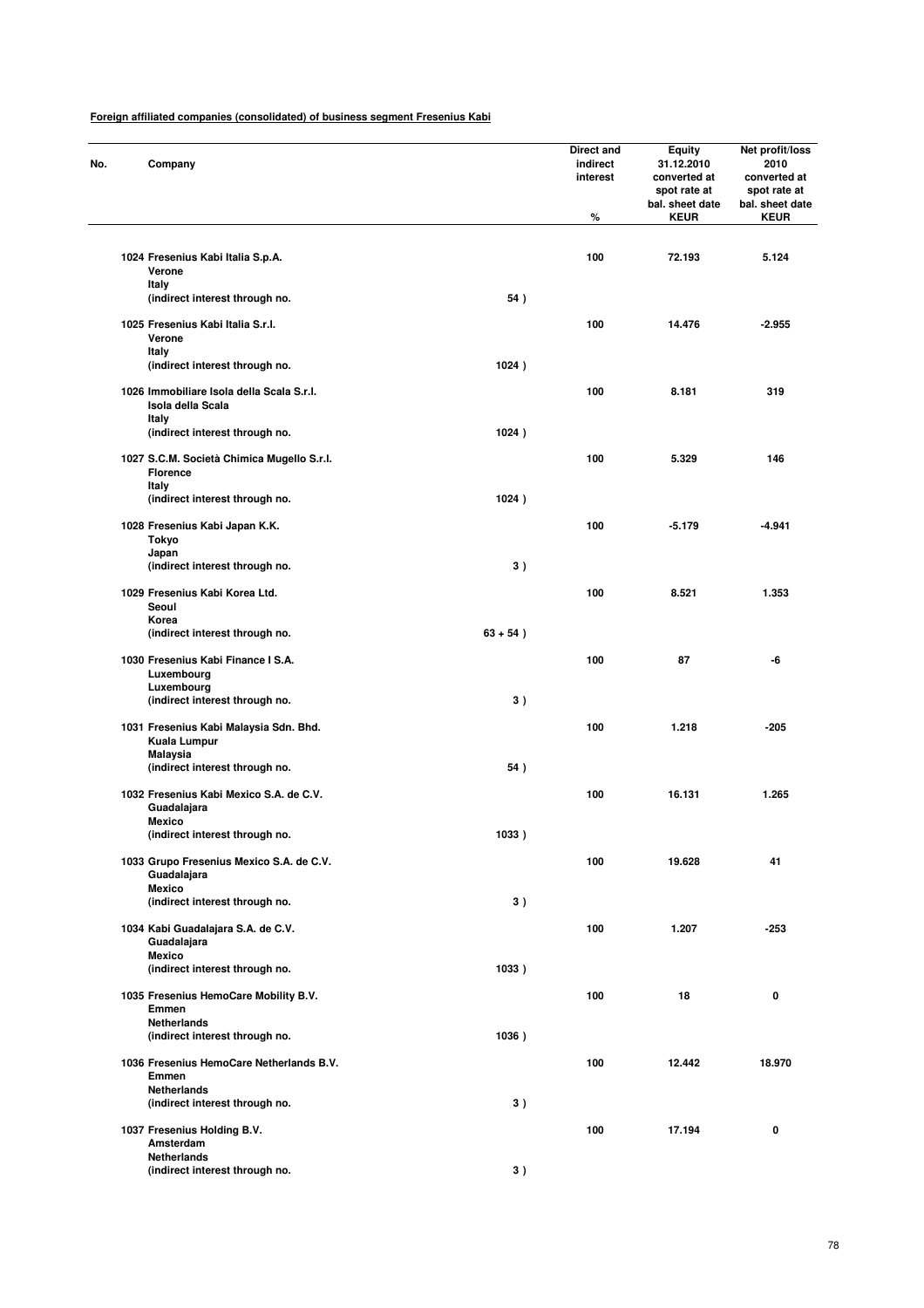| No. | Company                                                                    |       | Direct and<br>indirect<br>interest<br>% | <b>Equity</b><br>31.12.2010<br>converted at<br>spot rate at<br>bal. sheet date<br><b>KEUR</b> | Net profit/loss<br>2010<br>converted at<br>spot rate at<br>bal. sheet date<br><b>KEUR</b> |
|-----|----------------------------------------------------------------------------|-------|-----------------------------------------|-----------------------------------------------------------------------------------------------|-------------------------------------------------------------------------------------------|
|     | 1038 Fresenius Kabi Nederland B.V.                                         |       | 100                                     | 2.023                                                                                         | 1.674                                                                                     |
|     | ´s - Hertogenbosch<br><b>Netherlands</b><br>(indirect interest through no. | 1053) |                                         |                                                                                               |                                                                                           |
|     | 1039 Fresenius Kabi NZ Ltd.<br>Auckland                                    |       | 100                                     | 104                                                                                           | 45                                                                                        |
|     | <b>New Zealand</b>                                                         |       |                                         |                                                                                               |                                                                                           |
|     | (indirect interest through no.                                             | 985)  |                                         |                                                                                               |                                                                                           |
|     | 1040 Fresenius Kabi Norge A/S<br>Halden<br>Norway                          |       | 100                                     | 34.885                                                                                        | 19.881                                                                                    |
|     | (indirect interest through no.                                             | 1054) |                                         |                                                                                               |                                                                                           |
|     | 1041 Sanderson S.A. (Perú)<br>Lima                                         |       | 100                                     | 563                                                                                           | $-708$                                                                                    |
|     | Peru<br>(indirect interest through no.                                     | 1001) |                                         |                                                                                               |                                                                                           |
|     | 1042 Fresenius Kabi Philippines Inc.<br><b>Makati City</b>                 |       | 100                                     | 5.088                                                                                         | $-478$                                                                                    |
|     | <b>Philippines</b><br>(indirect interest through no.                       | 54)   |                                         |                                                                                               |                                                                                           |
|     | 1043 Clinico Medical Sp. z o.o.<br><b>Blonie</b>                           |       | 100                                     | 13.618                                                                                        | 2.114                                                                                     |
|     | Poland<br>(indirect interest through no.                                   | 3)    |                                         |                                                                                               |                                                                                           |
|     | 1044 Fresenius Kabi Polska Sp. z o.o.<br>Warsaw                            |       | 100                                     | 24.618                                                                                        | 4.852                                                                                     |
|     | Poland<br>(indirect interest through no.                                   | 3)    |                                         |                                                                                               |                                                                                           |
|     | 1045 Fresenius Kabi Pharma Portugal Lda.<br>Lisbon                         |       | 100                                     | 21.322                                                                                        | 9.625                                                                                     |
|     | Portugal<br>(indirect interest through no.                                 | 988)  |                                         |                                                                                               |                                                                                           |
|     | 1046 Labesfal - Laboratórios Almiro, S.A.<br><b>Campo de Besteiros</b>     |       | 100                                     | 60.217                                                                                        | 12.072                                                                                    |
|     | Portugal<br>(indirect interest through no.                                 | 1045) |                                         |                                                                                               |                                                                                           |
|     | 1047 APP Pharmaceuticals Manufacturing, LLC<br><b>Puerto Rico</b>          |       | 100                                     | (1)                                                                                           | (1)                                                                                       |
|     | <b>Puerto Rico</b><br>(indirect interest through no.                       | 1069) |                                         |                                                                                               |                                                                                           |
|     | 1048 Fresenius Kabi Romania S.R.L<br><b>Brasow</b>                         |       | 100                                     | 1.792                                                                                         | 165                                                                                       |
|     | Romania<br>(indirect interest through no.                                  | 54)   |                                         |                                                                                               |                                                                                           |
|     | 1049 Fresenius Kabi (Singapore) Pte. Ltd.<br>Singapore                     |       | 100                                     | 231.316                                                                                       | $-38$                                                                                     |
|     | Singapore<br>(indirect interest through no.                                | 988)  |                                         |                                                                                               |                                                                                           |
|     | 1050 Bodene (Pty) Ltd.<br>Port Elizabeth                                   |       | 100                                     | 30.457                                                                                        | 2.190                                                                                     |
|     | <b>South Africa</b><br>(indirect interest through no.                      | 1051) |                                         |                                                                                               |                                                                                           |
|     | 1051 Fresenius Kabi South Africa (Pty) Ltd.<br><b>Midrand</b>              |       | 100                                     | 15.343                                                                                        | 105                                                                                       |
|     | <b>South Africa</b><br>(indirect interest through no.                      | 54)   |                                         |                                                                                               |                                                                                           |
|     |                                                                            |       |                                         |                                                                                               |                                                                                           |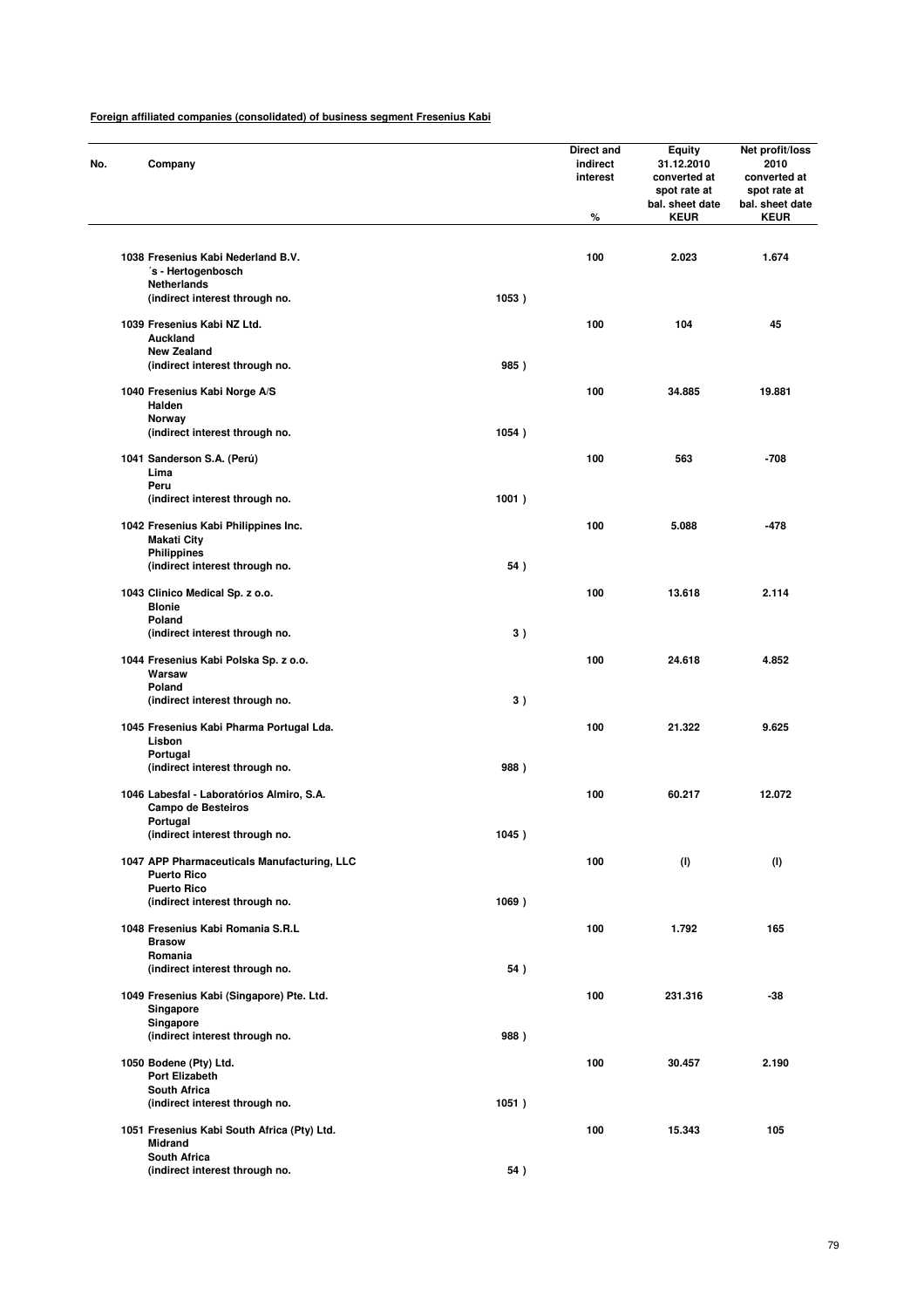| No. | Company                                                                          |       | Direct and<br>indirect<br>interest<br>% | <b>Equity</b><br>31.12.2010<br>converted at<br>spot rate at<br>bal. sheet date<br><b>KEUR</b> | Net profit/loss<br>2010<br>converted at<br>spot rate at<br>bal. sheet date<br><b>KEUR</b> |
|-----|----------------------------------------------------------------------------------|-------|-----------------------------------------|-----------------------------------------------------------------------------------------------|-------------------------------------------------------------------------------------------|
|     | 1052 Fresenius Kabi España S.A.                                                  |       | 100                                     | 29.213                                                                                        | 2.113                                                                                     |
|     | <b>Barcelona</b><br>Spain                                                        |       |                                         |                                                                                               |                                                                                           |
|     | (indirect interest through no.                                                   | 1053) |                                         |                                                                                               |                                                                                           |
|     | 1053 Fresenius Kabi Grupo España S.L.<br><b>Barcelona</b><br>Spain               |       | 100                                     | 128.029                                                                                       | $-2.542$                                                                                  |
|     | (indirect interest through no.                                                   | 54)   |                                         |                                                                                               |                                                                                           |
|     | 1054 Fresenius Kabi AB<br>Stockholm<br>Sweden                                    |       | 100                                     | 139.127                                                                                       | 71.808                                                                                    |
|     | (indirect interest through no.                                                   | 3)    |                                         |                                                                                               |                                                                                           |
|     | 1055 Fresenius Kabi (Schweiz) AG<br><b>Stans</b>                                 |       | 100                                     | 2.508                                                                                         | 863                                                                                       |
|     | <b>Switzerland</b><br>(indirect interest through no.                             | 3)    |                                         |                                                                                               |                                                                                           |
|     |                                                                                  |       |                                         |                                                                                               |                                                                                           |
|     | 1056 Sitex SA<br><b>Plan-les-Ouates</b>                                          |       | 100                                     | 646                                                                                           | $-62$                                                                                     |
|     | Switzerland                                                                      |       |                                         |                                                                                               |                                                                                           |
|     | (indirect interest through no.                                                   | 1055) |                                         |                                                                                               |                                                                                           |
|     | 1057 Fresenius Kabi Taiwan Ltd.<br>Taipei                                        |       | 100                                     | 1.676                                                                                         | 966                                                                                       |
|     | <b>Taiwan</b><br>(indirect interest through no.                                  | 54)   |                                         |                                                                                               |                                                                                           |
|     | 1058 Dabur Pharma (Thailand) Co. Ltd.<br><b>Bangkok</b><br>Thailand              |       | 90                                      | 0                                                                                             | $-324$                                                                                    |
|     | (indirect interest through no.                                                   | 1020) |                                         |                                                                                               |                                                                                           |
|     | 1059 Fresenius Kabi (Thailand) Ltd.<br><b>Bangkok</b>                            |       | 100                                     | 4.139                                                                                         | 1.157                                                                                     |
|     | <b>Thailand</b><br>(indirect interest through no.                                | 3)    |                                         |                                                                                               |                                                                                           |
|     |                                                                                  |       |                                         |                                                                                               |                                                                                           |
|     | 1060 Fresenius Kabi Ilac Sanayi ve Ticaret Limited Sirketi<br>Istanbul<br>Turkey |       | 100                                     | 7.257                                                                                         | 143                                                                                       |
|     | (indirect interest through no.                                                   | 54)   |                                         |                                                                                               |                                                                                           |
|     | 1061 Calea U.K. Ltd.<br><b>Runcorn/Cheshire</b><br><b>United Kingdom</b>         |       | 100                                     | 4.984                                                                                         | 2.834                                                                                     |
|     | (indirect interest through no.                                                   | 1062) |                                         |                                                                                               |                                                                                           |
|     | 1062 FHC (Holdings) Ltd.<br>Runcorn/Cheshire                                     |       | 100                                     | 6.528                                                                                         | 2.797                                                                                     |
|     | <b>United Kingdom</b><br>(indirect interest through no.                          | 988)  |                                         |                                                                                               |                                                                                           |
|     |                                                                                  |       |                                         |                                                                                               |                                                                                           |
|     | 1063 Fresenius HemoCare UK Ltd.<br>Cardiff<br><b>United Kingdom</b>              |       | 100                                     | 331                                                                                           | 0                                                                                         |
|     | (indirect interest through no.                                                   | 1064) |                                         |                                                                                               |                                                                                           |
|     | 1064 Fresenius Kabi Ltd.<br><b>Runcorn/Cheshire</b>                              |       | 100                                     | 8.998                                                                                         | 1.991                                                                                     |
|     | <b>United Kingdom</b><br>(indirect interest through no.                          | 1062) |                                         |                                                                                               |                                                                                           |
|     | 1065 Fresenius Kabi Oncology Plc.<br><b>Bordon</b>                               |       | 90                                      | -57.261                                                                                       | -5.286                                                                                    |
|     | <b>United Kingdom</b><br>(indirect interest through no.                          | 1020) |                                         |                                                                                               |                                                                                           |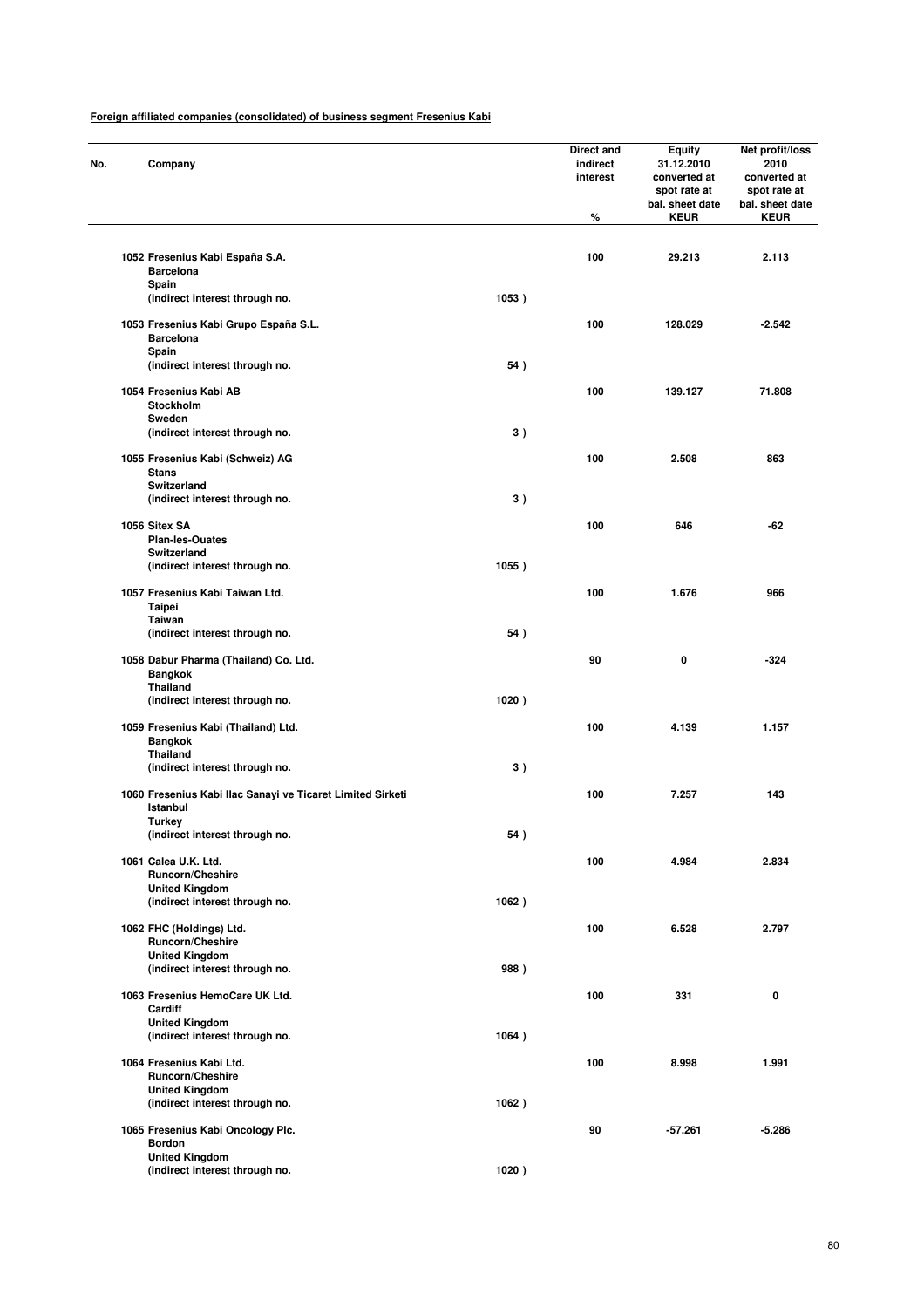| No. | Company                                                                                       |       | Direct and<br>indirect<br>interest<br>% | <b>Equity</b><br>31.12.2010<br>converted at<br>spot rate at<br>bal. sheet date<br><b>KEUR</b> | Net profit/loss<br>2010<br>converted at<br>spot rate at<br>bal. sheet date<br><b>KEUR</b> |
|-----|-----------------------------------------------------------------------------------------------|-------|-----------------------------------------|-----------------------------------------------------------------------------------------------|-------------------------------------------------------------------------------------------|
|     |                                                                                               |       |                                         |                                                                                               |                                                                                           |
|     | 1066 Nicholsons Health Care Ltd.<br><b>Runcorn/Cheshire</b>                                   |       | 100                                     | 0                                                                                             | 0                                                                                         |
|     | <b>United Kingdom</b><br>(indirect interest through no.                                       | 1062) |                                         |                                                                                               |                                                                                           |
|     | 1067 Filaxis International S.A.<br>Montevideo<br><b>Uruguay</b>                               |       | 100                                     | 5.263                                                                                         | 1.588                                                                                     |
|     | (indirect interest through no.                                                                | 1053) |                                         |                                                                                               |                                                                                           |
|     | 1068 APP Pharmaceuticals, Inc.<br>Wilmington/Delaware<br><b>USA</b>                           |       | 100                                     | (1)                                                                                           | (1)                                                                                       |
|     | (indirect interest through no.                                                                | 1071) |                                         |                                                                                               |                                                                                           |
|     | 1069 APP Pharmaceuticals, LLC<br>Wilmington/Delaware<br><b>USA</b>                            |       | 100                                     | (1)                                                                                           | (1)                                                                                       |
|     | (indirect interest through no.                                                                | 1068) |                                         |                                                                                               |                                                                                           |
|     | 1070 Fresenius Kabi Holding, Inc.<br><b>Wilmington/Delaware</b><br><b>USA</b>                 |       | 100                                     | $\overline{7}$                                                                                | $-1$                                                                                      |
|     | (indirect interest through no.                                                                | 3)    |                                         |                                                                                               |                                                                                           |
|     | 1071 Fresenius Kabi Pharmaceuticals Holding, Inc.<br><b>Wilmington/Delaware</b><br><b>USA</b> | (k)   | 100                                     | 483.203                                                                                       | 82.000                                                                                    |
|     | (indirect interest through no.                                                                | 3)    |                                         |                                                                                               |                                                                                           |
|     | 1072 Fresenius Kabi, LLC<br><b>Wilmington/Delaware</b><br><b>USA</b>                          |       | 100                                     | 654                                                                                           | 357                                                                                       |
|     | (indirect interest through no.                                                                | 1070) |                                         |                                                                                               |                                                                                           |
|     | 1073 Fresenius Kabi Bidiphar JSC<br><b>Quy Nhon</b>                                           |       | 51                                      | 12.229                                                                                        | 1.843                                                                                     |
|     | Vietnam<br>(indirect interest through no.                                                     | 3)    |                                         |                                                                                               |                                                                                           |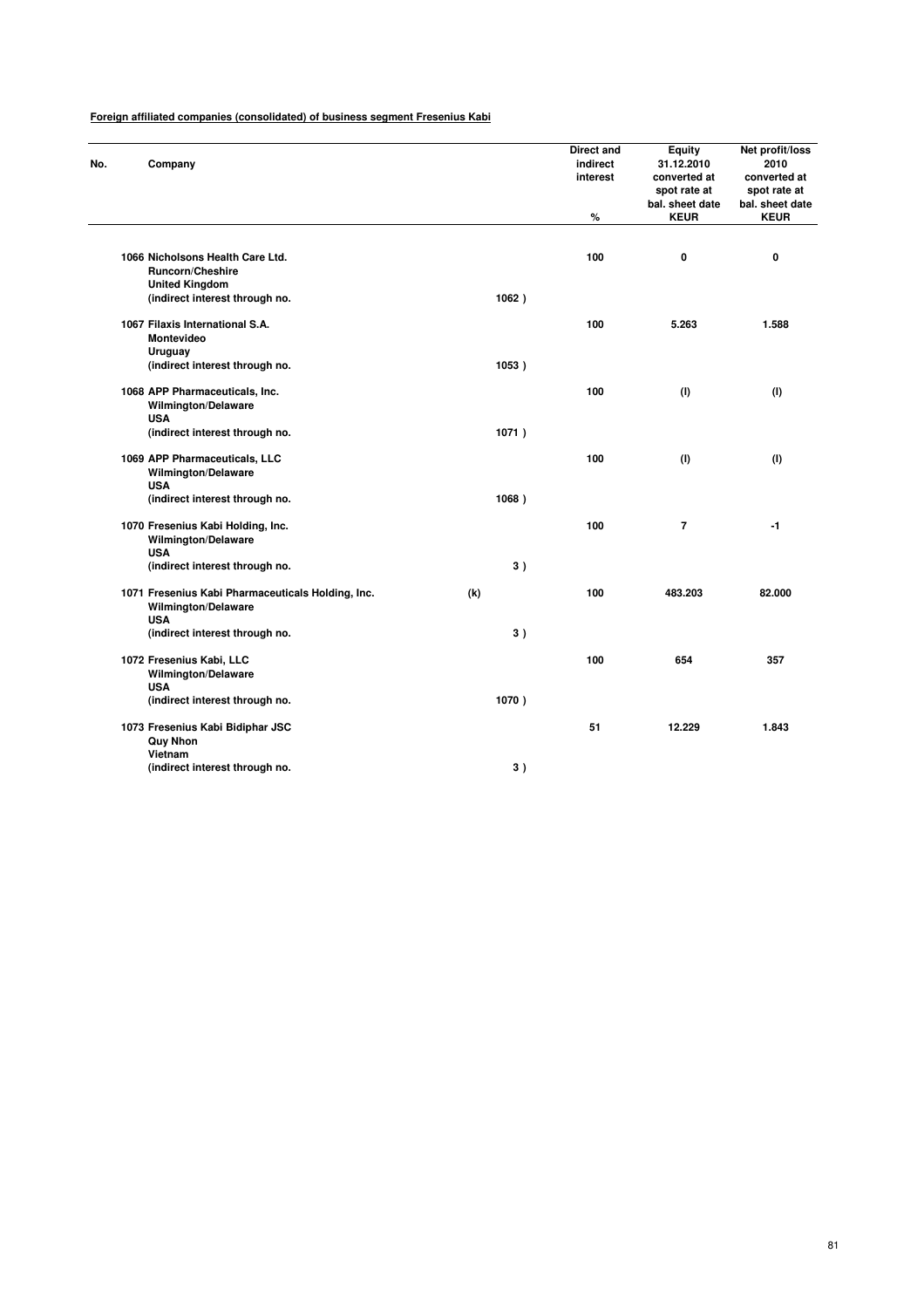| No. | Company                                                                                         |       | Direct and<br>indirect<br>interest<br>% | <b>Equity</b><br>31.12.2010<br>converted at<br>spot rate at<br>bal. sheet date<br><b>KEUR</b> | Net profit/loss<br>2010<br>converted at<br>spot rate at<br>bal. sheet date<br><b>KEUR</b> |
|-----|-------------------------------------------------------------------------------------------------|-------|-----------------------------------------|-----------------------------------------------------------------------------------------------|-------------------------------------------------------------------------------------------|
|     | Consolidated financial statements - without profit & loss transfer agreement                    |       |                                         |                                                                                               |                                                                                           |
|     | 1074 Heilbad Sauerbrunn Betriebsgesellschaft m.b.H.                                             |       | 95                                      | $-1.322$                                                                                      | $-2.206$                                                                                  |
|     | <b>Bad Sauerbrunn</b>                                                                           |       |                                         |                                                                                               |                                                                                           |
|     | Austria                                                                                         |       |                                         |                                                                                               |                                                                                           |
|     | (indirect interest through no.                                                                  | 1080) |                                         |                                                                                               |                                                                                           |
|     | 1075 Niederösterreichische Facility Management GmbH<br><b>Wiener Neustadt</b><br><b>Austria</b> |       | 60                                      | 1.416                                                                                         | 1.381                                                                                     |
|     | (indirect interest through no.                                                                  | 1080) |                                         |                                                                                               |                                                                                           |
|     | 1076 VAMED-KMB Krankenhausmanagement und<br>Betriebsführungsges.m.b.H.<br>Vienna                |       | 100                                     | 24.089                                                                                        | 5.902                                                                                     |
|     | Austria                                                                                         |       |                                         |                                                                                               |                                                                                           |
|     | (indirect interest through no.                                                                  | 176)  |                                         |                                                                                               |                                                                                           |
|     | 1077 VAMED ENGINEERING GmbH<br>Vienna                                                           |       | 100                                     | 68                                                                                            | 3                                                                                         |
|     | Austria                                                                                         |       |                                         |                                                                                               |                                                                                           |
|     | (indirect interest through no.                                                                  | 176)  |                                         |                                                                                               |                                                                                           |
|     | 1078 VAMED ENGINEERING GmbH & CO KG<br>Vienna<br>Austria                                        |       | 100                                     | 57.329                                                                                        | 15.042                                                                                    |
|     | (indirect interest through no.                                                                  | 176)  |                                         |                                                                                               |                                                                                           |
|     | 1079 VAMED Management und Service GmbH<br>Vienna                                                |       | 100                                     | 3.653                                                                                         | 10                                                                                        |
|     | Austria                                                                                         |       |                                         |                                                                                               |                                                                                           |
|     | (indirect interest through no.                                                                  | 176)  |                                         |                                                                                               |                                                                                           |
|     | 1080 VAMED Management und Service GmbH & Co KG<br>Vienna                                        |       | 100                                     | 14.774                                                                                        | 3.089                                                                                     |
|     | Austria<br>(indirect interest through no.                                                       | 176)  |                                         |                                                                                               |                                                                                           |
|     |                                                                                                 |       |                                         |                                                                                               |                                                                                           |
|     | 1081 VAMED Medizintechnik GmbH<br>Vienna<br>Austria                                             |       | 100                                     | 2.011                                                                                         | 273                                                                                       |
|     | (indirect interest through no.                                                                  | 1083) |                                         |                                                                                               |                                                                                           |
|     | 1082 VAMED Standortentwicklung und Engineering GmbH<br>vienna                                   |       | 100                                     | 55                                                                                            | 3                                                                                         |
|     | Austria                                                                                         |       |                                         |                                                                                               |                                                                                           |
|     | (indirect interest through no.                                                                  | 176)  |                                         |                                                                                               |                                                                                           |
|     | 1083 VAMED Standortentwicklung und Engineering GmbH & CO KG<br>Vienna<br><b>Austria</b>         |       | 100                                     | 27.864                                                                                        | 5.144                                                                                     |
|     | (indirect interest through no.                                                                  | 176)  |                                         |                                                                                               |                                                                                           |
|     |                                                                                                 |       |                                         |                                                                                               |                                                                                           |
|     | 1084 ALMEDA, a.s.<br>Nerotovice                                                                 |       | 76                                      | -496                                                                                          | $-250$                                                                                    |
|     | <b>Czech Republic</b>                                                                           |       |                                         |                                                                                               |                                                                                           |
|     | (indirect interest through no.                                                                  | 1086) |                                         |                                                                                               |                                                                                           |
|     | 1085 MEDITERRA - Sedicany, s.r.o.<br>Sedicany                                                   |       | 100                                     | 1.147                                                                                         | 416                                                                                       |
|     | <b>Czech Republic</b><br>(indirect interest through no.                                         | 1086) |                                         |                                                                                               |                                                                                           |
|     |                                                                                                 |       |                                         |                                                                                               |                                                                                           |
|     | 1086 MEDITERRA s.r.o.<br>Prague                                                                 |       | 100                                     | 1.384                                                                                         | 145                                                                                       |
|     | <b>Czech Republic</b>                                                                           |       |                                         |                                                                                               |                                                                                           |
|     | (indirect interest through no.                                                                  | 1080) |                                         |                                                                                               |                                                                                           |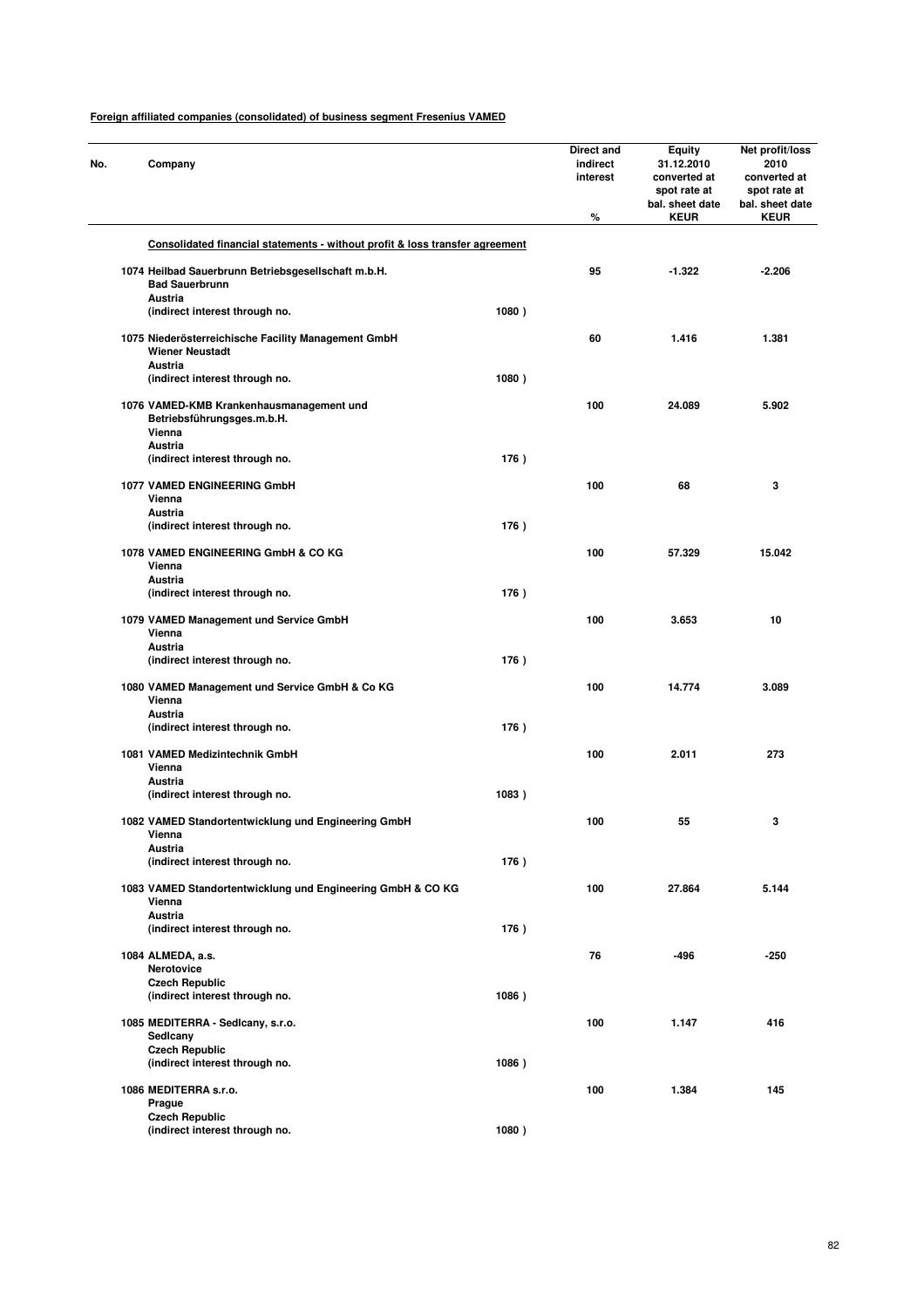| No. | Company                                                                          |                 | Direct and<br>indirect<br>interest | <b>Equity</b><br>31.12.2010<br>converted at<br>spot rate at<br>bal. sheet date | Net profit/loss<br>2010<br>converted at<br>spot rate at<br>bal. sheet date |
|-----|----------------------------------------------------------------------------------|-----------------|------------------------------------|--------------------------------------------------------------------------------|----------------------------------------------------------------------------|
|     |                                                                                  |                 | %                                  | <b>KEUR</b>                                                                    | <b>KEUR</b>                                                                |
|     |                                                                                  |                 |                                    |                                                                                |                                                                            |
|     | 1087 MEDNET s.r.o.                                                               |                 | 100                                | 38                                                                             | 34                                                                         |
|     | Prague                                                                           |                 |                                    |                                                                                |                                                                            |
|     | <b>Czech Republic</b>                                                            |                 |                                    |                                                                                |                                                                            |
|     | (indirect interest through no.                                                   | 1086)           |                                    |                                                                                |                                                                            |
|     | 1088 Nemocnice Tanvald, s.r.o.                                                   |                 | 66                                 | 3.132                                                                          | 331                                                                        |
|     | <b>Tanvald</b>                                                                   |                 |                                    |                                                                                |                                                                            |
|     | <b>Czech Republic</b>                                                            |                 |                                    |                                                                                |                                                                            |
|     | (indirect interest through no.                                                   | 1086)           |                                    |                                                                                |                                                                            |
|     | 1089 VAMED NEDERLAND B.V.                                                        |                 | 100                                | 59                                                                             | 329                                                                        |
|     | Amersfoort                                                                       |                 |                                    |                                                                                |                                                                            |
|     | <b>Netherlands</b>                                                               |                 |                                    |                                                                                |                                                                            |
|     | (indirect interest through no.                                                   | $1078 + 1083$ ) |                                    |                                                                                |                                                                            |
|     | 1090 SUMINISTROS DE COMERCIO EXTERIOR, S.A.<br>Madrid                            |                 | 81                                 | 3.340                                                                          | 35                                                                         |
|     | Spain                                                                            |                 |                                    |                                                                                |                                                                            |
|     | (indirect interest through no.                                                   | 1078)           |                                    |                                                                                |                                                                            |
|     | Not consolidated financial statements - without profit & loss transfer agreement |                 |                                    |                                                                                |                                                                            |
|     | 1091 Rehabilitationszentrum Kitzbühel Betriebs-GmbH<br>Kitzbühel                 |                 | 100                                | $-784$                                                                         | $-819$                                                                     |
|     | Austria                                                                          |                 |                                    |                                                                                |                                                                            |
|     | (indirect interest through no.                                                   | 1080)           |                                    |                                                                                |                                                                            |
|     | 1092 VAMED Health Projects CZ s.r.o.                                             |                 | 100                                | 0                                                                              | 0                                                                          |
|     | Praha                                                                            |                 |                                    |                                                                                |                                                                            |
|     | <b>Czech Republic</b>                                                            |                 |                                    |                                                                                |                                                                            |
|     | (indirect interest through no.                                                   | 1078)           |                                    |                                                                                |                                                                            |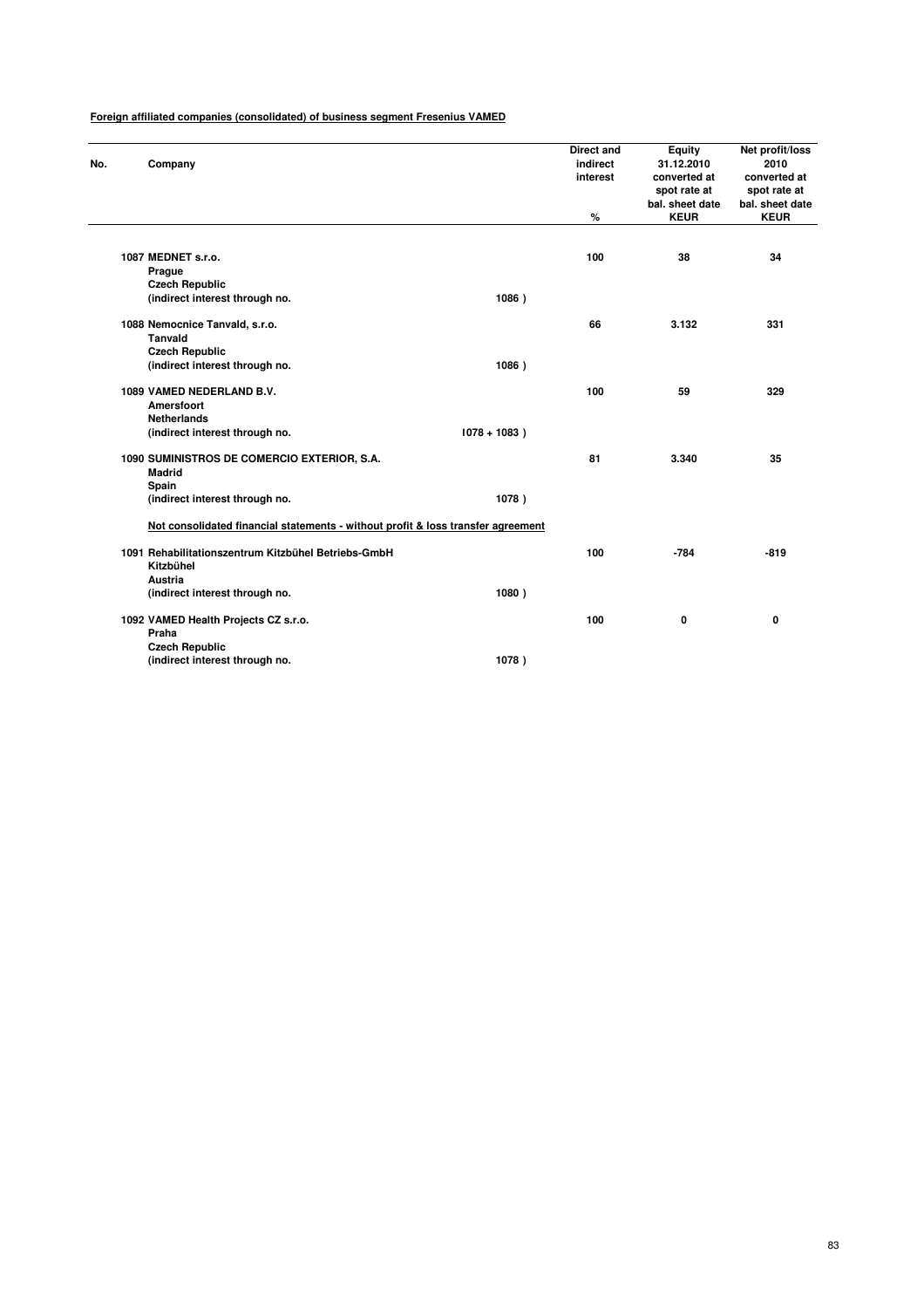| No. | Company                                                                      | Direct and<br>indirect | Equity<br>31.12.2010         | Net profit/loss<br>2010      |
|-----|------------------------------------------------------------------------------|------------------------|------------------------------|------------------------------|
|     |                                                                              | interest               | converted at<br>spot rate at | converted at<br>spot rate at |
|     |                                                                              |                        | bal, sheet date              | bal. sheet date              |
|     |                                                                              | %                      | <b>KEUR</b>                  | <b>KEUR</b>                  |
|     | Consolidated financial statements - without profit & loss transfer agreement |                        |                              |                              |
|     | 1093 Humaine Klinik Zihlschlacht AG                                          | 100                    | (e)                          | (e)                          |
|     | Zihlschlacht                                                                 |                        |                              |                              |
|     | <b>Switzerland</b>                                                           |                        |                              |                              |
|     | (indirect interest through no.                                               | 95                     |                              |                              |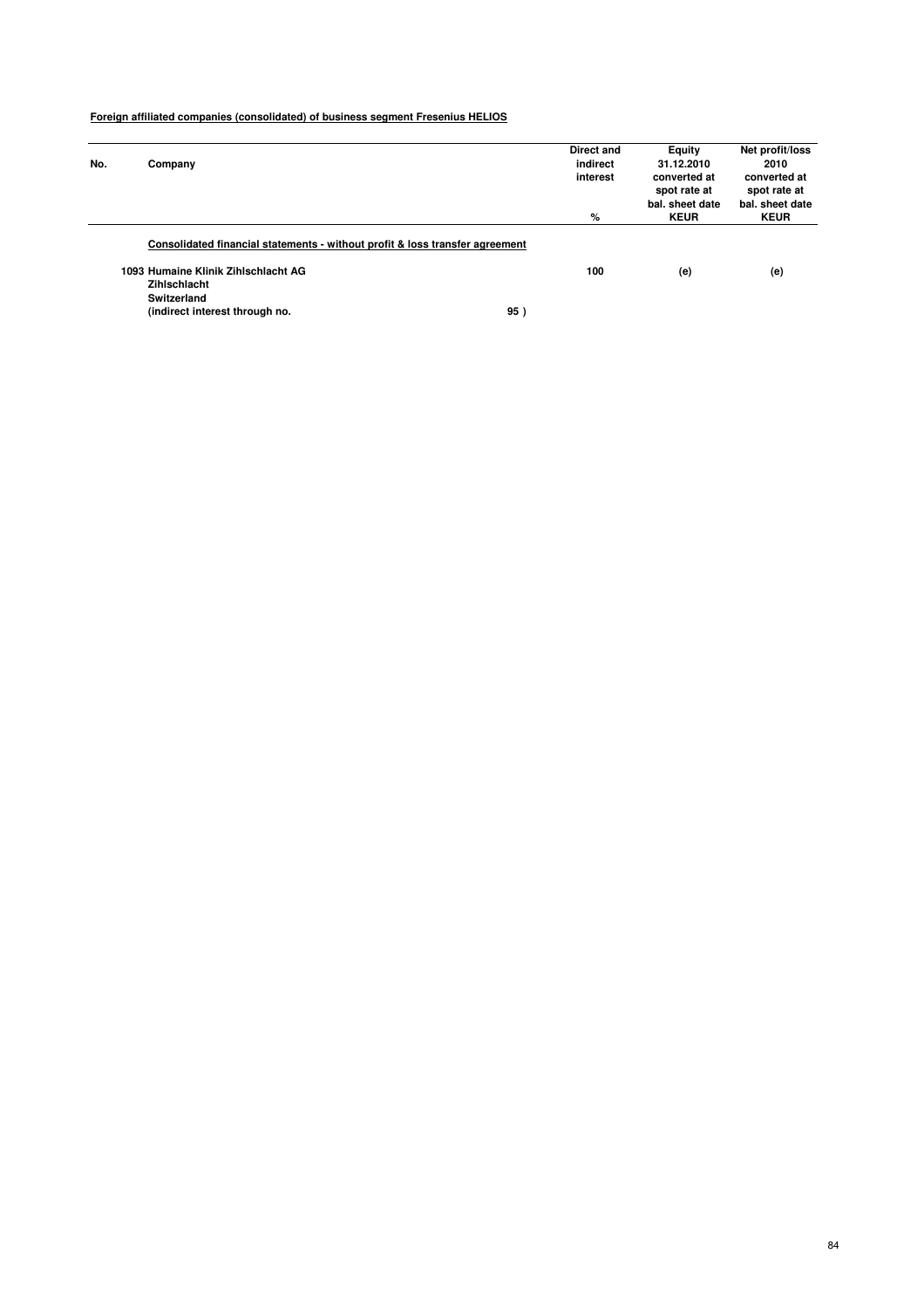| No. | Company                                                                          |     | Direct and<br>indirect<br>interest<br>% | <b>Equity</b><br>31.12.2010<br>converted at<br>spot rate at<br>bal, sheet date<br><b>KEUR</b> | Net profit/loss<br>2010<br>converted at<br>spot rate at<br>bal, sheet date<br><b>KEUR</b> |
|-----|----------------------------------------------------------------------------------|-----|-----------------------------------------|-----------------------------------------------------------------------------------------------|-------------------------------------------------------------------------------------------|
|     | Not consolidated financial statements - without profit & loss transfer agreement |     |                                         |                                                                                               |                                                                                           |
|     | 1094 Fresenius Netcare (Beijing) Consulting Company Limited<br>Beijing<br>China  |     | 100                                     | 516                                                                                           | 64                                                                                        |
|     | (indirect interest through no.                                                   | 4)  |                                         |                                                                                               |                                                                                           |
|     | 1095 hospitalia activHealth (L) Gmbh<br>Labuan<br>Malaysia                       |     | 100                                     | (a)                                                                                           | (a)                                                                                       |
|     | (indirect interest through no.                                                   | 19) |                                         |                                                                                               |                                                                                           |
|     | 1096 hospitalia activHealth (M) Sdn Bhd.<br>Kuala Lumpur<br>Malaysia             |     | 100                                     | (a)                                                                                           | (a)                                                                                       |
|     | (indirect interest through no.                                                   | 19) |                                         |                                                                                               |                                                                                           |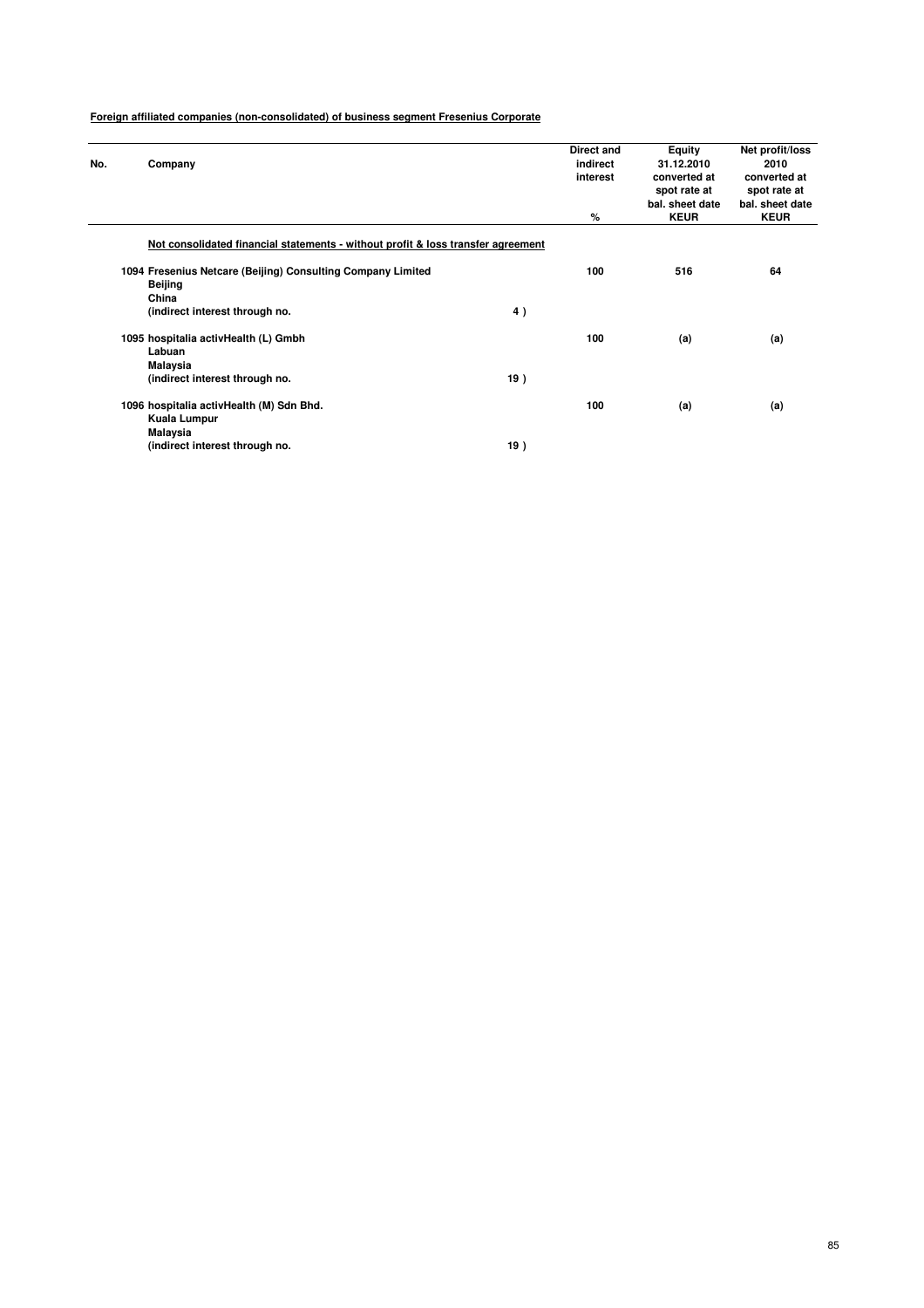| No. | Company                                                                                                    |       | Direct and<br>indirect<br>interest<br>% | Equity<br>31.12.2010<br>converted at<br>spot rate at<br>bal. sheet date<br><b>KEUR</b> | Net profit/loss<br>2010<br>converted at<br>spot rate at<br>bal. sheet date<br><b>KEUR</b> |
|-----|------------------------------------------------------------------------------------------------------------|-------|-----------------------------------------|----------------------------------------------------------------------------------------|-------------------------------------------------------------------------------------------|
|     | Not consolidated financial statements - without profit & loss transfer agreement                           |       |                                         |                                                                                        |                                                                                           |
|     | 1097 Fresenius Medical Care Bulgaria EOOD                                                                  |       | 100                                     | 1.116                                                                                  | 131                                                                                       |
|     | Gabrovo                                                                                                    |       |                                         |                                                                                        |                                                                                           |
|     | <b>Bulgaria</b><br>(indirect interest through no.                                                          | 22)   |                                         |                                                                                        |                                                                                           |
|     |                                                                                                            |       |                                         |                                                                                        |                                                                                           |
|     | 1098 Fresenius Nephrocare Bulgaria EOOD                                                                    |       | 100                                     | 181                                                                                    | 0                                                                                         |
|     | Gabrovo                                                                                                    |       |                                         |                                                                                        |                                                                                           |
|     | <b>Bulgaria</b>                                                                                            | 22)   |                                         |                                                                                        |                                                                                           |
|     | (indirect interest through no.                                                                             |       |                                         |                                                                                        |                                                                                           |
|     | 1099 Fresenius Nephrocare Bulgaria Holiday Dialysis EOOD                                                   |       | 100                                     | 141                                                                                    | $-13$                                                                                     |
|     | Gabrovo                                                                                                    |       |                                         |                                                                                        |                                                                                           |
|     | <b>Bulgaria</b>                                                                                            |       |                                         |                                                                                        |                                                                                           |
|     | (indirect interest through no.                                                                             | 1098) |                                         |                                                                                        |                                                                                           |
|     | 1100 Nephrocare S.A.                                                                                       |       | 100                                     | 77                                                                                     | -59                                                                                       |
|     | Bogotá                                                                                                     |       |                                         |                                                                                        |                                                                                           |
|     | Colombia                                                                                                   |       |                                         |                                                                                        |                                                                                           |
|     | (indirect interest through no.                                                                             | 13)   |                                         |                                                                                        |                                                                                           |
|     | 1101 Fresenius Medical Care - Nephro društvo s ogranièenom<br>odgovornošæu za trgovinu i usluge<br>Zagreb  |       | 100                                     | -666                                                                                   | 178                                                                                       |
|     | Croatia                                                                                                    |       |                                         |                                                                                        |                                                                                           |
|     | (indirect interest through no.                                                                             | 22)   |                                         |                                                                                        |                                                                                           |
|     | 1102 FRESENIUS MEDICAL CARE HRVATSKA društvo sa<br>ograničenom odgovornošću za trgovinu i usluge<br>Zagreb |       | 100                                     | 280                                                                                    | 234                                                                                       |
|     | Croatia<br>(indirect interest through no.                                                                  | 22)   |                                         |                                                                                        |                                                                                           |
|     | 1103 Poliklinika za Dijalizu Fresenius Medical Care<br>Zagreb                                              |       | 100                                     | $-2.402$                                                                               | $-713$                                                                                    |
|     | Croatia<br>(indirect interest through no.                                                                  | 1101) |                                         |                                                                                        |                                                                                           |
|     |                                                                                                            |       |                                         |                                                                                        |                                                                                           |
|     | 1104 Vita poliklinika<br><b>Krapinske Toplice</b>                                                          |       | 100                                     | $-331$                                                                                 | $-334$                                                                                    |
|     | Croatia                                                                                                    |       |                                         |                                                                                        |                                                                                           |
|     | (indirect interest through no.                                                                             | 1101) |                                         |                                                                                        |                                                                                           |
|     | 1105 FRESENIUS MEDICAL CARE DOMINICANA, SRL                                                                |       | 100                                     | (a)                                                                                    | (a)                                                                                       |
|     | Santo Domingo                                                                                              |       |                                         |                                                                                        |                                                                                           |
|     | <b>Dominican Republic</b>                                                                                  |       |                                         |                                                                                        |                                                                                           |
|     | (indirect interest through no.                                                                             | 22)   |                                         |                                                                                        |                                                                                           |
|     | 1106 CER.LAB. srl                                                                                          |       | 100                                     | (a)                                                                                    | (a)                                                                                       |
|     | Rome                                                                                                       |       |                                         |                                                                                        |                                                                                           |
|     | Italy                                                                                                      |       |                                         |                                                                                        |                                                                                           |
|     | (indirect interest through no.                                                                             | 276)  |                                         |                                                                                        |                                                                                           |
|     |                                                                                                            |       | 51                                      | -84                                                                                    | -94                                                                                       |
|     | 1107 Only Dialysis S.r.l.<br><b>Naples</b>                                                                 |       |                                         |                                                                                        |                                                                                           |
|     | Italy                                                                                                      |       |                                         |                                                                                        |                                                                                           |
|     | (indirect interest through no.                                                                             | 276)  |                                         |                                                                                        |                                                                                           |
|     |                                                                                                            |       | 100                                     | 84                                                                                     | 0                                                                                         |
|     | 1108 Amicon Japan K.K.<br>Tokyo                                                                            |       |                                         |                                                                                        |                                                                                           |
|     | Japan                                                                                                      |       |                                         |                                                                                        |                                                                                           |
|     | (indirect interest through no.                                                                             | 739)  |                                         |                                                                                        |                                                                                           |
|     | 1109 Fresenius Medical Care Kazakhstan LLP                                                                 |       | 100                                     | 137                                                                                    | $-34$                                                                                     |
|     | Almaty                                                                                                     |       |                                         |                                                                                        |                                                                                           |
|     | Kazakhstan                                                                                                 |       |                                         |                                                                                        |                                                                                           |
|     | (indirect interest through no.                                                                             | 22)   |                                         |                                                                                        |                                                                                           |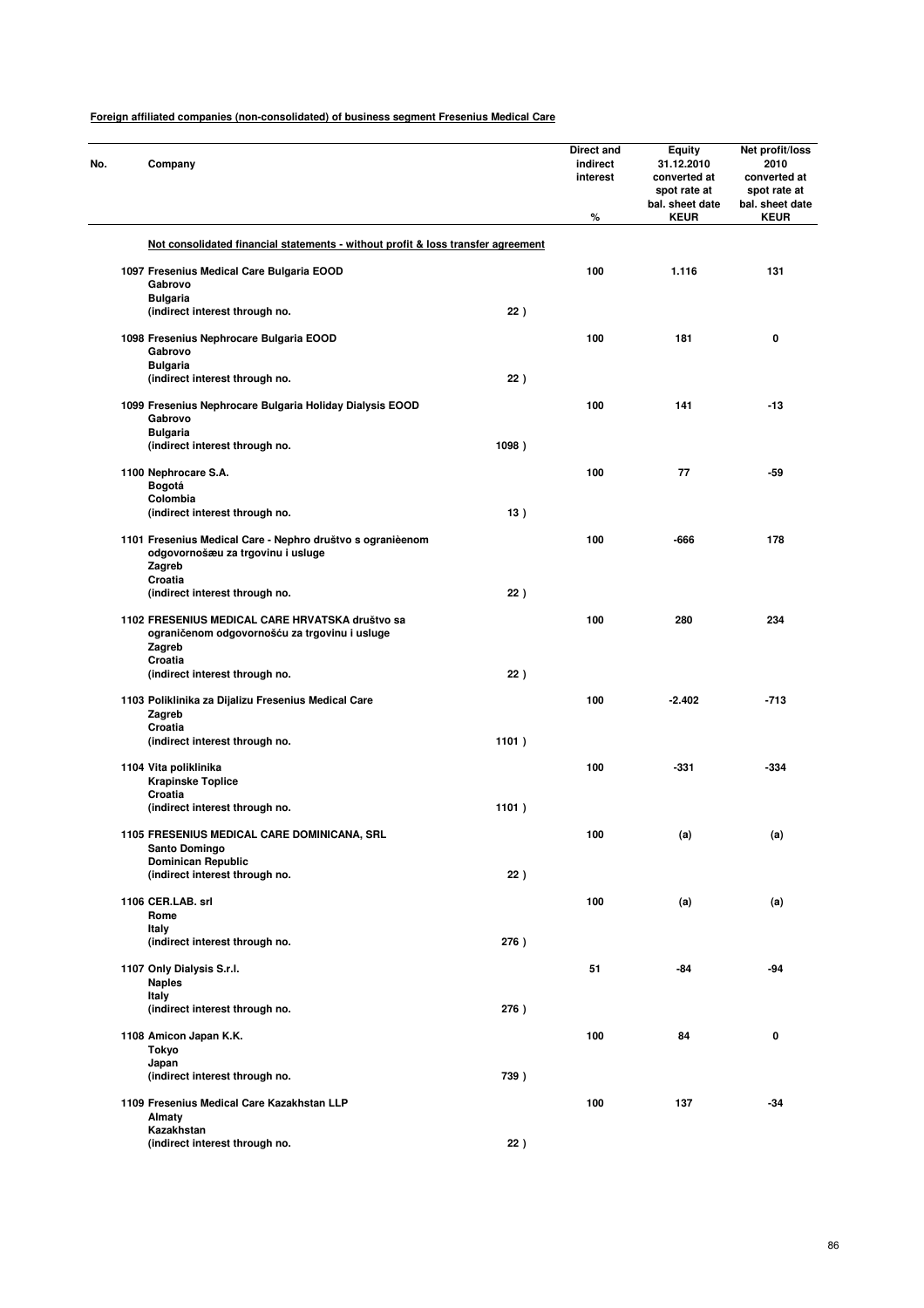|     |                                                   |      | Direct and | Equity          | Net profit/loss |
|-----|---------------------------------------------------|------|------------|-----------------|-----------------|
| No. | Company                                           |      | indirect   | 31.12.2010      | 2010            |
|     |                                                   |      | interest   | converted at    | converted at    |
|     |                                                   |      |            | spot rate at    | spot rate at    |
|     |                                                   |      |            | bal. sheet date | bal, sheet date |
|     |                                                   |      | %          | <b>KEUR</b>     | <b>KEUR</b>     |
|     |                                                   |      |            |                 |                 |
|     | 1110 Nephrocare South Africa (Pty) Limited        |      | 100        | (a)             | (a)             |
|     | Gauteng                                           |      |            |                 |                 |
|     | <b>South Africa</b>                               |      |            |                 |                 |
|     | (indirect interest through no.                    | 22)  |            |                 |                 |
|     | 1111 Comprehensive Nephrology Services Limited    |      | 51         | (a)             | (a)             |
|     | <b>Island of Trinidad</b>                         |      |            |                 |                 |
|     | <b>Trinidad &amp; Tobago</b>                      |      |            |                 |                 |
|     | (indirect interest through no.                    | 448) |            |                 |                 |
|     | 1112 Fresenius Medical Care Tunisie S.A.          |      | 51         | 3.285           | 132             |
|     | <b>Sousse</b>                                     |      |            |                 |                 |
|     | Tunisia                                           |      |            |                 |                 |
|     | (indirect interest through no.                    | 13)  |            |                 |                 |
|     | 1113 Renal Integrated Health Services Network LLC |      | 100        | (a)             | (a)             |
|     | Arizona                                           |      |            |                 |                 |
|     | <b>USA</b>                                        |      |            |                 |                 |
|     | (indirect interest through no.                    | 461) |            |                 |                 |
|     | 1114 Fresenius Medical Care, C.A.                 |      | 100        | (a)             | (a)             |
|     | Caracas                                           |      |            |                 |                 |
|     | Venezuela                                         |      |            |                 |                 |
|     | (indirect interest through no.                    | 13)  |            |                 |                 |
|     |                                                   |      |            |                 |                 |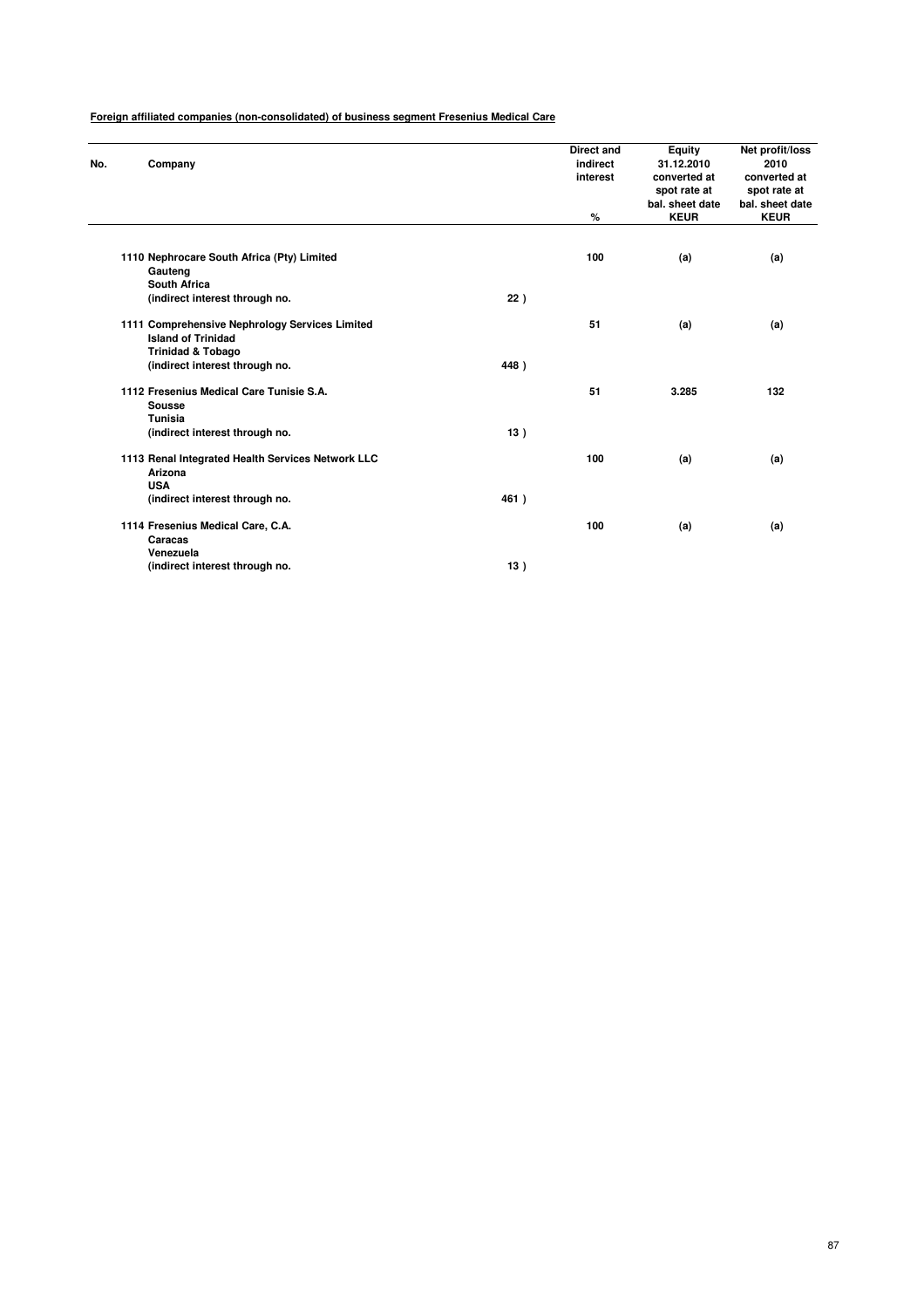| No. | Company                                                                          |       | <b>Direct and</b><br>indirect<br>interest | <b>Equity</b><br>31.12.2010<br>converted at<br>spot rate at | Net profit/loss<br>2010<br>converted at<br>spot rate at<br>bal. sheet date |
|-----|----------------------------------------------------------------------------------|-------|-------------------------------------------|-------------------------------------------------------------|----------------------------------------------------------------------------|
|     |                                                                                  |       | %                                         | bal. sheet date<br><b>KEUR</b>                              | <b>KEUR</b>                                                                |
|     | Not consolidated financial statements - without profit & loss transfer agreement |       |                                           |                                                             |                                                                            |
|     | 1115 Fresenius Kabi Bulgaria EOOD                                                |       | 100                                       | 112                                                         | 13                                                                         |
|     | Sofia                                                                            |       |                                           |                                                             |                                                                            |
|     | <b>Bulgaria</b>                                                                  |       |                                           |                                                             |                                                                            |
|     | (indirect interest through no.                                                   | 988)  |                                           |                                                             |                                                                            |
|     | 1116 Fresenius Kabi Colombia S.A.S.                                              |       | 100                                       | (a)                                                         | (a)                                                                        |
|     | Bogota                                                                           |       |                                           |                                                             |                                                                            |
|     | Colombia                                                                         |       |                                           |                                                             |                                                                            |
|     | (indirect interest through no.                                                   | 1053) |                                           |                                                             |                                                                            |
|     | 1117 Fresenius Kabi d.o.o.                                                       |       | 100                                       | 54                                                          | 5                                                                          |
|     | Zagreb                                                                           |       |                                           |                                                             |                                                                            |
|     | Croatia                                                                          |       |                                           |                                                             |                                                                            |
|     | (indirect interest through no.                                                   | 3)    |                                           |                                                             |                                                                            |
|     | 1118 Fresenius Kabi S.A.C.                                                       |       | 100                                       | (a)                                                         | (a)                                                                        |
|     | Lima                                                                             |       |                                           |                                                             |                                                                            |
|     | Peru                                                                             |       |                                           |                                                             |                                                                            |
|     | (indirect interest through no.                                                   | 1000) |                                           |                                                             |                                                                            |
|     | 1119 Fresenius Kabi o.o.o.                                                       |       | 100                                       | 0                                                           | 0                                                                          |
|     | <b>Moscow</b>                                                                    |       |                                           |                                                             |                                                                            |
|     | Russia                                                                           |       |                                           |                                                             |                                                                            |
|     | (indirect interest through no.                                                   | 3)    |                                           |                                                             |                                                                            |
|     | 1120 Pharma-Kuhlman Inc.                                                         |       | 70                                        | (a)                                                         | (a)                                                                        |
|     | Woodinville / Washington<br><b>USA</b>                                           |       |                                           |                                                             |                                                                            |
|     | (indirect interest through no.                                                   | 1070) |                                           |                                                             |                                                                            |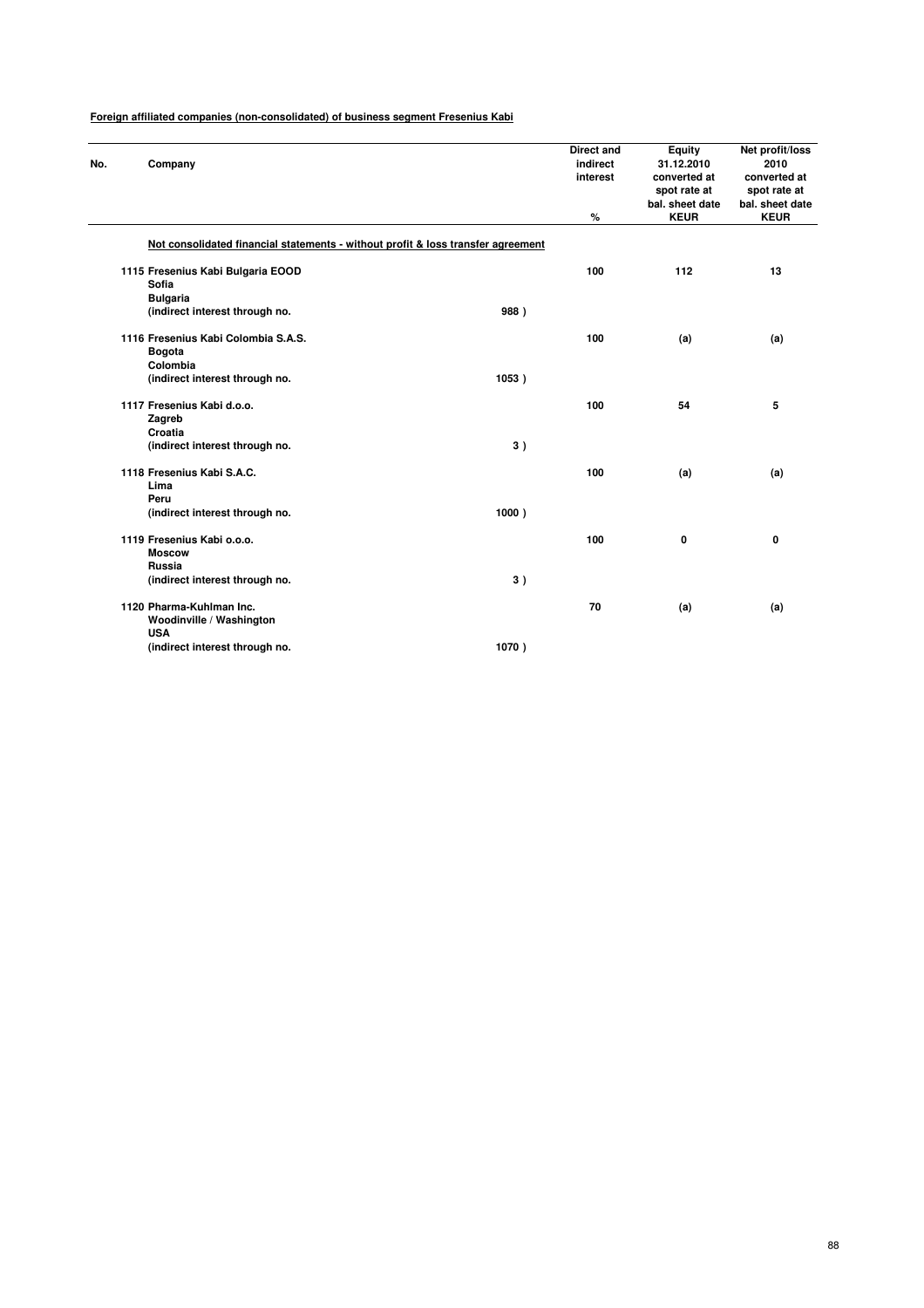| No. | Company                                                                          |       | Direct and<br>indirect<br>interest<br>% | Equity<br>31.12.2010<br>converted at<br>spot rate at<br>bal. sheet date<br><b>KEUR</b> | Net profit/loss<br>2010<br>converted at<br>spot rate at<br>bal. sheet date<br><b>KEUR</b> |
|-----|----------------------------------------------------------------------------------|-------|-----------------------------------------|----------------------------------------------------------------------------------------|-------------------------------------------------------------------------------------------|
|     | Not consolidated financial statements - without profit & loss transfer agreement |       |                                         |                                                                                        |                                                                                           |
|     | 1121 TGV' Thermenarkaden Geinberg Errichtungs- und Verwertungs-                  |       | 100                                     | 312                                                                                    | 51                                                                                        |
|     | GmbH                                                                             |       |                                         |                                                                                        |                                                                                           |
|     | Geinberg<br>Austria                                                              |       |                                         |                                                                                        |                                                                                           |
|     | (indirect interest through no.                                                   | 1192) |                                         |                                                                                        |                                                                                           |
|     | 1122 Dr. Pierer Sanatorium Salzburg GmbH & Co KG                                 |       | 75                                      | $-1.818$                                                                               | -342                                                                                      |
|     | Salzburg                                                                         |       |                                         |                                                                                        |                                                                                           |
|     | Austria                                                                          |       |                                         |                                                                                        |                                                                                           |
|     | (indirect interest through no.                                                   | 1080) |                                         |                                                                                        |                                                                                           |
|     | 1123 LVB LAWOG-VAMED Bauplanungs- und Errichtungs-GmbH                           |       | 100                                     | 18 (j)                                                                                 | -1 (j)                                                                                    |
|     | Linz                                                                             |       |                                         |                                                                                        |                                                                                           |
|     | <b>Austria</b><br>(indirect interest through no.                                 | 1184) |                                         |                                                                                        |                                                                                           |
|     |                                                                                  |       |                                         |                                                                                        |                                                                                           |
|     | 1124 Neurologisches Therapiezentrum Gmundnerberg GmbH                            |       | 90                                      | 2.108                                                                                  | $-2.095$                                                                                  |
|     | Linz<br><b>Austria</b>                                                           |       |                                         |                                                                                        |                                                                                           |
|     | (indirect interest through no.                                                   | 1080) |                                         |                                                                                        |                                                                                           |
|     |                                                                                  |       |                                         |                                                                                        |                                                                                           |
|     | 1125 Neurologisches Therapiezentrum Kapfenberg GmbH<br>Kapfenberg                |       | 90                                      | 1.352                                                                                  | -55                                                                                       |
|     | <b>Austria</b>                                                                   |       |                                         |                                                                                        |                                                                                           |
|     | (indirect interest through no.                                                   | 1080) |                                         |                                                                                        |                                                                                           |
|     | 1126 Rehabilitationsklinik im Montafon Betriebs-GmbH                             |       | 100                                     | $-1.845$                                                                               | $-1.394$                                                                                  |
|     | <b>Schruns</b>                                                                   |       |                                         |                                                                                        |                                                                                           |
|     | Austria                                                                          |       |                                         |                                                                                        |                                                                                           |
|     | (indirect interest through no.                                                   | 1080) |                                         |                                                                                        |                                                                                           |
|     | 1127 Rehabilitationszentrum Baumgartner Höhe Betriebs-GmbH                       |       | 100                                     | -301                                                                                   | -303                                                                                      |
|     | Vienna                                                                           |       |                                         |                                                                                        |                                                                                           |
|     | Austria<br>(indirect interest through no.                                        | 1080) |                                         |                                                                                        |                                                                                           |
|     |                                                                                  |       |                                         |                                                                                        |                                                                                           |
|     | 1128 Rehabilitationszentrum Oberndorf Betriebs-GmbH                              |       | 100                                     | (a)                                                                                    | (a)                                                                                       |
|     | Oberndorf<br>Austria                                                             |       |                                         |                                                                                        |                                                                                           |
|     | (indirect interest through no.                                                   | 1080) |                                         |                                                                                        |                                                                                           |
|     |                                                                                  |       |                                         |                                                                                        |                                                                                           |
|     | 1129 Seniorenzentrum St. Corona am Schöpfl Betriebsgesellschaft                  |       | 100                                     | -90                                                                                    | 107                                                                                       |
|     | m.b.H.<br>Vienna                                                                 |       |                                         |                                                                                        |                                                                                           |
|     | <b>Austria</b>                                                                   |       |                                         |                                                                                        |                                                                                           |
|     | (indirect interest through no.                                                   | 1080) |                                         |                                                                                        |                                                                                           |
|     | 1130 Therme Seewinkel Betriebsgesellschaft m.b.H.                                |       | 100                                     | 101 $(i)$                                                                              | 7 (j)                                                                                     |
|     | Vienna                                                                           |       |                                         |                                                                                        |                                                                                           |
|     | <b>Austria</b>                                                                   |       |                                         |                                                                                        |                                                                                           |
|     | (indirect interest through no.                                                   | 1083) |                                         |                                                                                        |                                                                                           |
|     | 1131 "VAMED B&H" d.o.o. Tuzla                                                    |       | 100                                     | 26                                                                                     | $-153$                                                                                    |
|     | Tuzla                                                                            |       |                                         |                                                                                        |                                                                                           |
|     | Bosnia and Herzegovina<br>(indirect interest through no.                         | 1089) |                                         |                                                                                        |                                                                                           |
|     |                                                                                  |       |                                         |                                                                                        |                                                                                           |
|     | 1132 VAMED Healthcare Co. Ltd.                                                   |       | 100                                     | $-13(j)$                                                                               | $-215(j)$                                                                                 |
|     | Beijing<br>China                                                                 |       |                                         |                                                                                        |                                                                                           |
|     | (indirect interest through no.                                                   | 1078) |                                         |                                                                                        |                                                                                           |
|     |                                                                                  |       |                                         |                                                                                        |                                                                                           |
|     | 1133 VAMED CZ, s.r.o.<br>Praha                                                   |       | 100                                     | -557 (j)                                                                               | $-379(j)$                                                                                 |
|     | <b>Czech Republic</b>                                                            |       |                                         |                                                                                        |                                                                                           |
|     | (indirect interest through no.                                                   | 1080) |                                         |                                                                                        |                                                                                           |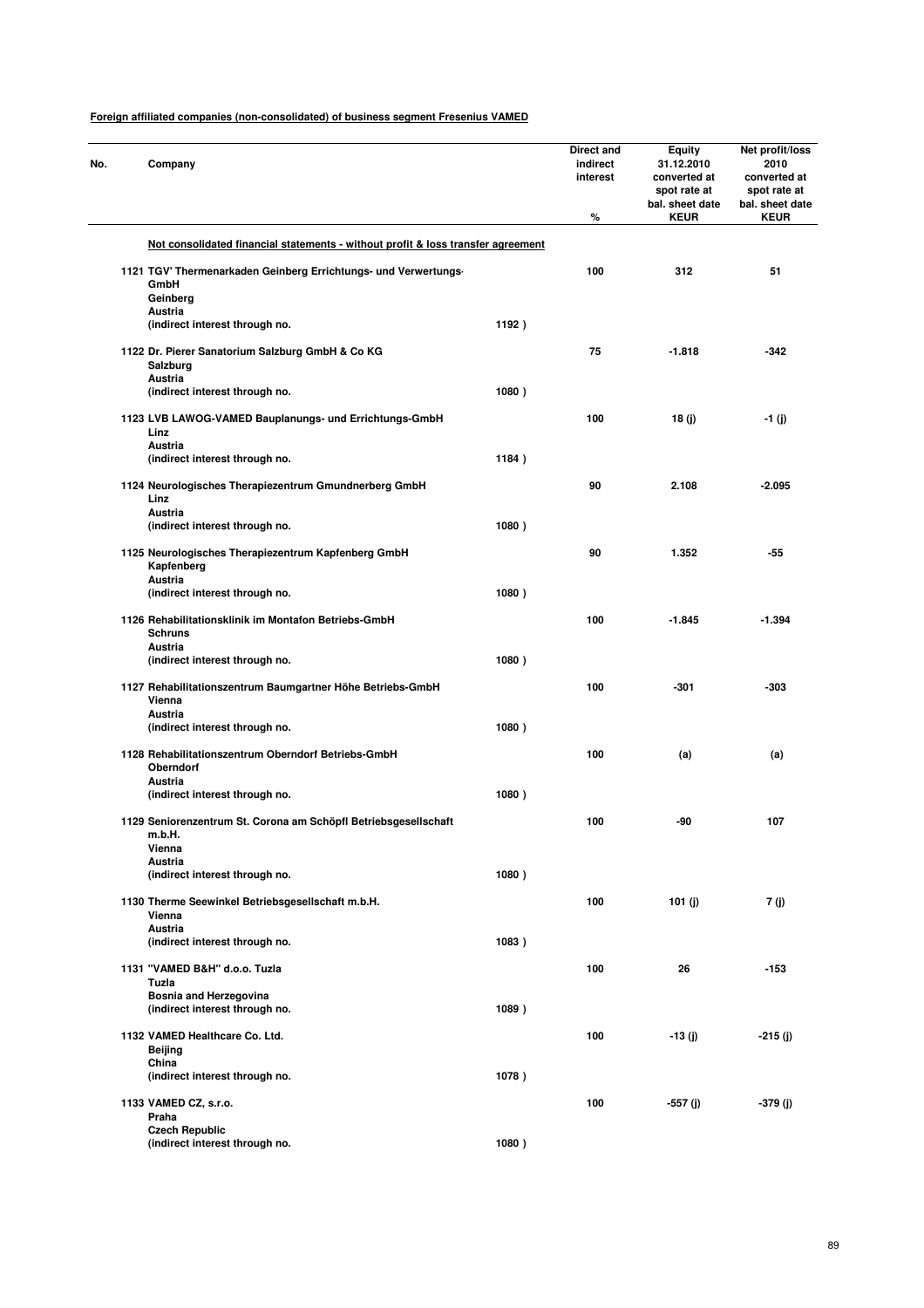| No. | Company                                                                          |       | Direct and<br>indirect<br>interest<br>$\%$ | <b>Equity</b><br>31.12.2010<br>converted at<br>spot rate at<br>bal. sheet date<br><b>KEUR</b> | Net profit/loss<br>2010<br>converted at<br>spot rate at<br>bal. sheet date<br><b>KEUR</b> |
|-----|----------------------------------------------------------------------------------|-------|--------------------------------------------|-----------------------------------------------------------------------------------------------|-------------------------------------------------------------------------------------------|
|     |                                                                                  |       |                                            |                                                                                               |                                                                                           |
|     | 1134 hospitalia Egypt Ltd.                                                       |       | 100                                        | (g)                                                                                           | (g)                                                                                       |
|     | Cairo<br>Egypt                                                                   |       |                                            |                                                                                               |                                                                                           |
|     | (indirect interest through no.                                                   | 71)   |                                            |                                                                                               |                                                                                           |
|     | 1135 VAMED-Hungaria Health Care Ltd.<br><b>Budapest</b>                          |       | 100                                        | 20                                                                                            | $\mathbf 0$                                                                               |
|     | Hungary                                                                          |       |                                            |                                                                                               |                                                                                           |
|     | (indirect interest through no.                                                   | 1080) |                                            |                                                                                               |                                                                                           |
|     | 1136 VAMED HEALTHCARE SERVICES SDN. BHD.<br>Kuala Lumpur                         |       | 80                                         | $-19(j)$                                                                                      | -64 (j)                                                                                   |
|     | Malaysia                                                                         |       |                                            |                                                                                               |                                                                                           |
|     | (indirect interest through no.                                                   | 1078) |                                            |                                                                                               |                                                                                           |
|     | 1137 VAMED ENGINEERING NIGERIA LIMITED<br>Abuja                                  |       | 60                                         | 275(j)                                                                                        | 48 (j)                                                                                    |
|     | Nigeria                                                                          |       |                                            |                                                                                               |                                                                                           |
|     | (indirect interest through no.                                                   | 1078) |                                            |                                                                                               |                                                                                           |
|     | 1138 VAMED ROMANIA S.R.L.<br><b>Bukarest</b>                                     |       | 100                                        | 58                                                                                            | 40                                                                                        |
|     | Romania                                                                          |       |                                            |                                                                                               |                                                                                           |
|     | (indirect interest through no.                                                   | 1083) |                                            |                                                                                               |                                                                                           |
|     | 1139 hospitalia international Services ooo<br><b>Moscow</b>                      |       | 100                                        | (g)                                                                                           | (g)                                                                                       |
|     | Russia                                                                           |       |                                            |                                                                                               |                                                                                           |
|     | (indirect interest through no.                                                   | 71)   |                                            |                                                                                               |                                                                                           |
|     | <b>1140 OOO VAMED</b>                                                            |       | 100                                        | 194 (j)                                                                                       | 53 (j)                                                                                    |
|     | <b>Moscow</b>                                                                    |       |                                            |                                                                                               |                                                                                           |
|     | Russia                                                                           |       |                                            |                                                                                               |                                                                                           |
|     | (indirect interest through no.                                                   | 1078) |                                            |                                                                                               |                                                                                           |
|     | 1141 Health Institution - Institute for diagnostics "VAMED" Novi Sad<br>Novi Sad |       | 75                                         | 230                                                                                           | 169                                                                                       |
|     | Serbia                                                                           |       |                                            |                                                                                               |                                                                                           |
|     | (indirect interest through no.                                                   | 1083) |                                            |                                                                                               |                                                                                           |
|     | 1142 hospitalia international South Africa (Pty) Ltd.<br>Johannesburg            |       | 60                                         | (g)                                                                                           | (g)                                                                                       |
|     | <b>South Africa</b>                                                              |       |                                            |                                                                                               |                                                                                           |
|     | (indirect interest through no.                                                   | 71)   |                                            |                                                                                               |                                                                                           |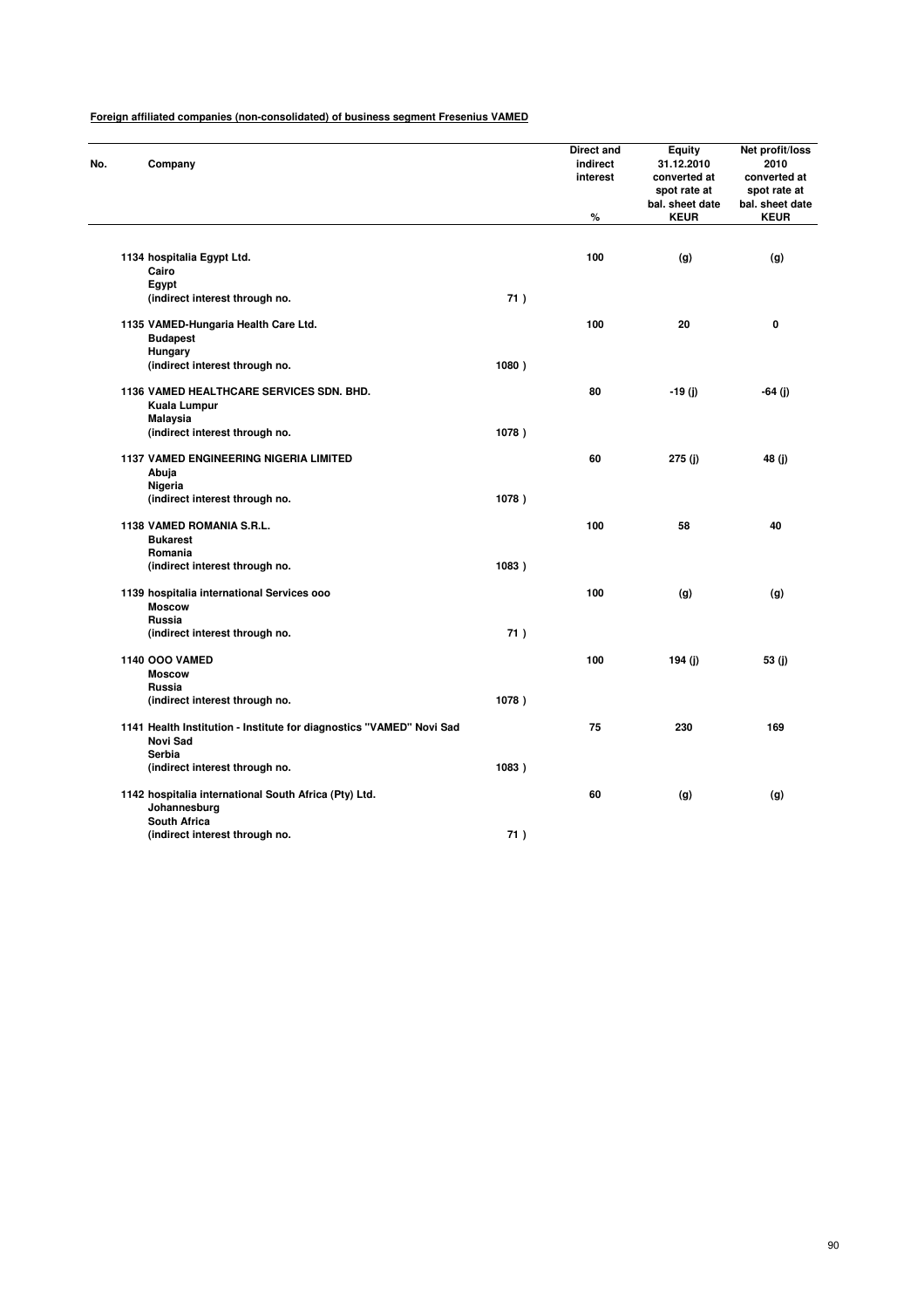# **Associates of business segment Fresenius Corporate**

| No. | Company                                                                                      |    | Direct and<br>indirect<br>interest | Equity<br>31.12.2010<br>converted at | Net profit/loss<br>2010<br>converted at |
|-----|----------------------------------------------------------------------------------------------|----|------------------------------------|--------------------------------------|-----------------------------------------|
|     |                                                                                              |    |                                    | spot rate at<br>bal. sheet date      | spot rate at<br>bal. sheet date         |
|     |                                                                                              |    | %                                  | <b>KEUR</b>                          | <b>KEUR</b>                             |
|     | 1143 TRION Pharma GmbH                                                                       |    | 48                                 | 3.551                                | $-12$                                   |
|     | Munich                                                                                       |    |                                    |                                      |                                         |
|     | Germany                                                                                      |    |                                    |                                      |                                         |
|     | Included in financial statements according to Equity-Method                                  |    |                                    |                                      |                                         |
|     | (indirect interest through no.                                                               | 2) |                                    |                                      |                                         |
|     | 1144 Dalmia Fresenius Medical Ltd.                                                           |    | 26                                 | (a)                                  | (a)                                     |
|     | <b>New Delhi</b>                                                                             |    |                                    |                                      |                                         |
|     | India                                                                                        |    |                                    |                                      |                                         |
|     | Not included in financial statements according to § 311 (2) HGB due to negligible importance |    |                                    |                                      |                                         |
|     | (indirect interest through no.                                                               | 5) |                                    |                                      |                                         |

91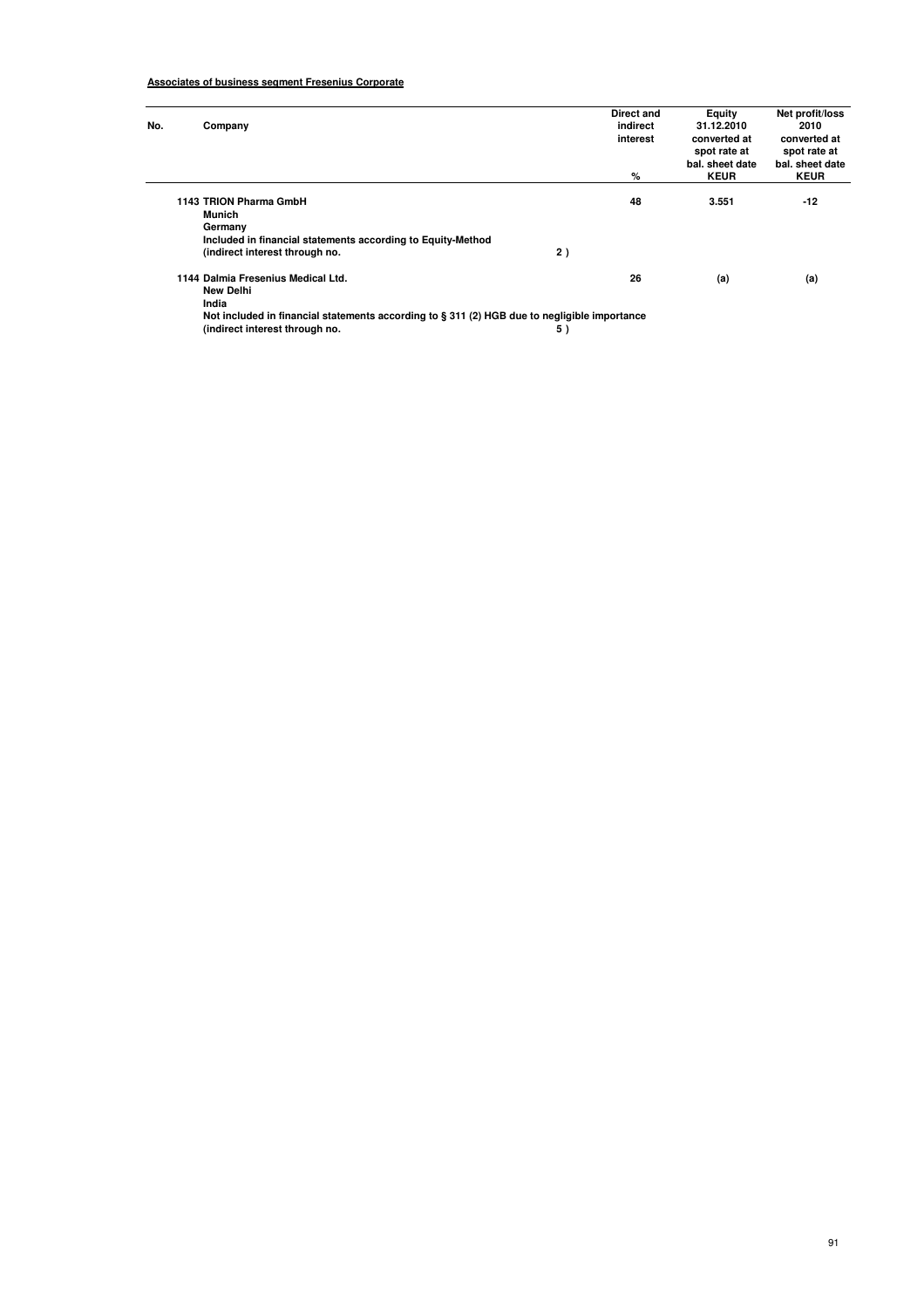# **Associates of business segment Fresenius Medical Care**

| Company                                                                                                                                      |      | Direct and<br>indirect<br>interest<br>℅ | <b>Equity</b><br>31.12.2010<br>converted at<br>spot rate at<br>bal. sheet date<br><b>KEUR</b> | Net profit/loss<br>2010<br>converted at<br>spot rate at<br>bal. sheet date<br><b>KEUR</b> |
|----------------------------------------------------------------------------------------------------------------------------------------------|------|-----------------------------------------|-----------------------------------------------------------------------------------------------|-------------------------------------------------------------------------------------------|
|                                                                                                                                              |      |                                         |                                                                                               |                                                                                           |
| 1145 St. Paul NephroCare Limited<br><b>Hong Kong</b><br><b>Hong Kong</b><br>Included in financial statements according to Equity-Method      |      | 50                                      | 350                                                                                           | 182                                                                                       |
| (indirect interest through no.                                                                                                               | 263) |                                         |                                                                                               |                                                                                           |
| 1146 Pantai-ARC Dialysis Services Sdn. Bhd.<br>Kuala Lumpur<br>Malaysia                                                                      |      | 20                                      | 551                                                                                           | 91                                                                                        |
| Included in financial statements according to Equity-Method<br>(indirect interest through no.                                                | 199) |                                         |                                                                                               |                                                                                           |
| 1147 Orthe Pte. Ltd.<br>Singapore                                                                                                            |      | 30                                      | (a)                                                                                           | (a)                                                                                       |
| Singapore                                                                                                                                    |      |                                         |                                                                                               |                                                                                           |
| Included in financial statements according to Equity-Method<br>(indirect interest through no.                                                | 354) |                                         |                                                                                               |                                                                                           |
| 1148 Renal Health Pte. Ltd.<br>Singapore                                                                                                     |      | 30                                      | 384                                                                                           | 147                                                                                       |
| Singapore<br>Included in financial statements according to Equity-Method<br>(indirect interest through no.                                   | 354) |                                         |                                                                                               |                                                                                           |
| 1149 Vifor Fresenius Medical Care Renal Pharma Ltd.<br>St. Gallen<br><b>Switzerland</b>                                                      |      | 45                                      | (a)                                                                                           | (a)                                                                                       |
| Included in financial statements according to Equity-Method<br>(indirect interest through no.                                                | 13)  |                                         |                                                                                               |                                                                                           |
| 1150 Chularat Dialysis Co., Ltd.<br>Samutprakarn Province<br><b>Thailand</b>                                                                 |      | 17                                      | (a)                                                                                           | (a)                                                                                       |
| Included in financial statements according to Equity-Method<br>(indirect interest through no.                                                | 401) |                                         |                                                                                               |                                                                                           |
| 1151 Carolina Dialysis, LLC<br><b>North Carolina</b><br><b>USA</b>                                                                           |      | 33                                      | (a)                                                                                           | (a)                                                                                       |
| Included in financial statements according to Equity-Method<br>(indirect interest through no.                                                | 907) |                                         |                                                                                               |                                                                                           |
| 1152 Fresenius Integris, LLC<br><b>Delaware</b><br><b>USA</b>                                                                                |      | 51                                      | (a)                                                                                           | (a)                                                                                       |
| Included in financial statements according to Equity-Method<br>(indirect interest through no.                                                | 519) |                                         |                                                                                               |                                                                                           |
| 1153 Home Dialysis of Johnstown, Inc.<br>Pennsylvania                                                                                        |      | 30                                      | (a)                                                                                           | (a)                                                                                       |
| <b>USA</b><br>Not included in financial statements according to § 311 (2) HGB due to negligible importance<br>(indirect interest through no. | 722) |                                         |                                                                                               |                                                                                           |
| 1154 Nephrology Services MSO, LLC<br><b>Delaware</b><br><b>USA</b>                                                                           |      | 25                                      | (a)                                                                                           | (a)                                                                                       |
| Included in financial statements according to Equity-Method<br>(indirect interest through no.                                                | 702) |                                         |                                                                                               |                                                                                           |
| 1155 JV FreBor GmbH<br><b>Borisov</b><br><b>Belarus</b>                                                                                      |      | 22                                      | (a)                                                                                           | (a)                                                                                       |
| Not included in financial statements according to § 311 (2) HGB due to negligible importance<br>(indirect interest through no.               | 13)  |                                         |                                                                                               |                                                                                           |
| 1156 Fresenius Medical Care E.G. S.A.E.<br>Cairo                                                                                             |      | 50                                      | (a)                                                                                           | (a)                                                                                       |
| Egypt<br>Not included in financial statements according to § 311 (2) HGB due to negligible importance<br>(indirect interest through no.      | 23)  |                                         |                                                                                               |                                                                                           |
| 1157 CONSTEM - CONSORZIO NAZIONALE PER LA RICERCA<br><b>SULLE CELLULE STAMINALI (in liquidation)</b><br>Milan                                |      | 8                                       | (a)                                                                                           | (a)                                                                                       |
| Italy<br>Not included in financial statements according to $\S 311$ (2) HGB due to negligible importance<br>(indirect interest through no.   | 278) |                                         |                                                                                               |                                                                                           |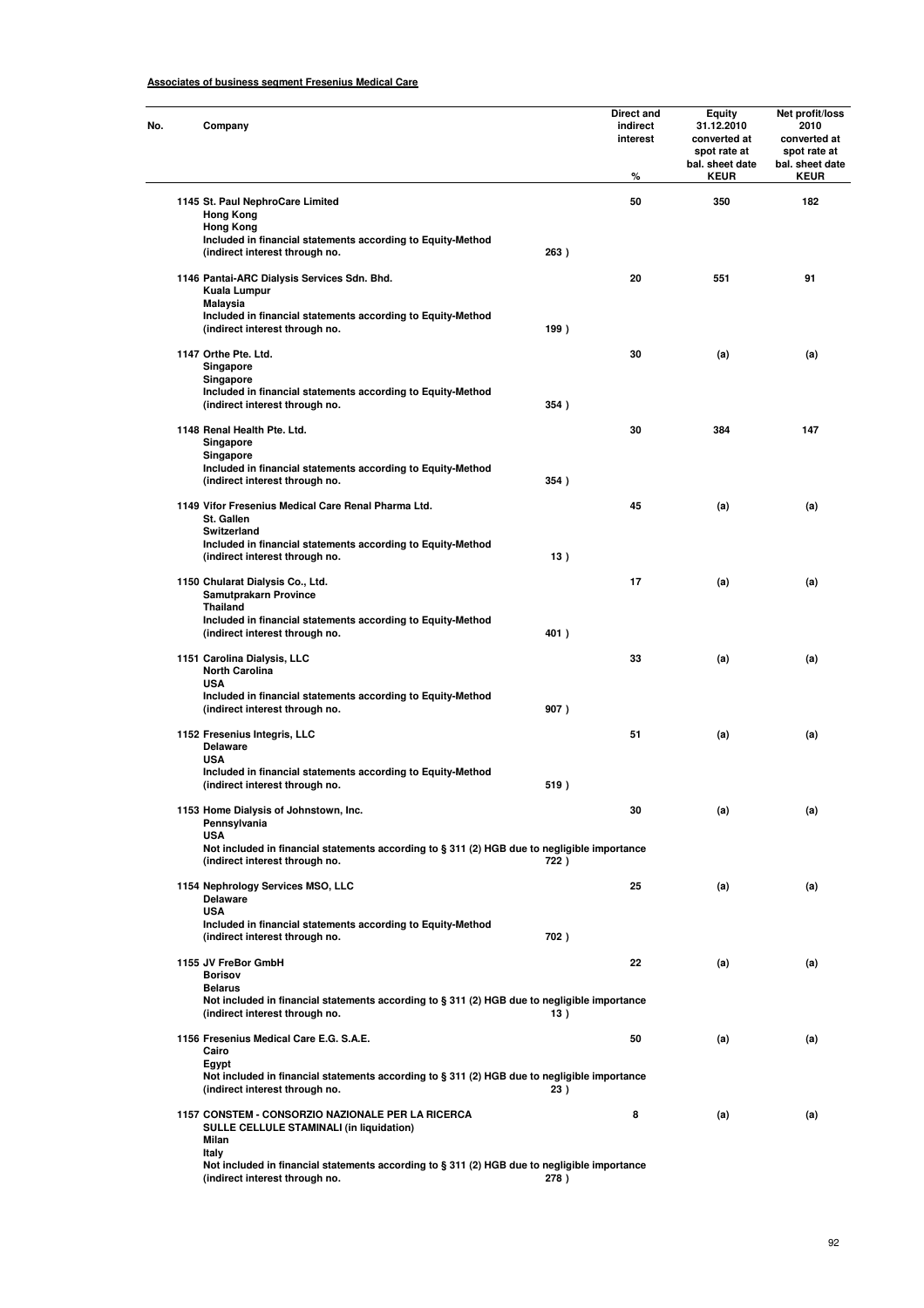# **Associates of business segment Fresenius Medical Care**

| No. | Company                                                                                                                                               | Direct and<br>indirect<br>interest | <b>Equity</b><br>31.12.2010<br>converted at<br>spot rate at<br>bal. sheet date | Net profit/loss<br>2010<br>converted at<br>spot rate at<br>bal. sheet date |
|-----|-------------------------------------------------------------------------------------------------------------------------------------------------------|------------------------------------|--------------------------------------------------------------------------------|----------------------------------------------------------------------------|
|     |                                                                                                                                                       | %                                  | <b>KEUR</b>                                                                    | <b>KEUR</b>                                                                |
|     | 1158 Tecnobiomedica S.p.A. in liquidazione<br>Milan<br><b>Italy</b>                                                                                   | 8                                  | (a)                                                                            | (a)                                                                        |
|     | Not included in financial statements according to § 311 (2) HGB due to negligible importance<br>(indirect interest through no.<br>275)                |                                    |                                                                                |                                                                            |
|     | 1159 Dialyse Kliniek Noord B.V.<br>Emmen                                                                                                              | 10                                 | (a)                                                                            | (a)                                                                        |
|     | Netherlands<br>Not included in financial statements according to § 311 (2) HGB due to negligible importance<br>(indirect interest through no.<br>316) |                                    |                                                                                |                                                                            |
|     | 1160 Marina Dialyse Volendam B.V.<br>Volendam                                                                                                         | 20                                 | (a)                                                                            | (a)                                                                        |
|     | Netherlands<br>Not included in financial statements according to § 311 (2) HGB due to negligible importance<br>(indirect interest through no.<br>316) |                                    |                                                                                |                                                                            |
|     | 1161 Renalis International B.V.<br>Amsterdam                                                                                                          | 40                                 | (a)                                                                            | (a)                                                                        |
|     | Netherlands<br>Not included in financial statements according to § 311 (2) HGB due to negligible importance<br>(indirect interest through no.<br>22)  |                                    |                                                                                |                                                                            |
|     | 1162 CHD - Clínica de Hemodiálise de Gondomar, S.A.<br>Porto<br>Portugal                                                                              | 50                                 | 377                                                                            | 140                                                                        |
|     | Included in financial statements according to Equity-Method<br>(indirect interest through no.<br>333)                                                 |                                    |                                                                                |                                                                            |
|     | 1163 CHP - Clínica de Hemodiálise do Porto S.A.<br>Porto                                                                                              | 50                                 | 153                                                                            | 22                                                                         |
|     | Portugal<br>Included in financial statements according to Equity-Method<br>(indirect interest through no.<br>333)                                     |                                    |                                                                                |                                                                            |
|     | 1164 Nefroserve - Servicios e Produtos Medicos S.A.<br>Porto<br>Portugal                                                                              | 50                                 | 1.147                                                                          | 327                                                                        |
|     | Included in financial statements according to Equity-Method<br>(indirect interest through no.<br>333)                                                 |                                    |                                                                                |                                                                            |
|     | 1165 Suldiálise - Prestacao de Servicos Médicos, S.A.<br>Seixal<br>Portugal                                                                           | 33                                 | (a)                                                                            | (a)                                                                        |
|     | Not included in financial statements according to § 311 (2) HGB due to negligible importance<br>(indirect interest through no.<br>333)                |                                    |                                                                                |                                                                            |
|     | 1166 Uninefro (Matosinhos) - Sociedada Prestadora de Cuidados<br>Médicos e de Diálise S.A.<br>Porto                                                   | 40                                 | 2.439                                                                          | 658                                                                        |
|     | Portugal<br>Included in financial statements according to Equity-Method<br>(indirect interest through no.<br>333)                                     |                                    |                                                                                |                                                                            |
|     | 1167 Medical-Care, s.r.o.<br>Presov                                                                                                                   | 10                                 | (a)                                                                            | (a)                                                                        |
|     | Slovakia<br>Not included in financial statements according to § 311 (2) HGB due to negligible importance<br>(indirect interest through no.<br>364)    |                                    |                                                                                |                                                                            |
|     | 1168 Holiday Dialysis Canarias, S.L.<br>Las Palmas de Gran Canaria                                                                                    | 30                                 | (a)                                                                            | (a)                                                                        |
|     | Spain<br>Not included in financial statements according to § 311 (2) HGB due to negligible importance<br>(indirect interest through no.<br>318)       |                                    |                                                                                |                                                                            |
|     | 1169 Michigan Dialysis Services, LLC<br>Michigan                                                                                                      | 49                                 | (a)                                                                            | (a)                                                                        |
|     | <b>USA</b><br>Included in financial statements according to Equity-Method<br>(indirect interest through no.<br>908)                                   |                                    |                                                                                |                                                                            |

93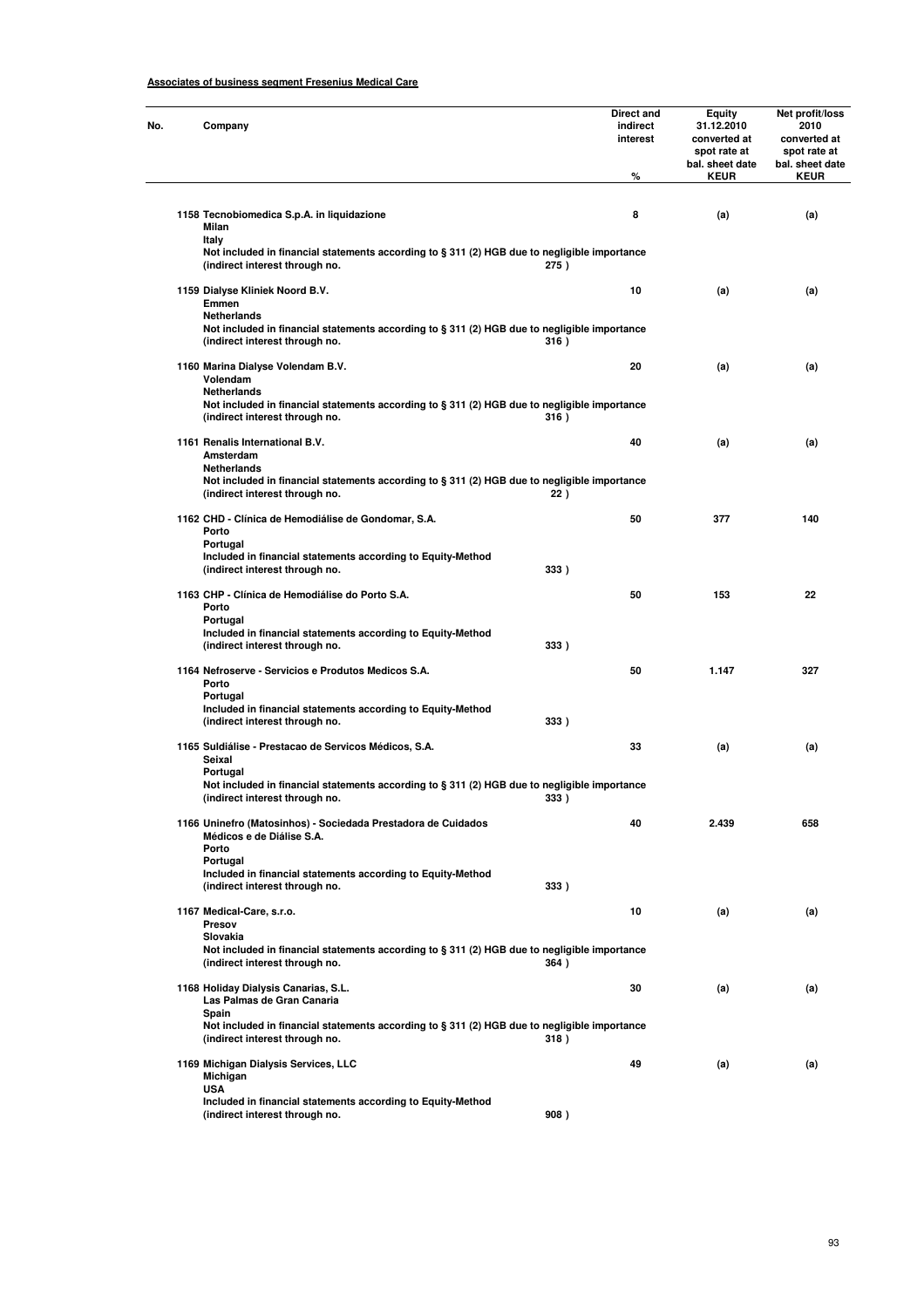# **Associates of business segment Fresenius Medical Care**

| No. | Company                                                                                                                           |      | Direct and<br>indirect<br>interest<br>% | Equity<br>31.12.2010<br>converted at<br>spot rate at<br>bal, sheet date<br><b>KEUR</b> | Net profit/loss<br>2010<br>converted at<br>spot rate at<br>bal, sheet date<br><b>KEUR</b> |
|-----|-----------------------------------------------------------------------------------------------------------------------------------|------|-----------------------------------------|----------------------------------------------------------------------------------------|-------------------------------------------------------------------------------------------|
|     |                                                                                                                                   |      |                                         |                                                                                        |                                                                                           |
|     | 1170 NVCDC, LLC<br>Ohio<br><b>USA</b>                                                                                             |      | 40                                      | (a)                                                                                    | (a)                                                                                       |
|     | Not included in financial statements according to $\S 311$ (2) HGB due to negligible importance<br>(indirect interest through no. | 807) |                                         |                                                                                        |                                                                                           |
|     | 1171 RCG Mayersville, LLC<br>Mississippi<br><b>USA</b>                                                                            |      | 10                                      | (a)                                                                                    | (a)                                                                                       |
|     | Not included in financial statements according to $\S 311$ (2) HGB due to negligible importance<br>(indirect interest through no. | 856) |                                         |                                                                                        |                                                                                           |
|     | 1172 Suburban Home Dialysis Inc.<br>Ohio<br><b>USA</b>                                                                            |      | 33                                      | (a)                                                                                    | (a)                                                                                       |
|     | Included in financial statements according to Equity-Method<br>(indirect interest through no.                                     | 722) |                                         |                                                                                        |                                                                                           |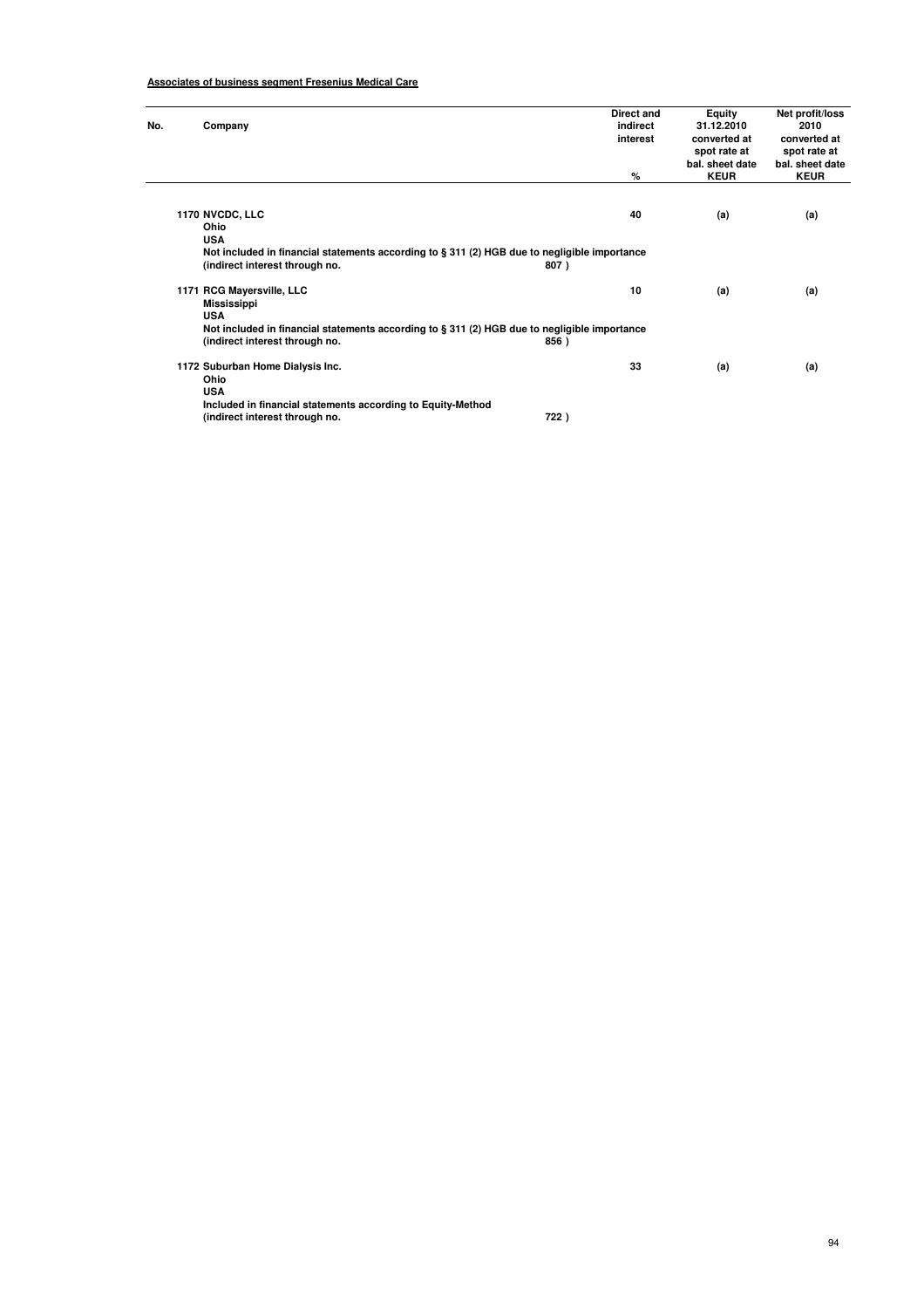| No. | Company                                                                                                                                                         |    | Direct and<br>indirect<br>interest<br>% | Equity<br>31.12.2010<br>converted at<br>spot rate at<br>bal, sheet date<br><b>KEUR</b> | Net profit/loss<br>2010<br>converted at<br>spot rate at<br>bal. sheet date<br><b>KEUR</b> |
|-----|-----------------------------------------------------------------------------------------------------------------------------------------------------------------|----|-----------------------------------------|----------------------------------------------------------------------------------------|-------------------------------------------------------------------------------------------|
|     | 1173 E-Wha Fresenius Kabi Inc.<br>Seoul<br>Korea<br>Included in financial statements according to Equity-Method<br>(indirect interest through no.               | 3) | 25                                      | $-1.919$                                                                               | 4                                                                                         |
|     | 1174 Taurus hsa LLC<br><b>Wilmington/Delaware</b><br><b>USA</b><br>Not included in financial statements according to § 311 (2) HGB due to negligible importance |    | 46                                      | $-71$                                                                                  | $-75$                                                                                     |

**(indirect interest through no. 1070 )**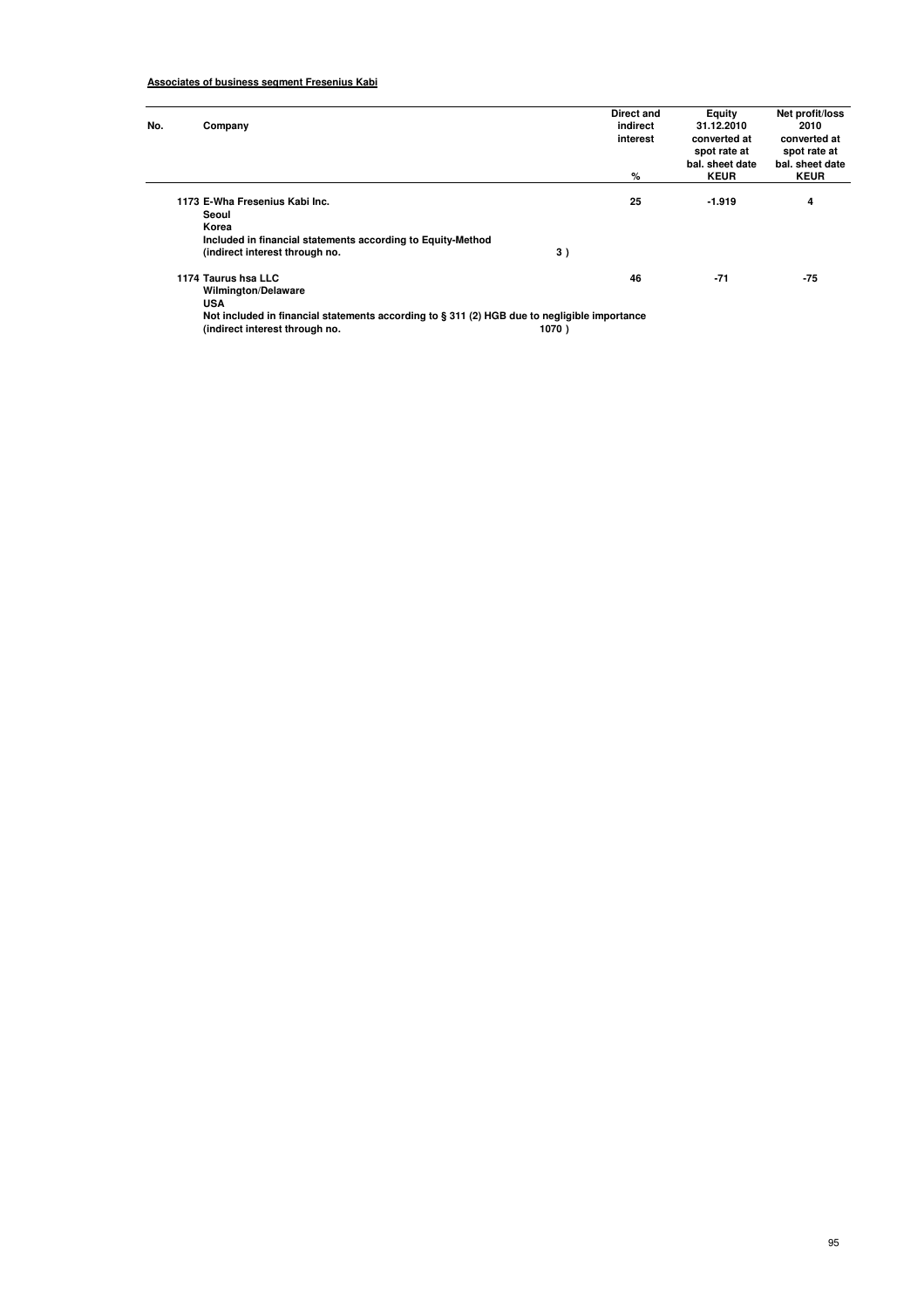| Company                                                                                                                                               | Direct and<br>indirect<br>interest<br>℅ | Equity<br>31.12.2010<br>converted at<br>spot rate at<br>bal. sheet date<br><b>KEUR</b> | Net profit/loss<br>2010<br>converted at<br>spot rate at<br>bal. sheet date<br><b>KEUR</b> |
|-------------------------------------------------------------------------------------------------------------------------------------------------------|-----------------------------------------|----------------------------------------------------------------------------------------|-------------------------------------------------------------------------------------------|
| 1175 "THG" Thermenzentrum Geinberg Errichtungs-GmbH<br>Linz<br>Austria                                                                                | 27                                      | $-18.275$                                                                              | 343                                                                                       |
| Not included in financial statements according to § 311 (2) HGB due to negligible importance<br>(indirect interest through no.<br>1083)               |                                         |                                                                                        |                                                                                           |
| 1176 Aqua Dome Tirol Therme Längenfeld GMBH<br>Längenfeld<br>Austria                                                                                  | 9                                       | 83                                                                                     | 5                                                                                         |
| Not included in financial statements according to § 311 (2) HGB due to negligible importance<br>(indirect interest through no.<br>1083)               |                                         |                                                                                        |                                                                                           |
| 1177 Aqua Dome Tirol Therme Längenfeld GMBH & CO KG<br>Längenfeld<br>Austria                                                                          | 9                                       | $-25.259$                                                                              | -613                                                                                      |
| Not included in financial statements according to § 311 (2) HGB due to negligible importance<br>(indirect interest through no.<br>1083)               |                                         |                                                                                        |                                                                                           |
| 1178 Blumauerplatz Beteiligungs-Holding GmbH<br>Linz<br>Austria                                                                                       | 33                                      | 12                                                                                     | -6                                                                                        |
| Not included in financial statements according to § 311 (2) HGB due to negligible importance<br>(indirect interest through no.<br>1083)               |                                         |                                                                                        |                                                                                           |
| 1179 Burgenländische Pflegeheim Betriebs-GmbH<br>Neudörfl<br>Austria                                                                                  | 49                                      | 147 (j)                                                                                | 128 (j)                                                                                   |
| Not included in financial statements according to § 311 (2) HGB due to negligible importance<br>(indirect interest through no.<br>1080)               |                                         |                                                                                        |                                                                                           |
| 1180 Dr. Pierer Sanatorium Salzburg GmbH<br>Salzburg<br>Austria                                                                                       | 21                                      | 15                                                                                     | -2                                                                                        |
| Not included in financial statements according to § 311 (2) HGB due to negligible importance<br>(indirect interest through no.<br>1080)               |                                         |                                                                                        |                                                                                           |
| 1181 Gemeinnützige Oberndorfer Krankenhausbetriebsgesellschaft<br>m.b.H.<br>Salzburg                                                                  | 49                                      | 1.013(j)                                                                               | -44 (j)                                                                                   |
| Austria<br>Not included in financial statements according to § 311 (2) HGB due to negligible importance<br>(indirect interest through no.<br>1080)    |                                         |                                                                                        |                                                                                           |
| 1182 Gesundheitsresort Gars Betriebs GmbH<br>Gars am Kamp<br>Austria                                                                                  | 19                                      | -8.965                                                                                 | $-2.500$                                                                                  |
| Not included in financial statements according to § 311 (2) HGB due to negligible importance<br>(indirect interest through no.<br>1183)               |                                         |                                                                                        |                                                                                           |
| 1183 Gesundheitsresort Gars GmbH<br>Gars am Kamp<br>Austria                                                                                           | 9                                       | -76                                                                                    | -70                                                                                       |
| Not included in financial statements according to $\S 311$ (2) HGB due to negligible importance<br>(indirect interest through no.<br>1080)            |                                         |                                                                                        |                                                                                           |
| 1184 LKV Krankenhaus Errichtungs- und Vermietungs-GmbH<br>Linz<br>Austria                                                                             | 49                                      | -55.122 (j)                                                                            | -493 (j)                                                                                  |
| Not included in financial statements according to § 311 (2) HGB due to negligible importance<br>(indirect interest through no.<br>1083)               |                                         |                                                                                        |                                                                                           |
| 1185 Neurologisches Rehabilitationszentrum "Rosenhügel"<br>Errichtungs- und Betriebs-GmbH<br>Vienna                                                   | 21                                      | 0                                                                                      | -85                                                                                       |
| Austria<br>Not included in financial statements according to $\S 311$ (2) HGB due to negligible importance<br>(indirect interest through no.<br>1080) |                                         |                                                                                        |                                                                                           |
| 1186 Psychosomatisches Zentrum Eggenburg GmbH<br>Eggenburg                                                                                            | 29                                      | -563                                                                                   | $-125$                                                                                    |
| Austria<br>Not included in financial statements according to $\S 311 (2)$ HGB due to negligible importance<br>(indirect interest through no.<br>1083) |                                         |                                                                                        |                                                                                           |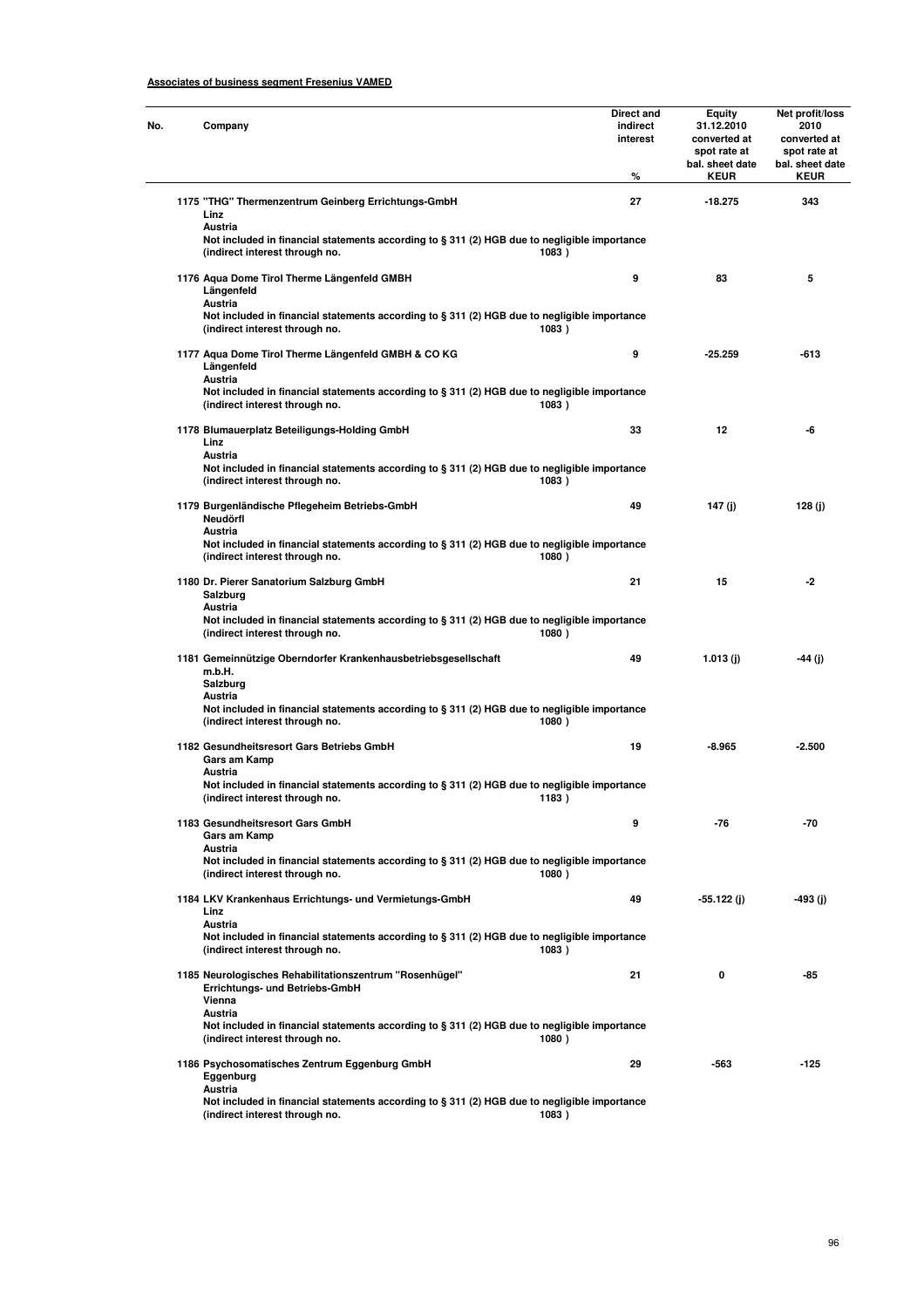| Company                                                                                                                                            | Direct and<br>indirect<br>interest | Equity<br>31.12.2010<br>converted at<br>spot rate at<br>bal. sheet date | Net profit/loss<br>2010<br>converted at<br>spot rate at<br>bal. sheet date |
|----------------------------------------------------------------------------------------------------------------------------------------------------|------------------------------------|-------------------------------------------------------------------------|----------------------------------------------------------------------------|
|                                                                                                                                                    | %                                  | <b>KEUR</b>                                                             | <b>KEUR</b>                                                                |
| 1187 Rheuma-Zentrum Wien-Oberlaa GmbH<br>Vienna<br>Austria                                                                                         | 49                                 | 35                                                                      | 0                                                                          |
| Not included in financial statements according to § 311 (2) HGB due to negligible importance<br>(indirect interest through no.<br>1080)            |                                    |                                                                         |                                                                            |
| 1188 Tauern SPA World Betriebs-GmbH<br>Kaprun<br>Austria                                                                                           | 21                                 | 90                                                                      | -5                                                                         |
| Not included in financial statements according to § 311 (2) HGB due to negligible importance<br>(indirect interest through no.<br>1083)            |                                    |                                                                         |                                                                            |
| 1189 Tauern SPA World Betriebs-GmbH & Co KG<br>Kaprun<br>Austria                                                                                   | 17                                 | 1.659                                                                   | $-132$                                                                     |
| Not included in financial statements according to § 311 (2) HGB due to negligible importance<br>(indirect interest through no.<br>1083)            |                                    |                                                                         |                                                                            |
| 1190 Tauern SPA World Errichtungs-GmbH<br>Kaprun<br>Austria                                                                                        | 21                                 | 89                                                                      | -6                                                                         |
| Not included in financial statements according to § 311 (2) HGB due to negligible importance<br>(indirect interest through no.<br>1083)            |                                    |                                                                         |                                                                            |
| 1191 Tauern SPA World Errichtungs-GmbH & Co KG<br>Kaprun<br>Austria                                                                                | 17                                 | 15.988                                                                  | -1.306                                                                     |
| Not included in financial statements according to § 311 (2) HGB due to negligible importance<br>(indirect interest through no.<br>1083)            |                                    |                                                                         |                                                                            |
| 1192 TBG Thermenzentrum Geinberg Betriebsgesellschaft m.b.H.<br>Geinberg<br>Austria                                                                | 18                                 | 703                                                                     | -98                                                                        |
| Not included in financial statements according to § 311 (2) HGB due to negligible importance<br>(indirect interest through no.<br>1083)            |                                    |                                                                         |                                                                            |
| 1193 TBL Therme Laa a. d. Thaya - Betriebsgesellschaft m.b.H.<br>Laa a.d. Thaya<br>Austria                                                         | 20                                 | $-7.291$                                                                | -1.398                                                                     |
| Not included in financial statements according to § 311 (2) HGB due to negligible importance<br>(indirect interest through no.<br>1083)            |                                    |                                                                         |                                                                            |
| 1194 Therme Wien Ges. m.b.H.<br>Vienna<br>Austria                                                                                                  | 20                                 | 36                                                                      | 0                                                                          |
| Not included in financial statements according to § 311 (2) HGB due to negligible importance<br>(indirect interest through no.<br>1076)            |                                    |                                                                         |                                                                            |
| 1195 Therme Wien GmbH & Co. KG<br>Vienna<br>Austria                                                                                                | 20                                 | 41.142                                                                  | $-2.031$                                                                   |
| Not included in financial statements according to § 311 (2) HGB due to negligible importance<br>(indirect interest through no.<br>1076)            |                                    |                                                                         |                                                                            |
| 1196 THL Therme Laa a.d. Thaya - Projektentwicklungs- und<br>Errichtungsgesellschaft m.b.H.<br>Laa a.d. Thaya                                      | 20                                 | 4.267                                                                   | $-15$                                                                      |
| Austria<br>Not included in financial statements according to § 311 (2) HGB due to negligible importance<br>(indirect interest through no.<br>1083) |                                    |                                                                         |                                                                            |
| 1197 UKH-Linz Errichtungs- und Vermietungs-GmbH<br>Linz                                                                                            | 33                                 | 10.835                                                                  | 0                                                                          |
| Austria<br>Not included in financial statements according to § 311 (2) HGB due to negligible importance<br>(indirect interest through no.<br>1083) |                                    |                                                                         |                                                                            |
| 1198 Charité CFM Facility Management GmbH<br><b>Berlin</b><br>Germany                                                                              | 49                                 | 2435 (j)                                                                | 431 (j)                                                                    |
| Not included in financial statements according to $\S 311$ (2) HGB due to negligible importance<br>(indirect interest through no.<br>74)           |                                    |                                                                         |                                                                            |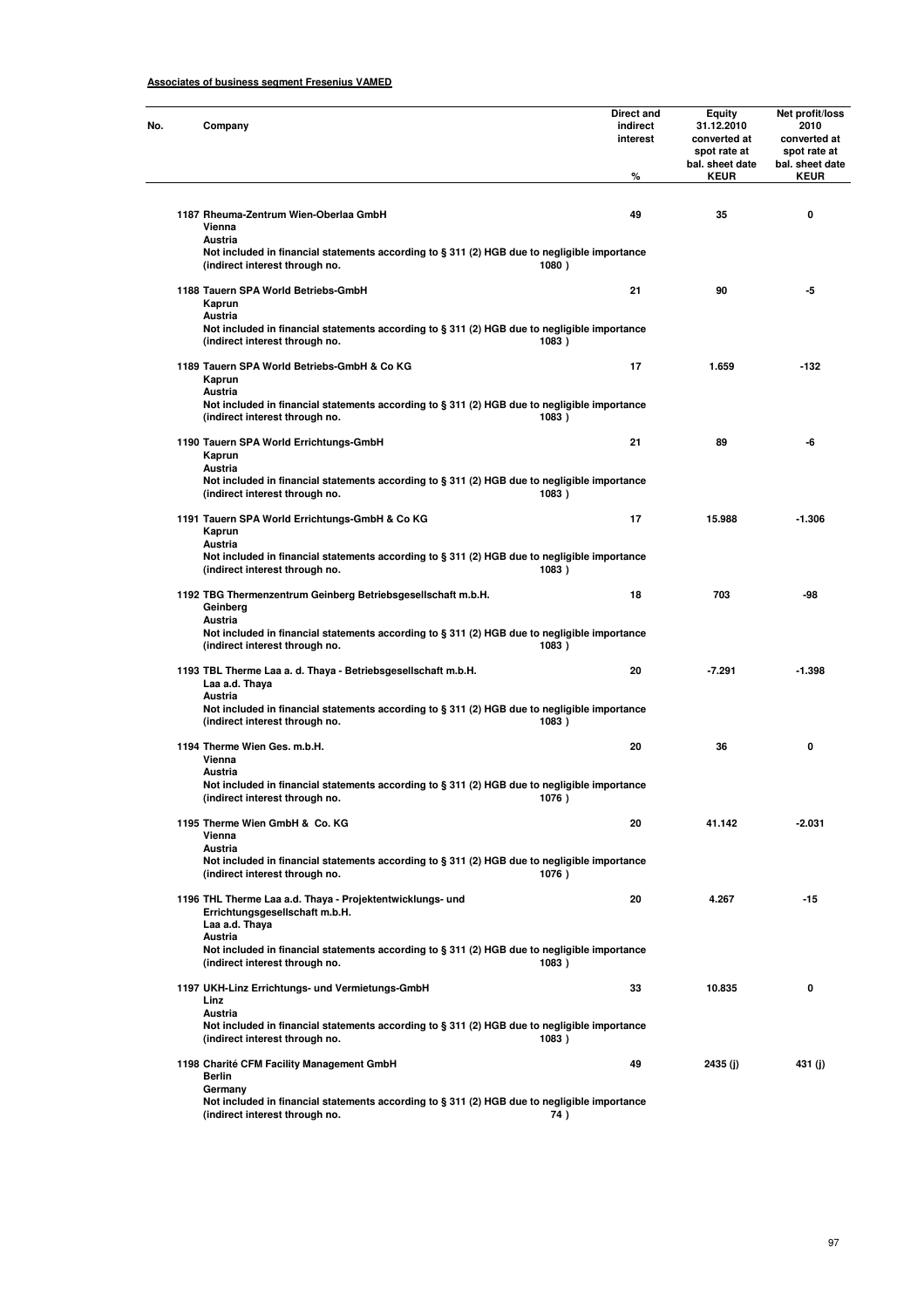| No. | Company                                                                                                                                                          | Direct and<br>indirect<br>interest<br>% | Equity<br>31.12.2010<br>converted at<br>spot rate at<br>bal. sheet date<br><b>KEUR</b> | Net profit/loss<br>2010<br>converted at<br>spot rate at<br>bal. sheet date<br><b>KEUR</b> |
|-----|------------------------------------------------------------------------------------------------------------------------------------------------------------------|-----------------------------------------|----------------------------------------------------------------------------------------|-------------------------------------------------------------------------------------------|
|     |                                                                                                                                                                  |                                         |                                                                                        |                                                                                           |
|     | 1199 CW Krankenhaus-Service GmbH<br><b>Duesseldorf</b><br>Germany                                                                                                | 25                                      | 87 (j)                                                                                 | -8 (j)                                                                                    |
|     | Not included in financial statements according to § 311 (2) HGB due to negligible importance<br>(indirect interest through no.<br>74)                            |                                         |                                                                                        |                                                                                           |
|     | 1200 KFE Klinik Facility-Management Eppendorf GmbH<br>Hamburg<br>Germany                                                                                         | 49                                      | 100 $(i)$                                                                              | 1196 (i)                                                                                  |
|     | Not included in financial statements according to § 311 (2) HGB due to negligible importance<br>(indirect interest through no.<br>74)                            |                                         |                                                                                        |                                                                                           |
|     | 1201 KME Klinik Medizintechnik Eppendorf GmbH<br>Hamburg<br>Germany                                                                                              | 49                                      | 50 (j)                                                                                 | 58 (j)                                                                                    |
|     | Not included in financial statements according to § 311 (2) HGB due to negligible importance<br>(indirect interest through no.<br>74)                            |                                         |                                                                                        |                                                                                           |
|     | 1202 UK S-H Gesellschaft für Informationstechnologie mbH<br>Luebeck                                                                                              | 49                                      | 38                                                                                     | -5                                                                                        |
|     | Germany<br>Not included in financial statements according to § 311 (2) HGB due to negligible importance<br>(indirect interest through no.<br>74)                 |                                         |                                                                                        |                                                                                           |
|     | 1203 UK S-H Gesellschaft für IT Services mbH<br>Luebeck                                                                                                          | 49                                      | 21                                                                                     | -4                                                                                        |
|     | Germany<br>Not included in financial statements according to § 311 (2) HGB due to negligible importance<br>(indirect interest through no.<br>74)                 |                                         |                                                                                        |                                                                                           |
|     | 1204 VAMED Dominikus Service GmbH<br>Berlin                                                                                                                      | 49                                      | 25 (j)                                                                                 | -6 (j)                                                                                    |
|     | Germany<br>Not included in financial statements according to § 311 (2) HGB due to negligible importance<br>(indirect interest through no.<br>74)                 |                                         |                                                                                        |                                                                                           |
|     | 1205 PT. Dos Ni Roha<br>Jakarta<br>Indonesia                                                                                                                     | 46                                      | (a)                                                                                    | (a)                                                                                       |
|     | Not included in financial statements according to § 311 (2) HGB due to negligible importance<br>(indirect interest through no.<br>1206)                          |                                         |                                                                                        |                                                                                           |
|     | 1206 PT. European Hospital Development<br>Jakarta                                                                                                                | 30                                      | 776 (j)                                                                                | 15 (j)                                                                                    |
|     | Indonesia<br>Not included in financial statements according to § 311 (2) HGB due to negligible importance<br>1078)<br>(indirect interest through no.             |                                         |                                                                                        |                                                                                           |
|     | 1207 Hospitalia International Middle East Limited Liability Company<br><b>Beirut</b>                                                                             | 50                                      | (g)                                                                                    | (g)                                                                                       |
|     | Lebanon<br>Not included in financial statements according to § 311 (2) HGB due to negligible importance<br>(indirect interest through no.<br>71)                 |                                         |                                                                                        |                                                                                           |
|     | 1208 VAMED ENGINEERING (M) SDN.BHD<br>Kuala Lumpur                                                                                                               | 30                                      | 144 (j)                                                                                | 56 (j)                                                                                    |
|     | <b>Malaysia</b><br>Not included in financial statements according to § 311 (2) HGB due to negligible importance<br>(indirect interest through no.<br>1078)       |                                         |                                                                                        |                                                                                           |
|     | 1209 Philippine Hospital Project Development Corporation<br><b>Manila Makati City</b>                                                                            | 40                                      | -7 (j)                                                                                 | -23 (j)                                                                                   |
|     | <b>Philippines</b><br>Not included in financial statements according to $\S 311$ (2) HGB due to negligible importance<br>(indirect interest through no.<br>1078) |                                         |                                                                                        |                                                                                           |
|     | 1210 PRINSAMED - PROJECTOS INTERNACIONAIS DE SAÚDE<br><b>UNIPESSOAL LDA</b><br>Lissabon                                                                          | 21                                      | 0                                                                                      | 0                                                                                         |
|     | Portugal<br>Not included in financial statements according to § 311 (2) HGB due to negligible importance<br>(indirect interest through no.<br>1078)              |                                         |                                                                                        |                                                                                           |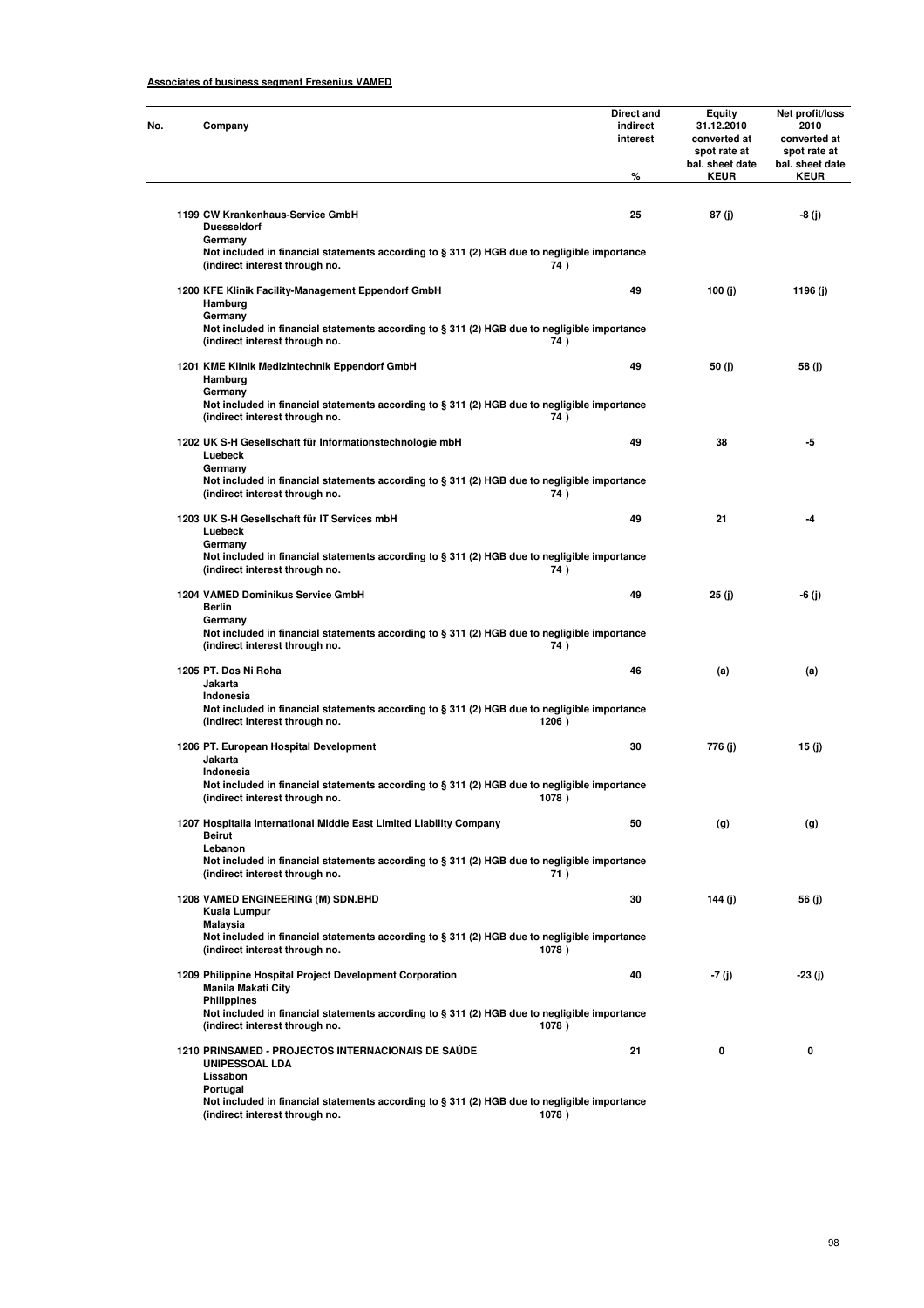| No. | Company                                                                                                                           | Direct and<br>indirect<br>interest<br>% | Equity<br>31.12.2010<br>converted at<br>spot rate at<br>bal. sheet date<br><b>KEUR</b> | Net profit/loss<br>2010<br>converted at<br>spot rate at<br>bal. sheet date<br><b>KEUR</b> |
|-----|-----------------------------------------------------------------------------------------------------------------------------------|-----------------------------------------|----------------------------------------------------------------------------------------|-------------------------------------------------------------------------------------------|
|     |                                                                                                                                   |                                         |                                                                                        |                                                                                           |
|     | 1211 Vamed (Thailand) Co., Ltd.<br><b>Bangkok</b><br><b>Thailand</b>                                                              | 15                                      | (a)                                                                                    | (a)                                                                                       |
|     | Not included in financial statements according to $\S 311$ (2) HGB due to negligible importance<br>(indirect interest through no. | 1078)                                   |                                                                                        |                                                                                           |
|     | 1212 VAMED Healthcare Services Thailand<br><b>Bangkok</b><br><b>Thailand</b>                                                      | 49                                      | 16(i)                                                                                  | -5 (j)                                                                                    |
|     | Not included in financial statements according to § 311 (2) HGB due to negligible importance<br>(indirect interest through no.    | 1080)                                   |                                                                                        |                                                                                           |
|     | <b>1213 TOV "VAMED UKRAINE"</b><br>Kiev<br>Ukraine                                                                                | 21                                      | 0                                                                                      | 0                                                                                         |
|     | Not included in financial statements according to § 311 (2) HGB due to negligible importance<br>(indirect interest through no.    | 1078)                                   |                                                                                        |                                                                                           |
|     | <b>1214 VAMED EMIRATES LLC</b><br>Abu Dhabi<br><b>United Arab Emirates</b>                                                        | 49                                      | 448(i)                                                                                 | 398 (j)                                                                                   |
|     | Not included in financial statements according to $\S 311$ (2) HGB due to negligible importance<br>(indirect interest through no. | 1078)                                   |                                                                                        |                                                                                           |